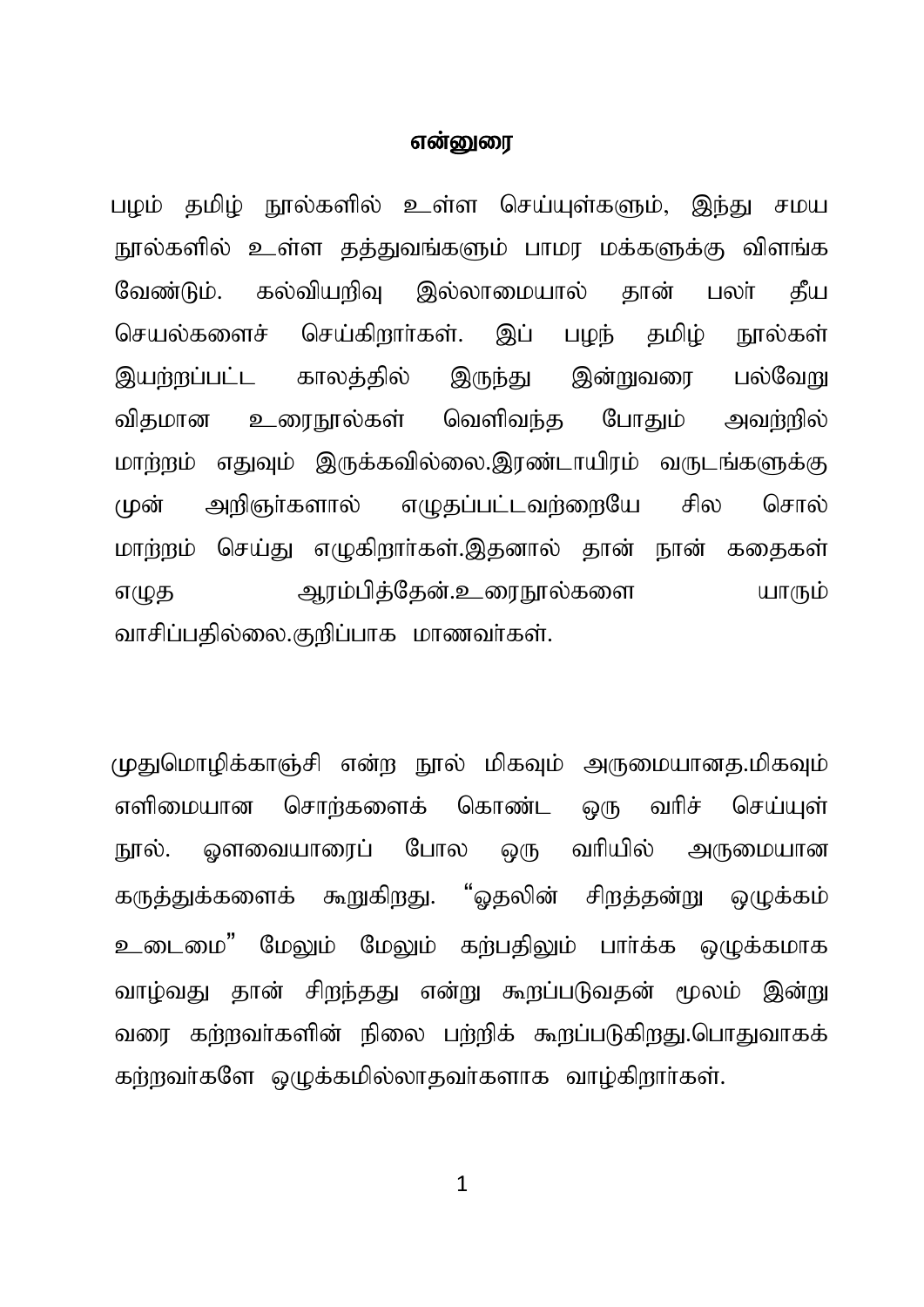முதுமொமி என்பது முன்ப வாம்ந்த பெரியவர்களது வார்க்கைகள். காஞ்சி என்பகு பெண்கள் இடையில் அணியம் அபாணம். பல்வேறு வகையான மணிகளால் அனது காஞ்சி.அது போல பல்வேறு முதுமொழிகளால் அனது முதுமொமிக் காஞ்சி, இதன் ஆசிரியர் மதுரைக் கூடலார்க் கிளார்.உலகில் வாழும் மக்களுக்காக நூறு முதுமொழிகளைக் கூறியுள்ளார். இவை இரண்டாயிரம் வருடங்களாகக் தத்துவங்களாகவே இருந்தன. நான் அவர்ளை முதன் முதலாகக் கதைகளாக்கியுள்ளேன். அருமையான முதுமொழிகளை அறிந்து கொள்ளுங்கள். இதைக் கணணி மயப்படுத்தி தந்த திருமதி. தபஷ்வினி சந்திரகாந்தன் அவர்களுக்கும், அழகான அட்டைப் படத்தை வடிவமைத்துத் தந்த ப.யாழினிக்கும் நன்றி கூறிக் கொள்கிறேன்.

நன்றி

கே.வி.கணசேகாம் குணம் பதிப்பகம், கோப்பாய் மக்கி. மீலங்கா.

 $\overline{\phantom{a}}$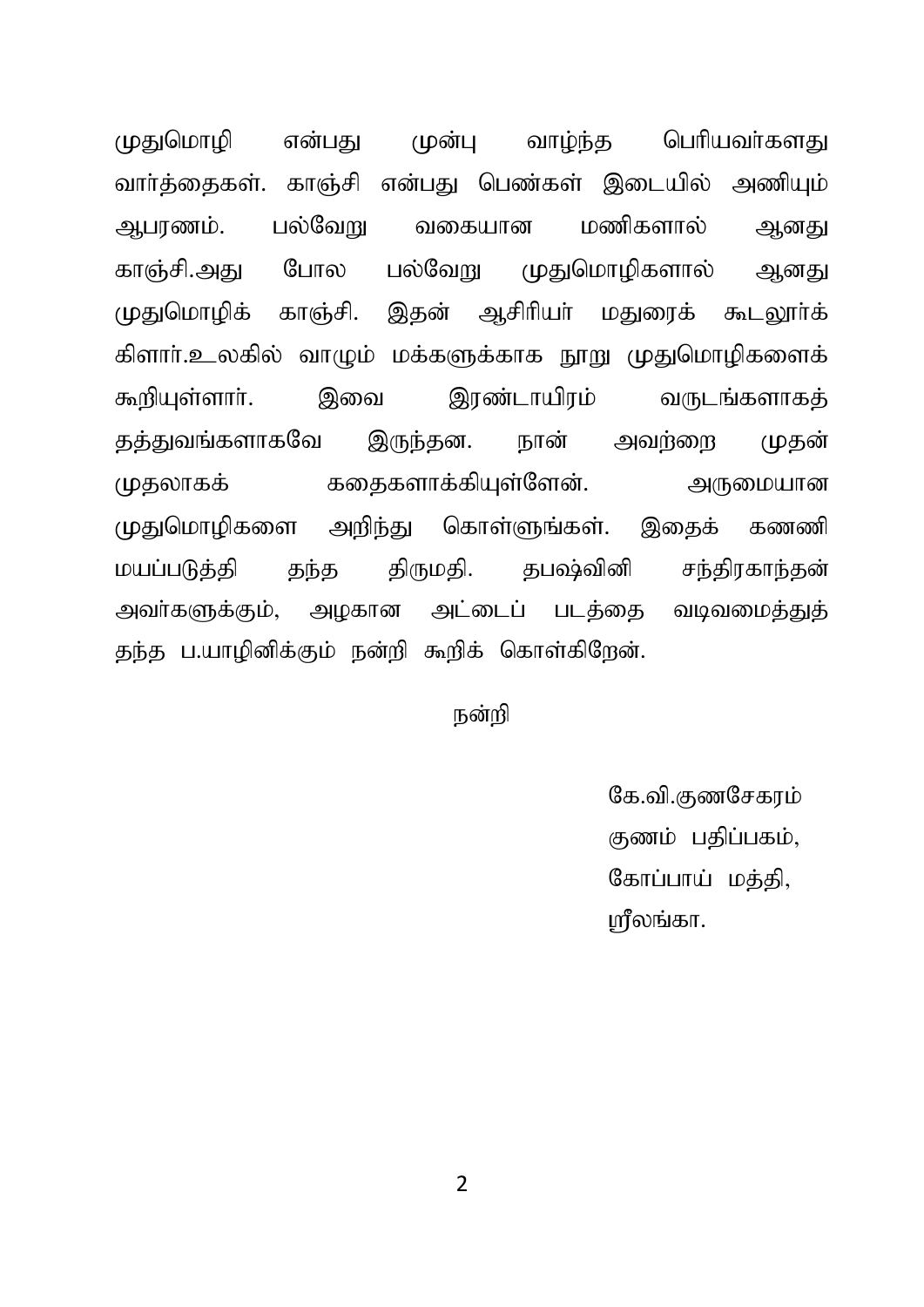#### முதுமொழிக் காஞ்சி

சிறந்த பத்து

## 1. அர்கலி உலகக்கு மக்கட்கு எல்லாம் ஓதலின் சிறந்தன்று ஒழுக்கம் உடைமை

"கல்வி கற்று அறிவாளியாவகை விட ஒழுக்கமாக வாழ்வது கான் மேலானது.ஒமுக்கம் கான் மனிகனை உயர்க்கும்".

ஆரூரன் அந்த நிறுவனத்தின் உயர் அகிகாரி. மகிப்பு மிக்கவன்,ஒமுக்கமானவன், உயர்கல்வி கர்றவன், உள்ளூரிலும் வெளியூரிலும் மதிப்பு மரியாதை உடையவன். கந்தசேகரம் அவனது ஆசிரியர் பண்டிதர். ஆனால் ஒழுக்கமில்லாதவர், அவரை ஊரவர் யாருக்கும் பிடிக்காது. அவர் மது அருந்தும் இடங்களிலும், சூதாடும் இடங்களிலும் ஆரூரன் தனது மாணவன் என்பார். ஆரூானது குடும்பம் மிகவம் வரியது. ஆரூரனின் தந்தை கூலி வேலை செய்து தான் ஆரூரனைக் கற்பித்தார். அவனைக் கற்பிப்பதற்காக அவர் தனது இன்பங்கள் பலவற்றை இமந்தார்.அதை ஆரூரன் உணர்ந்து கற்றவன்.அதனால் தனது குடும்பக்கைக் கனகு உயிரைப் போல நேசிப்பவன்.

அன்று கந்தசேகரன் சிவன் கோவில் மடத்தில் இருந்து சொன்னார். "ஆரூரன் இப்போ பெரிய பகவியில் இருக்கலாம். அவனைப் படிப்பித்தது நான். அவன் படிக்கும் போது

 $\mathbf{3}$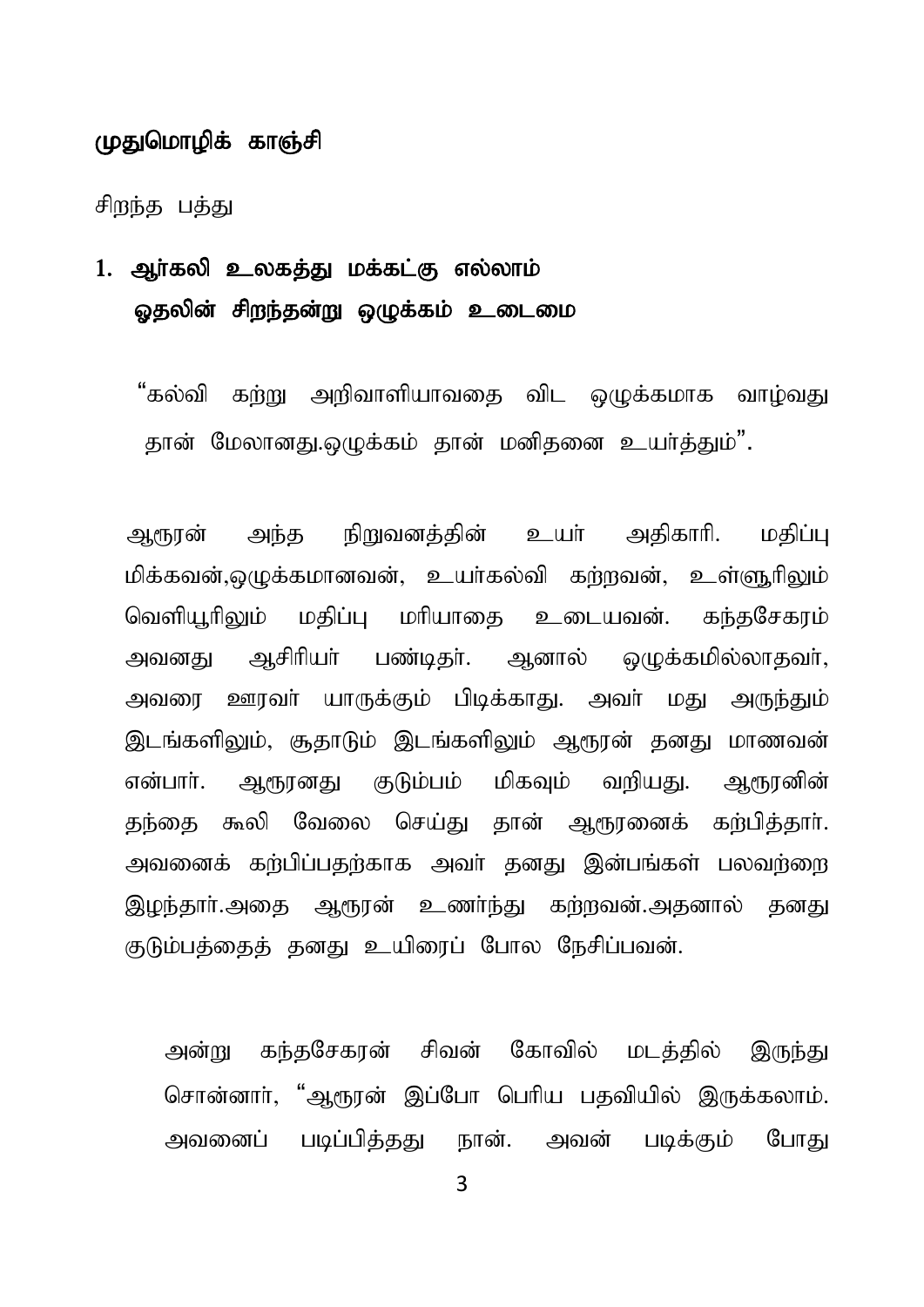கெட்டிக்காரனல்ல. அடிக்குட அடிக்குக் கான் படிப்பிக்கேன். அதிட்டம் தான் அவனை உயர்த்தியதே தவிர கல்வி உயர்க்கவில்லை. ஊரில் நான் கான் அறிவாளி"

அருகில் இருந்த மாதவன் சொன்னான், "ஊரில் மாடு மேய்க்கும் சீராளனும் ,உங்களுடன் சேர்ந்து கள்ளுக் குடிக்கும் சிவராசாவும்,நாகேந்திரனும் உங்களிடம் தான் படித்தனர். உங்களிடம் ஆரூரன் தரம் இரண்டிலும், ஐந்திலும் படித்தவன். அதனாலா அறிவு பெற்றவன். அவனின் முயற்சியும் ,அவனது தந்தையின் அர்ப்பணிப்பும் தான் அவனது முன்னேற்றத்துக்குக் காரணம். படிப்பில் எதுவும் இல்லை. கற்றவர்கள் கற்றபடி வாழ்வது தான் பெருமை. அறிவு, மதிப்பு .நீங்கள் பெரிதாகக் கற்றதாகக் கூறுகிறீர்கள். உங்களை ஊரில் யார் மதிக்கிறார்கள். பாடசாலைக்கே செல்லாத மணியம் ஒழுக்கமாக வாம்வதாலும் முயர்சியுடன் பணத்தைத் தேடியதாலும் அவரை மக்கள் மதிக்கின்றனர். நேற்றுப் பாடசாலையில் புதிய வகுப்பறை கட்ட அத்திபாரம் வெட்டினார்கள். ஆரூரனும், மணியமும், தேவராசாவும் தான் விருந்தினர்களாகக் கலந்து கொண்டவை. தேவராசா பெரிதாகப் படிக்கவில்லை. அனால் ஒமுக்கசீலா்,  $\Omega$ ந்களையும் உங்கள் படிப்பையும் யாா் மகிக்கிறாா்கள்?" என்றான்.கூடியிருந்தோர் பலமாகச் சிரித்தனர்.

#### 2. ஆர்கலி உலகத்து மக்கட்கு எல்லாம்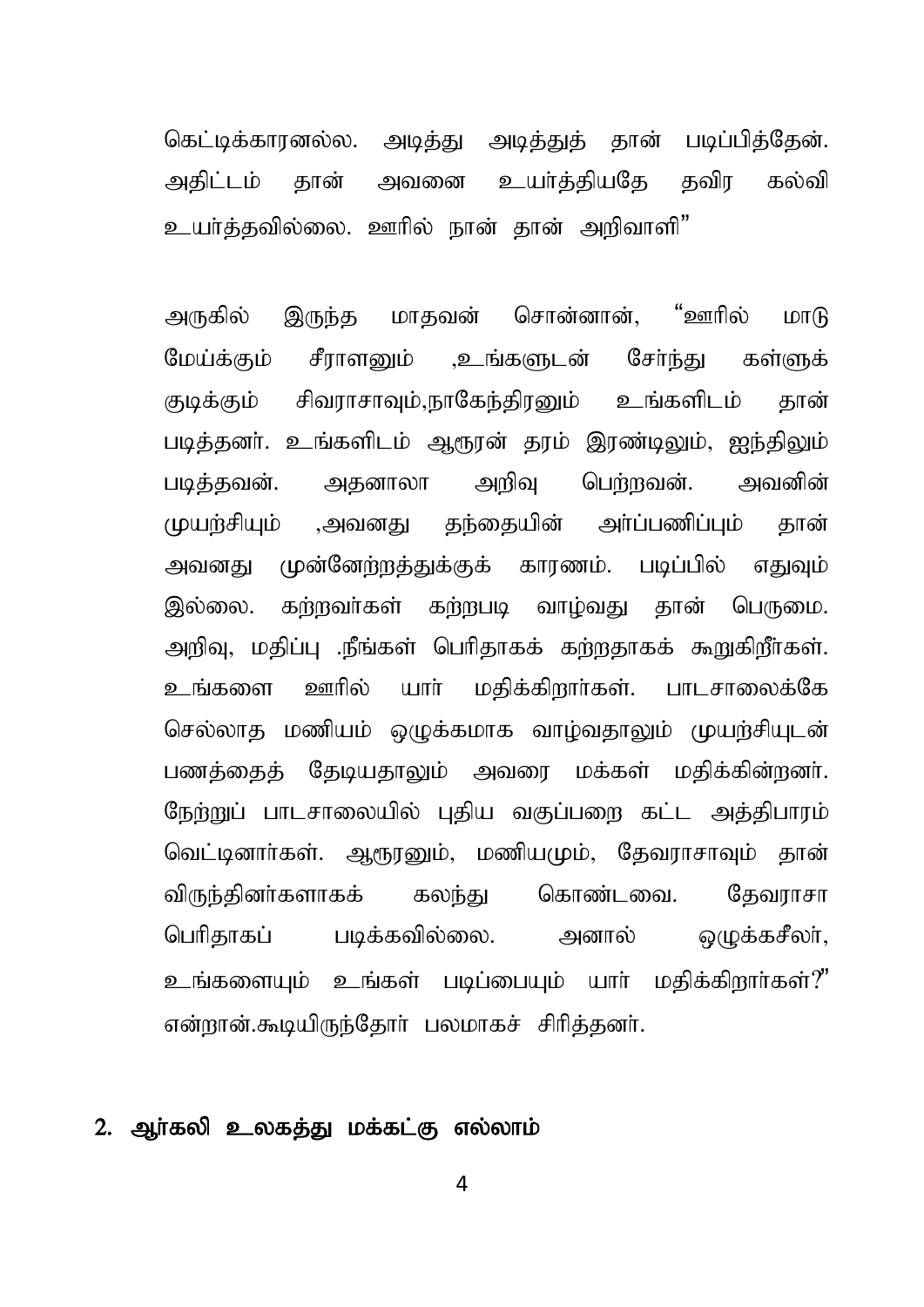#### காதலின் சிறந்தனறு கண்அஞ்சப் படுதல்.

ஒருவா் மீது அன்பு கொள்வகை விட அவரின் துன்பத்தைக் கண்டு இரங்கி உதவுதலே சிறப்பானதாகும்.

ஊர்ப் பாடசாலையில் கல்வி கற்பவன் அங்கஜன். அங்கஜனது தகப்பன் ஊமை. தாய் தான் உமைத்து அங்கஜனைக் கங்பிக்காள், வீடுகளில் கூலி வேலை செய்வகு அவளகு தொழில்,பாடசாலையில் கெட்டிக்காரனான அங்கஜனைப் பற்றி அறிந்த தேவராசா அவனது வீட்டுக்குச் சென்றார். அது ஒரு குடிசை .வாய் பேச முடியாக சின்னையா, கேவராசாவைக் கண்டதும் எமுந்து நின்று வணங்கினான். அவனது மனைவி ஈஸ்வரி பரபரப்புடன் வெளியே வந்தாள். அவரால் பேச முயவில்லை.

"ஈஸ்வரி,, நீ எமது வீட்டில் வேலை செய்யும் போது ஏன் உனது மகனைப் பற்றி என்னிடம் கூறவில்லை. எனது மனைவி உன்மீது அன்பு கொண்டு உதவுவானே தவிர உங்களின் குன்பக்கை நீக்க வேண்டுமென அவள் நினைக்கவில்லை. இனி அங்கஜன் எனகு மகன். அவனது எல்லாத் தேவைகளையும் நான் இனி நிரைவேற்றுகிறேன். அவனைப் பட்டணக்கில் உள்ள பாடசாலையில் சேர்க்குக் கர்பிக்கப் போகிறேன்" என்றார் தேவராசா.ஈஸ்வரியும் சின்னையாவும் அவரது கால்களைப் பற்றிப் பிடித்து அழுதனர்.

## 3. ஆர்கலி உலகத்து மக்கட்கு எல்லாம் மேதையின் சிறந்தன்று கற்றது மறவாமை.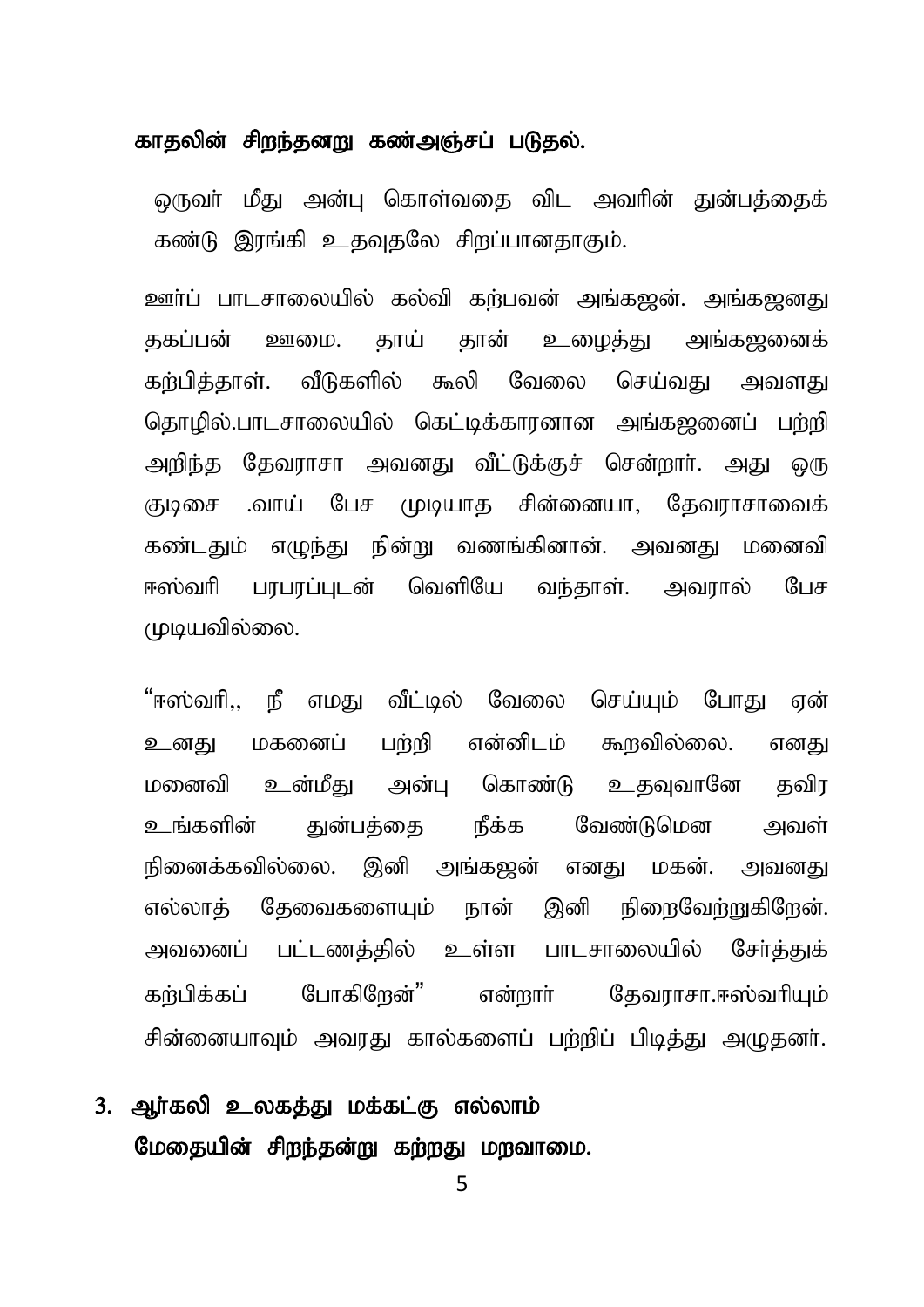"கர்ளகை மாவாகு இருப்பகும் ,அகன்படி நடப்பகும் மேலும் கற்று மேதையாவதை விடச் சிறப்பானது"

கந்த சேகாம் மேலும் கற்க விரும்பிப் பல்கலைக்கமகப் பேராசிரியரான பொன்னம்பலத்திடம் சென்றார்.பேராசிரியர் அந்த ஊரவர்.கந்தசேகரத்துடன் பண்டிதர் வகுப்பில் கற்றவர். அதனால் அவர் கந்தசேகரத்தின் விருப்பத்தை அறிந்த பின் சொன்னார், "மக்களில் பெரும்பான்மையானோர் கற்பது தம் வாழ்விற்காக. ஒரு சிலா் மட்டும் இதற்கு விதி விலக்கு. கர்றவர்கள் கற்றபடி வாம்ந்தால் அவர்கள் மேதைகளாகி விடுவார்கள். ஏனென்றால் ஒழுக்கம் தான் சிறந்த கல்வி. புலால் உண்ணக்கூடாது, பொய் பேசக் கூடாது, மது அருந்தக் கூடாது, சூதாடக் கூடாது என்றெல்லாம் கற்று விட்டு அவற்றைச் செய்பவர்களை எப்படிக் கற்றவர்கள் என்று கூற முடியும். கற்றவன் செய்வதையே மற்றவா்களும் பாா்த்துச் செய்வா். அறிவுக்குக் கற்றல் வேண்டும். சாதாரணமாகக் கர்றவர்களும் நல்ல குடியிர் பிறந்த கர்காதவர்களும் ஒழுக்கமுள்ளவர்களாக வாழ்ந்தாலே அவர்களைப் பெரும் அறிஞர்கள் என்று சொல்லலாம்.பல்கலைக்கழகங்களில் பல துறைகளில் கற்று விட்டுப் பாமரர்களை விடக் கேவலமாக நடப்பவர்களின் கல்வியால் எந்த நன்மையும் வராது" என்றார். கந்தசேகரம் எதுவும் பேசவில்லை.

#### 4. அர்கலி உலகக்கு மக்கட்கு எல்லாம்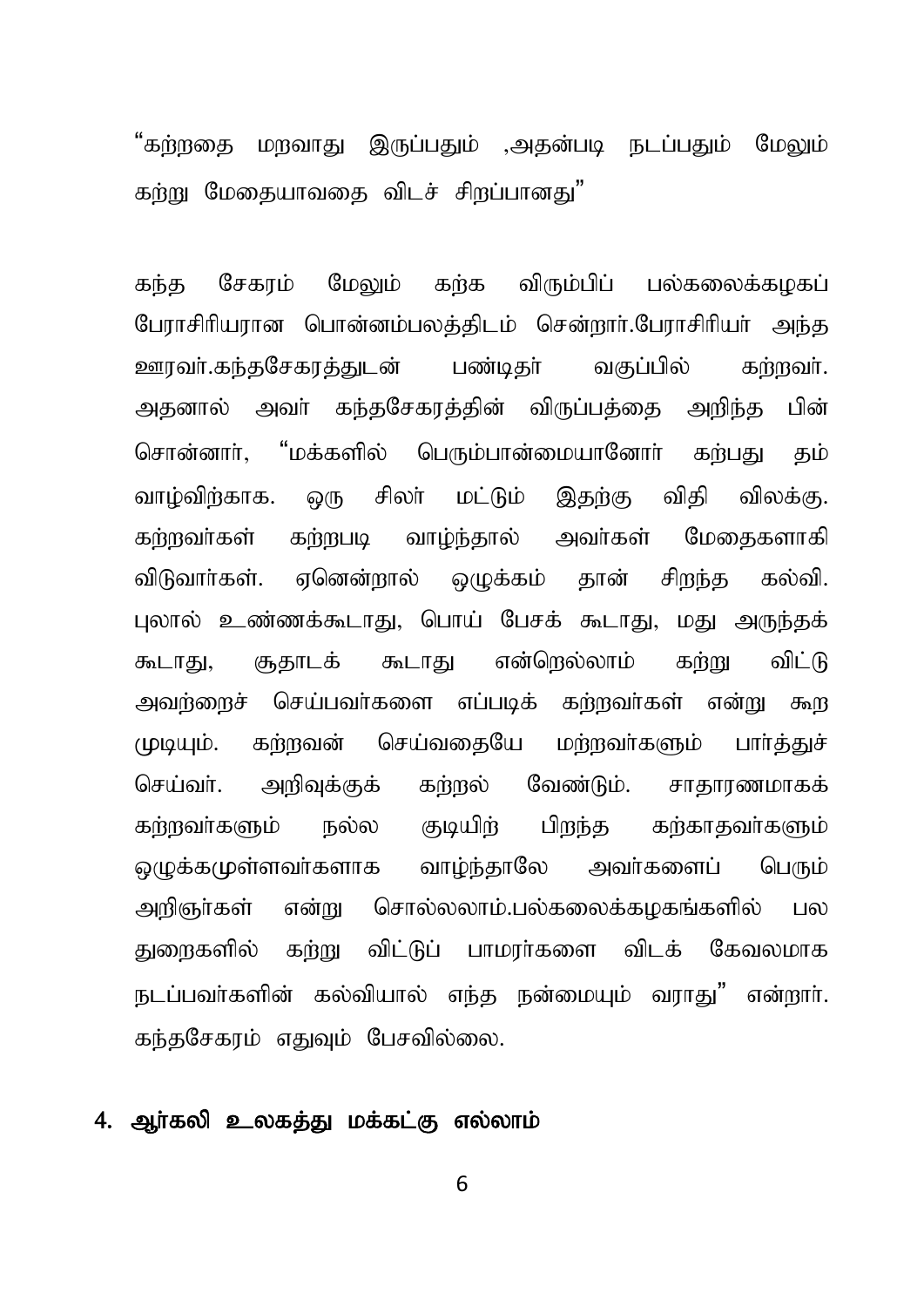#### வண்மையின் சிறந்தன்று வாய்மை உடைமை.

"சொல்லி<u>லு</u>ம், செயலிலும் மாறுபாடு இல்லாது வாழ்வது கருமும் செய்வகை விட மேலானக<mark>ு</mark>"

தேவராசாவைச் சந்தித்த பேராசிரியர் கூறினார், "நீங்கள் அங்கஜனுக்கு உதவி செய்வதாகக் கூறி அடிக்கடி அவனின் வீட்டுக்குச் செல்வதாகப் பலா் கூறுகின்றனா். சொல்லிலும் செயலிலும் நேர்மையோடு வாழ்வது, கொடுக்கும் குணத்தைக் கொண்டிருப்பதை விடமேலானது. உங்களுக்கு உதவி செய்ய விருப்பமாக இருந்தால் அதைத் தடை செய்ய நான் விரும்பவில்லை.கொடுப்பதை அங்கஜனிடம் கொடுங்கள். இல்லாவிட்டால் உங்களது மனைவியிடம் கொடுத்து அனுப்புங்கள். அதுவும் விருப்பமில்லாவிட்டால் பாடசாலை அதிபரிடம் கொடுங்கள் அவர் கொடுப்பார். இதை விட்டு விட்டு ஒருவரின் வீட்டுக்குக் கொடுப்பதற்காகக் கூட அடிக்கடி செல்வது கூடாது. தருமத்தை விட வாய்மை மேலானது. அத்துடன் ஒருவரின் நடத்தையால், பேச்சால், செயலால் இன்னொருவர் பாதிக்கப்படுவது பாவம் மட்டுமல்ல பழியுமாகும்"என்றார் பேராசிரியர்.

5. ஆர்கலி உலகத்து மக்கட்கு எல்லாம் இளமையில் சிறந்தன்று மெய்பிணி இன்மை.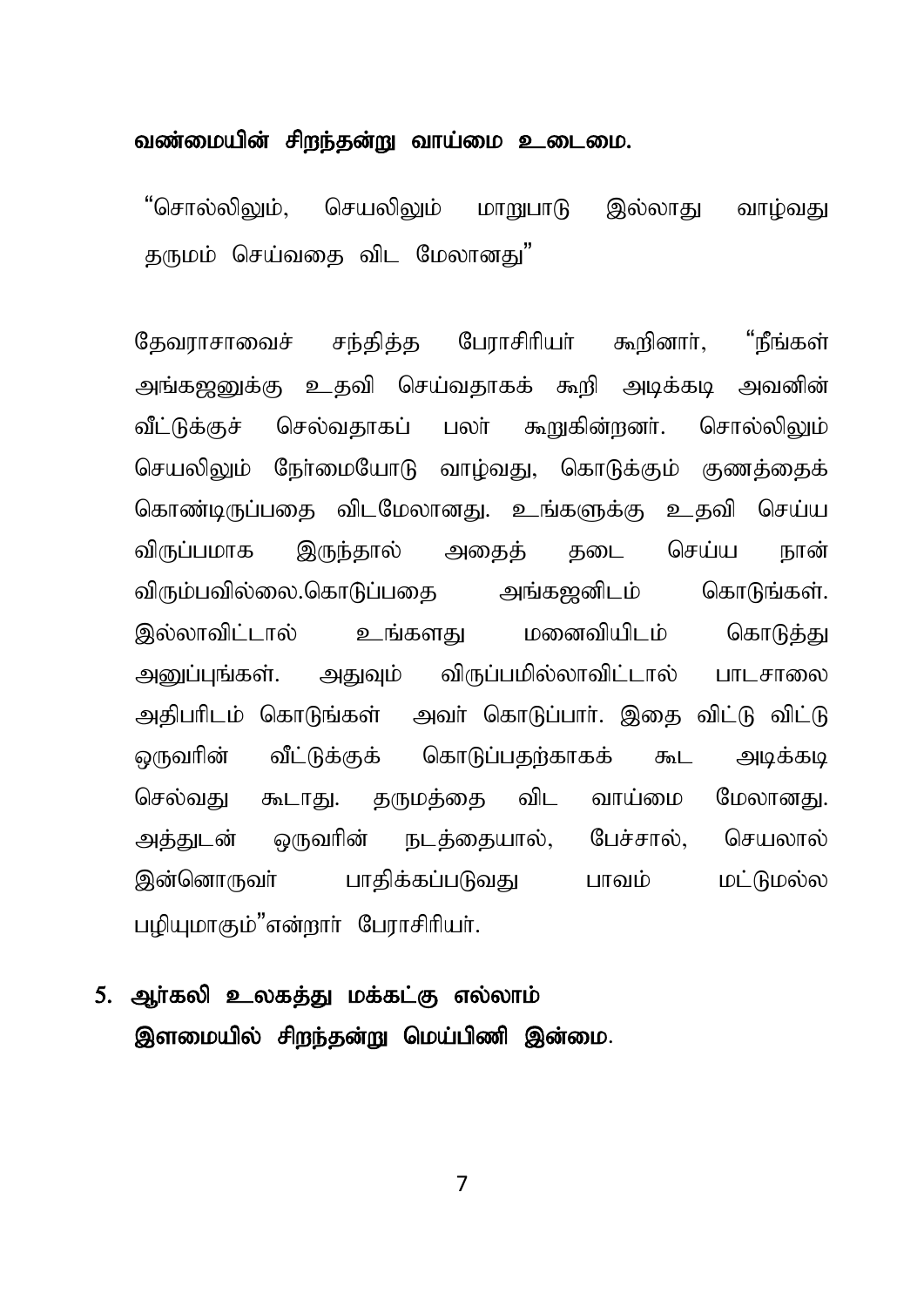"நோயில்லாக வாம்வே இளமையில் செல்வக்கை விட இன்பமானது, மேலானது"

தேவராசாவுக்கு முப்பத்தைந்து வயது. அவருக்கு இருபது வயதில் இருந்து இரத்த அழுத்தம் இருந்தது. அதனால் அவா் பெரும் வேதனைப்பட்டார். அவர் அவ்வூரில் ஆச்சிரமமைத்து சிவப் பணி செய்து வரும் நமசிவாயம் சுவாமிகளின் ஆச்சிரத்திற்குத் தினமும் வருவார். சுவாமிகள் சித்த வைத்தியா். அதனால் அவ்வூரவா்கள் அவாிடம் சென்று தமது நோய்களைக் கூறி மருந்து பெறுவர்.

அன்று அச்சிரமக்கிற்குக் கனகு மனைவி சகுந்கலாவடன் கேவாாசா வந்திருந்தார்.

"சுவாமி, எனக்கு இளவயதிலிருந்தே நோய் தாக்கிக் கொண்டுள்ளதால் என்னால் நிம்மதியாக வாம முடியவில்லை. நல்ல உணவுகளை உண்ண முடியவில்லை. மற்றவர்களுடன் சந்தோசமாகப் பேச முடியவில்லை. இளமைக்காலத்திலேயே இந்நோய் ஏன் வந்தது" என்று அழுதார் தேவராசா.

"கா்ம வினை தான் நோயாக வருவது. இளமையில் நோயாளியாக இருப்பவன் பெரும்பாவி.அவனால் இன்பமாகவோ, நிம்மதியாகவோ வாழ முடியாது. அதற்காக வாழ்க்கையை வெறுக்கக் கூடாது. இறைவனை நம்பிக்கையுடன் வணங்கினால் நோய் தீரும். கா்ம வினை இறை வழிபாட்டால் தான் அகலும். வேறு எந்தப் பொருளாலும் அகலாது. எனவே இறைவனது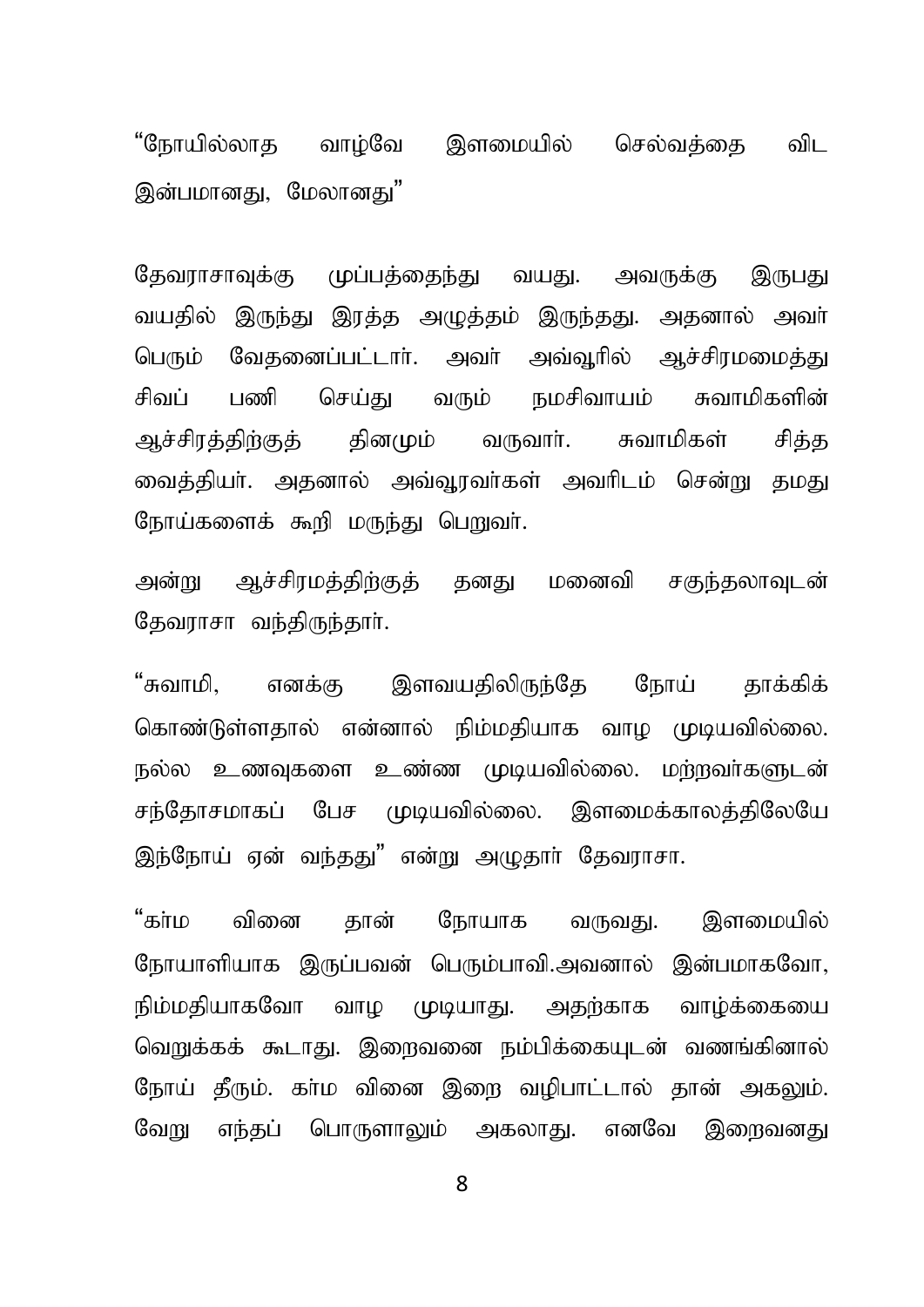பாகங்களை நம்பிக்கையடன் இறுக்கமாகப் பற்றிப் பிடியங்கள்" என்றார் சுவாமியார்.

## 6. ஆர்கலி உலகத்து மக்கட்கு எல்லாம் நலன்உடைமையின் நாணுச் சிறந்தது.

"கீயவர்ளைச் செய்யவும், கீயவர்ளை எண்ணவும், அஞ்சி வாழ்வோரது வாழ்வே வளங்களைக் கொண்ட வாழ்வை விடச் சிறந்த வாம்வாகும்"

ஆரூரன், பேராசிரியர் பொன்னம்பலத்தின் வீட்டுக்கு வந்த போது அவரைச் சந்திப்பகற்கென்று பல பிாமுகர்கள் வந்திருந்கனர். மகிம்வோடு உரையாடிக் அவர்களுடன் கொண்டிருந்த பேராசிரியா் பொன்னம்பலம் ஆரூரனைக் கண்டதும் எழுந்து அவனைத் தமுவி வரவேற்றார். பின் சொன்னார், "இவர் எனது ஆரூரன். பமக்கும் காலக்கில் இருந்தே மாணவன் கீய செயல்களைச் செய்யாகவன். அக்குடன் கீய எண்ணங்கள் கூட அவனது மனதில் வருவதில்லை. எப்பொழுதும் இனிய சொல் பேசுவான். மலர்ச்சியடன் கன்னிடம் வருவோரை மக கனக்குக் கீம் பணிபரிவோர்களை வாவேங்பான். மகிக்கட நடப்பான்" என்று பேராசிரியா் கூறிக் கொண்டிருக்கும் போது நாகராசா என்ற பெரியவர் சொன்னார், "ஆரூரனை எனக்குக் தெரியம்.கீய எண்ணங்களை எண்ணாமலம். கீய செயல்கள் எகுவம் செய்யாமலும் வாம்வோரின் உள்ளக்கில் கடவள் மகிம்வடன் வீா்்விருப்பாா். அகனால் அவா்களகு வாம்வில்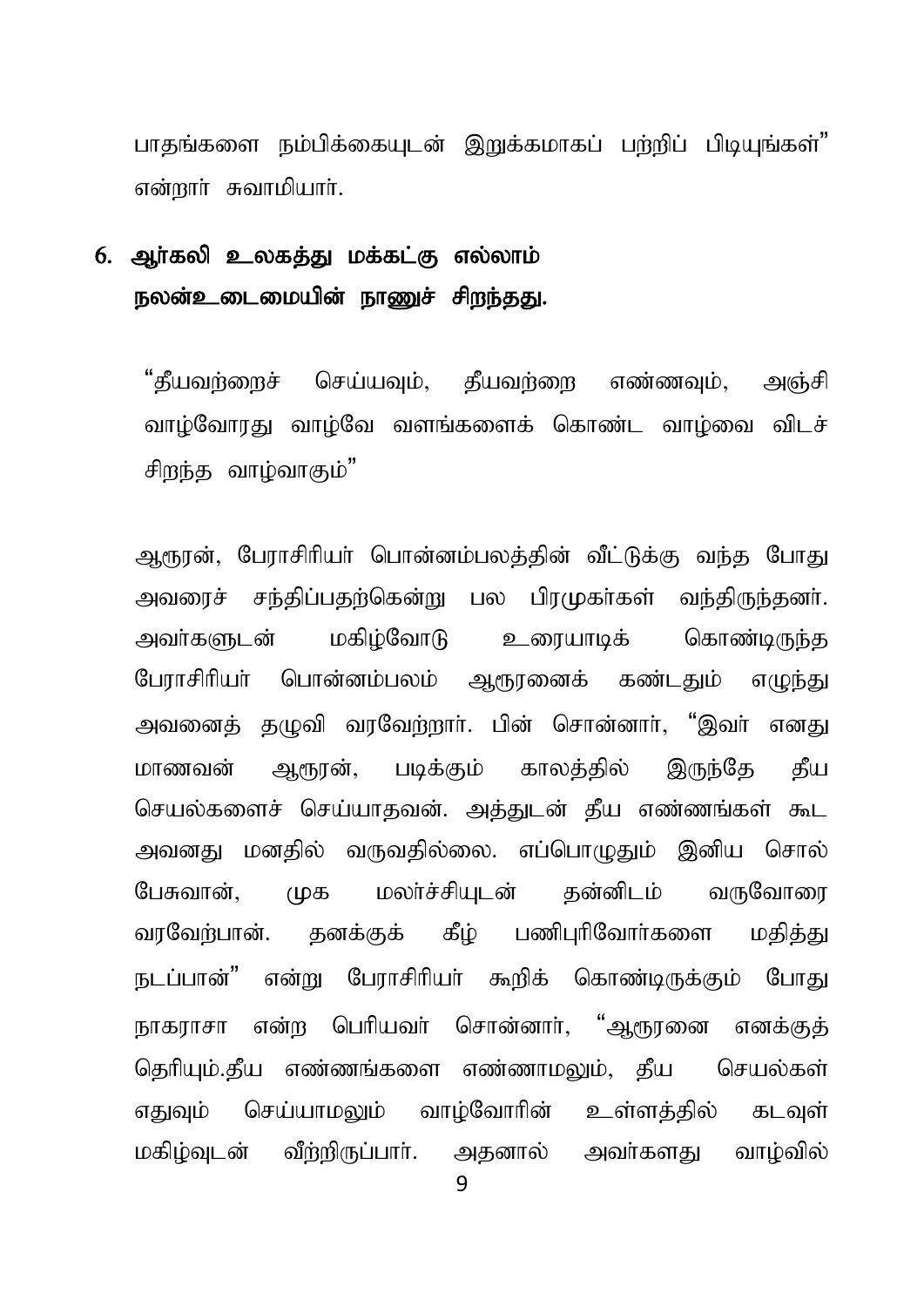எந்தக் குறையும் வராது.இப்போது ஆரூரனுக்கு ஒரு பெரும் பதவி உயர்வு கிடைத்துள்ளது. அதைச் சொல்லத் தான் வந்திருப்பான்

மகிழ்வுடன் சிரித்தார் பொன்னம்பலம், "பல நாட்களாக எதிர்பார்த்த ஒன்று தான் அது. நல்லவர்களின் மனதில் இருக்கும். கடவள் நல்லகையே செய்வார். செய்விப்பார்<sup>"</sup> என்றார் பொன்னம்பலம்.

## 7. ஆர்கலி உலகத்து மக்கட்கு எல்லாம் குலன் உடைமையின் கற்புச் சிறந்தன்று.

"நற்குடியில் பிறந்தவர்கள் என்ற பெருமையைப் பெற்றிருப்பதை விட,பெரியோர் காட்டிய நன்நெறியில் நின்று வாம்வதே கர்படைய வாம்க்கையாகும்"

"பேராசிரியர் ஐயா, நல்ல குடியிர் பிறந்தோம் என்று பழம் பெருமை பேசுவகை விட நன்நெறியில் வாம்ந்து தன் குடிக்குப் பெருமை சேர்ப்பதோடு கன்னைப் பின்பற்றி வாமும் மக்களையம் நற்பிரசையாக்குவது கான் மேலானது.நீங்கள் அப்படி வாழ்ந்து காட்டியமையால் தான் உங்கள் மாணவர்கள் லுமக்கத்துடன் வாழ்கிறார்கள். அத்துடன் உங்களோடு பமகுபவர்களும் ஒமுக்கம் மிக்கவர்களாக வாம்கின்றனர். நான் உங்களின் மாணவன். பாடசாலையில் படிக்கும் போது கந்த சேகாம் ஆசிரியரோடு சேர்ந்து தீய செயல்களைச் செய்கேன்.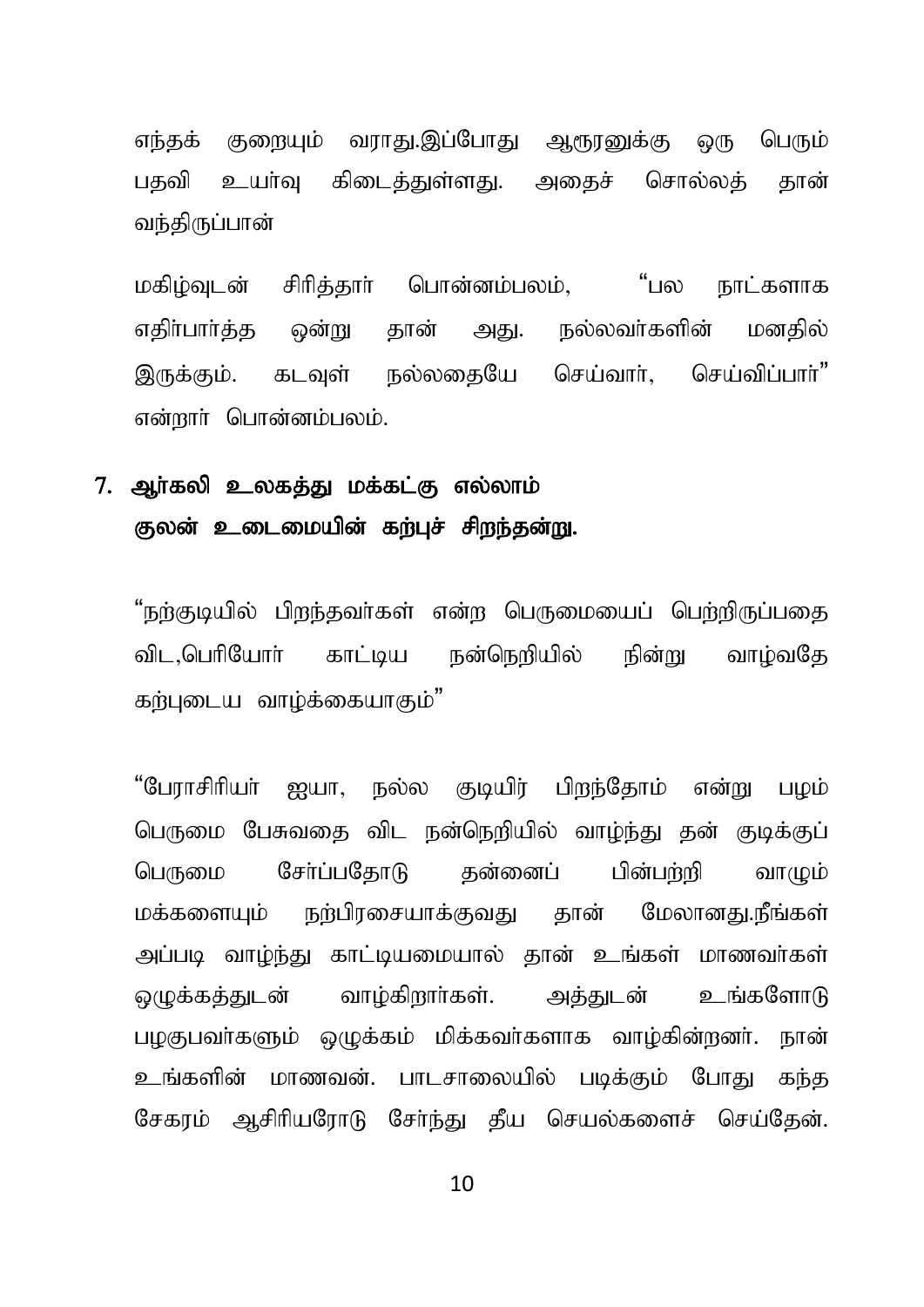பின்பு பல்கலைக்கமகக்கிற்குக் தெரிவான பின் உங்களின் நடை, உடை, பாவணை என்பன எனது தீய செயல்களை அகற்றி விட்டன. நற்குடியில் பிறந்தவர்கள் நல்லவர்களாக வாழ்ந்தால் தான் மற்றவர்கள் அவர்களைப் பார்த்துத் திருந்துவர். பன்றியோடு சேர்ந்த பசுவும் மலம் தின்னும் என்பார்கள். அது உண்மை. இன்று உங்களிடம் வரும் தீயவர்கள் கூட உங்களின் நடத்தைக்கேற்றவாறே வருகின்றனர்" செந்தூரன் என்ற மாணவன் .பொன்னம்பலம் எதுவும் பேசாது சிரித்தார். அச் சிரிப்பில் தெய்வீக ஒளி வீசியகுட

## 8. ஆர்கலி உலகத்து மக்கட்கு எல்லாம் கற்றலின் கற்றாரை வழிபடுதல் சிறந்தன்று.

"கற்றவர்களைப் போற்றி அவர் வழி நடப்பது கற்பதை விட மேன்மையான அறிவைத் தரும்"

"இளமையில் நோய் காரணமாக நான் பெரிகாகப் படிக்கவில்லை. ஆனால் பொன்னம்பலம் ஐயா கோவில்களிலும் ghlrhiyfspYk;> rdr%f epiyaq;fspYk; உரையாற்றுவகைக் கேட்டு அவரின் மீகு பக்கி nfhz;Nld ;.mjdhy; NeuKs;s Ntisfspnyy;yhk ; ஐயாவைச் சந்திக்க வருவேன். ஐயா, மாணவர்களுக்கென வகுப்பக்கள் நடக்குவார். அவை பெரும்பாலும் எல்லோரும் கேட்டு அறியக்கூடியதாக இருக்கும். அத்துடன் தெரியாதவற்றை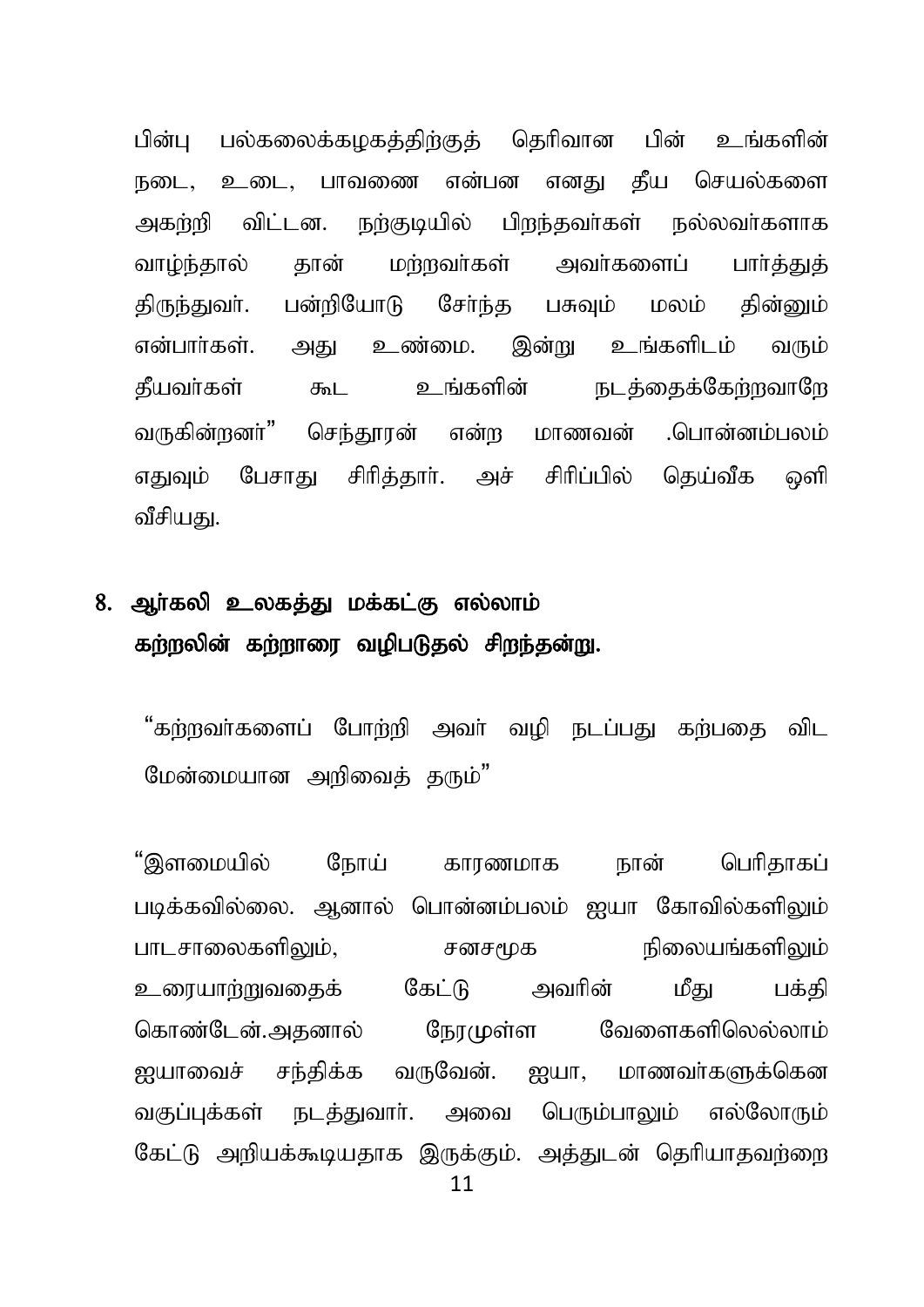யார் திருப்பித் திருப்பிக் கேட்டாலும் ஐயா சலிக்காது மீண்டும் மீண்டும் சொல்வார். எமகு முகக்கைப் பார்க்குக் கான் சொன்னவை யார் யாருக்கு விளங்கவில்லை என்று தெரிந்து அதை விளக்கமாகக் கூறுவார்.அவரின் வீட்டுக்கு வந்தால் சுவையான உணவும் கிடைக்கும். இப்போ நான் மேடையில் பேசக் கூடிய அறிவையும், சான்றோரின் உரையை விளங்கிக் கொள்ளும் அரிவையம். உலகைப் பரிந்கட வாழும் கன்மையையும் பெற்றுள்ளேன். இது நான் கற்றுள்ளதை விடப் பயனாக இருக்கிறது."என்றார் தேவராசா

மரத்திற்கு அருகே நிற்கும் சந்கன மாங்கள் சந்தன வாசத்தைப் பெறுமாம். அதுபோலக் கற்றவர்களின் அரிவ நோயாளரின் அருகில் இருப்பவர்களுக்கு நோய் தொற்றுவதைப் போலத் தொற்றிக் கொள்ளும்" என்றான் செந்தூரன்.

## 9. அர்கலி உலகக்கு மக்கட்கு எல்லாம் செற்றாரைச் செலுத்தலின் தன் செய்கை சிறந்தன்று.

"குற்றம் செய்தார்களென்று பகைவர்களைத் தண்டிப்பதை விட அக் குற்றங்கள் ஏற்படாமல் தம்மைக் காக்துக் கொள்வது சிறப்பானகட்"

"உலகில் வாம்பவர்கள் எல்லோரும். எல்லோருக்கும் நல்லவர்களாக வாம முடியாகு. அக்குடன் கான் குற்றங்களைச் செய்யாகட வேண்டுமே கவிா மர்றவர்களின் வாம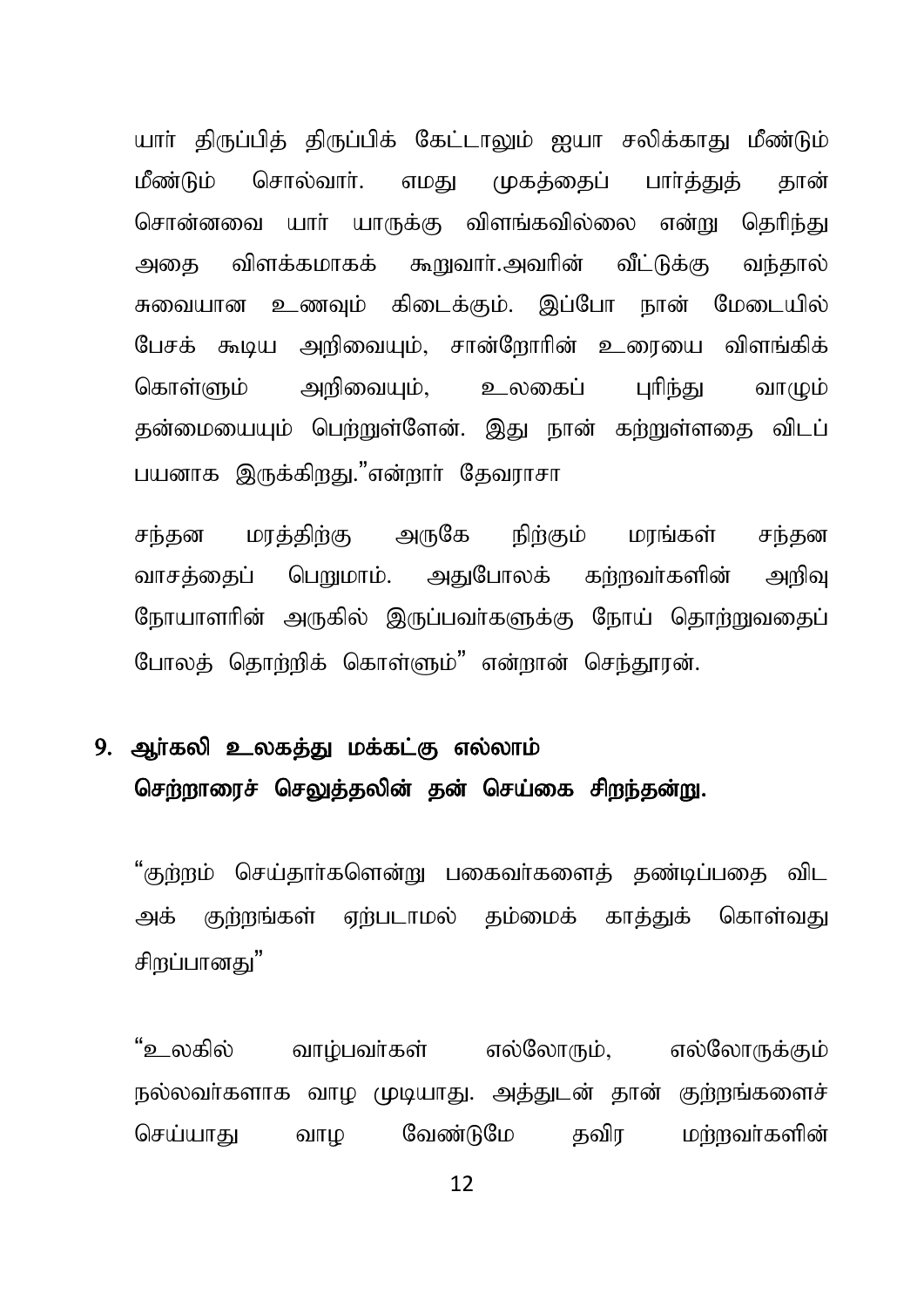குற்றங்களைக் கண்டு கோபங் கொண்டு அவர்களைத் திருத்த முடியாது என்று நீங்கள் சொல்வீர்கள். அதன்படி தான் நான் வாழ்கிறேன். எனது ஆசிரியர் கந்தசேகரம் .அவரிடம் நான் சிறுவயதில் படித்தேன். அப்படியிருந்தும் அவரை எனது ஆசிரியராக எண்ணி மதிக்கிறேன். ஆனால் அவர் தன்னிடம் தான் நான் முமுக் கல்வியையும் பெற்றதாக எண்ணி என்னையும் எனது குலத்தையும் அவமதிக்கிறார். இதற்கு நான் கோபிக்கவில்லை. ஒரிரு நாளென்றாலும் அவரிடம் நான் கர்ரேன். கர்றவர்கள் கர்றபடி வாழ வேண்டும் என்று நினைக்காது தமது நன்மைக்காகக் தமது மனம் போனபடி வாழ்வதை எப்படித் திருத்த முடியும்.அதனால் அவரைத் திருத்துவதை விட நான் திருந்த வேண்டுமென்று நினைக்கிறேன். கற்றவர்கள் கற்றபடி நடக்கவில்லையானால் அவர்கள் கற்காகவர்களை விடக் கீழானவர்கள் என்று நினைத்து வாழ்கிறேன்.இருப்பினும் சில சமயங்களில் மனம் வலிக்கிறது" என்று ஆரூரன் கலங்கினான்.அதைக் கேட்ட பொன்னம்பலத்திற்குத் துக்கமாக இருந்தது.

## 10. ஆர்கலி உலகத்து மக்கட்கு எல்லாம் முற்பெரு கலின் ,பின் சிறுகாமை சிறந்தன்று

"இளமையில் வளமாக வாம்வகை விட முதுமையில் தளர்வில்லாமல் வாழ்வதே சிறப்பானது"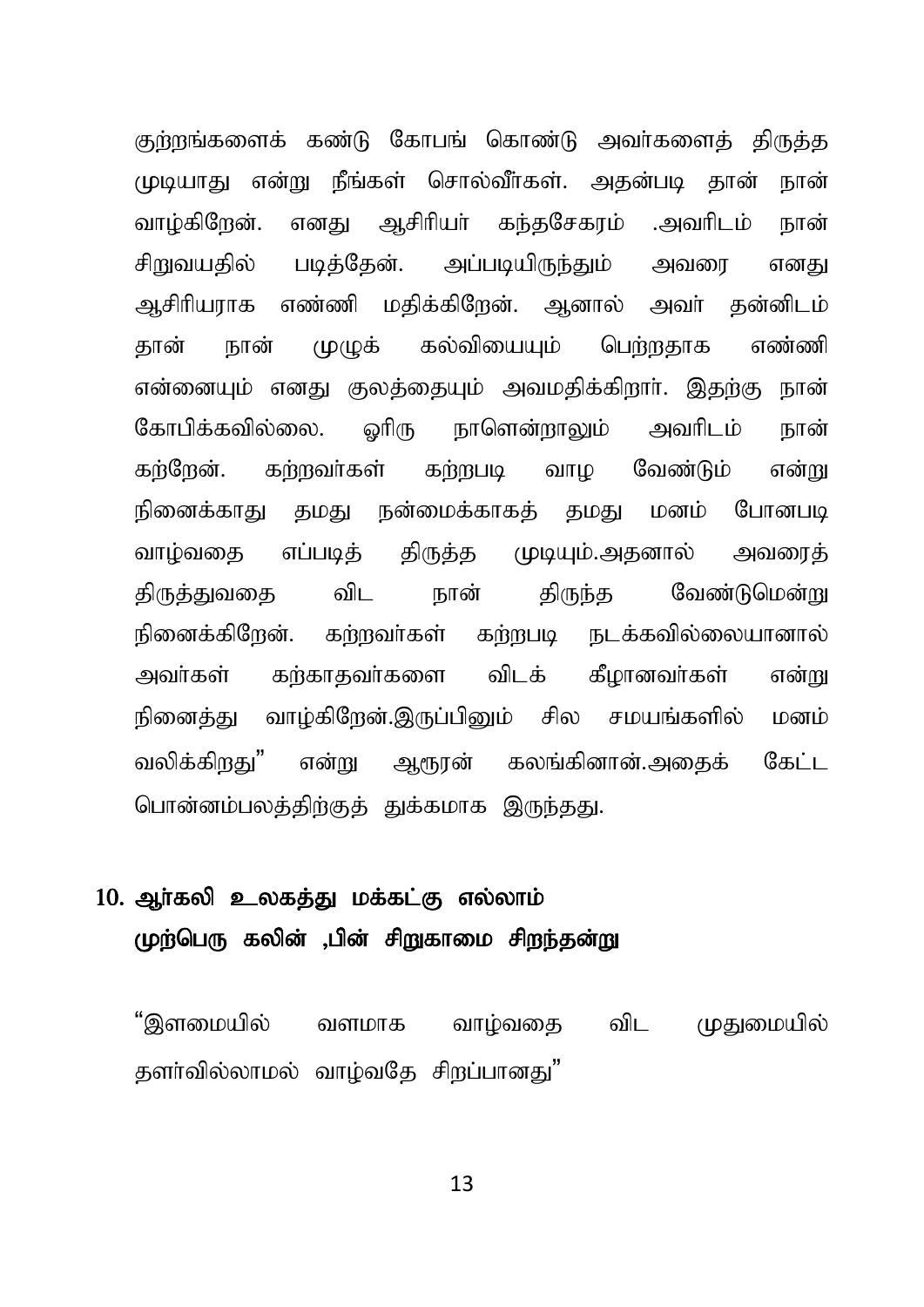ஆரூரனும் பொன்னம்பலமும் அவ்வூர்ப் பிரமுகர்கள் சிலரும் அவ்வூரில் இயங்கும் முதியோர் இல்லத்திற்கு வந்தனர். ஆரூரன் தனது வருமனத்தின் ஒரு பகுதியை முதியோர் இல்லத்திற்கு ஒதுக்கியிருந்தான். பிள்ளைகள் இல்லாத, வெளிநாட்டில் உள்ள பிள்ளைகளால் கவனிக்கப்படாக பெற்றோர்கள் அவ் இல்லத்தில் இருந்தனர்.அவர்களை அரூரன் தனது பெற்றோரைப் போல அன்பு செலுத்திக் கவனித்து வந்தான். அந்த முதியோா் இல்லத்தில் தங்கியிருக்கும் வயோகிபா் ஒருவா் ஆரூரனைக் கண்டதும் மெய்மறந்து போனார். "ஐயா. ஒருவன் இளமையில் பொருள் கேட வேண்டும்.அதைப் பிள்ளைகள் உற்றார், உறவினர்களின் நல் வாழ்விர்காகச் செலவு செய்தல் வேண்டும். அப்படிச் செலவு செய்யும் போது தனது பிற்கால வாம்விற்கென ஒரு தொகைப் பணத்தைச் சேமித்தல் வேண்டும். நான் பெரும் வணிகன். தான தா்மங்கள் செய்தேன். பிள்ளைகளின் நல் வாழ்விற்காகச் செலவு செய்தேன். உற்றார், உறவினர்களின் மேம்பாட்டிற்காகப் பாடுபட்டேன். ஆனால் பிற்காலத்திற்கெனச் சேமிக்கவில்லை. பிள்ளைகளெல்லாம் வெளிநாடுகளில் இருக்கிறார்கள். சகோதரர்கள், உறவினர்கள் எல்லாம் செல்வந்தராக இருக்கிறார்கள். இருந்தாலும் எனக்கு உதவி செய்வார் யாரும் இல்லை. எனது பிற்காலத்திற்கெனச் சேமித்து வைத்திருந்தால் நான் இன்று இந்த முகாமில் தங்கியிருக்கத் தேவையில்லை. நீங்கள் கடவுளைப் போல உதவி செய்கிறீா்கள் .அவை எதுவும் பிற்காலத்திற்கு உதவாது. அதனால் சேமியுங்கள் "என்றாா் அந்த மடத்தில் இருந்த வயோதிபா்.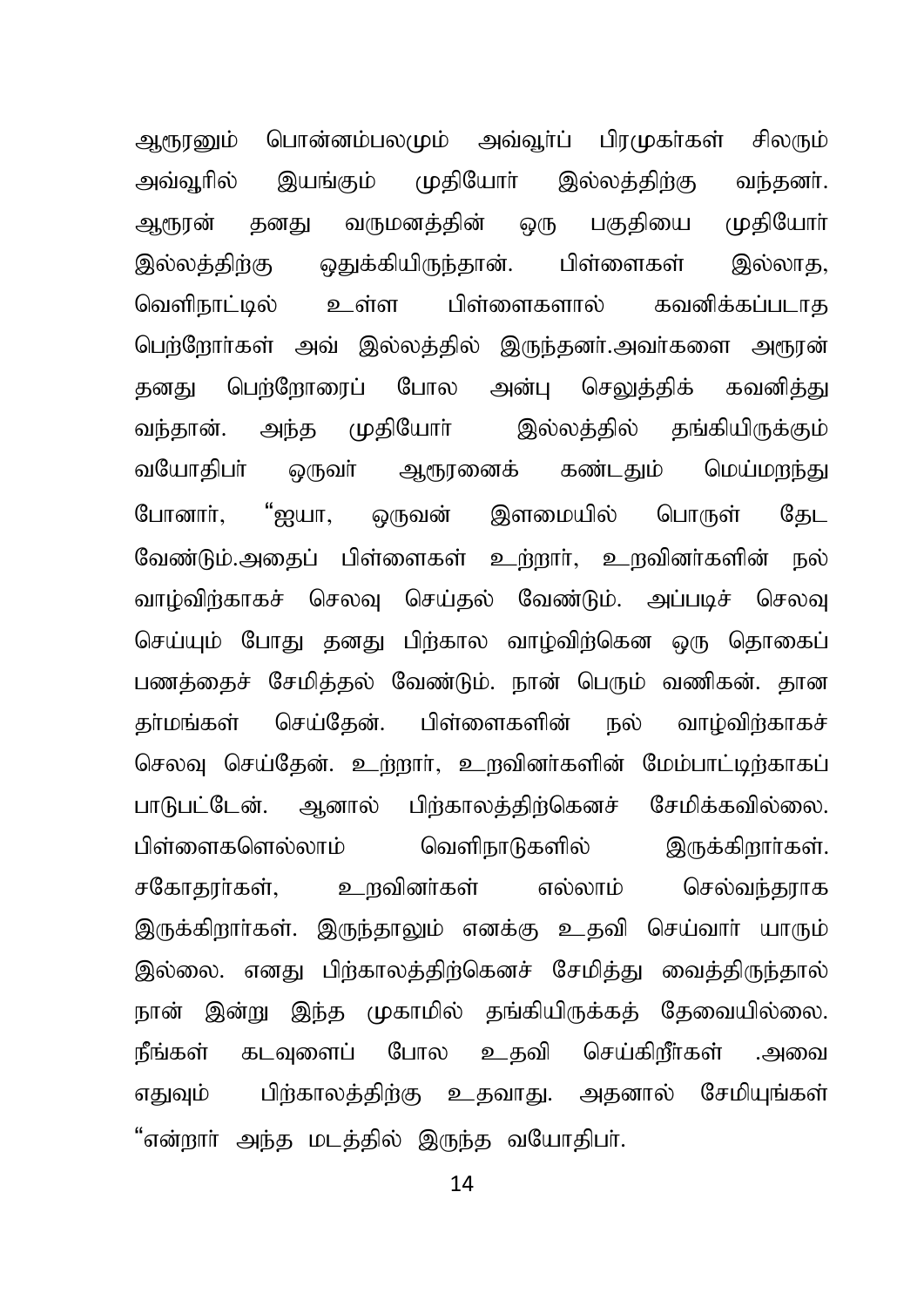#### அறிவுப் பத்து

## $11.$  ஆர்கலி உலகத்து மக்கட்கு எல்லாம் போ்இல் பிறந்தமை ஈரத்தின் அறிப.

"ஒருவரின் இரங்கும் மனத்தில் இருந்தே அவரது குடிப் பெருமையை அறியலாம்"

"மகனே, நீ இரங்கி உதவுவதால் தான் இம் மடத்தில் உள்ள வயோதிபா்கள் உண்டு உறங்குகிறாா்கள்.ஒருவன் பெரும் உத்தியோகத்தனாக இருக்கலாம். உயர்ந்த குடியில் பிறந்தவனாக இருக்கலாம், பெரும் தனவந்தனாக இருக்கலாம்.இவையெல்லாம் இருந்தும் உள்ளத்தில் இரக்கமில்லாதவா்களால் உலக மக்களுக்கு எந்தப் பிரயோசனமும் இல்லை. ஏமையானாலும் தனக்குக் கிடைக்கும் உணவின் ஒரு பகுதியை இரப்பவனுக்குக் கொடுப்பானேயானால் அவன் கான் பெரும் கொடையாளி. தனவந்தன். பொருள் எளியவர்களிடமும் சேரும். கீழ் மக்களிடமும் சேரும். அதனால் எந்தப் பயனும் ஏற்படாது. மனதில் ஈரமுள்ளவனிடம் சேரும் பொருள் தான் இரப்பவர்களின் வயிர்ளை நிரப்பும். வறுமையை விடக் கொடுமையானது வறுமை தான். வறியவன் உண்ண உணவின்றி வயிறு எரிந்து புண்ணாகும் போது ஒரு பிடி அன்னத்தைக் கொடுத்தவனைக்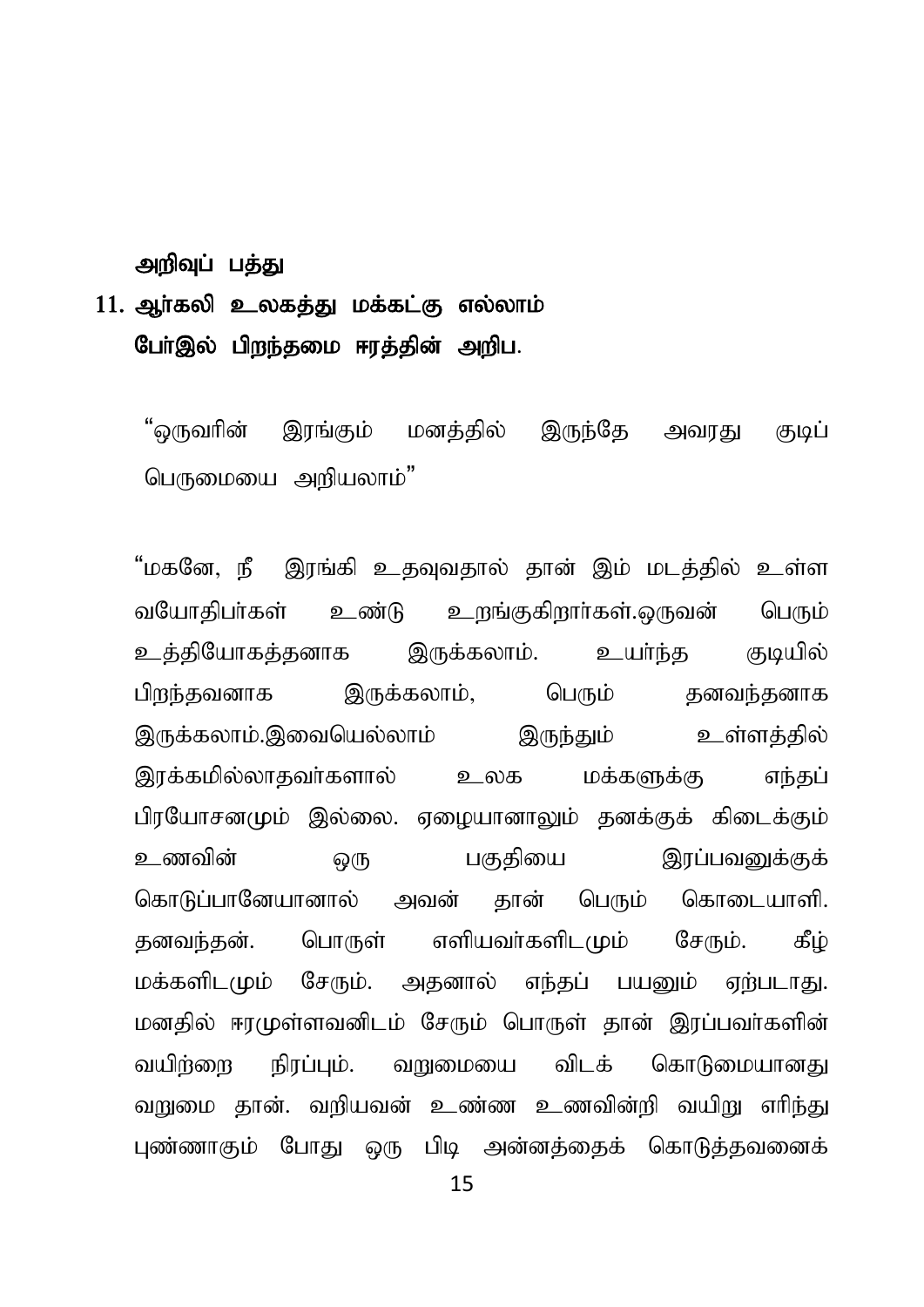என்றே நினைப்பான். கடவள் நான் அப்படிக் கான் நினைக்கிறேன். ி ப்ப வாமும் இந்த இல்லக்கை வயோகிபா்களுக்கு நீ தான் கடவுள். கடவுளைப் போல எல்லாவர்ளையும் கொடுக்கும் நீ சகல சௌபாக்கியங்களும் நீடுழி வாழ வேண்டும். நீ, வாம்ந்தால் பெர்று, கான் நாம் வயிறாற உண்போம்" என்றார் எமைகளான ஒரு வயோகிபர்.

### 12. ஆர்கலி உலகத்து மக்கட்கு எல்லாம் ஈரம் உடைமை ஈகையின் அறிப.

"ஒருவரின் இரக்கப் பண்பை அவரது பரிவு காட்டும்"

எனகு பிள்ளைவைப உயிரைக் கொடுக்கு னுபா. நான் வளர்த்தேன். கூலி வேலை செய்து அவனைக் கற்பித்தேன். அவன் பொரியியலாளராக வந்து விட்டான். அதற்காக நான் எனது உயிரைப் பிமிந்தேன். அவன் பல்கலைக்கமகத்தில் கற்கும் போது ஒரு பெரும் தனவந்தனின் மகளை விரும்பி மணந்தான். அவன் நாம் கூலிக்காரராம். தமது தகுதிக்கும் கராகக்கிற்கும் பொருந்தாதவர்களாம். எம்முடன் உருவு கொண்டால் தமது மானம் மரியாதை எல்லாம் பாமாகி மகனையும் எம்மோடு விடுமாம். அதனால் எனது உ நவாட விடுவதில்லை. உறவாடா விட்டாலும் பரவாயில்லை. உகவியாவகு செய்யலாம். அனால் எனகு மகன் கனகட மனைவிக்கு அஞ்சி எமக்கு உதவியும் செய்வதில்லை.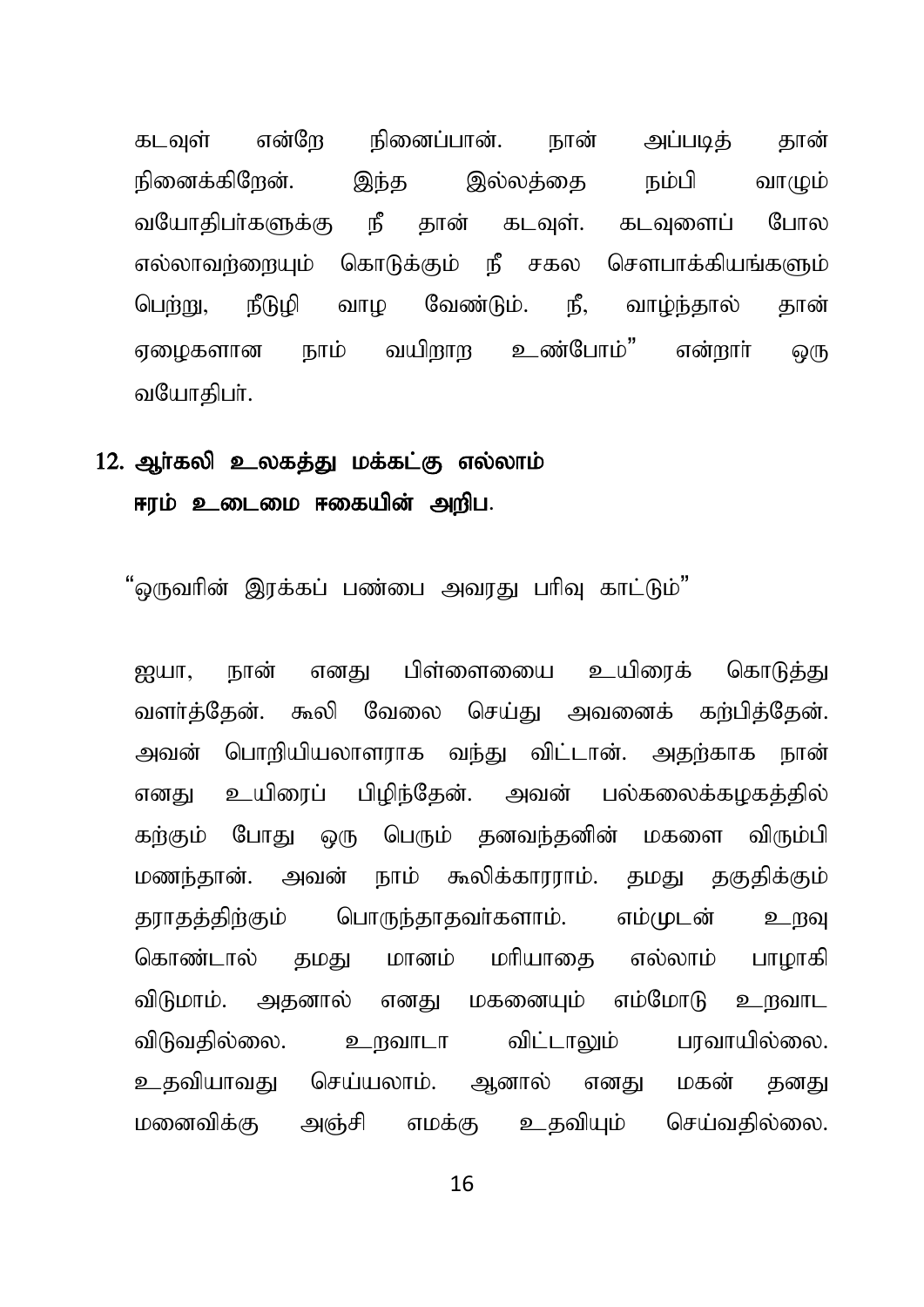ஆதாவற்ற எம் மீது அளவற்ற அன்பைச் சொரிந்து எமது தேவையெல்லாம் பூர்த்தி செய்யும் உன்னை நாம் எல்லோரும் கடவுளை விட உயர்ந்தவராகக் கருதுகின்றோம். இரக்கப் பண்ப இல்லாதவர்கள் அரக்கர்கள். நீ இரக்கமுள்ளவன். என்பகை இம்மடத்திற்குச் செய்யும் உதவிகள் மூலம் அறிகிறோம். நீ புண்ணியவான், உனது பெற்றோர் புண்ணியவான்கள். உனது குடியும் புண்ணியம் செய்தது." என்று கலங்கினார் ஒரு வயோகிபர்.

## 13. அர்கலி உலகக்கு மக்கட்கு எல்லாம் சோரா நல்நட்பு உதவியின் அறிப.

"நல்ல நண்பரை ஆபத்து வந்த போது அறிந்து கொள்ளலாம்."

போாசிரியர் பொன்னம்பலம் கனகு உயிர் நண்பனான சுந்தூமூர்த்தியிடம் வந்தார்.இருவரும் ஒன்றாகக் கற்றவர்கள். கர்கும் காலத்திலிருந்தே நல்ல நண்பர்கள். சுந்தரமூர்த்தி பாடசாலைக் கல்வியை நிறுத்தி விட்டுத் தனது தந்தையாரின் வா்ததகத்தைக் கவனித்தான். அவனது தந்தையாா் பெரும் வர்த்தகர். பெரும் தனவந்தர். அவர் தனது மகனான சுந்தரமூர்த்திக்குத் தனது நண்பனான பேரம்பலத்தின் மகளைத் திருமணம் செய்து கொடுத்தார்.பேரம்பலம் பெரும் வர்த்தகன். பொன்னம்பலம் பெரும் கல்விமான். ஊரவரும்,பிற ஊரவரும் அவரைக் கடவுளாக மதித்தமையால் தனது நலனுக்காகச் சுந்தரமூர்த்தி பொன்னம்பலத்துடன் நட்பு வைத்திருந்தான்.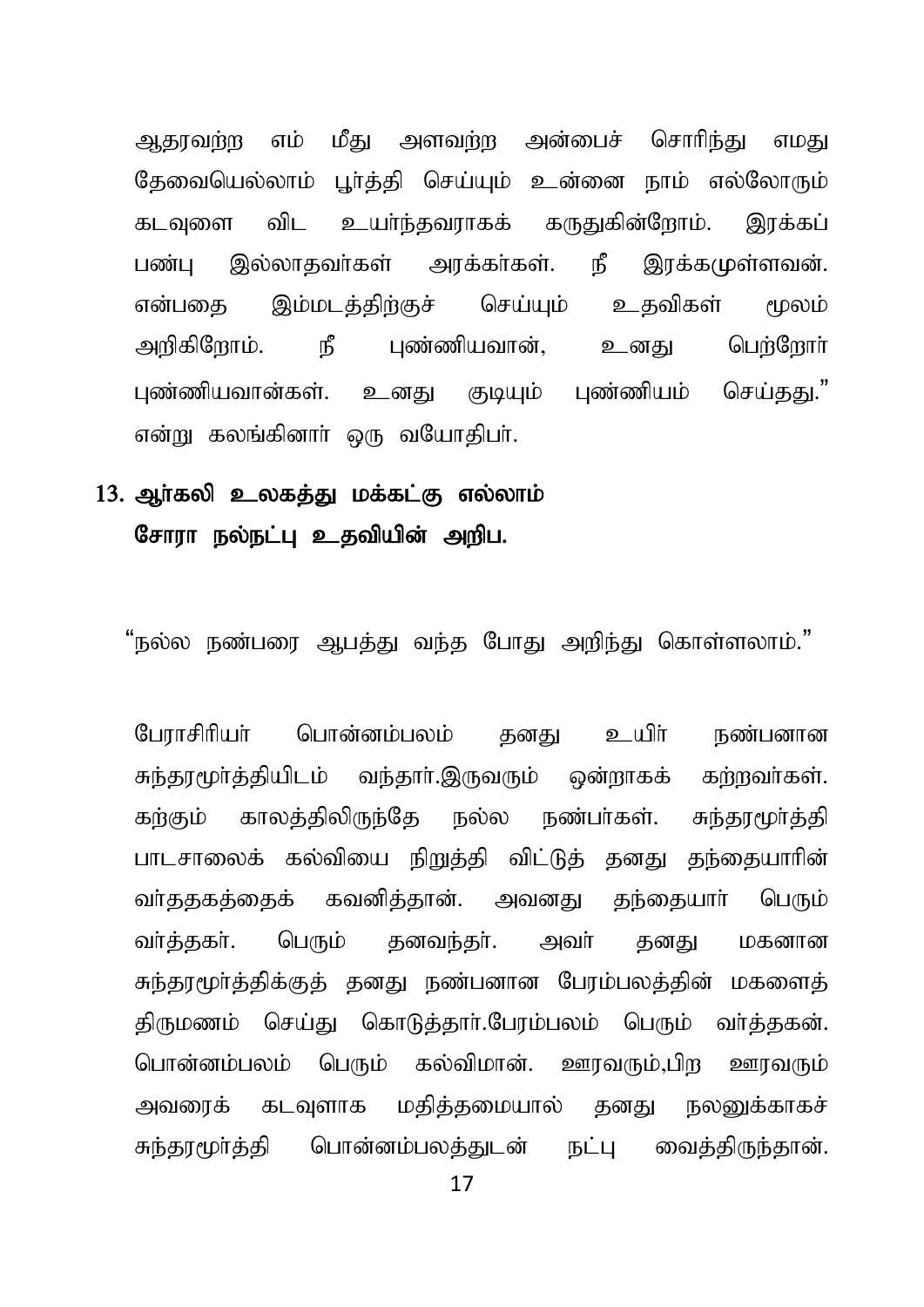பொன்னம்பலம் பெரும் கல்விமானே தவிரப் பணக்காரா் அல்ல. அவர் பட்டணத்தில் வாடகை வீட்டிலேயே குடியிருந்தார். அவர் குடியிருந்த வீட்டை அதன் சொந்தக்காரன் தனது மகளின் திருமணத்திற்காக விற்க விரும்பினான். அதை அவன் பொன்னம்பலத்திற்குச் சொல்லியிருந்தான். அதனால் பொன்னம்பலம் சுந்தரமூர்த்திக்குச் சொன்னார், "சுந்தரா, நான் குடியிருக்கும் வீடு விற்பனைக்கு வந்துள்ளது. அதன் உரிமையாளர் அதை விற்றுத் தனது மகளுக்குத் திருமணம் செய்ய விரும்புகிறார்.அதற்கு நான் தடையாக இருக்கக் கூடாது. இப்போது என்னிடம் பணம் இல்லை. வங்கியில் கடன் வாங்க விண்ணப்பித்துள்ளேன். ஆனால் வீட்டுக்காரா் அவசரப்படுத்துகிறார். அதனால் பத்து இலட்ச ரூபா தா. வங்கியிலிருந்து நாலைந்து தினங்களில் பணம் வந்து விடும். வந்ததும் தருகிறேன்."

"பொன்னம்பலம், இவ்வளவு பெரும் தொகைப் பணம் என்னிடம் தற்பொழுது இல்லை.ஒரு மாதம் பொறுத்துக் கொள்."என்றார்.

"அடுத்தவாரம் திருமணம். பணம் தராவிட்டால் திருமணம் நடைபௌடுகன்று மாப்பிள்ளை பகுகியினர் சொன்னகாக வீட்டுக்காார் சொல்கிறார்.என்னால் கிருமணம் கடைப்படக் கூடாது"என்று கலங்கினார் பொன்னம்பலம்.

நான் மாப்பிள்ளையின் தகப்பனுக்குக் கூறுகிறேன்" என்றார் சுந்தாமூர்த்தி,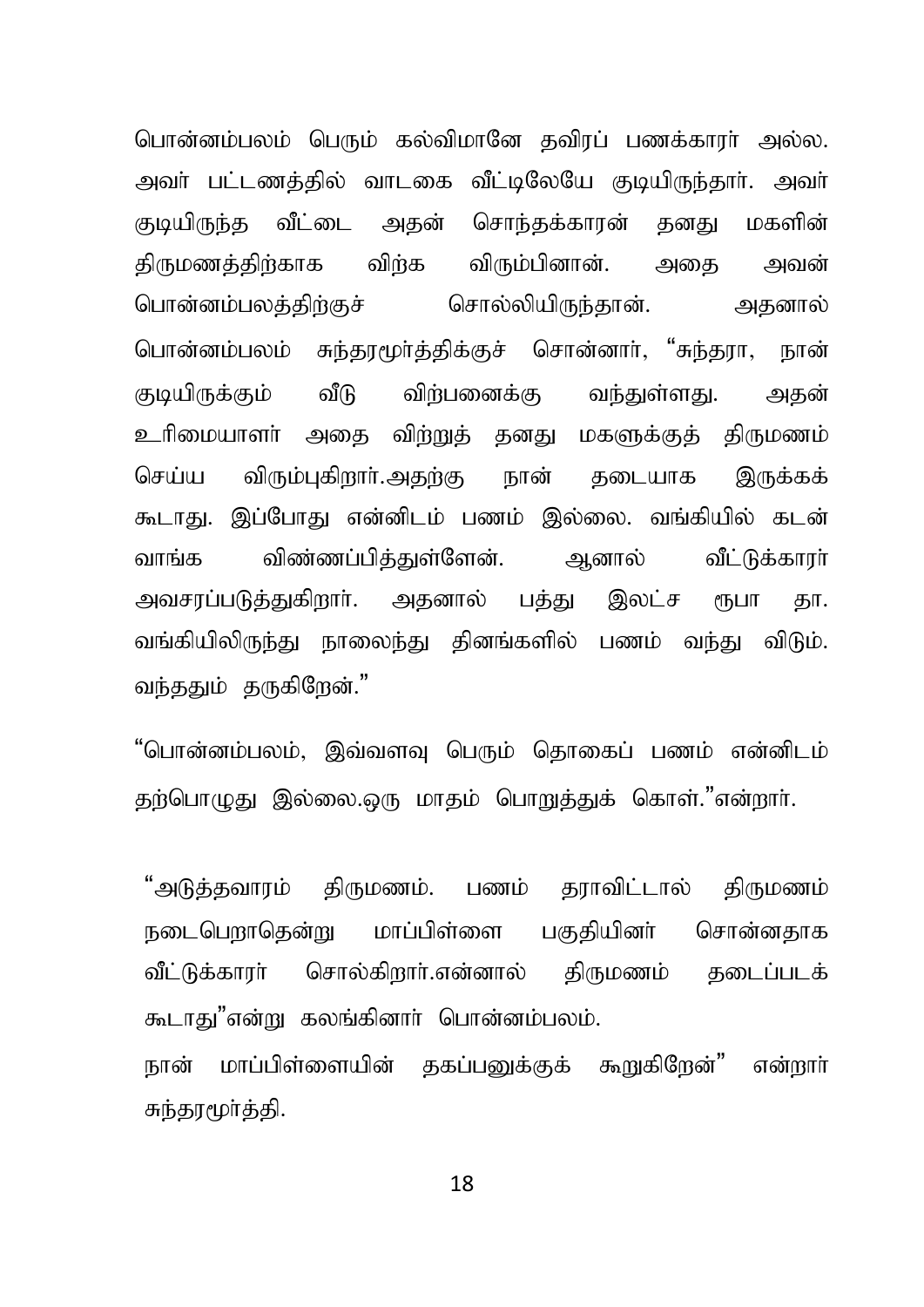அகை நம்பிய பொன்னம்பலம் நம்பிக்கையடன் வீட்டுக்கு வந்தார். அங்கே வீட்டுக்காரரும் ஆரூரனும் இருந்தனர்.

வீட்டுக்காரா் பொன்னம்பலத்தைக் கண்டதும் சொன்னாா், "ஐயா, சுந்தாமூர்த்தியை நம்பாகீர்கள். அவன் வீட்டைக் தனக்குத் தருமாறு கேட்கிறான்."என்றார். பொன்னம்பலம் திகைத்துப் போனார்.அப்போது ஆரூரன் சொன்னான், எனக்கு எல்லாம் தெரியும். அதனால் தான் பணத்துடன் வந்தேன். காசைக் கொடுக்கு வீட்டை வாங்குங்கள். பின்ப பேசலாம்" என்ற ஆரூரன் பணத்தைக் கொடுத்தான்.

"அபக்கான வேளையில் தான் நண்பரைப் பற்றி அறியலாம். மிகவம் நன்றி" என்று கலங்கினார் பொன்னம்பலம்.

## 14. அர்கலி உலகத்து மக்கட்கு எல்லாம் கற்றது உடைமை காட்சியின் அறிப.

"ஒருவா் கற்ற கல்வியின் தகுதியினை அவரின் செயல்கள் உணர்த்தும்"

"மகனே, நீ எனது மாணவன். மாணவரிடம் உதவி கோருவது ஆசிரியருக்கு அழகல்ல என்பகை நினைக்கே நான் உன்னிடம் உதவி கோரவில்லை.எப்பொழுதும் ஆசிரியர் மாணவனுக்கு உதவுபவராகவும், முன்னுதாரணமாகவும் விளங்க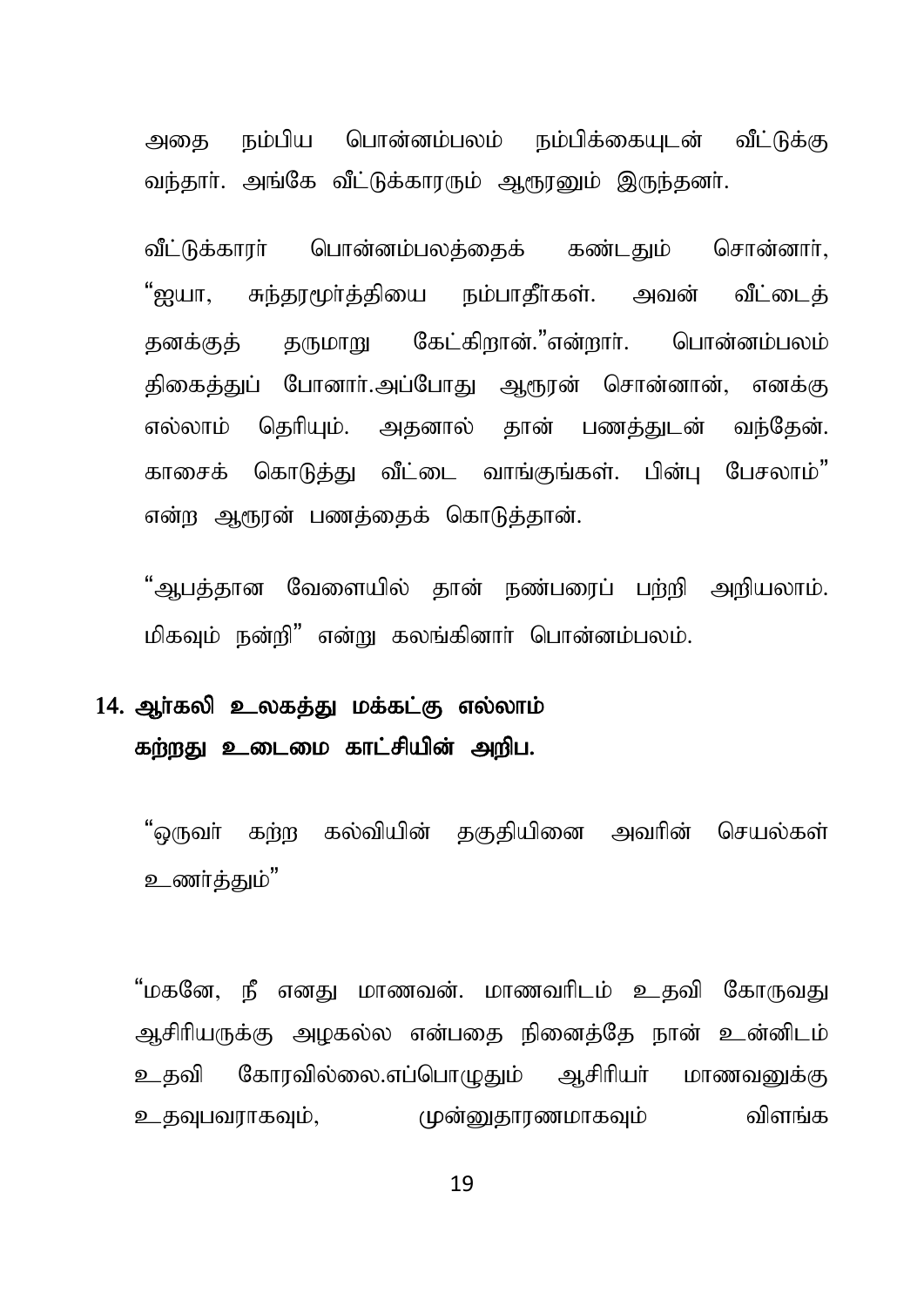வேண்டுமென்று நினைத்தேன். அதுதான் பெரியவர்களால் ஏற்றுக் கொள்ளப்பட்ட முடிவு. அகனால் கான் நான் எனது உயிா் நண்பனாக நினைத்து வாம்ந்த சுந்தரமூா்த்தியிடம் உதவி கோரினேன். முகம் மலரும்படியாக பமகுவது நட்பாகாது மனமும் மலரும்படியாக உள்ளன்பு கொண்டு பழகுவதே உண்மையான நட்பென்றும், அழிவு வரும் போது அதைத் தடுத்து நல்ல வழியில் நடக்கும்படி செய்து, அழிவு நேரும் என்றாலும் கூட உடனிருந்து துன்பப்படுவதே தூய நட்பென்று நினைத்துப் பழகினேன். ஆனால் என்னை ஏமாற்றி விட்டான். தான் எனது வீட்டை வாங்குவதற்காகக் தன்னால் இயன்றளவு துன்பத்தைக் கொடுத்தான். அதிலும் ஒரு நன்மை இருக்கத் தான் செய்கிறது.கேடு நண்பர்களின் குணங்களை அறிந்து கொள்ளும் வாய்ப்பை உண்டாக்கிக் கொடுக்கிறது.நீ என்னிடம் கர்றவன். என்னை விடவும் கர்றவன் என்பகைக் காட்டி விட்டாய். நன்றி. நன்றி. இந்த வீடு விற்பனை செய்யப்பட்டால் நான் பெரும் துன்பத்துக்குள்ளாகியிருப்பேன். உனது கல்வி அந்தத் துன்பங்களைப் போக்கி விட்டது" தழுதமுத்தார் பொன்னம்பலம்...

### 15. ஆர்கலி உலகத்து மக்கட்கு எல்லாம் ஏற்றம் உடைமை எதிர்கோளின் அறிப.

"ஒருவரின் மனத் துணிவையும் உயர்ந்த செயல்களையும் அவர் எகிர் கொள்ளும் நன்மை கீமைகளின் மூலம் அறிந்து கொள்ளலாம்"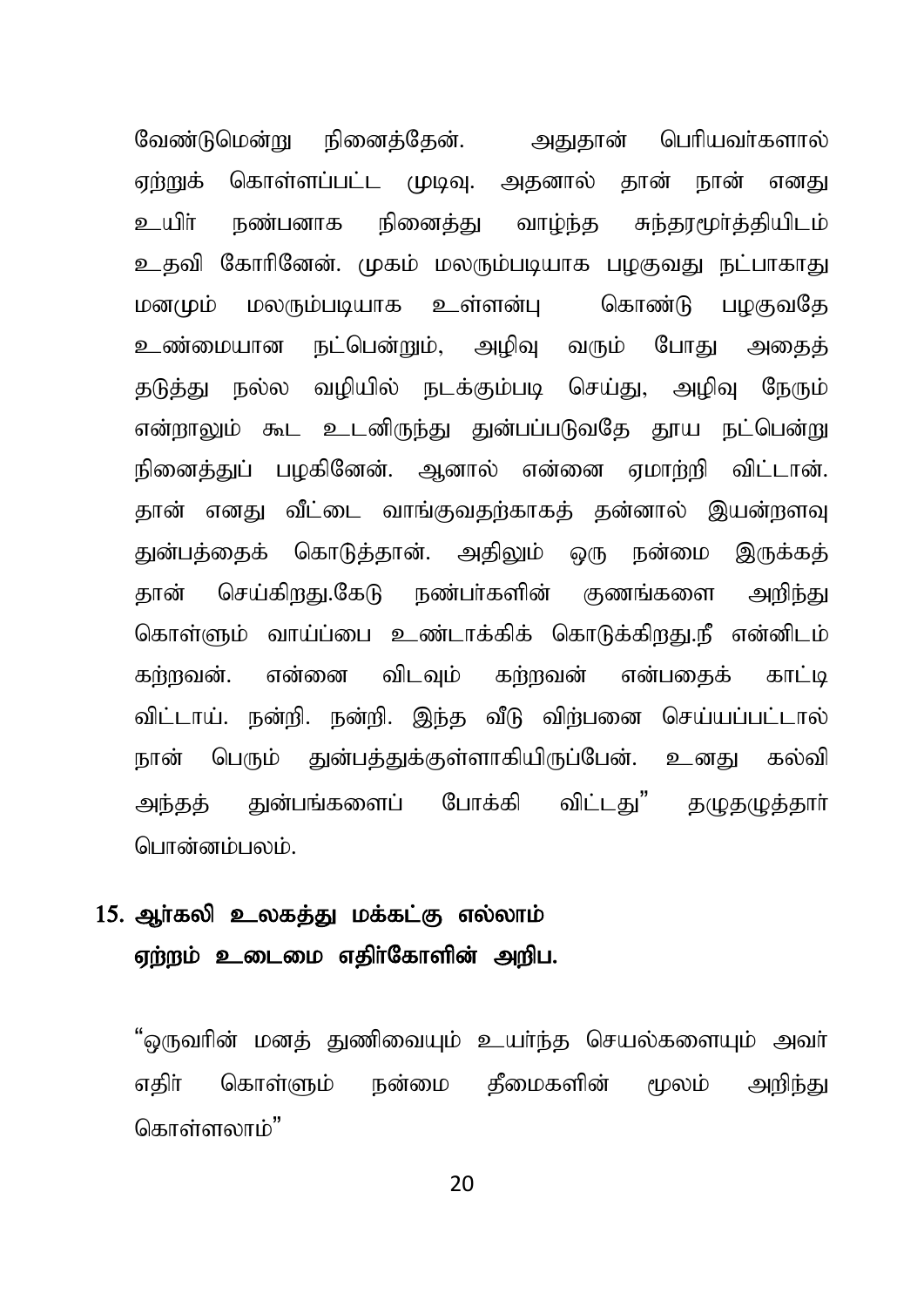"ஐயா. ஒருவா் எப்போதும் இன்பங்களை அனுபவிக்க எப்போதும் துன்பங்களையும் போல (ழடியாது. அது அனுபவிக்க முடியாது. இன்பங்களும் துன்பங்களும் வரும் போகு அவர்கள் செயற்படும் முறைகளிலிருந்தே அவர்களின் குணங்களையும் குடிப்பிறப்பையும் அறிந்து கொள்ளலாம். சிலா இன்பங்கள் வரும் போது தலை கால் புரியாது ஆட்டம் ஆடுவார்கள். அடுக்கவர்களை மகிக்க மாட்டார்கள்.அது போலத் துன்பங்கள் வரும் போது சிலா் அதை நீக்கத் தீய நீங்கள் வமிகளை நாடுவார்கள். கர்றவர், உக்கமா். வாழ்பவர். அதனால் நல்ல நண்பன் ெமக்கமாக என்று நினைத்த சுந்தரமூர்த்தியிடம் சென்றீர்கள். அவன் உங்களை நண்பனாகக் கருதாது தனது நலத்தையே செயலாக்க நினைத்தான். நல்லவர்கள் உயிர் போவதாக இருந்தாலும் கூட மற்றவர்களுக்குக் கடமைப்பட மாட்டார்கள். தீயவர்கள் தமது தேவைக்காகக் தம்மையே விலை பேசி விற்பா். இது தெரிந்து தான் நான் உங்களுக்கு உதவ முன் வந்தேன். உயிா் நண்பா்கள் குற்றம் செய்தால் அதைப் பொறுப்பது என்று நினைப்பார்கள்.அதனால் கடமை நீங்கள் நமகு வீட்டைச் சுந்தரமூர்த்திக்கு விட்டும் கொடுத்து விடுவீர்கள் என்று நினைக்கேன்" என்றான் ஆரூரன்.

"ஒருவரின் செயல்கள் தான் அவர்களுக்குப் புகமைக் தருவது. நீ நான் கேட்காமலே உதவி செய்துள்ளாய்.அது உனது குலப் பண்பு மட்டுமல்ல நீ கற்ற கல்வியின் தகுதியும் ஆகும்" என்றார் பொன்னம்பலம்.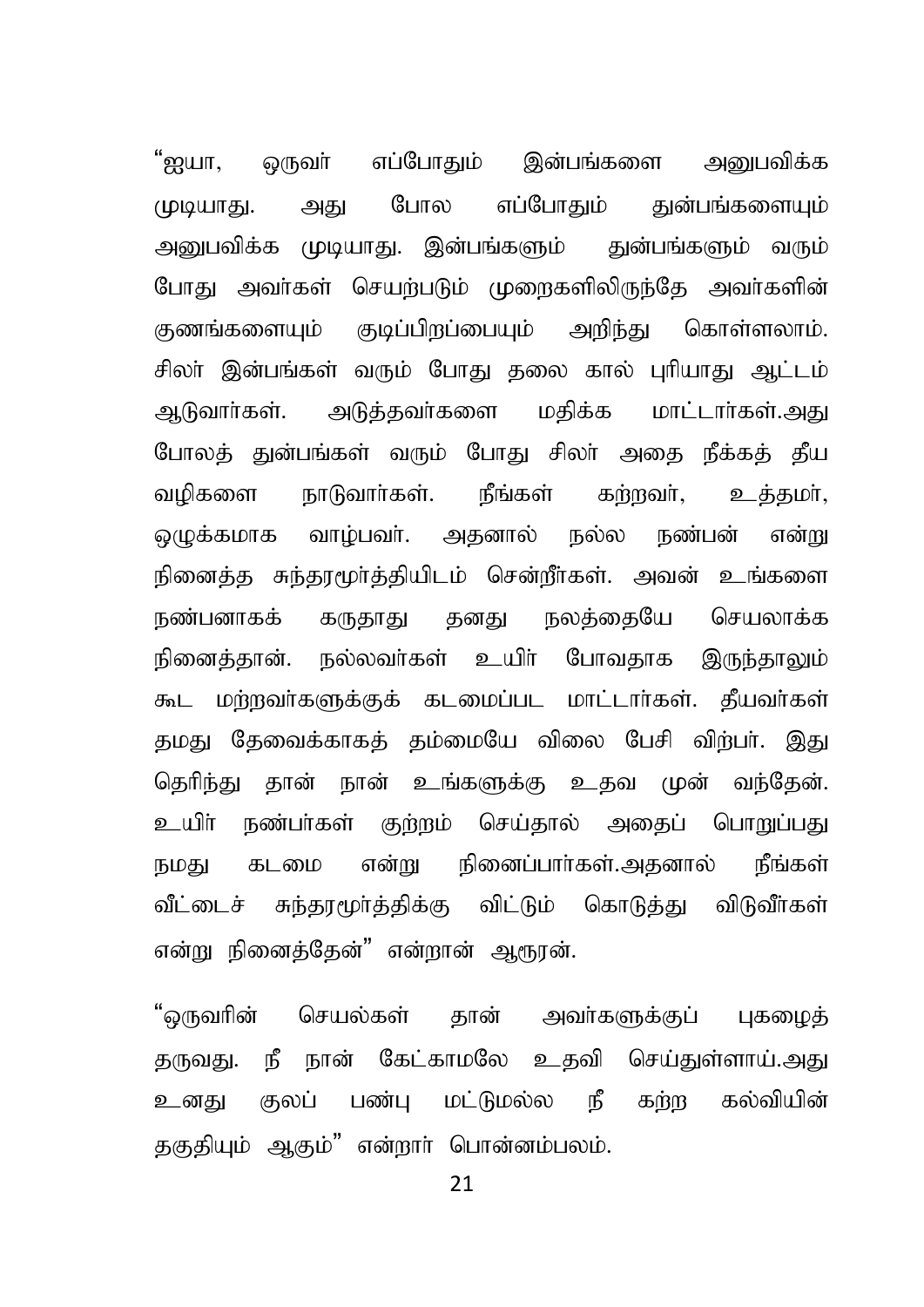## 16. ஆா்கலி உலகத்து மக்கட்கு எல்லாம் சிற்றில் பிறந்தமை பெருமிதத்தின் அறிப.

"ஒருவரின் குடிப்பிறப்பை அவரின் நடத்தையில் இருந்து அறிந்து கொள்ளலாம்."

அன்று மாலை நேரம் சுந்தரமூர்த்தி ஆரூரனது வீட்டுக்கு வந்தார். ஆரூரனின் தந்தையான கந்தவனம் எமுந்து சென்று அவரை வாவேற்றார். வீட்டின் உள்ளே இருந்த ஆரூரன் சுந்தரமூர்த்தி வந்த செய்தியறிந்து வெளியே வந்தான்.

"நீங்களெல்லாம் புதுப் பணக்காரா். பொன்னம்பலம் குடியிருக்கும் வீடு எனது மனைவியின் சகோதரனுடையது. அது முறைப்படி எனக்குச் சோ வேண்டியது. நீ பணம் கொடுத்தமையால் பொன்னம்பலம் நீதிமன்றத்தில் பணத்தைச் செலுத்தி வீட்டின் உரிமையைப் பெற்று விட்டார். எனது உடைமை என்று தெரிந்தும் நீ பணம் கொடுத்தமையை என்னால் ஏற்றுக் கொள்ள முடியாது. வீட்டை வாங்க வேண்டாமென்று பொன்னம்பலத்திற்குக் கூறு. இல்லாவிட்டால் மிகுதிப் பணத்தைக் கொடுக்காதே" என்றார் சுந்தரமூர்த்தி.

"ஐயா. அது உங்களின் மனைவியின் சகோகானின் வீடென்றாலும் ,உங்கள் மனைவியின் சகோதரன் அதை உங்களுக்கு விற்க விரும்பவில்லை.தற்போதுள்ள கஷ்டத்திற்காக விற்கிறேன்.என்னிடம் பணம் வந்தால்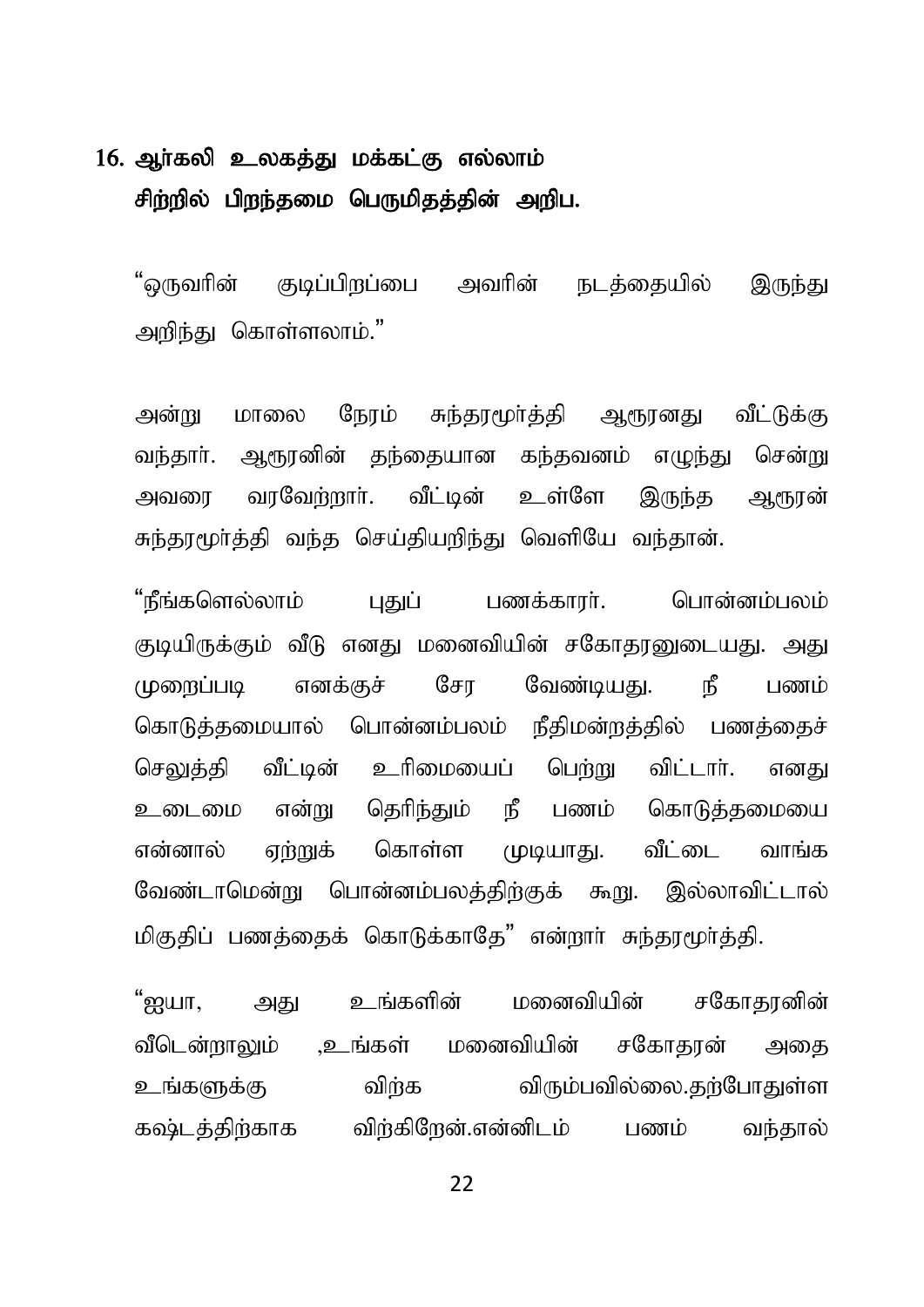பொன்னம்பலம் அதைத் திருப்பித் தருவார். ஆனால் சுந்தூமூர்த்தி தூரன். அவன் வியாபாரி. கொஞ்சப் பணம் கூடுதலாக கொடுத்தால் சாதி சமயம் பாராது விற்று விடுவான் என்று கூறிக் கான் பொன்னம்பலக்கிற்கு விற்றவர்" எ்னறான் ஆரூரன்.

"ம்..அவருக்கும் பாடம் படிப்பிப்பன்"என்று கறுவியபடி எழுந்து சென்றான் சுந்தரமூர்த்தி.

"தம்பி, நீ எதைப் பற்றியும் யோசியாதை, சுந்தரமூர்த்தியின் பரம்பரையே கெட்டது. நயவஞ்சகமானது. அதனால் ஊரில் யாரும் அவர்களை மகிப்பகில்லை. எனோ தெரியவில்லை.பொன்னம்பலம் ஐயா அவர்களை நம்பி விட்டார். இன்ப குன்பங்கள் வந்கால் கான் வநவனைப் பள்ளி அறியலாம்.பொன்னம்பலம் ஐயா தெரியாமல் சுந்தரமூர்த்தியோடு நட்புக் கொண்டு விட்டேன்" என்று கவலைப்பட்டார். நல்ல குடியில் பிறந்தவன் மனதால் கூடத் துரோகம் செய்ய மாட்டான்" என்றார் கந்தவனம்.

### 17. ஆா்கலி உலகத்து மக்கட்கு எல்லாம் சூத்திரம் செய்தலின் கள்வன் ஆதல் அறிப.

"ஒருவனின் செயலைக் கொண்டே அவன் நல்லவனா அல்லது கீயவனா என்று கீர்மானிக்கலாம்.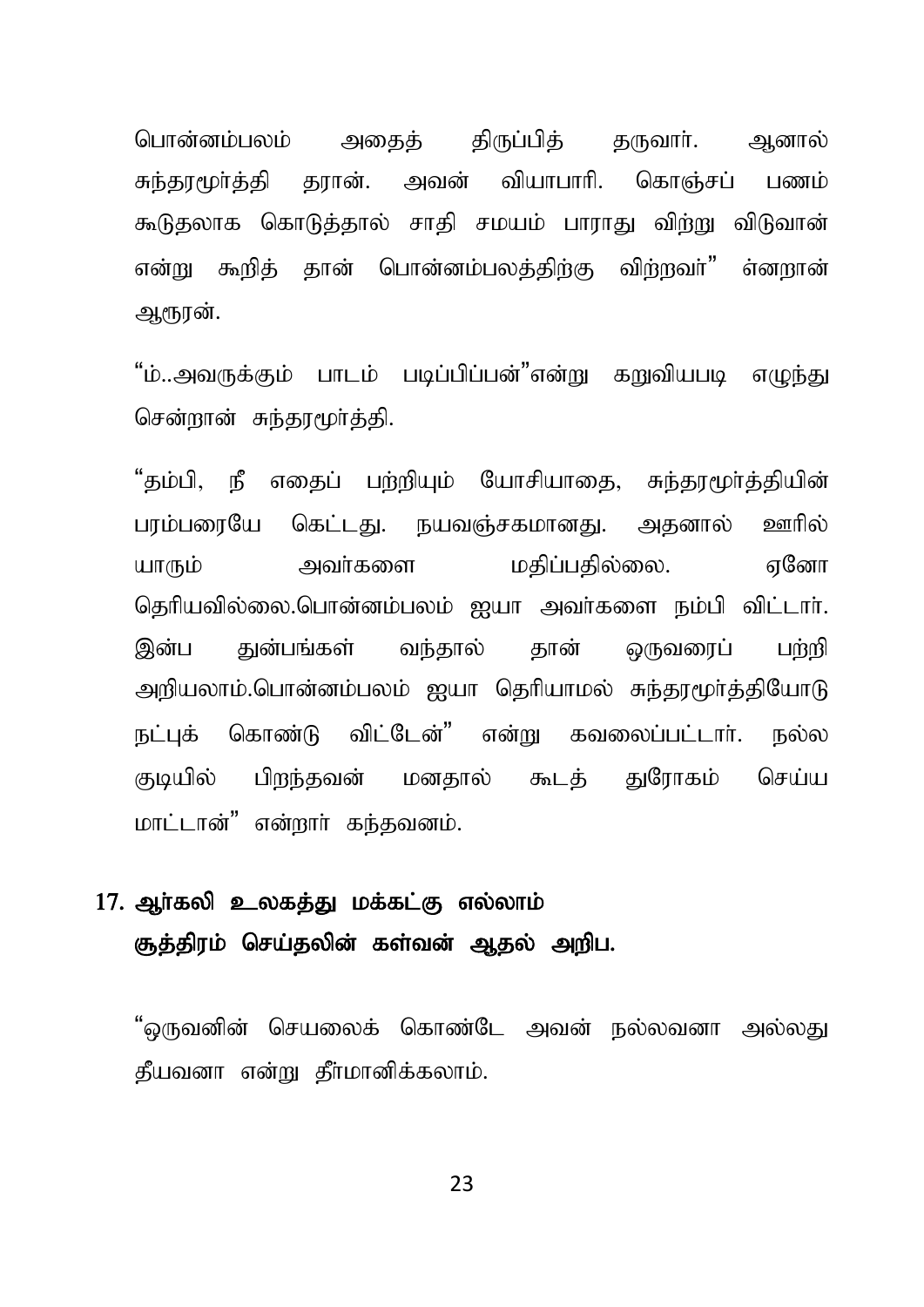"கேவாாசா பொன்னம்பலக்கின் உறவினன். அவன் பொன்னம்பலத்தின் வீட்டுக்கு வந்து சொன்னான். "நீங்கள் எனது இரக்க உறவினன். சுந்தரமூர்த்தி நீங்கள் தனது மச்சானின் வீட்டை ஏமாற்றி வாங்கியதாகக் கூறிக் கொண்டு திரிகிறான். ஊரில் விற்பனைக்கென்று பல வீடுகள் உண்டு. அதை விட உங்களிடம் நிலம் இருக்கிறது.நீங்கள் விரும்பியபடி அதில் ஒரு புதிய வீட்டைக் கட்டலாம். இல்லாவிட்டால் சின்னக்குறை கனது வீட்டை விற்கப் போகிறாராம்.அவரது பிள்ளைகளெல்லாம் வெளிநாட்டில் இருக்கிறார்கள்.அவர்களுக்கு ஊரில் மூன்று வீடுகள் உண்டு. அதில் ஒன்றை வாங்குங்கோ அல்லது அங்கு வாடகைக்கு குடியிருந்து கொண்டு உங்களது காணியில் வீட்டைக் கட்டுங்கோ. துட்டர்கள் எப்போதும் துட்டத் தனமான செயல்களைக் கான் செய்வார்கள். அது நல்லவா்களுக்குப் பொருந்தாது.அத்துடன் தீயவா்கள் நல்லகையும் தீகெனக் கான் கொள்வர்<sup>"</sup> என்றார்.

"சரி தேவராசா, நீ சொல்வதைப் போல செய்கிறேன். சுந்தரமூர்த்திக்குச் சொல்லி ஆவண செய்" என்றார் பொன்னம்பலம்.

"தேவராசா சிறிது நேரத்தில் திரும்பி வந்து சொன்னான், "சுந்தரமூர்த்தி சொன்ன சொற்படி நடப்பவன் அல்ல. இப்ப அவன் வீட்டை வாங்கிய விலையிலும் பார்க்கக் குறைவாகக் கேட்கிறான். அவன் எதையும் சூதாகவும், சூழ்ச்சியாகவும் செய்பவன்.நேரத்திற்குத் தகுந்தபடி கதைப்பவன். அதனால்,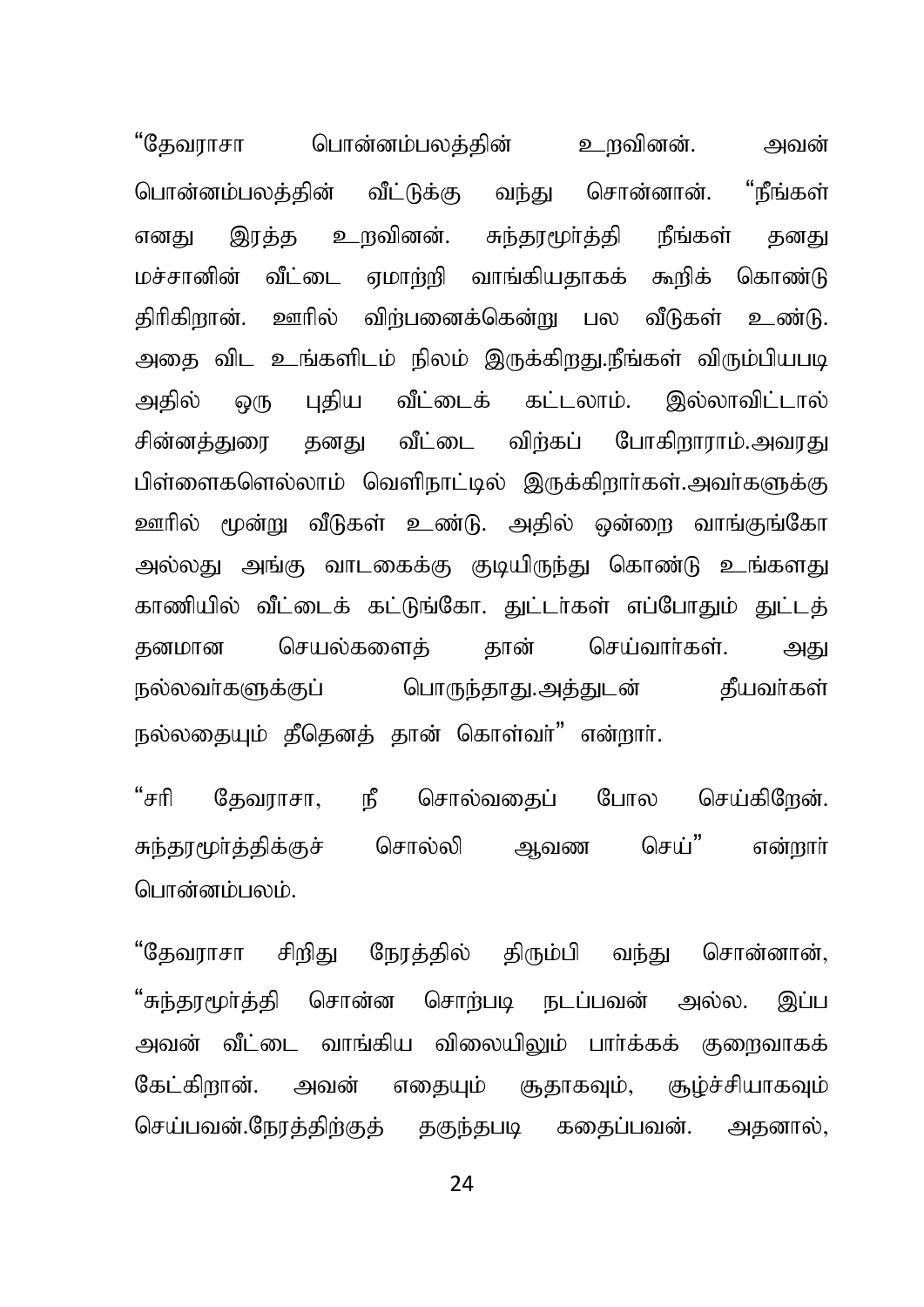பொன்னம்பலம் ஐயா தனது நிலத்தில் வீடு கட்ட விரும்புகிறார். உனக்கு வீடு தேவையானால் அவர் கொடுத்த பணத்தைக் கொடுக்கு வீட்டை வாங்க" என்று சொல்லி விட்டு வந்கேன். அவன் குமப்பக்காான். வந்கால் கொடுக்கலாம்" என்றார் தேவராசா.

"ஒருவனின் செயல்கள் தான் அவனது குணத்தைத் தீா்மானிப்பது" என்றாா் பொன்னம்பலம்.

#### 18. ஆர்கலி உலகத்து மக்கட்கு எல்லாம் சொல்சோர்வு உடைமையின் எச்சோர்வும் அறிப

"பேசவும் சோம்பற் பட்டு ஒதுங்கியிருப்பவன் எந்தச் செயலையும் உற்சாகமாகச் செய்ய மாட்டான்.

ஆரூரனது முதலாளி ரகுநாதன் ஆரூரனின் அறைக்கு வந்து அவன் முன் அமா்ந்து வெகுநேரமாகப் பேசாகிருந்தாா். ஆரூரன் அவராகப் பேசட்டும் என்று காத்திருந்தான். அந்த நிறுவனத்தில் ஆயிரத்திற்கு மேற்பட்ட தொழிலாளர்கள் வேலை செய்தனர். வருடா வருடம் கோடிக் கணக்கில் வருமானம் வந்து கொண்டிருந்தது.

"ஆருரா, எனக்கு வயது சென்று கொண்டிருக்கிறது. எனது தொமிற்சாலையின் நிர்வாகக்கை மகனிடம் கொடுக்கலாம் என்று நினைக்கால், அவன் சோம்பேறியாக இருக்கிறான். நேற்று வெளிநாட்டில் இருந்து வந்த பிரமுகர்களுடன் வர்த்தகம்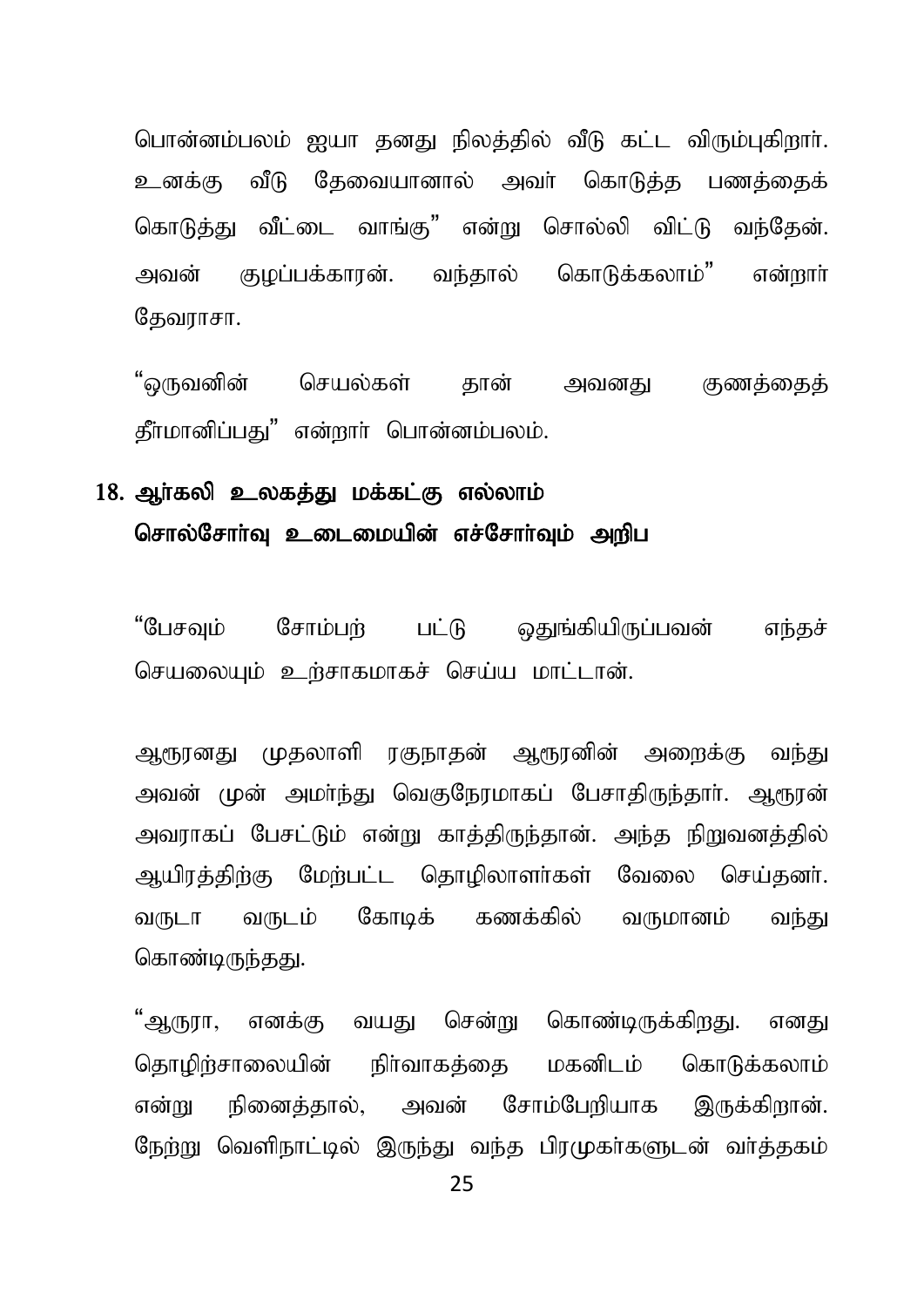சம்பந்தமாகக் கதைக்குமாறு கூறினேன். அவன் மறுத்து விட்டான். அதைவிட அவர்களுடன் நான் பேசுகிறேன் நீ என்றைடன் கூட இரு என்றேன். அதற்கும் அவன் மறுத்து விட்டான். பேசச் சோம்பற்படுகிறான். அதைவிடப் பேசுவதைக் கேட்கவும் அவனுக்கு விருப்பமில்லை. அப்படியானவனிடம் தொழிற்சாலையின் நிர்வாகத்தைக் கொடுத்தால் எப்படி இருக்கும்.பேசுவதற்கே சோம்பற்படும் ஒருவன் எப்படி ஏனைய செயல்களைச் செய்வான். அவனிடம் தொழிற்சாலையை ஒப்படைத்தால் தொழிலாளர்கள் அழிந்து விடுவார்கள்" கலங்கினார் ரகுநாகன்.

# 19. ஆர்கலி உலகத்து மக்கட்கு எல்லாம் அறிவு சோர்வு உடைமையின் பிறிது சோர்பும் அறிப.

"தனது அறிவையும் ஆற்றலையும் சரியாகப் பயன்படுத்தாதவன், தனக்குக் கிடைக்கும் வாய்ப்புக்கள் அனைக்கையும் வீணாக்கி விடுவான்.

வெகுநேரம் பேசாதிருந்த ரகுநாதன் மீண்டும் பேசத் கொடங்கினார், "இவனை நான் இலண்டனில் உள்ள பிரபுக்கள் கற்கும் பல்கலைக் கழகத்தில் சேர்த்துப் படிப்பித்தேன். தன்னுடைய அறிவையும் ஆற்றலையும் வீணாக்கும் இவனை நம்பி எப்படி எனது கொழிர்சாலையை லப்படைப்பது.வேலையாட்கள் எவ்வளவு திறமையானவர்களாக இருந்தாலும் செய்விப்பவன் சோம்பேறியாக இருந்தால்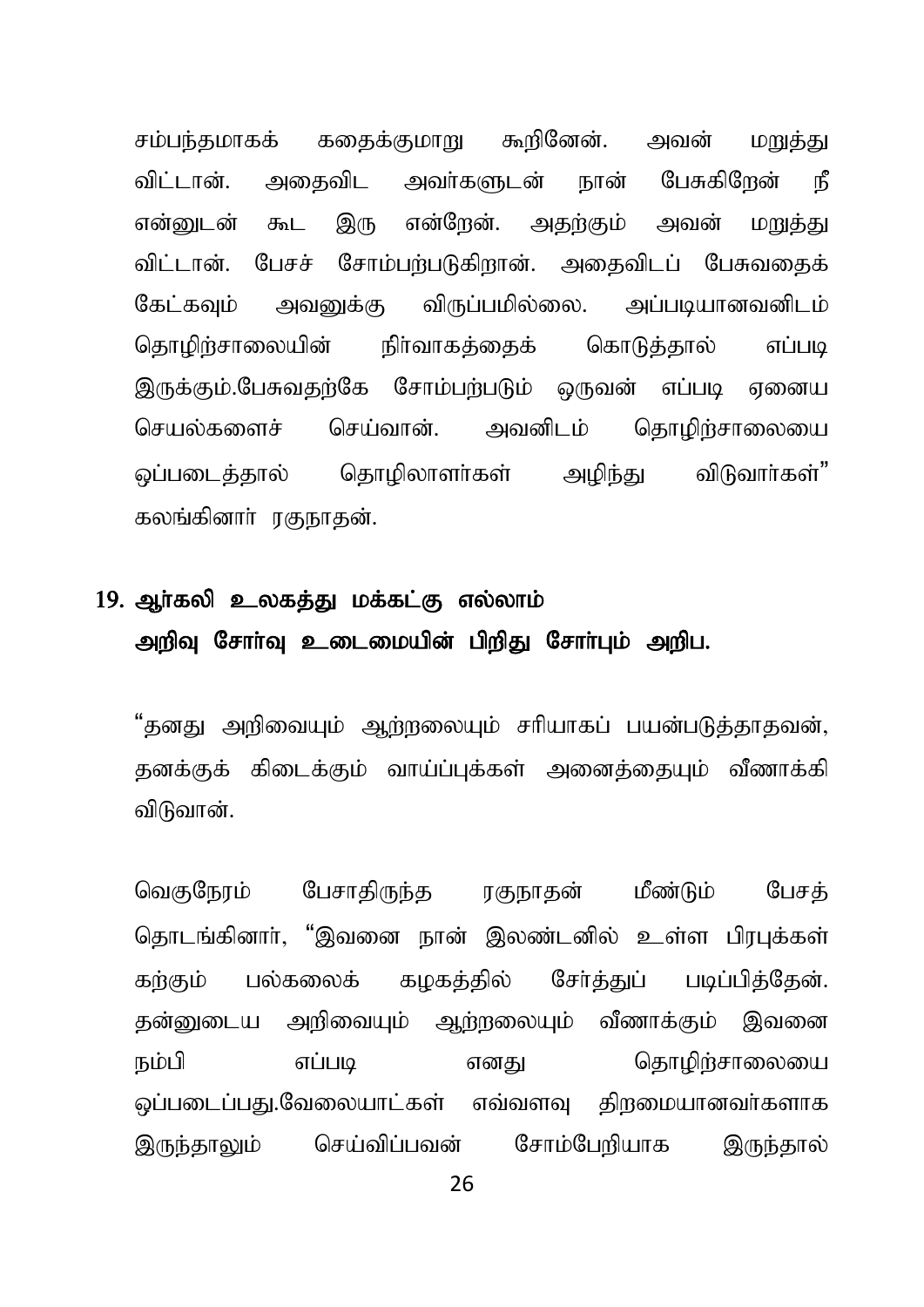அறிவுள்ளவர்கள் செய்யும் செயல்களும் நட்டத்தையே தரும்.மூளையுள்ளவன் தனது ஆற்றலால் தொழிற்சாலையின் இலாபத்தைக் கவர்ந்து சென்று விடுவான். இதையெல்லாம் பலமுறை எடுத்துச் சொல்லியும் அவனுக்குப் புரிகிறதில்லை. என்ன செய்வது.நான் செய்த பாவம் என்னைச் சூம்ந்து விட்டது போலக் தெரிகிறது. அதனால் நான் ஒரு முடிவுக்கு வந்து விட்டேன்" என்று கூறிவிட்டு ஆரூரனைப் பார்த்தார் ரகுநாதன்.ஆரூரனுக்கு அவர் கூறுவதில் உள்ள நியாயம் சரி என்று தோன்றியது. ரகுநாதனின் மகன் பணக்கின் அருமை தெரியாது வாழ்பவன்.அவனுக்கு எதைச் சொன்னாலும் கேட்க மாட்டான். அடிக்கடிப் பணக்கைப் பெற்று நண்பர்களுடன் வெளிநாட்டுக்குச் செல்வான். எகைச் சொன்னாலும் நின்று கேட்க மாட்டான்.அப்படியானவனிடம் தொழிற்சாலையின் நிர்வாகத்தை ஒப்படைத்தால் எப்படி இருக்கும் என்று நினைத்துப் பார்த்தான். அவனின் அறிவுக்கு எவ்வளவோ முன்னேற்றங்களைச் செய்யலாம்.தேடி வரும் அரிய வாய்ப்புக்களையும் உதாசீனம் செய்து வருவதை ஆரூரனால் சில சமயங்களில் பொறுக்குக் கொள்ள முடிவகில்லை.

### $20$ . அர்கலி உலகக்கு மக்கட்கு எல்லாம் சீருடை ஆண்மை செய்கையின் அறிப.

"ளை செயலைச் செய்யும் தன்மையைக் கொண்டு அச் செயலின் விளைவினையும், செய்பவனின் ஆளுமையையும் அறியலாம்."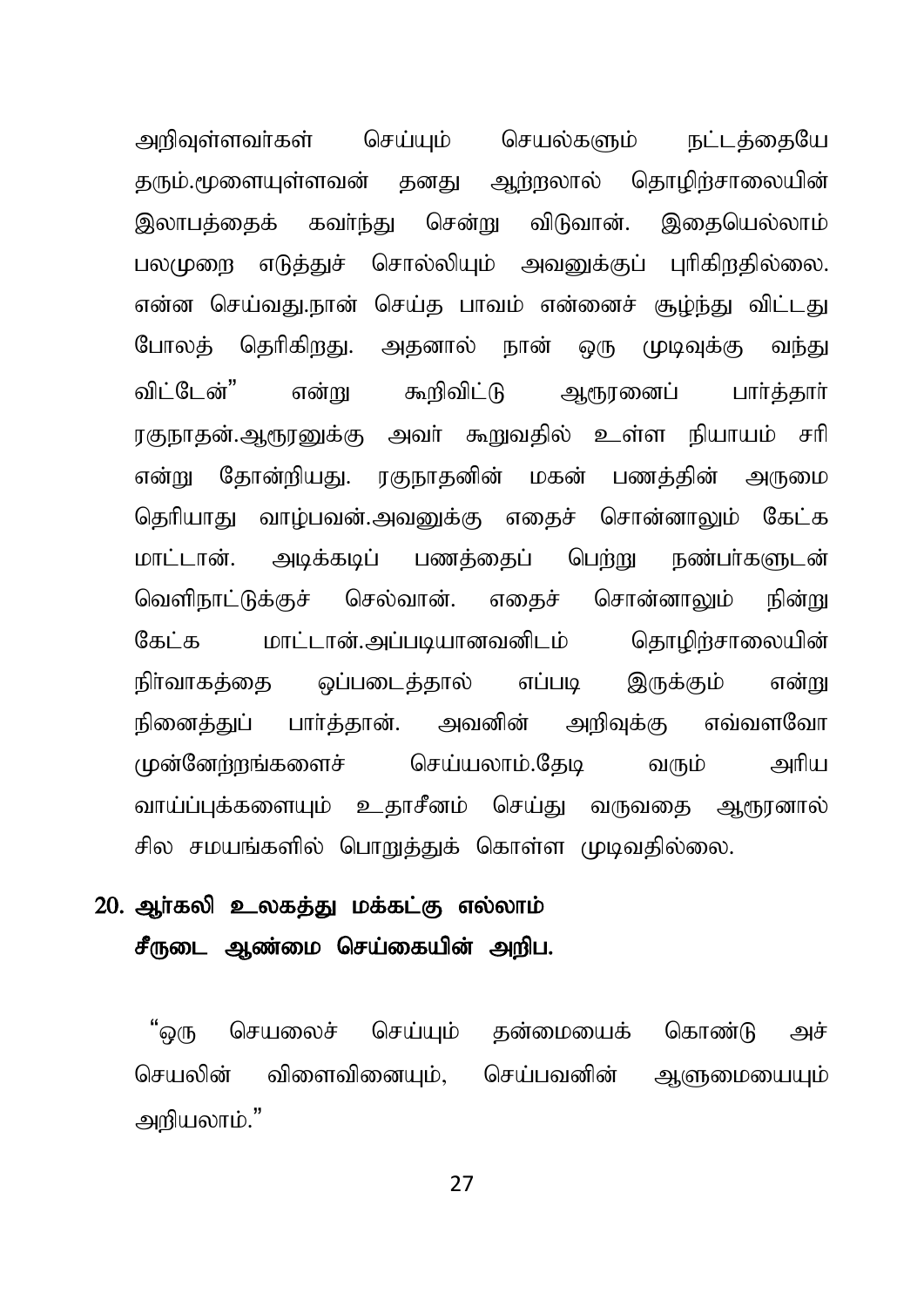"ஆரூரா, என்று அழைத்து விட்டுச் சிறிது நேரம் பேசாமல் இருந்த ரகுநாதன் இருமித் தொண்டையைச் சீா் செய்து விட்டுச் "விளையம் பயிரை சொன்னார். முளையில் கெரியம் என்பார்கள். விளைவால் விகையின் கன்மையையம் அறியலாம் என்பார்கள். ஒருவனைது செயலைக் கொண்டே அவனகு செயற்றிறனையும். ஆளுமையையும் அறிந்து கொள்ளலாம். நீ பொரியியலாளன். மிகக் கிறமையானவன். எனகட சேர்ந்க நாள் கொமிர்சாலையில் முகல் உன்னை நான் அவதானித்து வருகிறேன். நீ ஒழுக்கமான குடியிற் பிறந்தவன், மெக்க சீலன்.கடமையணர்வள்ளவன். மற்றவர்களின் நலனில் அக்களையள்ளவன்.சமூக சேவகன். உருவகளை மகிப்பவன். அதனால் எனது ஒரே ஒரு மகளான ரேவகியை உனக்குக் திருமணம் செய்து தர விரும்புகிறேன். உன்னை விட உயர்ந்த மாப்பிள்ளை இவ்வலகில் யாரும் இல்லை. உன்னை எனது வீட்டு மாப்பிள்ளையாக்கினால் எனகு குடும்பமும் தொழிற்சாலையும் சிறக்கும். உனது முடிவைக் கூறினால் நான் மேற்க்கொண்டு நடவடிக்கை எடுப்பேன்" என்றவாறு அவனின் வலது கையைப் பற்றினாா் ரகுநாகன்.

திகைத்துத் திகிலடைந்து ஆருரன் போனான். அவனால் சிந்திக்க முடியவில்லை. ஆசனத்தால் எழுந்தான். அவனது கண்கள் கலங்கின.

"ஆரூரா, உனகு கிறமையில் நம்பிக்கை வைக்ககால் கான் இப்படிக் கேட்டேன். கவுளானால்...."என்று ாகுநாகன் கூறும்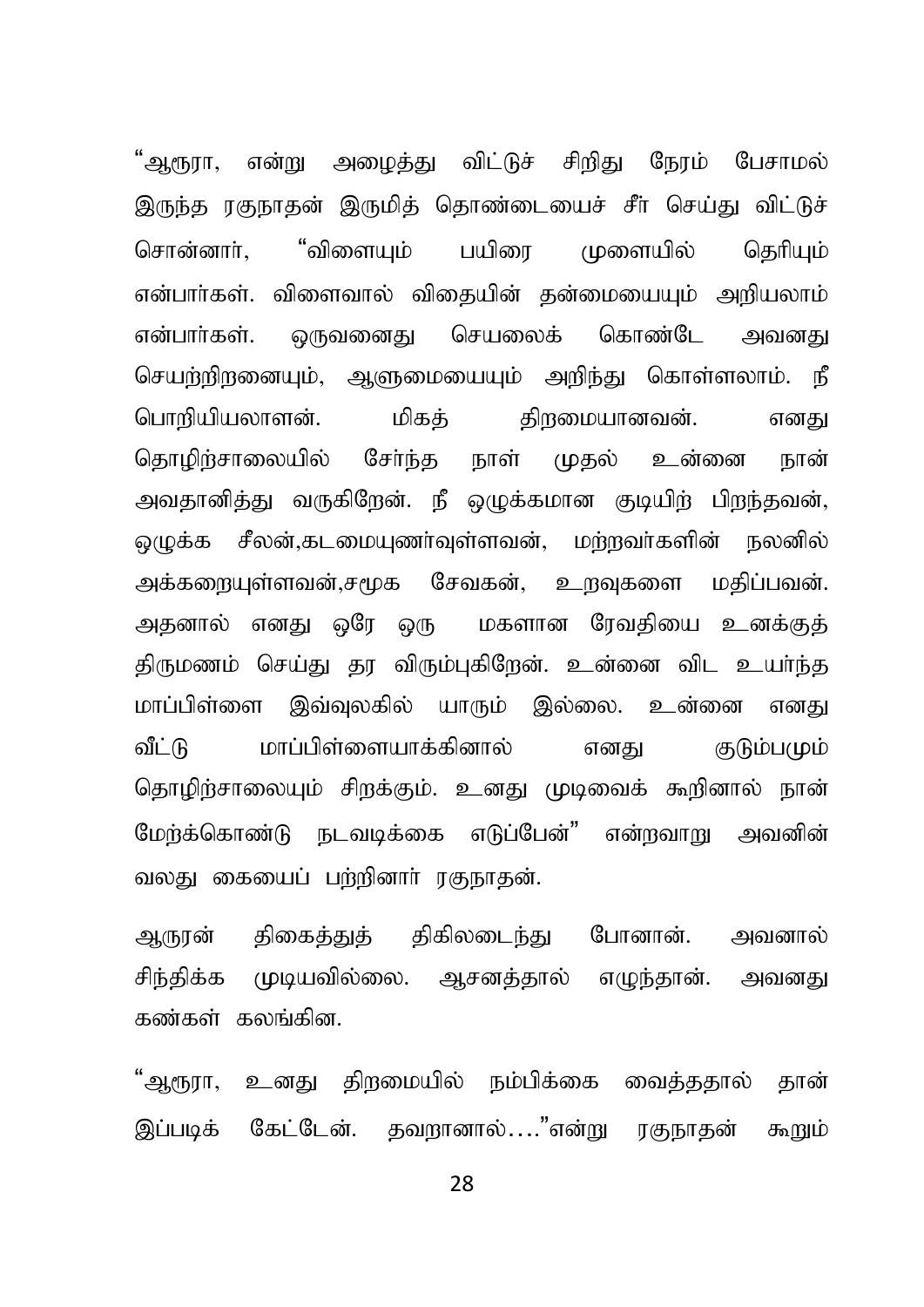போகு ஆரூரன் குறுக்கிட்டுச் சொன்னான்.. "கிருமணக்கை நிட்சயம் செய்வது பெற்றோர்.அப்பாவடன் ககையங்கள்" பரிக்குப் போனார்."இன்றே உனகு வீட்டுக்கு ாகஙாகன் வருகிறேன்." என்று கூறிவிட்டு மகிம்வடன் எழுந்து சென்றார் ரகுநாகன்.

#### பழியாப் பத்து

## 21. அர்கலி உலகக்கு மக்கட்கு எல்லாம் யாப்பு இல்லோரை இயல்புகுணம் பழியாா்.

"அாவாரமான உலகில் ,எவ்விதப் பற்றுக்களும் இல்லாமல் வாமும் உண்மையான குறவிகளை யாரும் இகம்ந்து பேச மாட்டார்கள்"

அவ்வூரவா்கள் நமசிவாயம் சுவாமிகளிடம் கேட்காமல் எதையும் செய்ய மாட்டார்கள். யாரையும் மேலானவராக மதிக்காதவர், அன்பாகப் பேசுபவர். மக்களின் குறை நிறைகளைக் கீர்ப்பவர். பொன்னம்பலம். கேவாாசா போன்ற பா்ற ாகுநாகன். பிரமுகா்கள் சுவாமியாரின் ஆசியின்றி எக் கருமக்கையம் செய்ய மாட்டார்கள்

ரகுநாதன் ஆரூரனுடன் திருமண விடயம் பற்றிப் பேசுமுன்பே சுவாமிகளிடம் அதைக் கூறியிருந்தார். சுவாமியாா் அக் திருமணத்தைச் செய்யுமாறு கூறியிருந்தார்.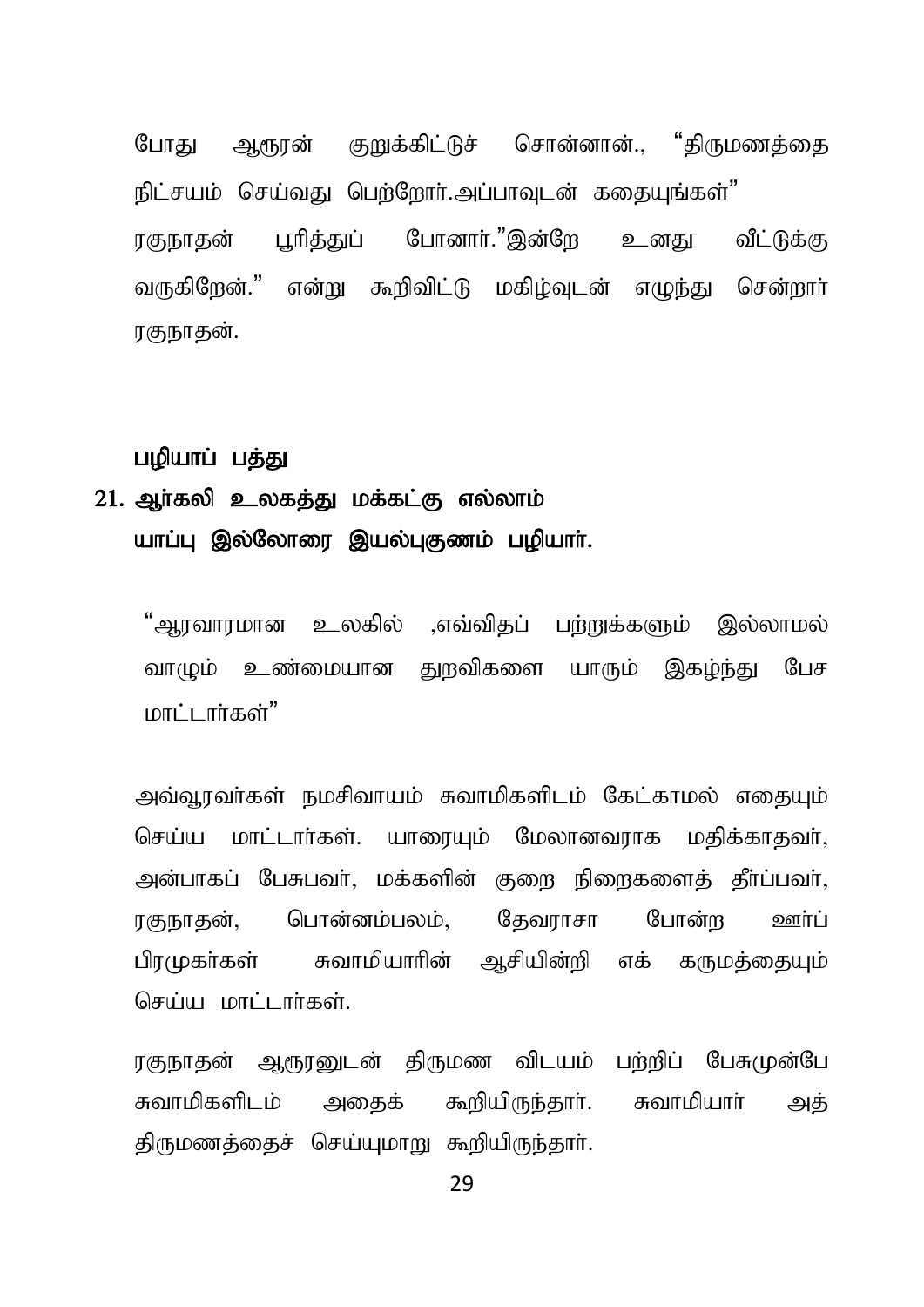அன்று காலை ரகுநாதனும் மனைவியும் கந்தவனத்தின் வீட்டுக்குச் சென்று ஆரூரனைத் தமது மகளுக்குத் திருமணம் செய்து தரும்படி கேட்டதால் கந்தவனம் சுவாமியாரிடம் வந்திருந்தார்.அன்று வெள்ளிக்கிமமை.அதனால் மக்கள் அதிகமாக இருந்தனர். கந்தவனத்தைக் கண்ட சுவாமியார் அவரைத் தன்னருகே அழைத்துச் சொன்னார், "மகனே, ஒருவர் பெற வேண்டிய செல்வங்களுள் ,அறிய வேண்டியவர்ளை அறியக் கூடிய மக்களைப் பெறுவதே மிக உயர்ந்த செல்வமாகும். நீ உயர்ந்த மகனைப் பெற்றிருக்கிறாய். ரகுநாதன் மேன்மையானவர். உனது குடும்பத்திற்கு ஏற்றவர். அதனால் தாமதியாது அவர்களின் திருமணத்தைச் செய்து வை.எல்லா நலன்களும் பெற்று அவர்கள் வளமுடன் வாழ்வார்கள்" என்றார்.

கந்தவனம் மகிம்ச்சியின் உச்சியில் இருந்தார். கூலி வேலை செய்த தான் குபேரனுக்குச் சம்பந்தியாவதை எண்ண மூச்சே நின்று விடும் போல இருந்தது.,"சுவாமியார், நீங்கள் தான் இந்த ஊரவர்க்குத் தந்தை ,வழிகாட்டி எல்லாமே. உங்கள் அசியால் ஊரவர்கள் எல்லோரும் மிகவும் சிறப்பாகவும் மகிழ்வாகவும் வாழ்கிறோம்."என்று கண்களால் கண்ணீர் பெருகச் சுவாமியாரின் பாதங்களைப் பிடித்துக் கலங்கினார் கந்தவனம்.

## 22. ஆர்கலி உலகக்து மக்கட்கு எல்லாம் மீப்பு இ(ல்) ல்லோரை மீக்குணம் பமியாா்.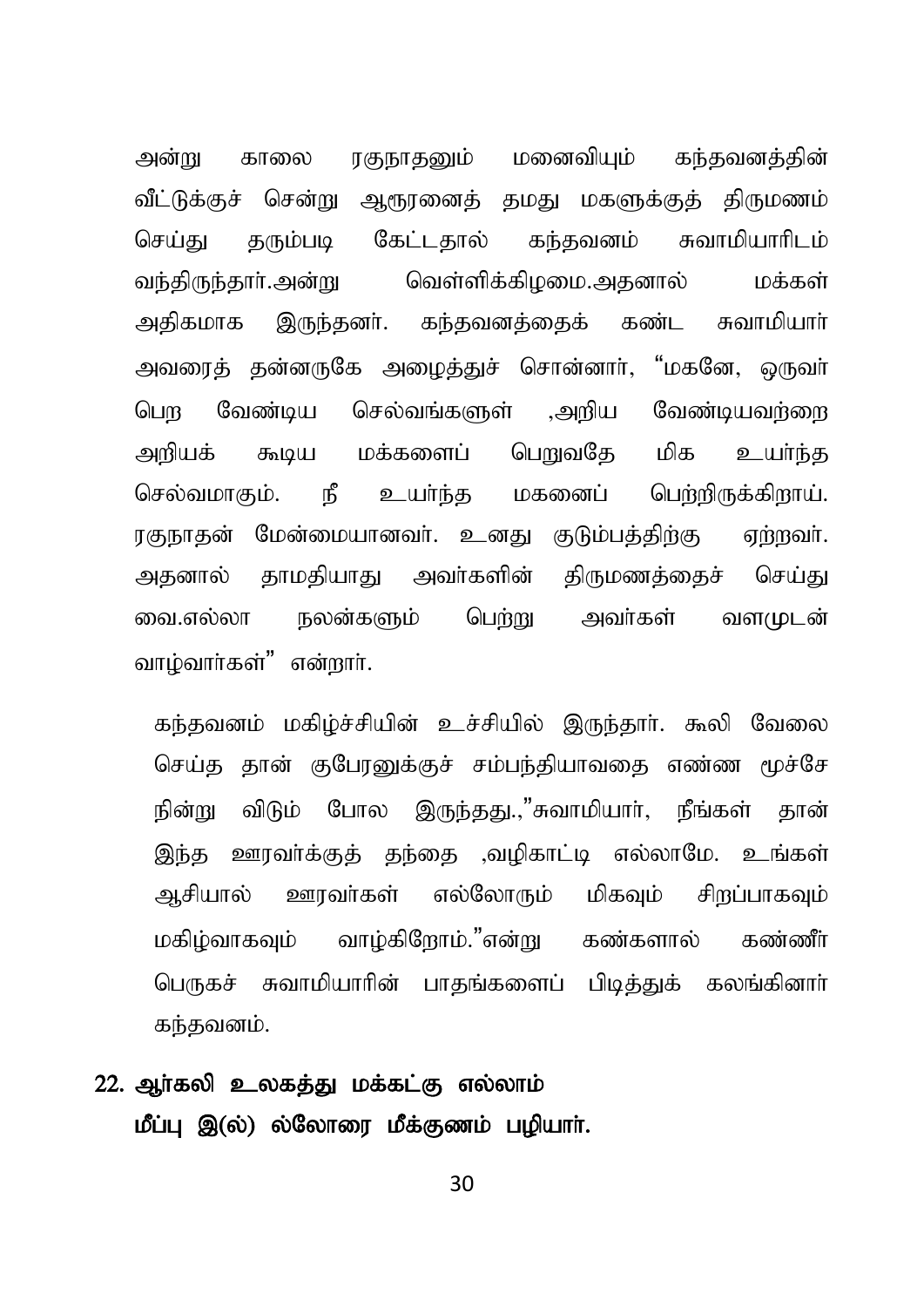"கான் என்ற அணவம் ககுகியில்லாகவர்களிடம் இருந்கால்

பெரியவர்கள் அதைக் குறையாகக் கருத மாட்டார்கள்"

சுந்தூமூர்த்தியின் மகன் கயேந்திரன் வைத்தியன். அத்துடன் சுந்தரமூர்த்தி பெரும் கனவந்கன். பிச்சைக்காரனான கந்தவனத்தின் மகனுக்குப் பெரும் இடத்தில் கன்னை விட ஆயிரம் மடங்கு பொருளுள்ளவரான ரகுநாதனின் மகளுக்குத் நடைபெறுவதைப் பொறுத்துக் கொள்ள கிருமணம் முடியவில்லை. அதனால் ஊரில் கந்தவனக்கைப் பர்றியும், ஆரூரணைப் பர்றியும் மிகவும் தூக்குறைவாகப் பேசிக் திரிந்தான். அது கந்தவனத்திற்கும் ரகுநா<u>கனு</u>க்கும் கொடுத்தது.அதனால் ரகுநாதன் வேகனையைக் பொன்னம்பலக்கிடம் வந்து பர்றிக் அகைப் கூறிக் கவலைப்பட்டார். அதற்குப் பொன்னம்பலம் சொன்னார், "ஐயா, தானே உயர்ந்தவன்,தனக்கே எல்லாம் தெரியும் என்னும் ,உயா்ந்த குணங்கள் அணவக் கணம் இல்லாதவரிடம் இருக்குமேயானால் அதைப் பெரியோர் குறையாக நினைக்க மாட்டார்கள். சுந்தூமூர்த்தியின் இயல்பு அது. அதை யாராலும் மாற்ற முடியாது. அத்துடன் எடுத்துரைத்தாலும் புரியாது. அகனால் பெரியவர்கள் எவரும் அவரின் கதையைக் காது கொடுத்துக் கேட்பதில்லை. தீயவர்கள் எதையும் நாக்கூசாது பேசுவார்கள். அதைப் பெரிதாக எடுத்து விளக்கம் கேட்கப் போனால் கான் அகுப விபரீகமாகும். நீங்கள் கவலைப்படாதீா்கள். யாரும் ஏழைகளாகப் பிறப்பது குற்றமும்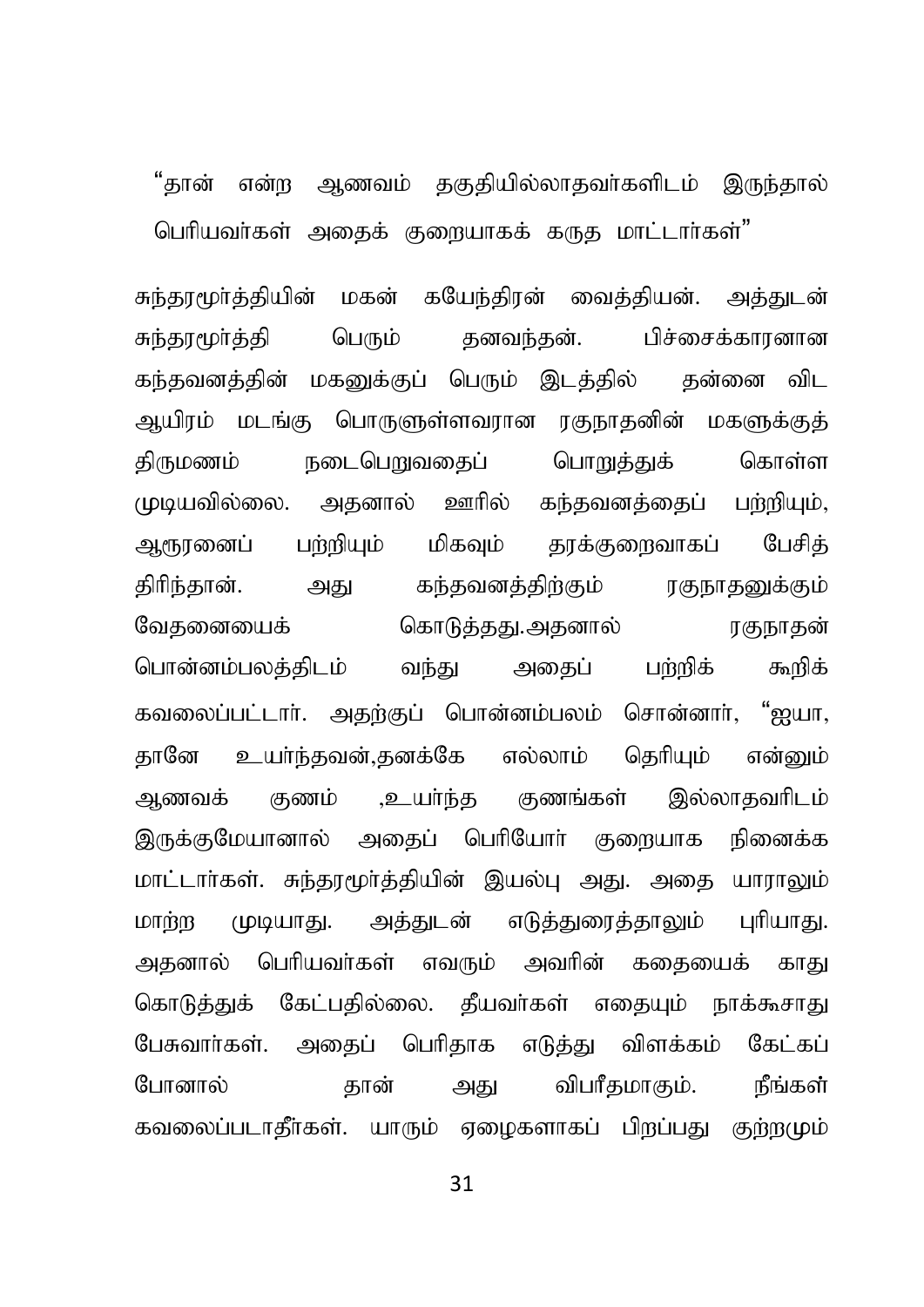அல்ல. குறையும் அல்ல .தீயவர்களாக மாறிப் பயனில்லாத சொற்களைப் பேசுவது தான் குற்றம். அதனால் இவற்றைக் கேட்காதீர்கள்" என்றார் பொன்னம்பலம்.

# 23. ஆர்கலி உலகத்து மக்கட்கு எல்லாம் பெருமை உடையதன் அருமை பழியாா்.

"பெருமைக்குரிய உயர்ந்த பொருளை மிகக் குன்பப்பட்டுக் தான் பெற முடியும். அப்படித் துன்பப்படும் போது ஏற்படும் குறை நிறைகளைப் பெரியோர் தாழ்த்திப் பேச மாட்டார்கள்.

ரகுநாதன் ஆரூரனது திருமண விடயமாக பொன்னம்பலத்திடம் வந்த போது பொன்னம்பலம் சொன்னார்,

"வறியவா் ஒருவா் தம் பிள்ளைகளை முன்னேற்றப் பல நல்ல வழிகளை நாடலாம். ஆனால் கீய வழிகளை நாடுவது தான் கர்பிக்கப் பெரும் குள்ளம். கந்தவனம் அருானைக் கஷ்டப்பட்டவர். கூலி வேலைகளைச் சிரமத்தைப் பாராது இரவு பகலாகச் செய்தவரே தவிரப் பிச்சை எடுக்கவில்லை. இரக்கவில்லை,களவு எடுக்கவில்லை.உடலை வருக்கி விடாமுயற்சியுடனும் மன வலிமையுடனும் போராடியவர். நேர்மையாகக் கூலி வேலை செய்த அவரை ஊாவர்கள் எல்லோரும் மதிக்கனர். அவரைக் கொண்டே வேலைகளைச் செய்ய விரும்பினர். அதற்காகக் காத்திருந்தனர். உள் வீட்டுப் பிள்ளை போலவே அவரை மக்கள் நடத்தினர். அத்துடன்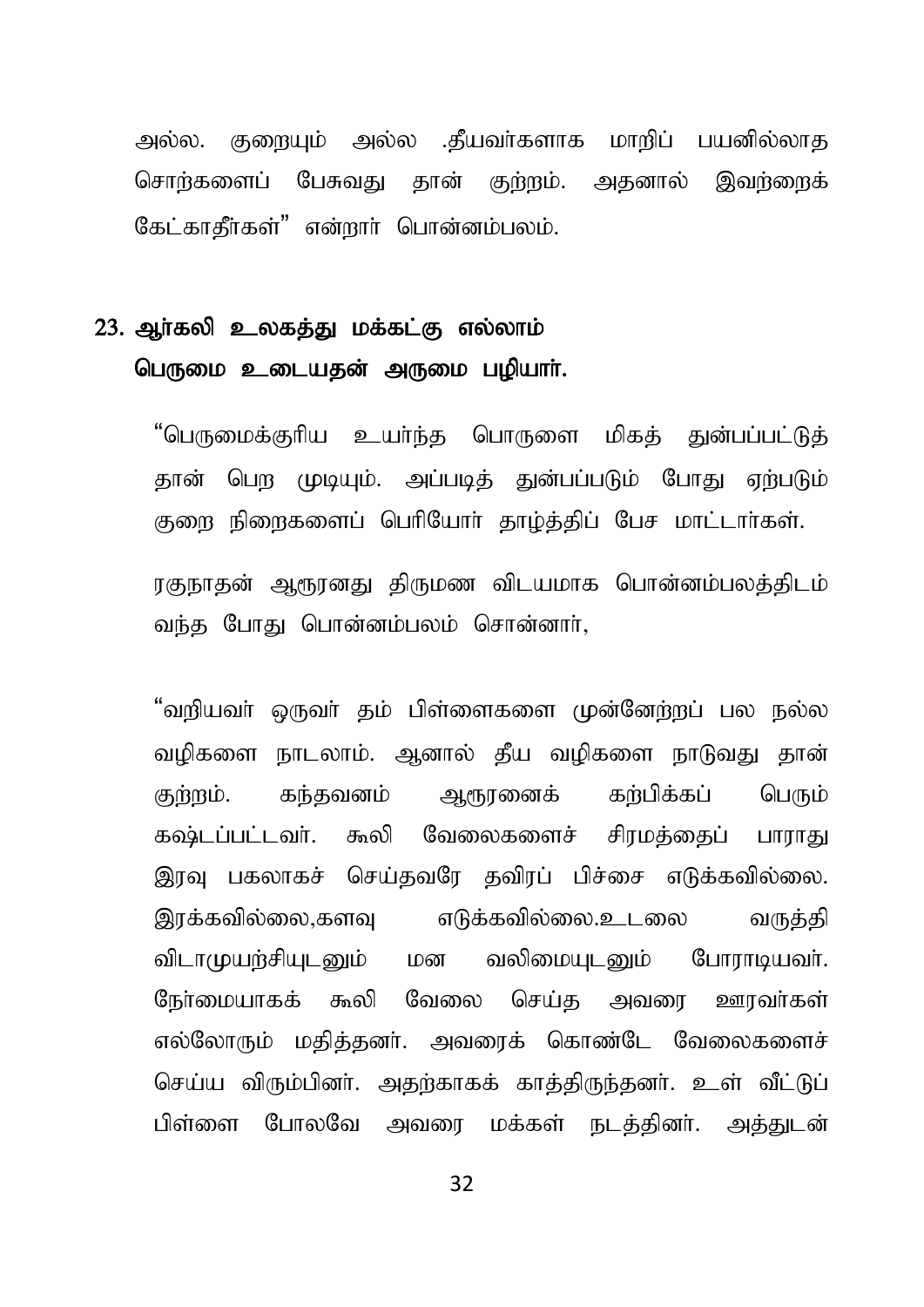படிக்கும் போது ஆரூரன் தந்தையுடன் தோட்டங்களில் கூலி வேலை செய்தவன். இவை யாவும் இழுக்கென்று நீங்கள் கருதினால் திருமணக்கை நிறுக்குங்கள்" என்றார் பொன்னம்பலம்.

"நதி மூலம், ரிஷி மூலம் ஆராயக் கூடாது என்று சொல்வார்கள். எனக்கு அவர்களகு பா்வீகம் முமுவகும் தெரியும். தெரிந்த பின்பு தான் முடிவெடுத்தேன்.எனது தந்தையாா் ஆரம்பத்தில் பழைய இரும்புப் பொருட்களைவ சென்று வாங்கிக் கான் முன்னேறியவர். வீடாகச் ഖീിി முன்னேற்றம் என்பது ஒருவனது முயற்சி. அந்த முயற்சியில் செயல்கள் நடைபெள்ளாலும் கேவலமான அகுட முன்னேற்றமடைந்தால் அதைப் பற்றிப் பெரியவர்கள் வாய் திறந்து பேச மாட்டார்கள். இவன் மானமிழந்து, மதிகெட்டுப் சொல்லி ஆறுதலடையவே பேசுவகை உங்களுக்குச் வந்தேன்,இப்போ அது கேவையில்லை என்றாகி விட்டகு" என்று எமுந்கார் ரகுநாகன்.

# 24. ஆர்கலி உலகக்து மக்கட்கு எல்லாம் அருமை உடையதன் பெருமை பழியார்.

"உயா்ந்த பொருளைத் துன்பப்பட்டு விடாது முயன்றால் தான் பொலாம் என்று தெரிந்த பெரியோர் பெருமைக்குரிய பொருளைப் பழிக்குப் பேசார்.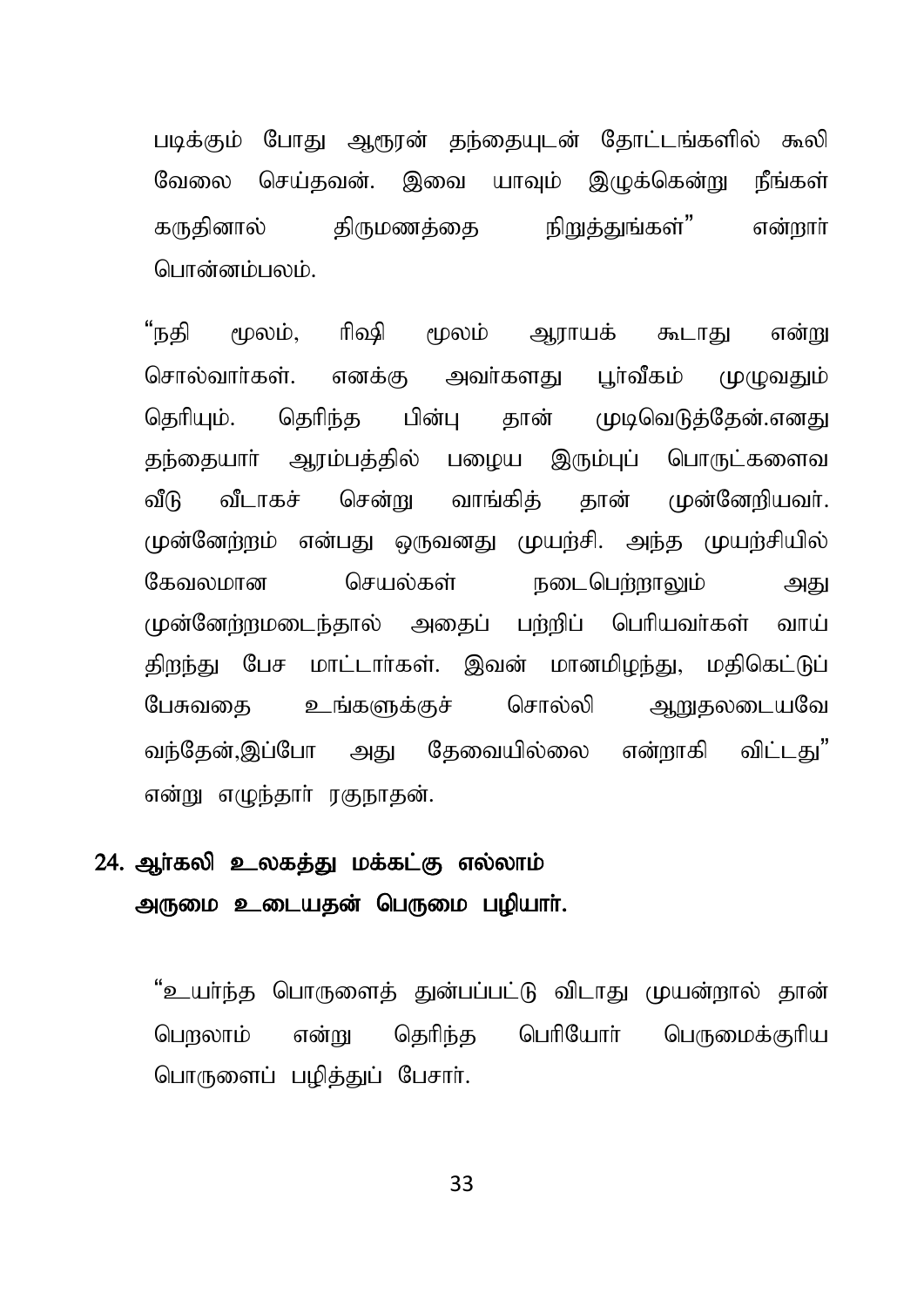தன்னைப் பற்றியும் தன் மகனைப் பற்றியும் மிகவும் தூக் குறைவாகப் பேசிய கூந்தூமூர்த்தியைத் தான் முன்பு விறகு வெட்டப் பயன்படுத்திய கோடரியால் கொத்திக் கொலை செய்து விட்டுச் சிறைக்குச் சென்றாலும் பரவாயில்லை என்று நினைத்தார் கந்தவனம் .தான் முன்பு கூலி வேலை செய்த காலங்களில் தன்னைக் கொண்டு கடுமையான வேலையைச் செய்வித்து விட்டுப் பணம் கொடுக்காது அலைக்கழிந்த சுந்தூமூர்த்தி மீது முன்பு வராத கோபம் இப்போது வந்தது.தனக்கும் தன் குடும்பத்திற்கும் உணவளித்த அந்த கோடரியை எடுத்துப் பார்த்தார் கந்தவனம். அவர் அதைத் தனது கடவுளாகக் கருதி இப்பொழுதும் வணங்கி வந்தார். தனது மனத் தாங்கலை அவா் பொன்னம்பலத்திற்குச் சொன்ன போது அவர் சொன்னார், "ஐயா, கல்வி என்பது மலகனம்.பிச்சை எடுக்காவகு கல்வி கல் என்று எமகு சான்றோர் கூறியுள்ளனர்.பிச்சை எடுப்பது இழிவானது. மனம் கோணாமல் மகிழ்வுடன் குருபவர்களிடமும் இரக்கக் கூடாதென்று கூறிய பெரியவர்கள் இளமைக் காலத்தில் பிச்சை எடுத்தாவது கல்வி கற்று உயர்ந்த பதவி வகி.அதனால் பெருமையே தவிரச் சிறுமை வராது என்று கூறியுள்ளனர். மாணிக்கக் கல்லில் அழுக்கப் படியாதது போல இரந்து பெற்ற பணத்தின் மூலம் கற்ற கல்விக்கும் இழுக்கு வராது.நீ உனது மகனைப் பிச்சை எடுத்துக் கர்பிக்கவில்லையே. உழைத்துத் தானே கர்பித்தாய். நாம் வணங்கும் தெய்வங்களை எடுத்துப் பார்த்தாலும் அவை இரந்துண்டிருக்கின்றன. செய்யக் கூடாத செயல்களையெல்லாம்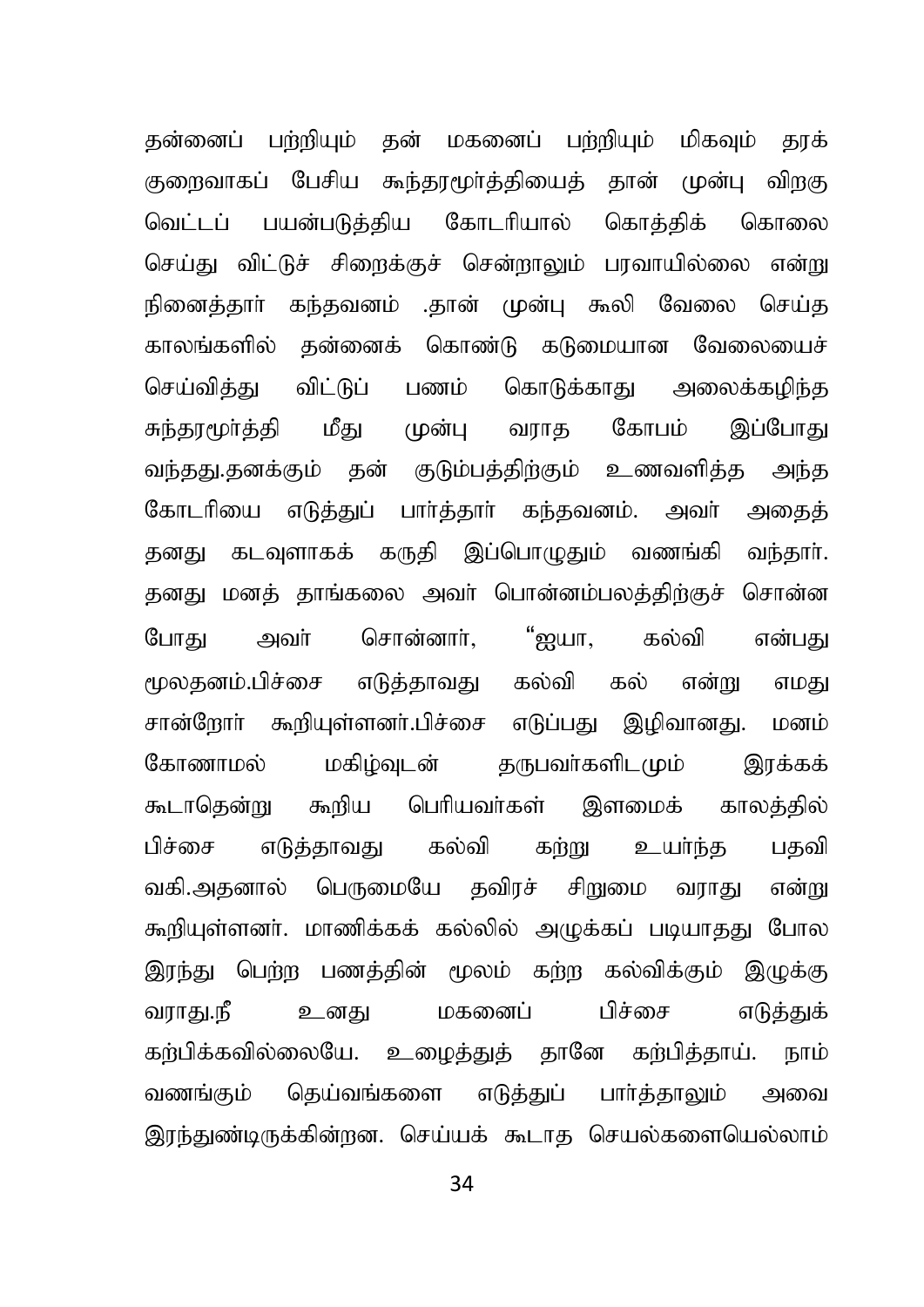செய்திருக்கின்றன. சிவனும் விறகு வெட்டி விற்றவர் தானே. இதில் என்ன இமுக்கு இருக்கு. ஒருவன் உயர் கல்வியைக் கற்று மேதாவியானால் அதன் பெருமையைப் பேசுவார்களே தவிர அதைப் பெறப்பட்ட சிறுமைகளை யாரும் எண்ண மாட்டார்கள். அறிவில்லாக கீயவர்கள் கான் கம் குலப் பெருமையைப் பெருமையாகக் கூறுவர். நீ துக்கப்படுவதிலோ, ஆத்திரப்படுவதிலோ பயனில்லை. உனது மகனின் கல்வியை நினைக்குப் பெருமைப்படு" என்றார்.

# 25. அர்கலி உலகக்கு மக்கட்கு எல்லாம் நிறையச் செய்யாக் குறைவினை பழியாா்.

"முமுமையாக ஒரு செயலைச் செய்கு முடிக்காவிட்டால் அதைப் பெரியவர்கள் குற்றமாக நினைக்க மாட்டார்கள்"

ரகுநாதனின் தொழிற்சாலையில் புதிதாக வாங்கிய நவீன இயந்திரம் ஒன்று திடீரென்று பமுதடைந்தமையால் ரகுநாதனுக்குத் துயரமுண்டானது. அவ் இயந்திரத்தின் பெறுமதி பல கோடி ரூபா .ஐந்து வருடங்களுக்கு அது பழுது படாமல் இயங்கும் என்று கூறியே அந்த இயந்திரத்தைச் செய்த நிறுவனம் அவர்களுக்குக் கொடுத்தது.அது பழுதடைந்து பத்துத் தினங்கள் கழிந்தும் அது திருத்தப்படவில்லை. அதனால் வேதனைப்பட்ட ரகுநாதன் ,தனது வேதனையை ஆரூரனிடம் வெளிப்படுத்தினார். அதற்கு அருான் சொன்னான். "இவ் இயந்கிரம் நவீனமானது.இது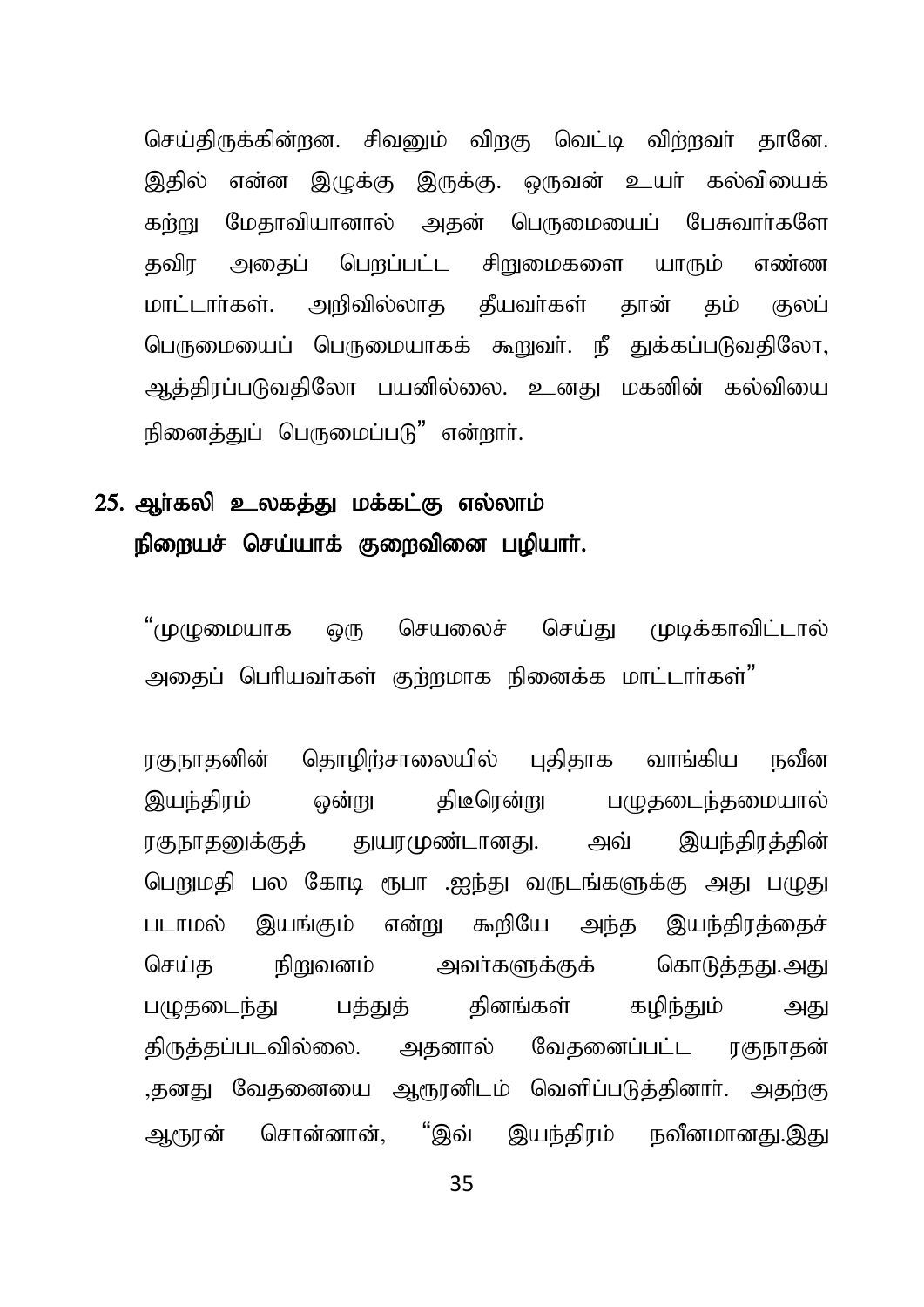போன்ற இயந்திரங்கள் இப்படிப் பமுதாவதில்லை. அப்படிப் பமுதானாலும் இயந்திரத்தை எமக்கு விற்ற நிறுவனம் புதியதோர் இயந்திரத்தைத் தரும். நீங்கள் ஒரு செயலை இத்தனை நாட்களுக்குள் இவ்வாறு செய்து முடிக்கலாமென்று திட்டமிடுவது ஒரு பாதுகாப்புக்காகவே தவிர முடியும் என்பதற்காக அல்ல.குறிப்பிட்ட தினக்கிற்கு முன்பும் முடியும்.அதனால் வேலை செய்பவர்களைக் குறை கூறக் கூடாது.எமக்குப் புரியாத ஒரு தவறு நடந்து விட்டது."என்று ஆரூரன் கூறிக் கொண்டிருக்கும் போது இயந்திரத்தை விற்ற நிறுவனக்கின் மேலாளர் வந்து , "இயந்திரக்கைக் கிருக்கி விட்டோம் ஆபத்து வேளைகளில் மட்டும் பாவிக்க வேண்டிய ஒரு விசையைத் தொழிலாளி ஒருவன் அறியாது பாவித்து விட்டான். அதை இப்போது தான் கண்டு பிடித்தோம்'' என்றார்.

## 26. ஆா்கலி உலகத்து மக்கட்கு எல்லாம் முறையில் அரசா் நாட்டிருந்து பழியாா்.

"குறையாகச் சொல்வதாலோ,பமிப்பதாலோ பாதகம் வராது என்று வீரா்களுக்குத் தெரியும்.

"நான் சுந்தரமூர்த்தியின் விடயத்தில் மனம் குழம்பியதால் தான் இவ்வாறு கதைத்தேன்.அதுவும் உங்களுடன், நல்ல வேளை அந்த நிறுவனத்தினரை ஏச வேண்டுமென்று தோன்றியதால் தான் உங்களிடம் வந்தேன். பழிப்பதாலோ,குறை கூறுவதாலோ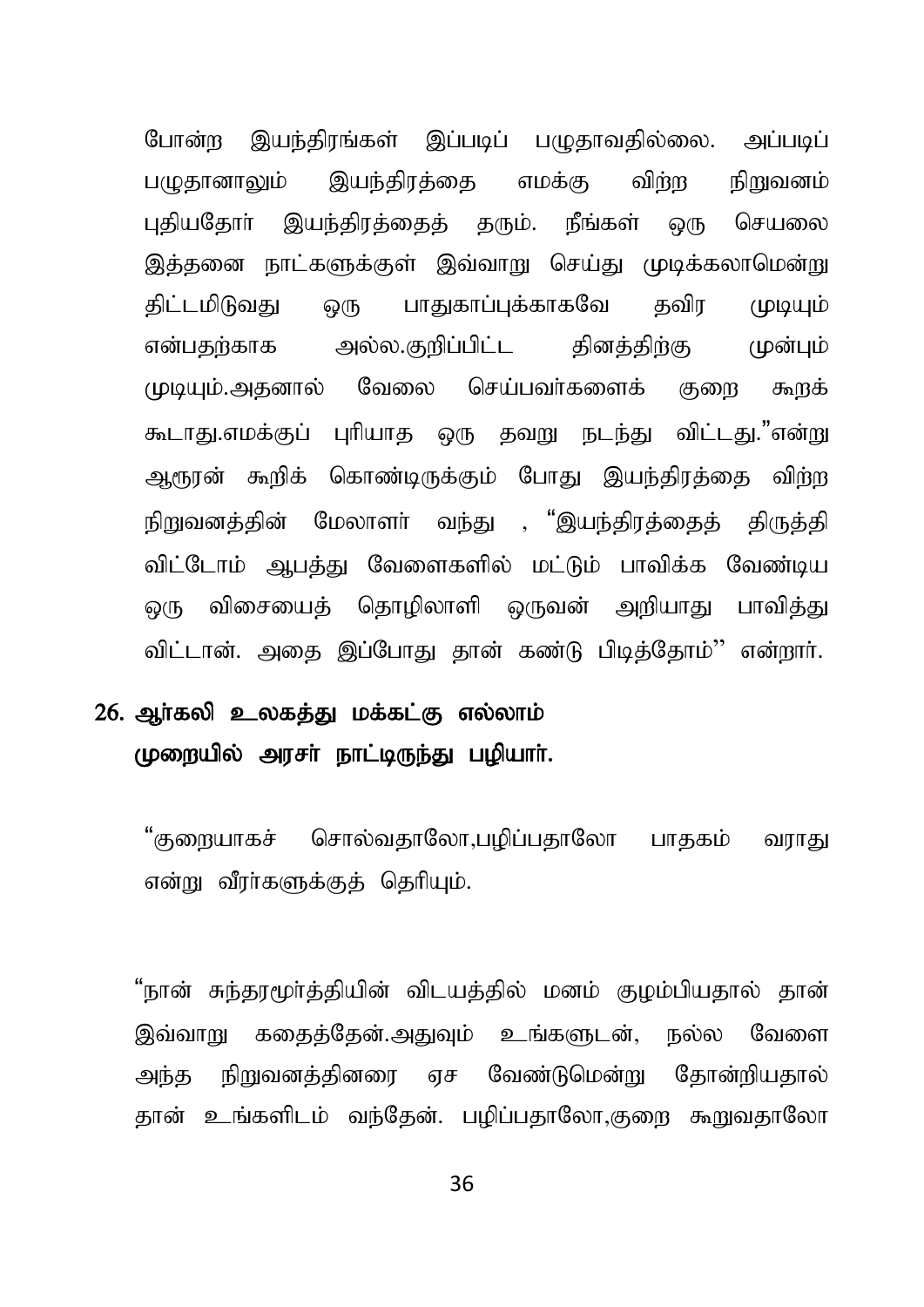காரியம் நடைபெறாது. செயலால் தான் காரியம் நடைபெறும் என்பகை உணாக் கவரி விட்டேன்.உண்மையான வீார்கள் தமது அரசன் கொடியவனாக இருந்தாலும் பழிக்க மாட்டார்களாம். அதுபோலக் கல்வியியலாளர் எதற்கும் அஞ்ச மாட்டார்களாம். இகைப் பெரியவர்கள் கூறியுள்ளார்கள்.அதை அறிந்தும் மனக் குழப்பத்தால் மாறுபாடடைந்து விட்டேன்'' என்று துக்கப்பட்டார் ரகுநாகன்.

"மனக் குழப்பம் ஏற்பட்டால் பேசாமல் மௌனமாக இருப்பது கான் சிறந்தது, மனக் குமப்பமுள்ளவர்களின் அறிவ கேய்ந்து விடும்.அகனால் கோபமடைந்து உண்மை நிலையை ஆராயாகு பேசுவார்கள். அது செயலைச் செய்பவனுக்கு வொய்பையும் சினக்கையம் உண்டாக்கும். நீங்கள் கேவையில்லாகவர்ளை எண்ணி வேகனைப்படுகிறீர்கள்.இகு கேவை கானா? அப்பாவம் உங்களைப் போல எண்ணி ஆத்திரப்படுகிறார். தீயவர்களுக்கு எமது சினம் வாய்ப்பாக இருக்கும். அதனால் எதைப் பற்றியும் யோசிக்காது மகிழ்வுடன் இருங்கள்'' என்றான் ஆரூரன்.

### 27. ஆா்கலி உலகத்து மக்கட்கு எல்லாம் செய்தக்க நற்கேளிர் செய்யாமை பழியார்.

"எப்போதும் செய்யக் கூடிய உதவிகளைச் செய்பவா்களுக்கு உதவி செய்ய முடியாத நிலை ஏற்பட்டால் நன்றியுள்ளவா் அவரைப் பழித்துப் பேச மாட்டார்.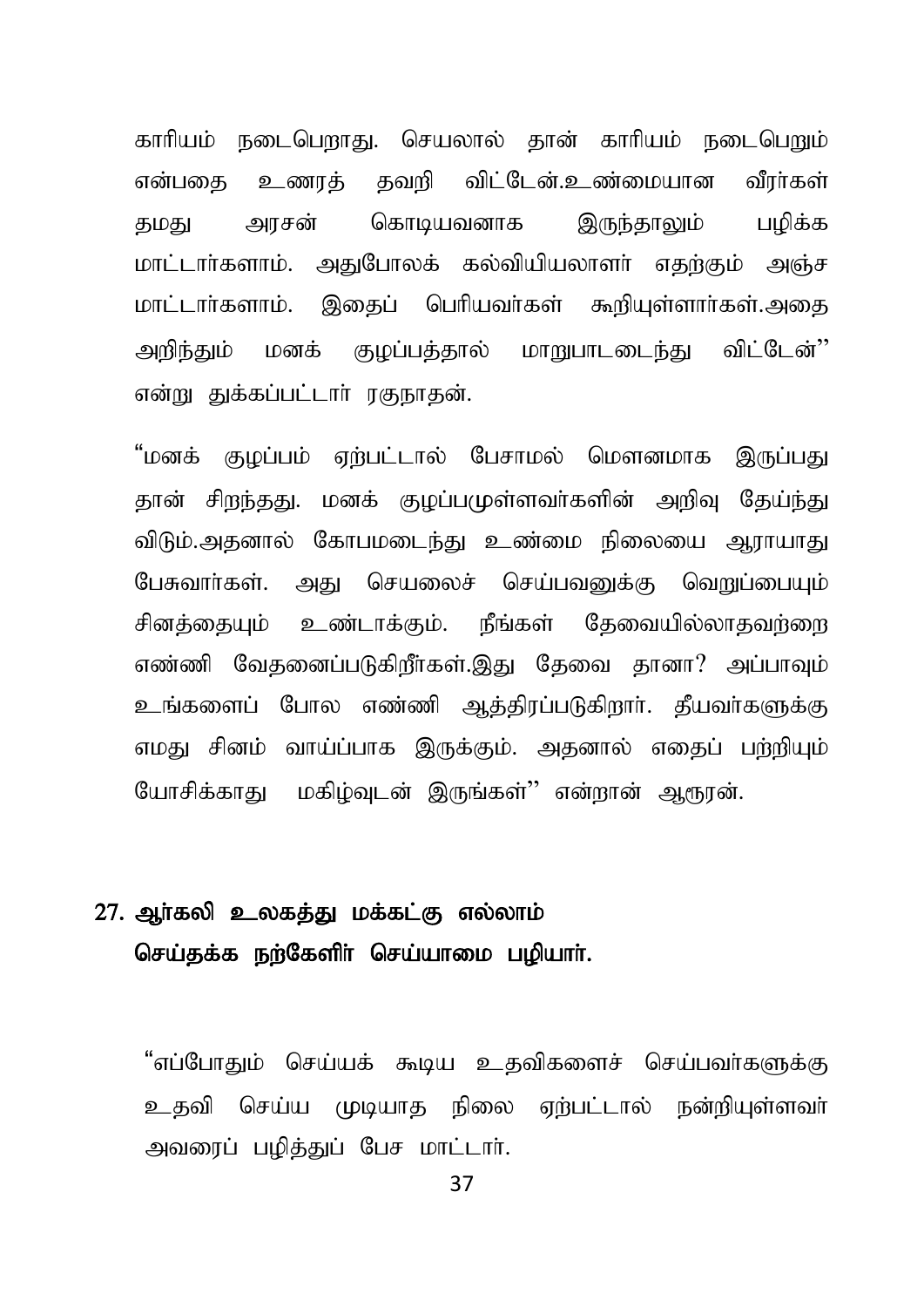அன்று ஆரூரனுக்குத் திருமண நிட்சயதார்த்தம் நடைபெற்றது. உருவினர்கள், நண்பர்கள் ,அயலவர்கள் ,ஊரவர்களர் எனப் பலா் கந்தவனத்தின் வீட்டில் கூடியிருந்தனா். கந்தவன்ததின் மனைவி கமுத்து நிறை நகைகளை அணிந்து கந்தவனத்தின் அருகே வந்து நின்றாள். நகை விற்பனை செய்யும் செல்வாாசாவும் அங்கு வந்திருந்தான். மனைவியையும் செல்வராசாவையும் பார்த்த கந்தவனத்தின் கண்கள் கலங்கின. பத்து வருடங்களுக்கு முன்பு நடந்த ஒரு சம்பவம் அவருக்கு ஞாபகம் வந்தது.

அன்று ஆரூரனின் இறுதியாண்டுப் பரீட்சைக்கான கட்டணக்கைக் கட்டும் இறுகி நாள். முகல் நாள் இரவு அவர் பொன்னம்பலக்கிடம் சென்று பரீட்டைச் கட்டணக்கைக் கடனாகக் கேட்டார். பொன்னம்பலம் கந்தவனம் கேட்கும் போகெல்லாம் மகிம்வடன் பணம் கொடுப்பார். சொன்ன தவணையில் பணக்கைக் கிருப்பிக் கந்தவனம் கொடுக்கு tpLthh;.md ;W fhiy fe;jtdk; nghd ;dk;gyj;jpd ; வீட்டுக்குச் சென்ற போது அவர் அங்கு இருக்கவில்லை. அப்படியான சந்தர்ப்பங்களில் அவர் மனைவியிடம் பணக்கைக் கொடுத்து விட்டுச் செல்வார். ஆனால் அன்று கொடுக்கவில்லை. கந்தவனம் கடுமாறிப் போனார். பொன்னம்பலம் வாலாமெனப் பல மணி நோம் காக்கிருந்கார். அவர் வரவில்லை. அதனால் அவர் செல்வராசாவின் நகைக் கடைக்குச் சென்று சொன்னார், "முதலாளி, எனது உயிர் போற விஷயம். இன்று ஆரூரனின் இறுதிப் பரீட்சைக்குப்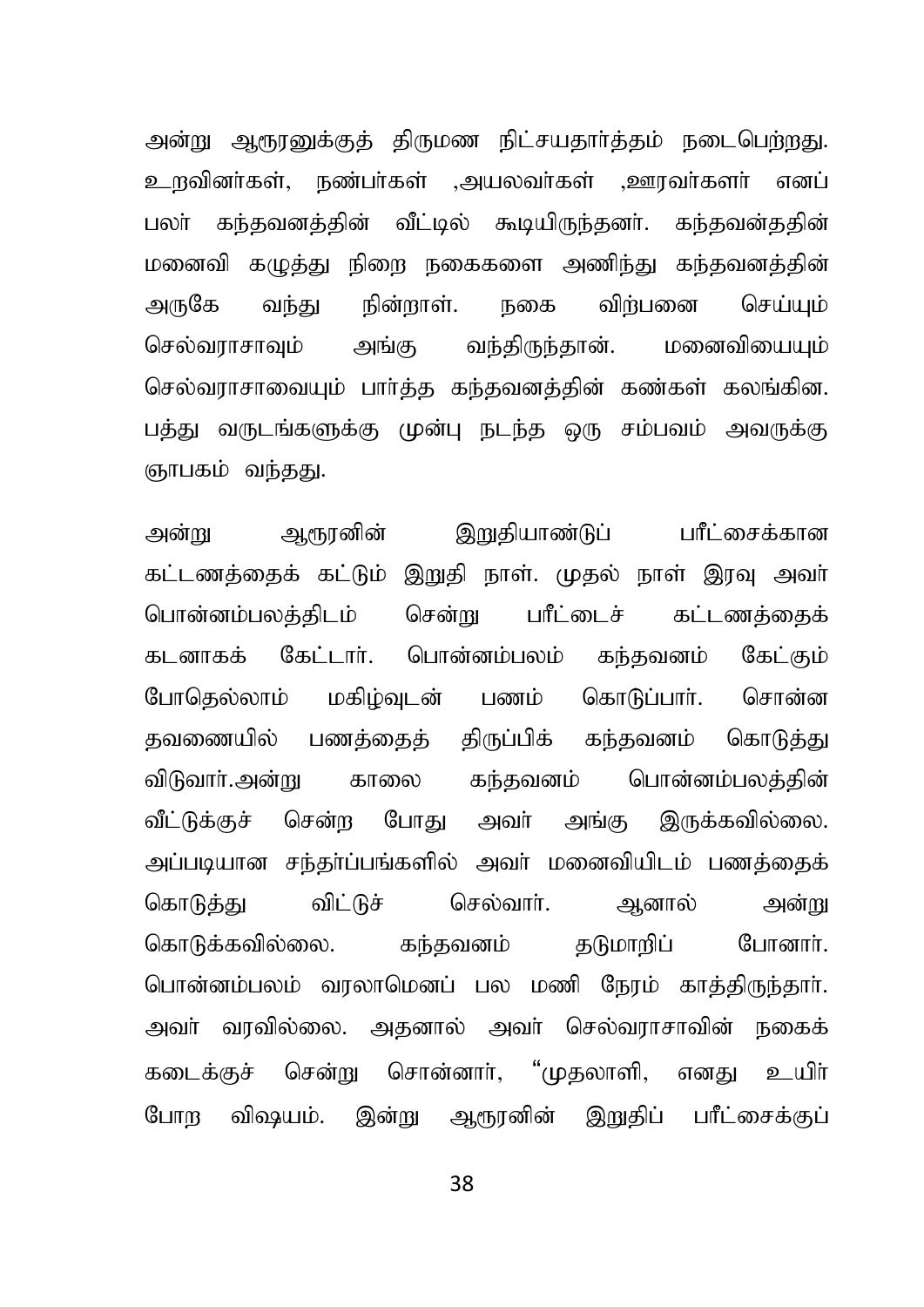பணம் கட்டும் நாள். பொன்னம்பலம் ஐயா தாறதென்டவர். அனால் வீட்டில் இல்லை. நான் கேட்கும் போதெல்லாம் பணம் தரும் அவர் இக்கட்டான இந் நேரத்தில் தராமல் விட்டகை எண்ணி நான் துயரப்படவில்லை.வீட்டில் ஆரூரன் பணத்திற்காகக் காத்து இருக்கிறான். நான் வெறுங்கையோடு போனால் சகுனம் சரியில்லை என்று நினைத்து விடுவான். நீ எனக்கு மூவாயிாம் ரூபா கா. நான் கொண்டு சென்று கொடுத்து விட்டு எனது மனைவியின் தாலியைக் கொண்டு வந்து தருகிறேன்."கண்ணீர் விட்டார் கந்தவனம்.

"இதென்னண்ணை பேச்சு.நான் காசு தாறன் கொண்டு போ.ஆறுதலாகக் காசைக் தா தாலி வேண்டாம்" என்றான் செல்வராசா.அந்த வார்த்தைகள் கந்தவனத்தின் காதில் ஒலித்தன.

# 28. ஆர்கலி உலகத்து மக்கட்கு எல்லாம் அறியாத் தேசத்து ஆசாரம் பழியாா்.

லு சமூகத்தவரின் கலாச்சாரத்தைப் பெரியோர்கள் பழிக்க மாட்டார்கள்.

ஆரூரனின் திருமண நிட்சயதார்த்த விழாவுக்கு அவனது தொழிற்சாலை நண்பா்கள் பலா் வந்திருந்தனா். பல வெள்ளைக்காரப் பெண்களும் வந்திருந்தனர். அவர்கள் தம் அங்கங்கள் தெரிய உடை அணிந்திருந்தனர். வெள்ளைக்காரப்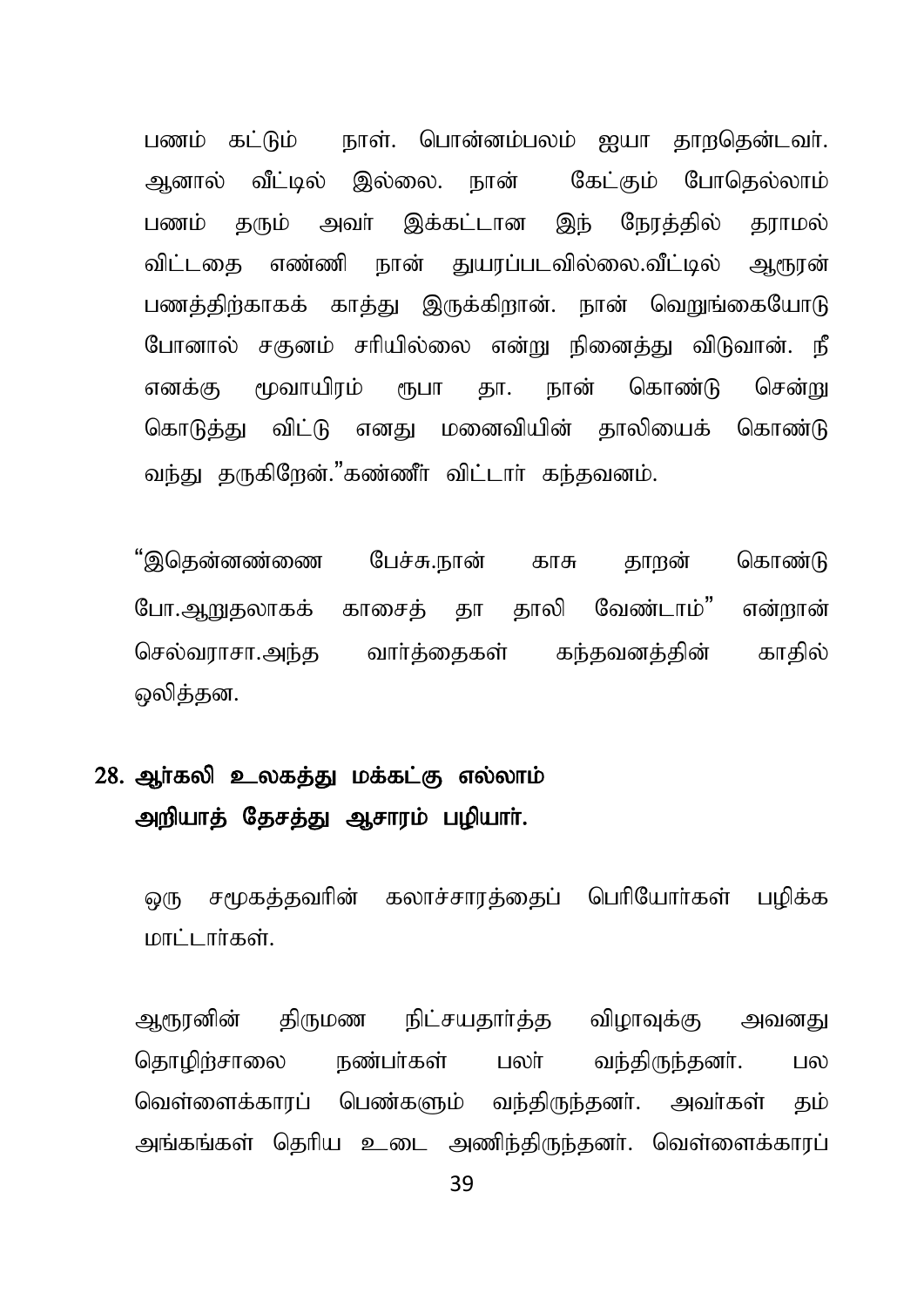பெண்கள் ஆரூரனை இறுகக் கட்டி அணைத்துத் தமது வாழ்த்துக்களைக் கூறினா். அங்கு வந்திருந்த யாரும் அதைப் பெரிதாக எடுக்கவில்லை.ஆண்கள் ஆரூரனின் மனைவியின் கையைப் பிடித்துக் குலுக்கி வாழ்த்தினர். பின்பு உணவு உண்ணும் போது கரண்டியால் அவர்கள் உணவை உண்டனர். ரகுநாதன் அங்கு வந்தவர்களின் கலாச்சாரத்திற்கேற்பவே உணவு வகைகளைத் தயாரித்து வைத்திருந்தார். ஊரவர்கள் நிலத்தில் அமா்ந்திருந்து வாழை இலையில் உண்டகை அங்கு வந்த வெள்ளைக்காரா்கள் வேடிக்கை பாா்க்கவில்லை. சிலா் காமும் ஊரவர்களுடனும் ஆரூரனுடனும் நிலக்கில் அமா்ந்திருந்து வாழை இலையில் உணவு உண்டனா்.

### 29. அர்கலி உலகக்கு மக்கட்கு எல்லாம் வரியோன் வள்ளியன் அன்மை பமியாா்.

"ஏழைகள் பெரும் வைபவங்களில் அதன் தராதத்திற்கு ஏற்றவாறு அன்பளிப்புகளை வழங்காவிட்டாலும் பெரியவா்கள் அதைக் குறையாகக் கொள்ளார்.

ஊர்ச் சிவன் கோவிலின் கெற்கு வாசலுக்கு ஒரு கோபூம் கட்டுவதற்கான கூட்டம் கோவில் மண்டபத்தில் நடைபெற்றது.கோவிலின் கலைவர் பொன்னம்பலம். பலர் கூட்டக்கிற்கு வாவில்லை. அகனால் வீடு வீடாகச் சென்று பணம் கேட்பகென்று முடிவ செய்யப்பட்டது.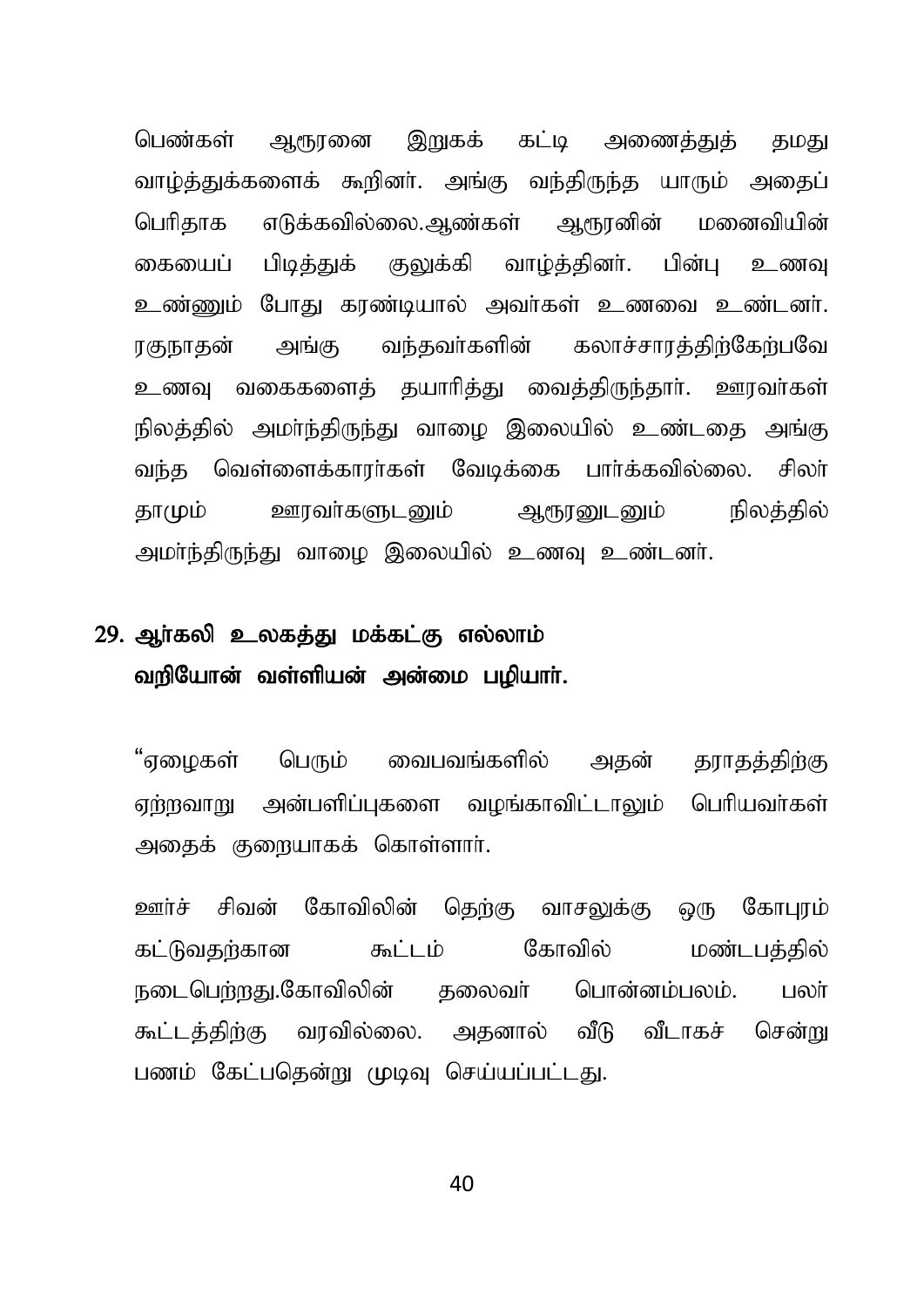மாலை தேவராசாவும் பொன்னம்பலமும் ஊரவர்கள் அன்று சிலரும் வீடுகளுக்குச் சென்றனர். தெற்கு வாசலுக்கு என் என்று கேட்டவர்கள் பெரும் கோபாம் பிாமுகா்களைக் கண்டதும் தாம் கூறியதை மறந்து மகிம்வுடன் அவர்களை வாவேற்றுப் பணம் கொடுத்தனர்.

சிங்காரம் கூலித் தொழில் செய்பவன். அடுத்ததாக அவனின் செல்ல வேண்டும்."சிங்காரம் சாப்பிடவே வீட்டுக்குக் கான் வழியில்லாமல் இருக்கிறான். அவன்ரை வீட்டுக்குப் போகக் தேவையில்லை" என்றார் ஊரவர் ஒருவர்.

"நாம் யாரையும் பழித்துப் பேசக் கூடாது. சிங்காரமும் ஒரு மனிகன். ஊாவன் .அவனை தைக்கி வைக்கால் அவன் துக்கப்படுவான். அவன் தருவதைத் தரட்டும்.இல்லாவிட்டால் விடட்டும்.முன்பு ஊரில் ஏழைகளாக இருந்தவர்கள் கான் பணக்காரர்களாக இருக்கிறார்கள். அது போலச் இப்போ சிங்காாமும் ஒரு காலக்கில் கனவந்கனாகலாம். ஒருவரை அவரது ஏழ்மையைக் காரணம் காட்டி பழிப்பது கூடாது. வாருங்கள் செல்வோம்" என்றார் பொன்னம்பலம். சிங்காரத்தின் வீட்டுக்குச் செல்ல வேண்டாம் என்றவன் சற்றுத் தயங்கினான். அவன் பெரும் பணக்காரன்.தான் அங்கு செல்வது தனக்கு மானக்கேடு எனக் கருதினான்.அதைக் கவனிக்க பொன்னம்பலம் அவன் பேசக் தொடங்கு முன் சிங்காரக்கின்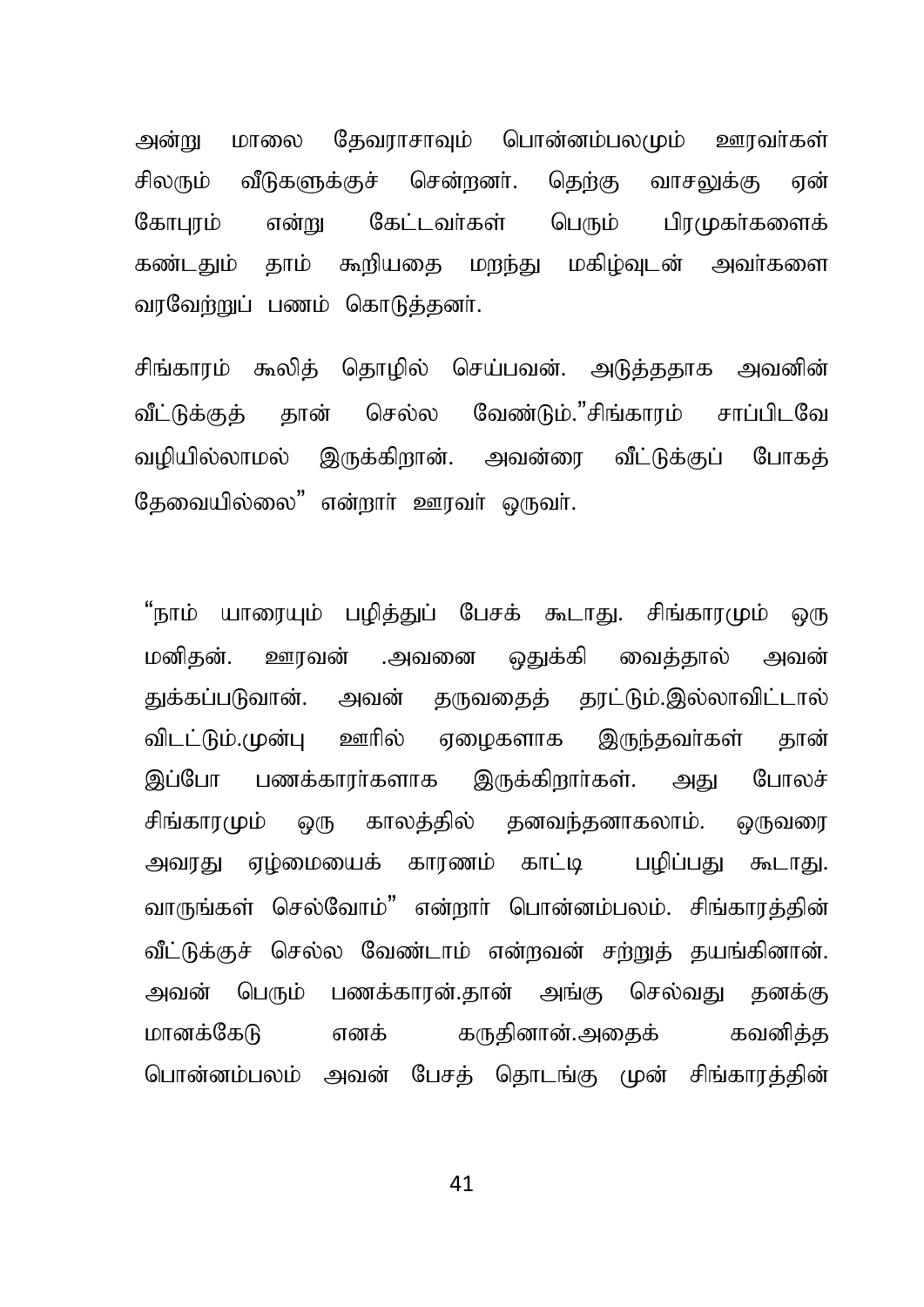வீட்டு ஒலைப் படலையைக் கிறந்து கொண்டு செல்ல அவரின் பின்னால் ஊரவர்களும் சென்றனர்.

# 30. அர்கலி உலகக்து மக்கட்கு எல்லாம் சிறியோர் ஒழுக்கம் சிறந்தோரும் பழியார்.

"உயர்ந்த சான்ளேரர் அறிவில்லாகலர்களின் நடக்கைக் குறைபாடுகளைப் பழிக்க மாட்டார்கள்"

பொன்னம்பலக்கினகும் சிங்காாம் .தேவராசாவினகும் பாதங்களைத் தன் இரு கைகளாலும் பற்றிப் பிடிக்கு அழுதான், "நீ எதுவும் தர வேண்டாம். நாம் உன்னை ஏழை என்பதற்காக மதிக்காமல் விட்டு விட்டோம் என்று எண்ணக் கூடாது என்பதற்காக வந்தோம்." என்றார் பொன்னம்பலம்.

அவர்கள் சிங்காரக்கின் வீட்டை விட்டு வெளியே வந்ததும் சொன்னான், "உகைச் ககைக்க அந்க ஊரவன் முன்ப சொல்லக்கான் எங்களையம் கொண்டு அழைத்துக் சென்றீர்களா,எனக்கு எவ்வளவு வேலை இருக்கு.அப்படியிருக்கக் என்று வந்தேன்.இப்பட்டிப்பட்வா்களின் கடவளின் காரியம் வீடுகளுக்கு இனியும் செல்வதானால் நான் வரவில்லை. நடன சபாபதி நூறு ரூபா தாறான். இப்படியானவர்களிடம் வாங்கும் பணத்தை நான் தருகிறேன்" என்றான் அவன் அளவுக்கு மீறிய கோபக்குடன்

"உண்மை தான் .நாம் பணக்காரர்கள். பொதுத் தொண்டிற்குச் சென்றாலும் திறக்கக் கூடாத படலைகளைத் திறக்கக் கூடாது.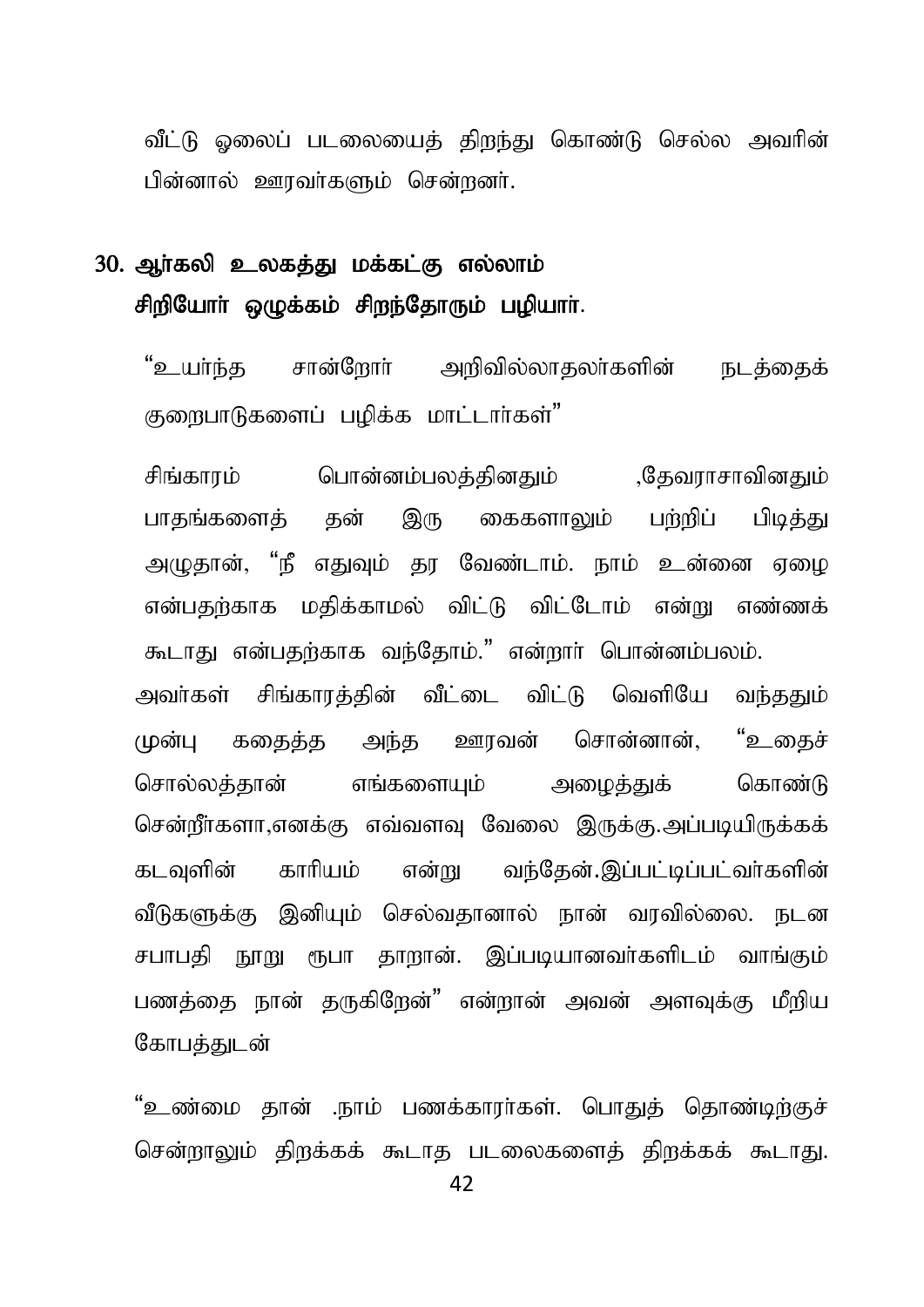அடுத்த கூட்டத்தில் இன்னாரின் வீடுகளுக்குத் தான் செல்ல வேண்டும் என்று கீர்மானம் எடுக்கல் வேண்டும்." என்றான் இன்னொருவன்.

பொன்னம்பலம் எதுவும் பேசவில்லை, "அறிவில்லாதவா்களின் பேச்சுக்கு விடை கூறினால் அசிங்கத்தை மிதிப்பதை விடக் கேவலமான நிலை தோன்றும்" என்று நினைத்தார் .அதையே தேவராசாவும் நினைத்தார்.

#### துவ்வாப் பக்து

# 31. ஆர்கலி உலகத்து மக்கட்கு எல்லாம் பழியோா் செல்வம் வறுமையின் துவ்வாது.

"கீய வழியில் சேர்க்கப்பட்ட செல்வம், வறுமையை விடக் கொடுமையான தீமைகளைத் தரும்.

சுந்தரமூர்த்தி கள்வர், களவெடுக்கும் பொருட்களைக் குறைந்த விலையில் வாங்குவகாக அவ்வரில் வாமும் ஒருவன் இரகசியமாகப் புகாரிட்டிந்தான். அவனது வீட்டில் அண்மையில் தொகையான தங்க பெருந் நகைகள் திருடப்பட்டன. சுந்தரமூர்த்தி தீயவர்களுடன் சேர்ந்து திரிபவனென்றும், தீயவா்களுக்கு ஆதரவளிப்பவன் என்றும் ஊரவா்களுக்குத் தெரியும். ஊரில் நடைபெறும் சிறு சிறு களவுகள் பிடிபடுமே தவிரப் பெருங்களவுகள் பிடிபடுவதில்லை. அதனால் களவு கொடுத்தோர் எதுவும் செய்யத் தோன்றாது இருந்தனர். அன்று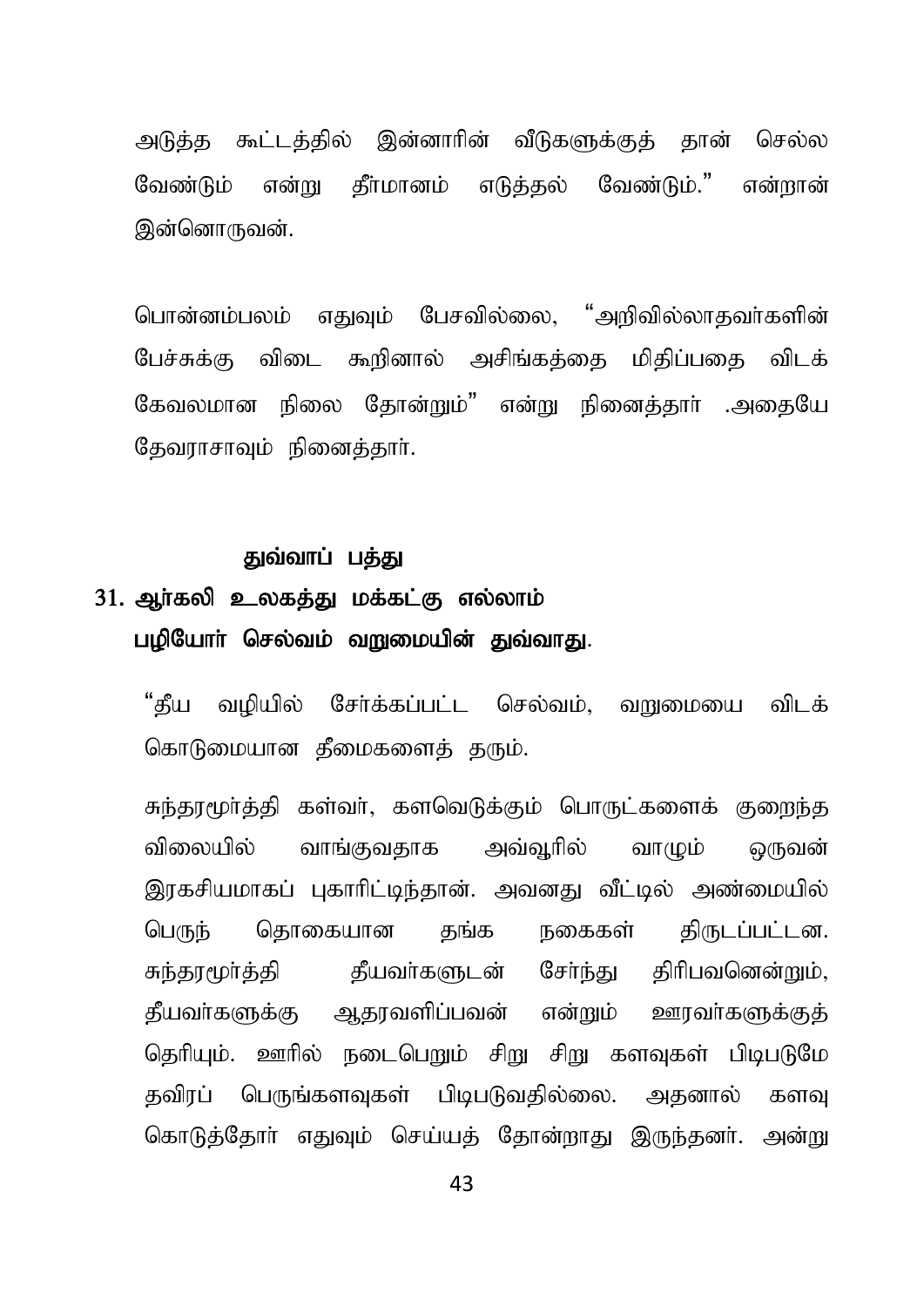கிருடப்பட்ட வீட்டுககாரன் கனகு பெயரை வெளியிட வேண்டாமென்று கூறிப் புகாரிட்டிருந்தான். காவல் துறையினரும் திருட்டுக்களால் பெரும் துன்பப்பட்டனர். மேலதிகாரிகள் அவர்களை எந்நேரமும் ஏசியபடியும் எச்சரித்த படியும் இருந்தனர். அதனால் காவல் துரை அதிகாரி சுந்தூமூர்த்தியின் வீட்டைத் திடீரெனச் சோதனை செய்தார்.அப்போது புகாரிட்டவனின் வீட்டில் திருடப்பட்ட அபாணங்கள் இருந்தன. சுந்தரமூர்த்தி அவ்வாபரணங்களைத் தனது வீட்டின் பின் பக்கத்தில் புதைக்கப்பட்டது தனக்குத் தெரியாதென வாதிட்டான். இருந்த போதும், திருடியோர் அதை ஒப்புக் கொண்டமையாலும் சுந்தரமூர்த்திக்குத் தெரிந்து தான் திருட்டு நடைபெற்றது என்பதை நிரூபிக்காமையாலும் சுந்தூமூர்த்தியை வழக்கு முடியும் வரை சிறையில் அடைக்குமாறு நீதிபதி உத்தரவிட்டார். ஆறு மாதங்கள் சிறையில் அடைக்கப்பட்டிருந்த சுந்தூமூர்த்தி பிணையில் விடுவிக்கப்பட்டான்.

### 32. ஆர்கலி உலகத்து மக்கட்கு எல்லாம் கழி, தறு கண்மை பேடியின் துவ்வாது.

"எல்லை மீறிய வீரம் பேடியின் கோழைத் தனத்தை விட இழிவானது,பலவீனர்களிடம் வீரம் காட்டுவது வெறுக்கக் தக்கது.

பிணையில் வந்த சுந்தூமூர்த்தியை ஊரவர்கள் வெறுத்தனர். உருவினர்கள் கூட அவரை இனக்கவன் என்று கூற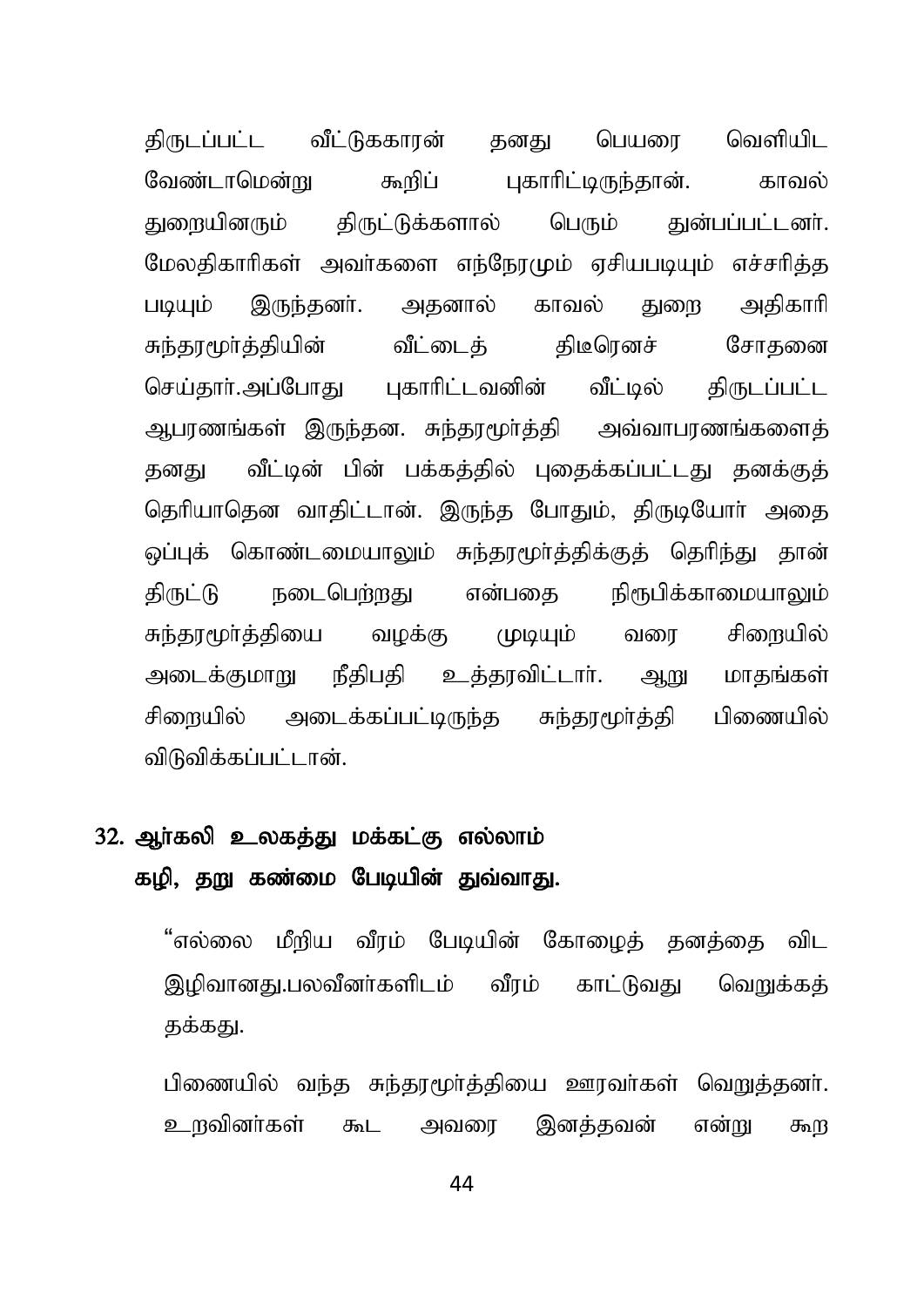வெட்கப்பட்டனர். சுந்தூமூர்த்தியின் சகோதரன் சதாசிவ மூர்த்தி.அவனது மகளுக்குப் பெரிய இடத்தில் திருமணம் முற்றாகியிருந்தது. இருப்பினும் தனது சகோதரனின் நடக்கையால் கனகு மகளின் கிருமணம் குமம்பி விடுமோ எனப் பயப்பட்டார் சதாசிவமூர்த்தி. அதனால் சுந்தரமூர்த்திக்கு தனது மகளின் திருமணத்திற்கு அழைப்பிதழ் கொடுப்பதில்லை என்று தீாமானித்தாா். திருமணத்தன்ற சுந்தரமூர்த்தி. சதாசிவமூர்த்தியின் வீட்டுக்கு வந்து குழப்பம் விளைவித்தான். சதாசிவமூர்த்தியின் மகன் திருமாறன் அமைதியானவன் ,ஒழுக்கமானவன் .சதாசிவமூர்த்தி ,சுந்தரமூர்த்தி வந்து கலகம் செய்ததால் தனக்கு அவமானம் என நினைத்து பின்பக்கம் சென்றார். திருமாறன் பந்தலில் இருந்து எழுந்து வந்தான். சுந்தரமூர்த்தி கொண்டு வந்த பொல்லால் திருமாறனின் தலையில் தாக்கினான். தலையில் பெரிய காயம் உண்டாகி இரக்கம் வழிந்தது. இருப்பினும் திருமாறனோ சதாசிவமூர்த்தியோ எதுவும் பேசவில்லை. மாப்பிள்ளையின் தகப்பன் வந்து சொன்னார். "மரியாதையாகச் சொல்கிறேன். இந்த இடத்தை விட்டுப் போ .இல்லா விட்டால்..." என்று அவர் கூறும் போகு , "என்ன செய்வாய்?" என்று கேட்டவாறு முன்னே வந்தான் சுந்தூமூர்த்தி. மாப்பிள்ளையின் தகப்பன் சுந்தரமூர்த்தியை இழுத்துச் சென்று வெளியே விட்டு விட்டுச் சொன்னார், ''இவனைக் கட்டி வையுங்கள்'' என்று மாப்பிள்ளையின் இனத்தவர்கள் சுந்தரமூர்த்தியைப் பிடித்து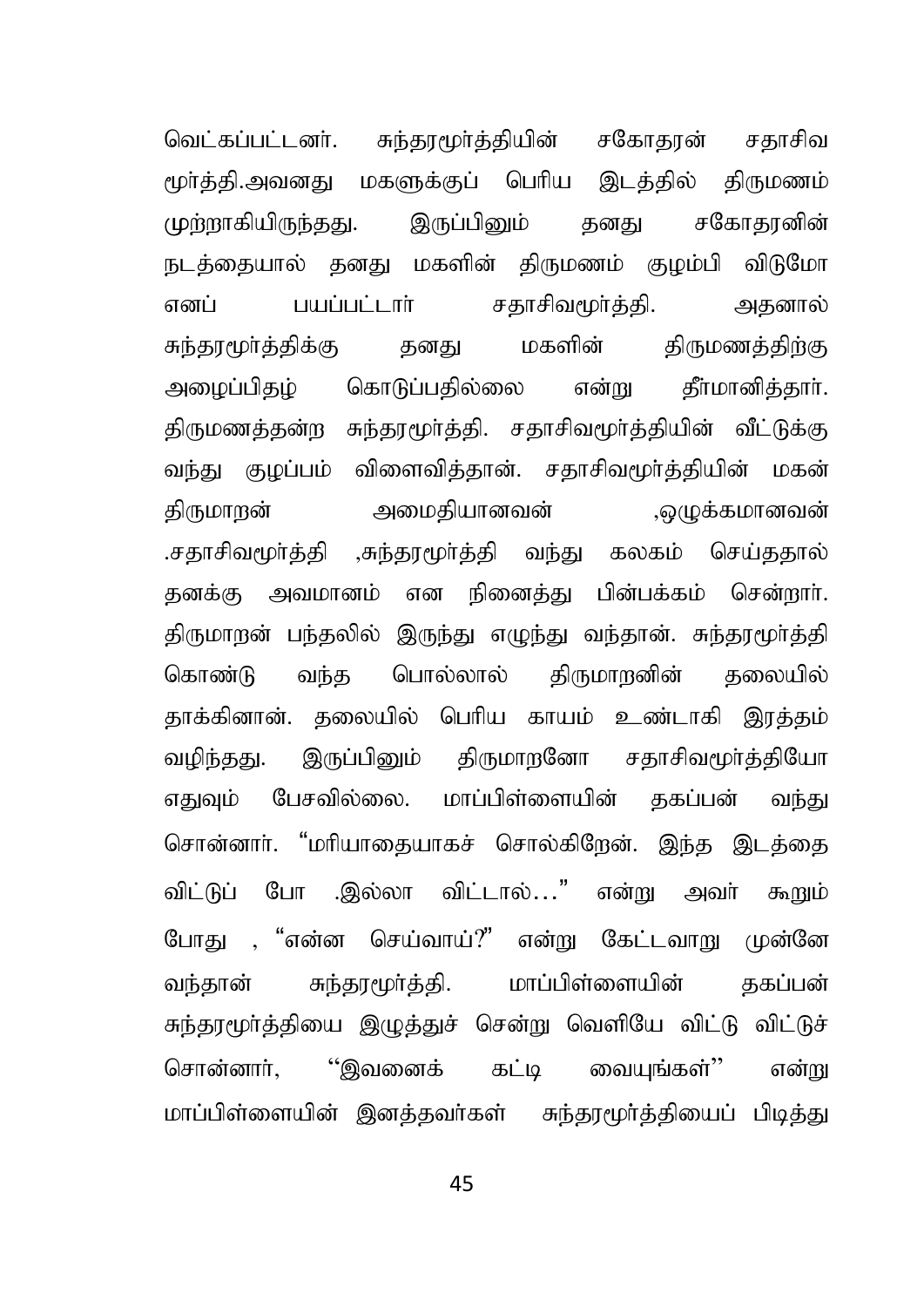இழுத்துச் சென்றனர், ''பேடிகள் தான் பலவீனர்களைத் தாக்குவார்கள். நீ ஒரு பேடி .வலு இருந்தால் எம்மில் ஒருவருக்கு அடி பார்ப்போம்'' என்றான் ஒருவன். அதைக் கேட்ட சுந்தரமூர்த்திக்கும் பயமாக இருந்தது.

### 33. ஆர்கலி உலகத்து மக்கட்கு எல்லாம் நாண்இல் வாழ்க்கை பசித்தலின் துவ்வாது.

அறுமில்லாத வழியில் வந்த பொருளை உண்டு வாழ்வது பசியால் வருந்துவதை விடக் கொடியது.

சுந்தரமூர்த்தியை இழுத்துச் சென்றவன் தெருவோரத்தில் நின்ற அரச மரத்தில் கட்டி விட்டுச் சொன்னான், "சகாசிவ மர்க்கியின் சகோகானா நீ .எனகு முகலாளிக்கு சகாசிவமூர்க்கியை இருபகுட வருடங்களாகக் கெரியம். அவர் மீதுள்ள அன்பின் காரணமாகத் தான் அவர் தனது மகனைச் சதாசிவமூர்த்தியின் மகளுக்குத் திருமணம் செய்து கொடுக்கிறார். நீ குமப்பினால் கிருமணம் நின்ற விடுமா? மனிகன் ஒமுக்கமாக வாம வேண்டும். கிருடிக் கின்பகும் ,விபச்சாரம் செய்து உண்பதும் ஒன்று தான். லுமக்கமானவர்கள் உயிர் போவதாக இருந்தாலும் கூட இாந்துண்ண மாட்டார்கள். மற்றவர்களின் பொருளைத் திருடி உண்பகை விட உண்ணாமல் இருந்து சாவது மேலானது. அறுமில்லாத வழிகளால் வந்த பொருளை உண்டு வாழ்வது,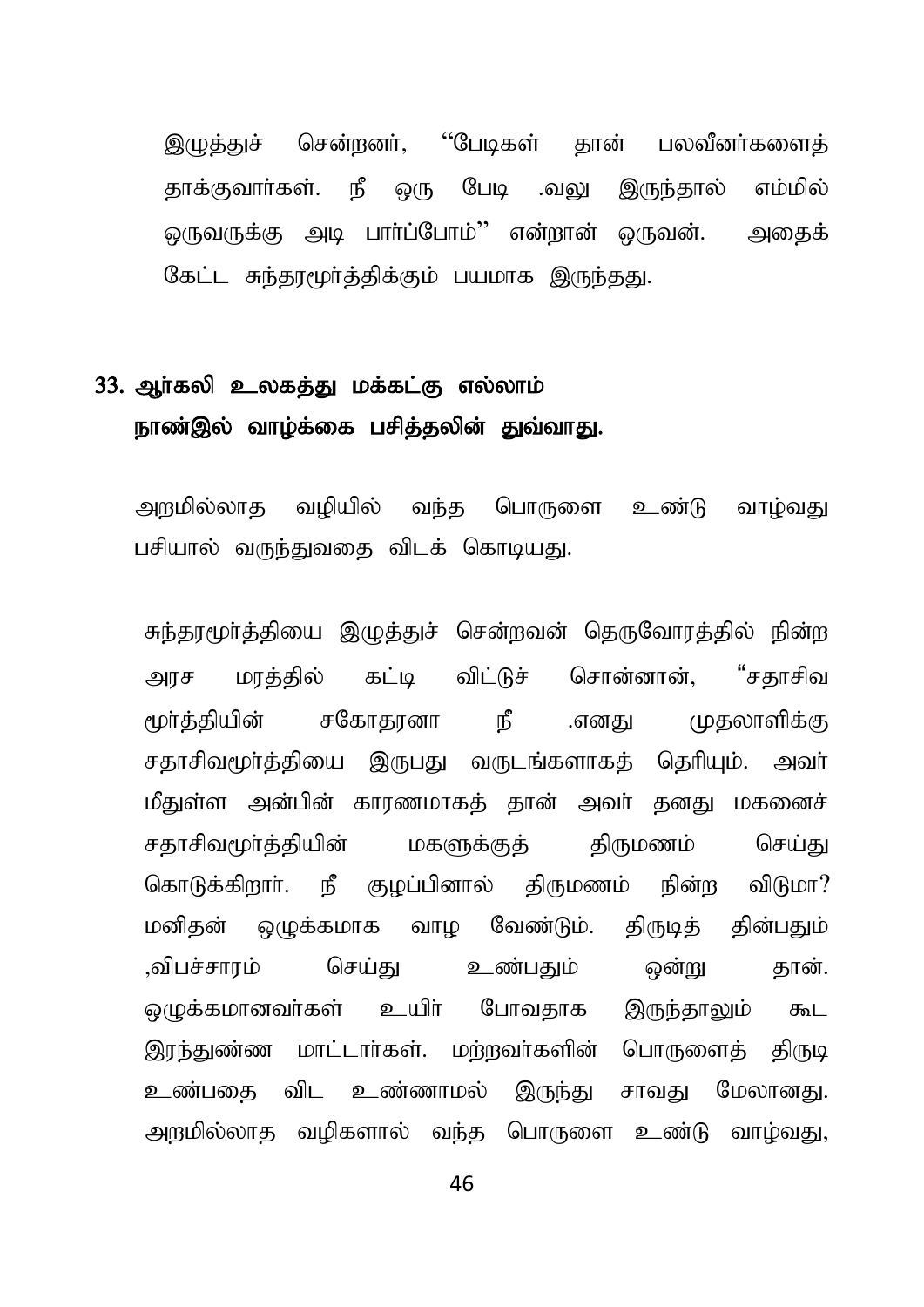பசியால் வருந்தும் வறுமையிலும் பார்க்கக் கொடியது. அப்படியான கொடிய வாழ்வு வாமும் நீ உத்தமரான சதாசிவமூர்த்தியின் சகோதரன் என்று கூற எனக்கே அவமானமாக இருக்கிறது.உன்னைப் பந்தலில் வைத்து இமுத்து வந்த போது ஊரவர்கள் எவரும் உனக்காகக் கதைக்கவில்லை.அதன் பின்பும் நீ உயிர் வாழ வேண்டுமா என்று சிந்தித்துப் பார்" என்றான் அவன்.

### 34. ஆர்கலி உலகத்து மக்கட்கு எல்லாம் பேணில் ஈகை மாற்றலின் துவ்வாது.

"விருப்பமில்லாமல் கொடுப்பது, கஞ்சத்தனத்தை விடக் கேவலமானகு"

பொன்னம்பலமும் ஆரூரனும் ,மாப்பிள்ளையின் தந்தையும் சுந்தரமூர்த்தியைக் கட்டியிருந்த அரச மரத்தடிக்கு வந்தனர். மாப்பிள்ளையின் தந்தையுடன் வந்தவன் சுந்தரமூர்த்தியை அவிம்க்கட விட்டான்.

"மனதில் ஈரமுள்ள சதாசிவமூர்த்தி பொன்னம்பலம் ஐயாவிடம் கேட்டதற்காக உன்னை மன்னிக்கு அவிம்க்கு விட்டேன். இனியாவது மனிகனாக வாம்" என்றார் மாப்பிள்ளையின் குந்தை

"பொன்னம்பலம் ஐயா,நீங்கள் சிவன் கோவில் கோபூம் கட்டுவதற்காக நிதி கேட்டு எனது வீட்டுக்கு வந்த போது தாக்குளைவாகப் பேசிப் பணம் காாகு அமை்பி விட்டேன்.அது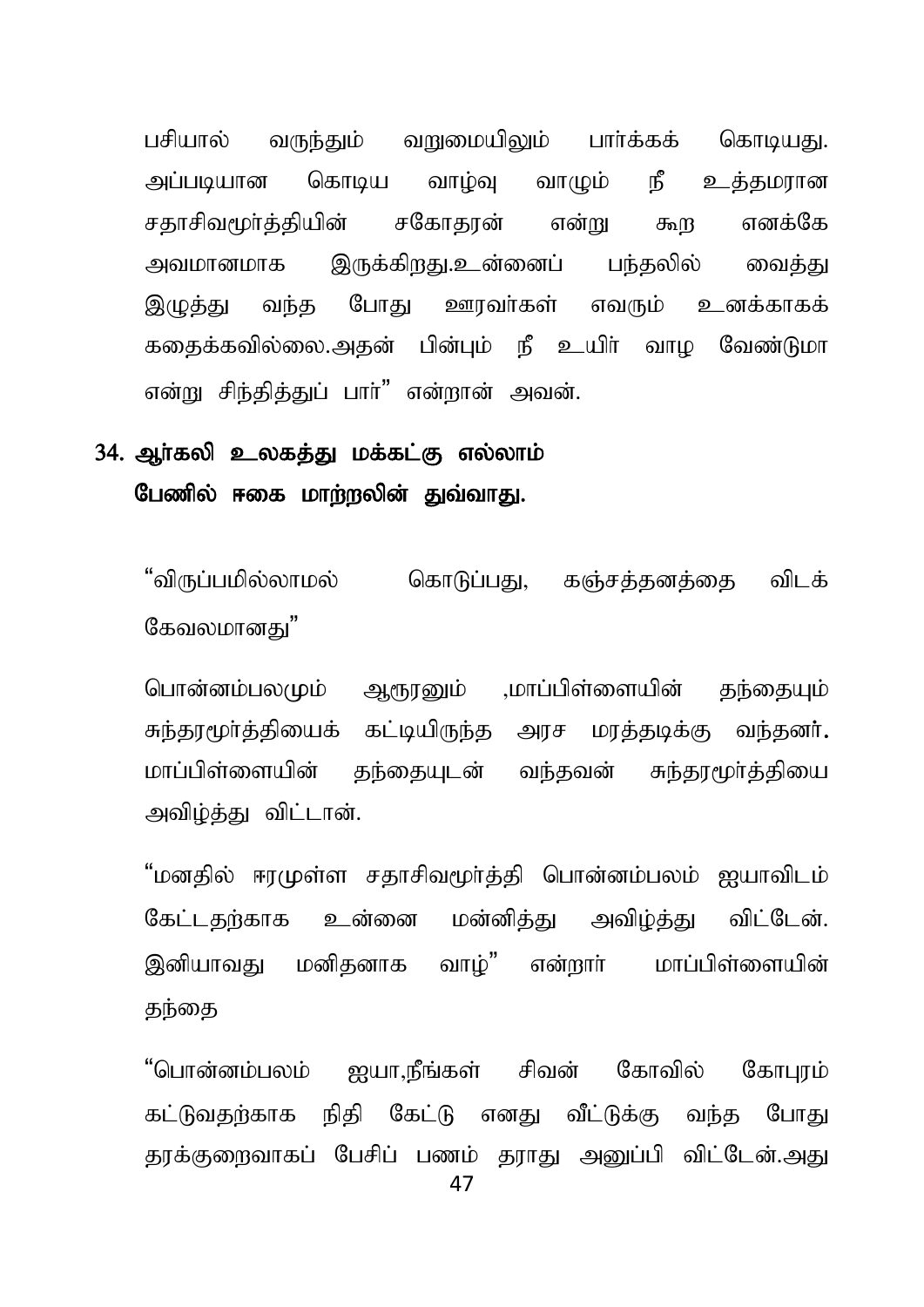பிமையென்று இப்போது தான் புரிகிறது.நான் பத்தாயிரம் ரூபா தருகிறேன்" என்றான் சுந்தாமூர்த்தி.

"வேண்டாம். உனக்குக் தர விருப்பமில்லை என்பதற்குப் பல காரணங்களை அன்று கூறினாய். பொது விஷயங்களுக்கு மனம் விரும்பிக் கொடுத்தல் வேண்டும்.மனம் விரும்பிக் கொடாது கரைச்சலுக்காகவும்,முகஸ்துதிக்காகவும் கொடுக்கப்படும் பொருள், கொடுக்க மறுக்கும் கஞ்சத்தனத்தை விட வெறுக்கத்தக்கது எனப் பெரியவர்கள் சொல்வார்கள்.அன்றன்று உண்ண வழியின்றிச் சிரமப்படும் சிங்காரம் மனமகிழ்வுடன் நூறு ரூபா தந்தான். அது இலட்ச ரூபாவை விடப் பெறுமதி கூடியது" என்றார் பொன்னம்பலம்.

### 35. அர்கலி உலகக்கு மக்கட்கு எல்லாம் செய்யாமை மேற்கொள் சிதடியின் துவ்வாது

"தன்னால் செய்ய இயலாத ஒரு செயலைச் செய்ய முயற்சிப்பது அறிவில்லாக் துன்பம் தரும் நிகழ்வாகும்"

ஆரூரன் பொறியியலாளன். மிகுந்த செயல் வீரன் .நுட்பமான அறிவள்ளவன். அகனால் கோவில் வேலைகளுக்கான பொறுப்புக்களை ஏற்குமாறு தேவராசா கேட்டுக் கொண்டார்.

"ஐயா, நான் பொறியியலாளன் தான். கட்டடங்களைக் கட்டுவது தான் எனது முதன்மையான பணி. ஆனால் கோவில் கோபுரம்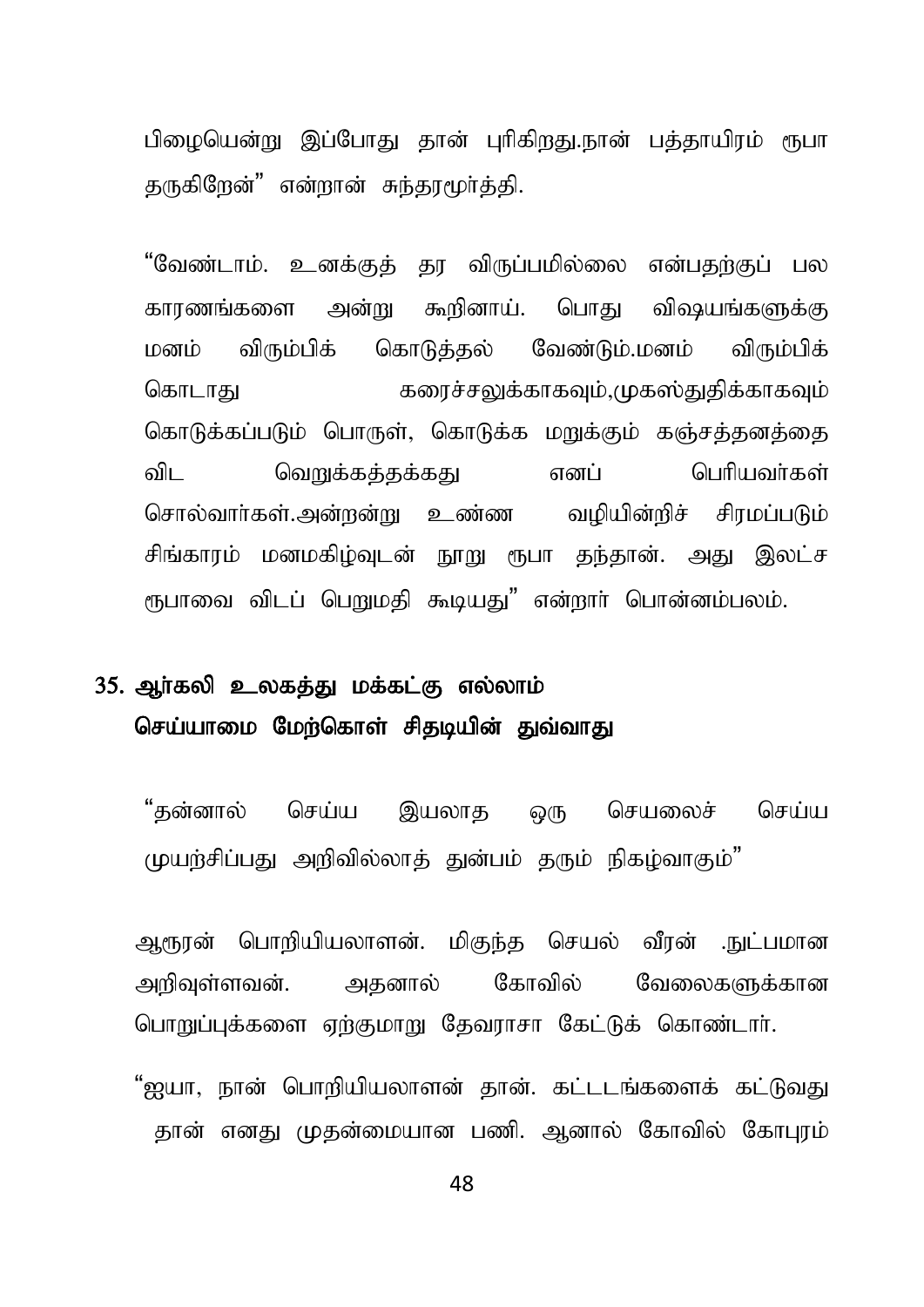அகம முறைப்படி கட்டுதல் வேண்டும். அதில் திறமையுள்ள பலா் இவ்வூரில் இருக்கின்றனா். கோபூரத்தின் அளவுகள் தெரிதல் வேண்டும். ஒவ்வோர் அளவிற்கும் பலன் உண்டு.அளவு பிமைத்தால் ஊருக்குக் கேடு வந்து விடும். கோபூரத்திற்குச் சிற்பவேலைகள் செய்தல் வேண்டும்.அதைச் சிற்பிகள் தான் செய்வார்கள். அக்குடன் ஒவ்வொரு வேலைகளையும் ஆரம்பிக்கும் போதும் பூசை செய்தல் வேண்டும். இவையெல்லாம் வழக்கமாகச் செய்பவர்களுக்குத் தான் தெரியும்.சிற்பிகள் இப் புசையைத் தினமும் nra;thh;fs;.,g;gb Vuhskhd tplaq ;fs; NfhGu வேலையில் உண்டு. இவையெல்லாம் எனக்குக் தெரியாது.தெரியாத செயலைச் செய்வது அறிவீனம்.அது பல துன்பங்களைத் தோற்றுவிக்கும். நான் தொழிலை ஆரம்பித்து விட்டு யாரிடமும் ஆலோசனைகள் கேட்க முடியாது.ஏனெனில் நிபுணத்துவமுள்ளோர் குறைவான அறிவுடையோர்க்கு ஆலோசனைகள் வழங்கார்.தற்செயலாகக் குறைகள் ஏற்பட்டாலும் திருத்தித் தூார்.அது எனக்கும் ஊருக்கும் நல்லதல்ல" என்றான் ஆரூரன்.

### 36. ஆா்கலி உலகத்து மக்கட்கு எல்லாம் பொய் வேளாண்மை புலைமையின் துவ்வாது

"உகவி செய்யாது உகவி செய்வது போல நடிப்பது கேவலமானது மட்டுமல்ல, பெருந் துன்பக்கைக் குருவது"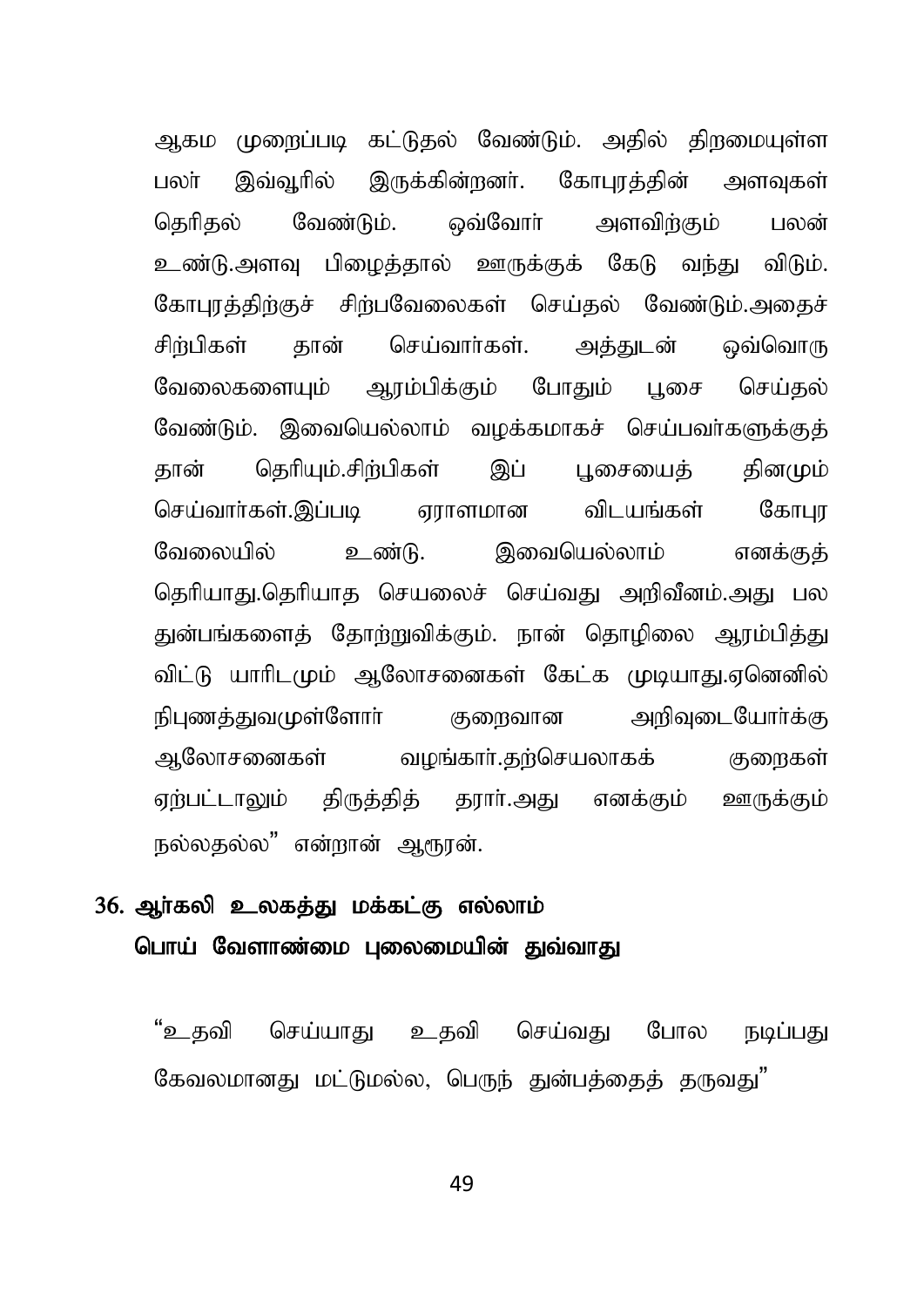சுந்தரமூர்த்தியின் தீய செயல்களுக்கு உடந்தையாக இருப்பவன் நல்லைநாதன். சுந்தரமூர்த்தி ஏவும் தீய செயல்களைச் செய்வதற்காக வேவு பாா்ப்பதும் அவனது தொழில் .அவன் வந்து கூறிய விடயங்களை வைக்குக் கிட்டம் கீட்டுவான் சுந்தூமூர்த்தி .பின் தனது கையாட்களை அமைத்து தனது திட்டப்படி நடக்கச் சொல்வான். அதன்படி அவர்கள் நடப்பார்கள். அவர்களுக்குச் சிறிதளவு கூலி கொடுப்பான். அவர்கள் திருடிக் கொண்டு வரும் பொருட்களை மிகவும் மலிவு விலையில் வாங்குவான். அவர்கள் கூடுதலாகக் கேட்டால் பொருட்களை வேண்டாம் என்று கூறி விடுவான். வேறு வழியின்றி அவர்கள் சுந்தரமூர்த்தி கேட்கும் விலைக்கே பொருட்களைக் கொடுத்து விடுவார்கள்.

நல்லைநாதனின் மனைவி செல்லம்மா. அவளுக்குச் சத்திரசிகிச்சை செய்ய வேண்டியிருந்தது. அதற்கு இருபத்தையாயிரம் ரூபா தேவைப்பட்டது. நல்லைநாதன் சுந்தரமூர்த்தியைக் கேட்டான். சுந்தரமூர்த்தி பணம் தருவதாக ஒப்புக் கொண்டானே தவிரக் கொடுக்கவில்லை.பலமுறை நல்லைநாதன் கேட்டு அலுத்து விட்டான். வைத்தியா் உடனே சத்திரசிகிச்சை செய்ய வேண்டுமென்றார்.

அன்று சுந்தரமூர்த்தியைச் சந்தித்த நல்லைநாதன் சொன்னான், "உங்களை இப்போ பிணையில் கான் விட்டிருக்கிறார்கள். உங்களைப் பர்மிய விபாங்கள் தெரிந்தால் சிறைக்குத் தான் போவீர்கள்,உங்களைப் பற்றிய விடயமெல்லாம் எனக்குத் தெரியும்.சொல்லப் போகிறேன்"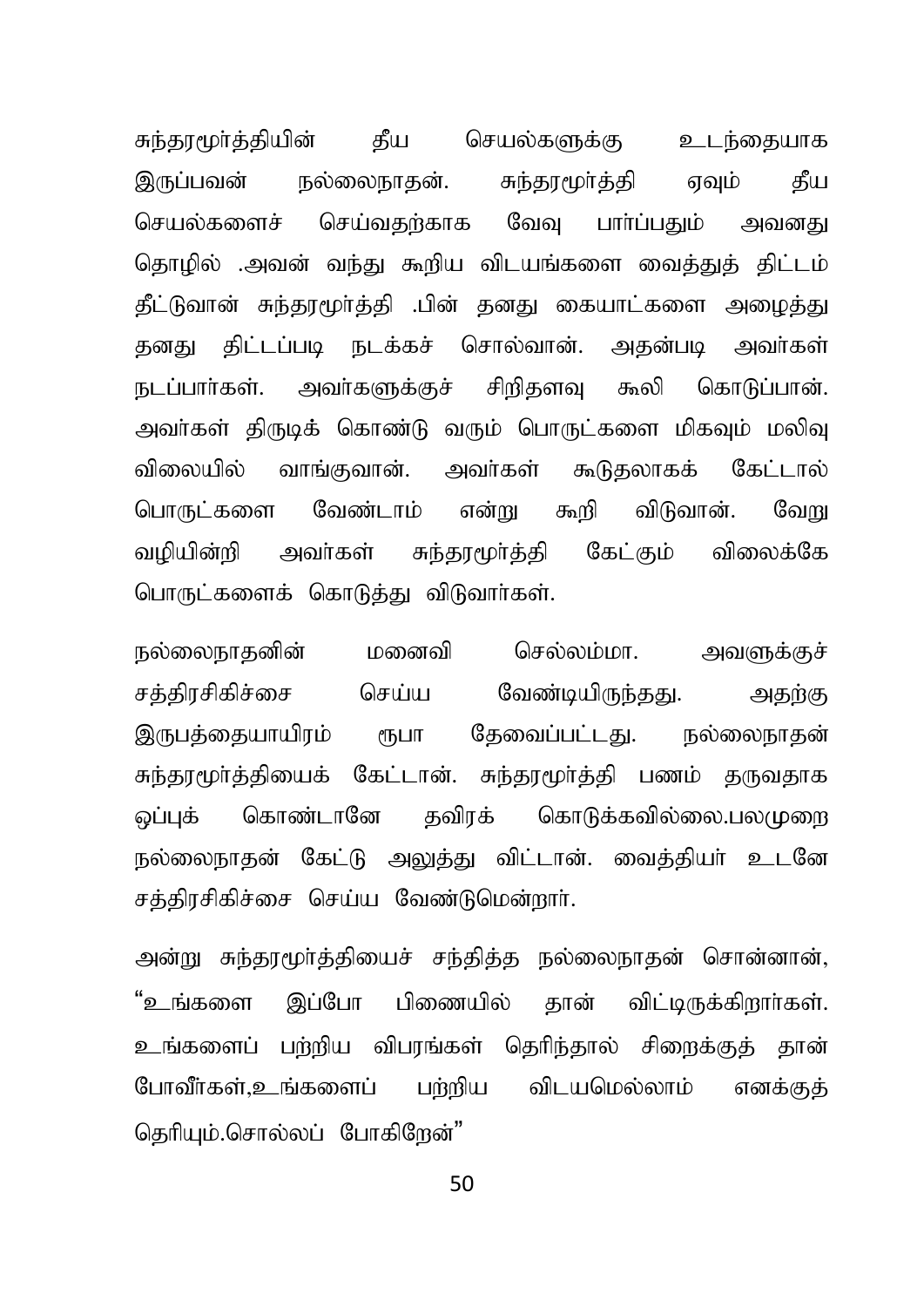"சொல்லாகை நான் நீ கேட்ட காசைக் காறன்" என்றான் சுந்தரமூர்த்தி.

"இப்போ எனக்கு ஓர் இலட்ச ரூபா வேணும்'' என்றான் நல்லைநாகன்.

"ஒரு இலட்சமோ.." வாயைப் பிளந்தான் சுந்தாமூர்த்தி.

"வம்.. நான் கேட்ட போது தந்திருந்தால் நான் முன்பு கேட்டகை வாங்கியிருப்பன்.இனியும் தாமகித்தால் இரண்டு லட்சம் கேட்பன்'' என்றான் நல்லைநாதன்.

"நான் ஓர் இலட்சம் தாறன் என்ற சுந்தரமூர்த்தி உள்ளே சென்று ஓர் இலட்ச ரூபா பணம் கொண்டு வந்து கொடுத்தான்.

# 37. அர்கலி உலகக்கு மக்கட்கு எல்லாம் கொண்டு கண்மாறல் கொடுமையின் துவ்வாது

"அன்பு கொண்டவர் போல உறவாடிப் புறங் கூறுபவர்களது நட்பு பகைவரின் கொடுமையை விடக் கொடியது.

பொன்னம்பலக்கைக் கனகு உயிர் நண்பன் என்று கூறிக் கொள்பவன் ஏகாம்பரம். இருவரும் ஒன்றாகப் படித்தவர்கள். பொன்னம்பலம் பல்கலைக்கமகத்திற்குத் தெரிவான போது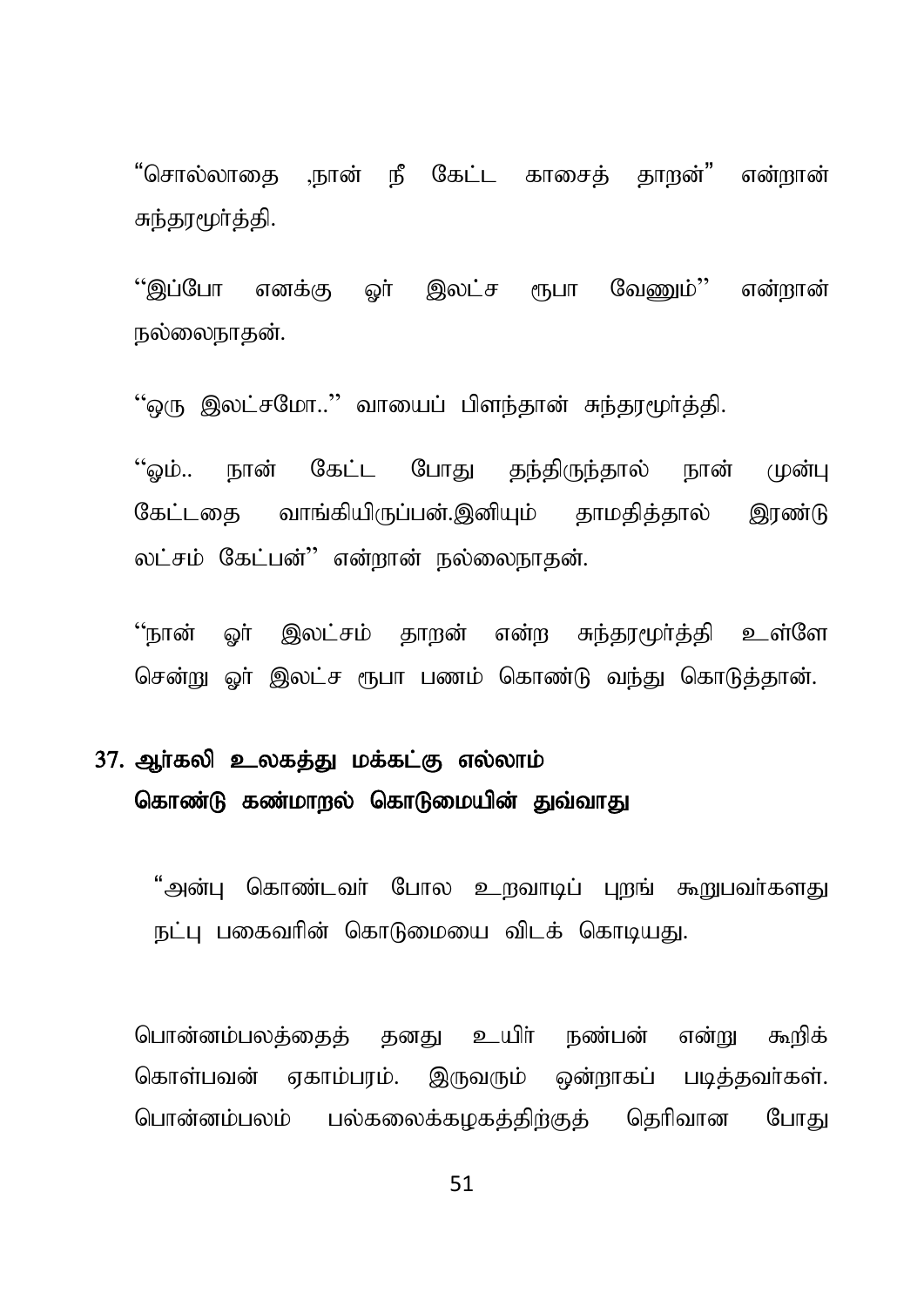ஏகாம்பாம் ஆசிரியத் தொழில் கிடைத்துச் சென்றவர். பொன்னம்பலத்திற்கு நேர்மாறான குணவியல்புகளை உடையவர் ஏகாம்பாம். தனிமையில் இருவரும் சந்தித்தால் ஏகாம்பரம் உயிா் நண்பரைப் போல தன்னைக் காட்டிக் கொள்வாா். அவா் இல்லாத இடங்களில் பொன்னம்பலக்கின் அரிவை விட தனது அறிவு மேம்பட்டதென்று கூறுவார். அத்துடன் பொன்னம்பலத்தின் மாமன் செல்வாக்கு மிகுந்தவர். அவரின் செல்வாக்கால் தான் பொன்னம்பலத்தைப் பலரும் மகிக்கிறார்கள் என்று கூறுவார்.

அன்று வந்த ஏகாம்பரம் பொன்னம்பலத்தைப் புகழ்ந்தாா். அதற்குப் பொன்னம்பலம் சொன்னாா், "இல்லாதவற்றையெல்லாம் கூறாதே. ஒருவரைப் புகம்வது அழகல்ல. அதுவும் நேரில் புகழ்வது அவமானம். நல்ல நண்பன் என்பவன் நேரிலும் புகழக் கூடாது.அவர் இல்லாத இடங்களிலும் புகழக் கூடாது.நண்பா்கள் உரிமை காரணமாகப் பழகுபவா்களே தவிரக் காரணத்திற்காகப் பழகுபவர்கள் அல்ல. அப்படிப் பார்த்தால் சுந்தரமூர்த்திக்கும் உனக்கும் வித்தியாசமில்லை. சுந்தரமூர்த்தி அன்பு மிகுந்தவன் போல நேரில் கதைப்பான். ஆள் இல்லாத இடங்களில் பாங் கூறுவான். இது பகைவர்கள் செய்யம் தீமையை விடக் கொடியது. ஏனென்றால் பகைவர்கள் கொடுமை செய்வார்களென்று முன்பே தெரியும். நண்பராக நடிப்போர் எப்போ எப்படித் தீமை செய்வார்கள் என்று கெரியாகு" என்றார் பொன்னம்பலம்.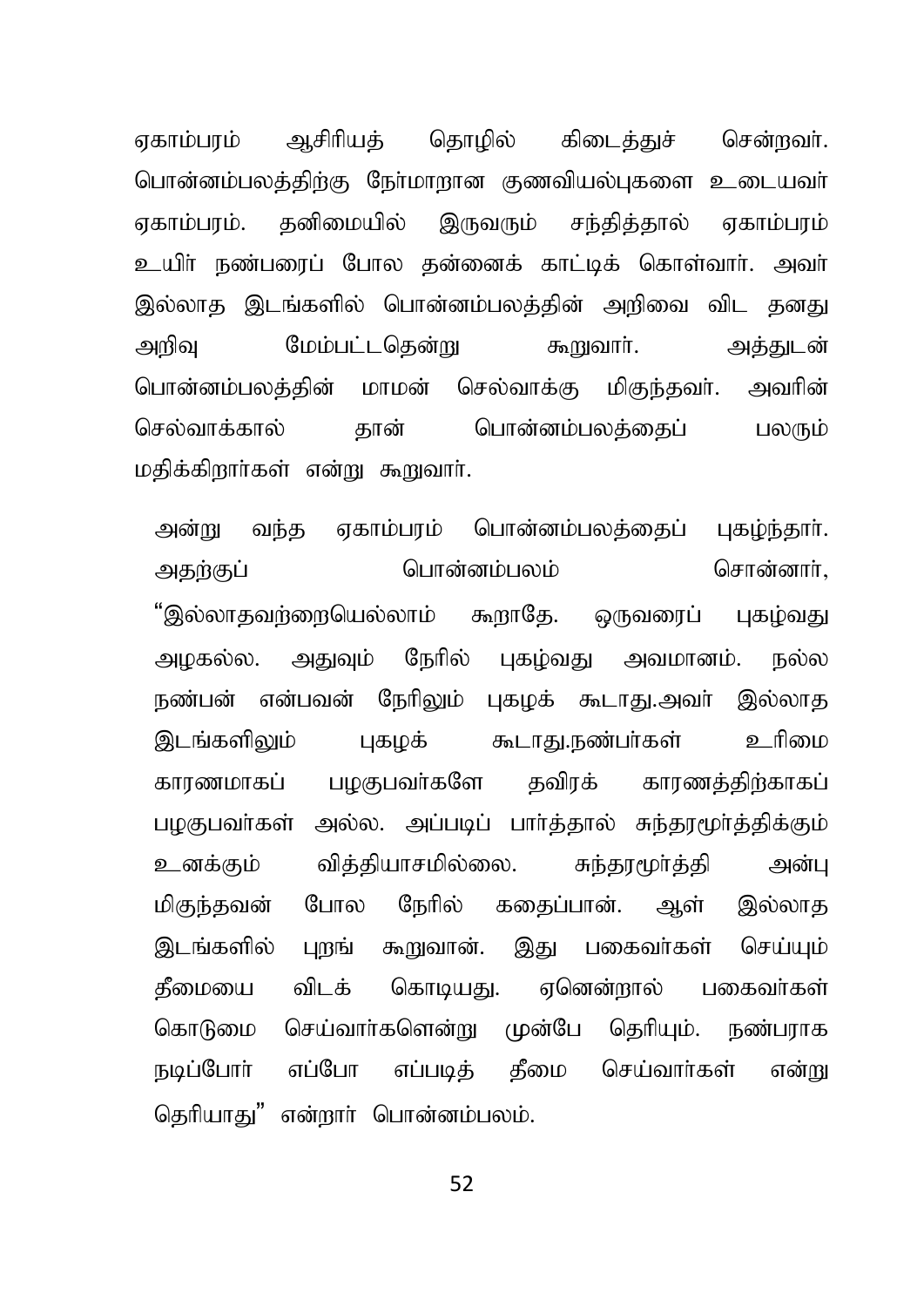### 38. ஆர்கலி உலகத்து மக்கட்கு எல்லாம் அறிவிலி துணைப்பாடு தனிமையின் துவ்வாகு

"அறிவுள்ளவரின் துணையை விட்டு விட்டு அறிவில்லாதவரின் குணையைப் பெறுவது கனிக்கிருப்பகை விடக் கொடுமையானகு"

பொன்னம்பலம் அவ்வாறு சொன்னமையால் கோபப்பட்ட எகாம்பாம் சுந்தாமூர்க்கியின் வீட்டுக்கு வந்தார்.

"பொன்னம்பலக்கிற்குக் கான் பெரிய அறிவாளியென்ற எண்ணம். ஊரவர்களும் அவர் பெரிய மனிதனென்று தூக்கித் தலையில் வைத்திருக்கிறார்கள். அதனால் அவருக்கு திமிர் அதிகரித்துக் கொண்டு செல்கிறது'' என்றார் ஏகாம்பரம்.

"பொன்னம்பலம் தான் உன்னுடைய உற்ற நண்பனென்றாய். இப்பு இப்படிச் சொல்கிறாய்'' என்றான் சுந்தாமூர்த்தி.

"எல்லோரும் நடிக்கிறார்கள்" என்று சொன்ன எகாம்பாம் பொன்னம்பலத்தையும் தேவராசாவையும் ஆரூரனையும் குறையாகச் சொல்லி விட்டுச் சென்றார்.அதன் பின் அவர்களைச் சந்திக்க விரும்பாத ஏகாம்பரம் தனிமையில் இருந்தார்.தனிமை அவரை வாட்டியதால் அடிக்கடி சுந்தரமூர்த்தியின் வீட்டுக்குச் சென்றார். அதை அவதானித்த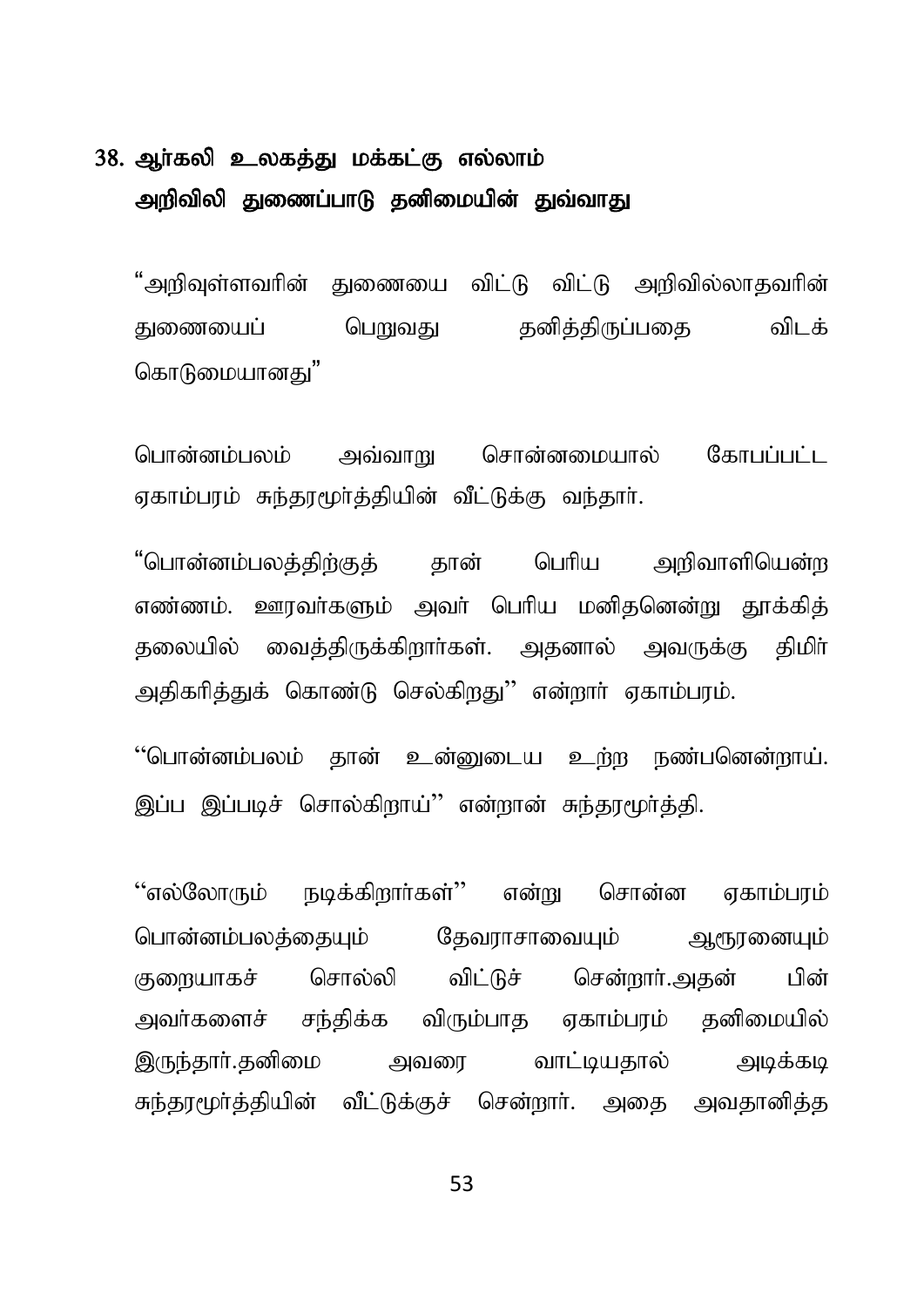காவல்துறையினர் அவரின் வீட்டுக்குச் சென்று சந்தேகத்தின் பேரில் அவரைக் கைது செய்தனர்"

"அவரைப் பிணையெடுக்கச் சென்ற அவரது சகோதரன் சொன்னான், ''அறிவானவர்களை விலக்கி விட்டு அறிவீனர்களுடன் நட்புக் கொண்டால் மானம் மரியாதை மட்டுமல்ல உயிரும் போய் விடும்.இப்போ உன்னால் எமக்கும் மானக் கேடு $"$ 

தனிமை வாட்டுகிறதென்று சுந்தரமூர்த்தியின் வீட்டுக்குச் சென்றால், அது தனிமையை விடக் கொடியதாக இருக்கிறது'' என்று நினைத்தார் ஏகாம்பரம்.

### 39. ஆர்கலி உலகத்து மக்கட்கு எல்லாம் இழிவுடை மூப்புக் கதத்தின் துவ்வாது.

"கீய செயல்களைச் செய்பவர்களின் முதுமைப் பருவம்,சின மிகுகியால் கீமைகளைச் செய்யம் இளமைப் பருவக்கை விடக் குன்பம் கரும்"

"இளமையில் இரக்க மிடுக்கால் செய்யும் கீய செயல்கள் இளமைப் பருவத்தில் பெரும் துன்பத்தைத் தராவிட்டாலும், அது முதுமைப் பருவத்தில் வந்து சேர்ந்து பெரும் துன்பங்கள் பலவற்றைத் தரும் என்று படித்த உங்களுக்குத் தெரியாதா? அத்துடன் இளமைப் பருவத்தில் செய்யும் கீமைகளைப் பற்றி யாரும் ஆராய்வதில்லை.ஆனால்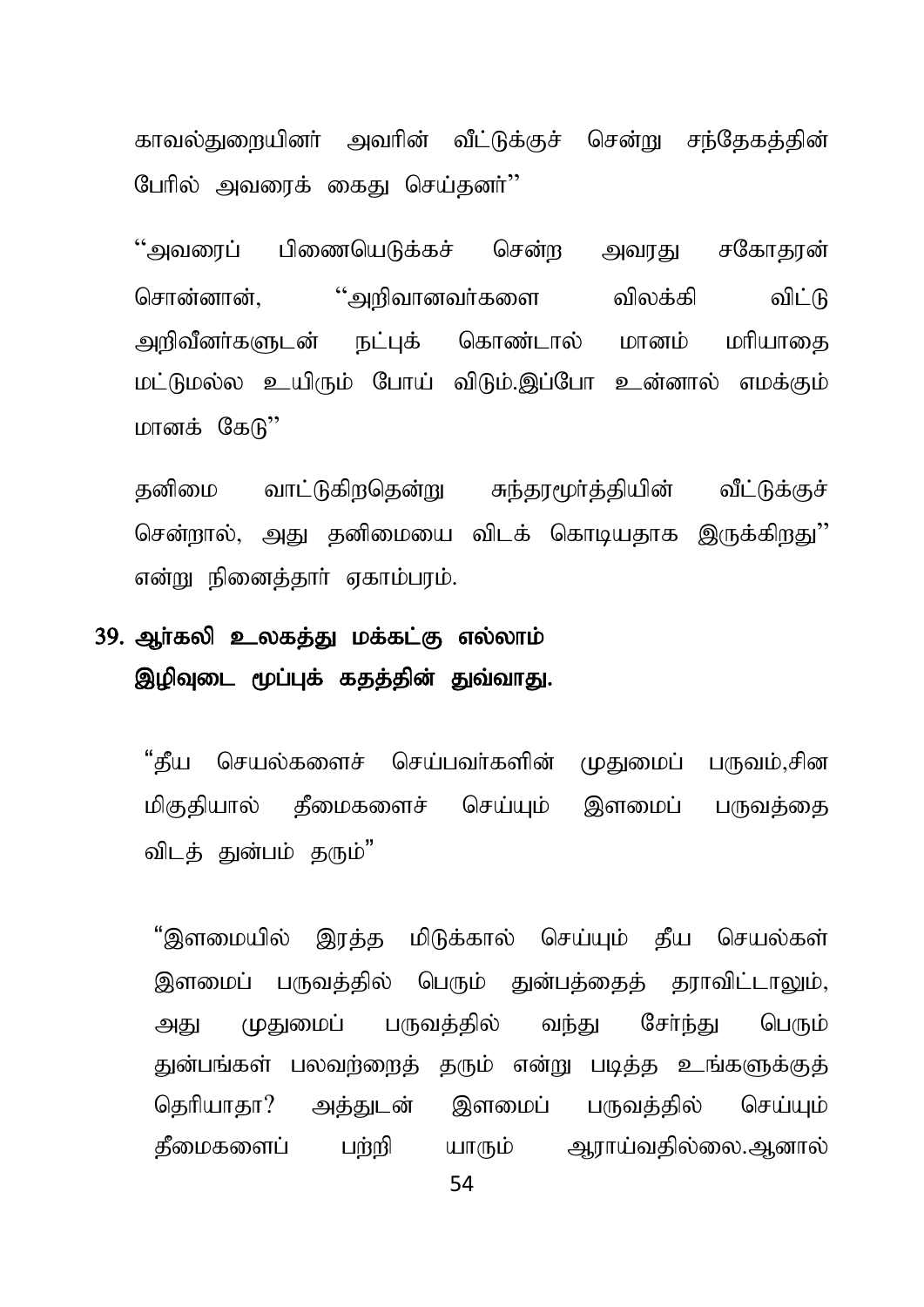முதுமைப் பருவத்தில் ஆராய்வார்கள்.உங்களின் பெண் பிள்ளைகளுக்குத் திருமணம் பேசும் போது நீங்கள் இளமைப் பருவத்தில் ஆணவ மிகுதியால் செய்த செயல்களாற் ghjpf ;fg;gl;lth;fs; mj; jpUkzj;ijf ; குழப்புவார்கள்.அதனால் உங்கள் பிள்ளைகளுக்கு நல்லவர்களின் வீட்டில் மாப்பிள்ளை எடுக்க முடியாமர் போகும். சுந்தரமூர்த்தியை அவரது சகோதரர்களே விலத்தி வைக்கிருக்கும் போகு நீங்கள் என் அங்கு செல்கிறீாகள்.படித்தும் உங்களுக்குப் பக்கி இல்லையா? என்று ஏகாம்பாத்தை அவனது சகோதரன் கேட்டான். எகாம்பாம் எதுவும் பேசாது மௌமாக இருந்தாா். அவன் சொன்னதை நினைக்க அவருக்குப் பயமாக இருந்தது.

## 40. ஆர்கலி உலகத்து மக்கட்கு எல்லாம் தான்ஓர் இன்புறல் தனிமையின் துவ்வாது.

"தான் தேடிய செல்வத்தை தான் மட்டும் உண்டு களிப்பது வறுமையை விடக் குன்பமானது.

"அக்காவும் பிள்ளைகளும் எவ்வளவ கஷ்ரப்படுகிறார்கள். அக்கான் இறந்த பின்ப நீ அக்காவக்கு எகாவகு உகவி செய்தாயா? நீ ஆசிரியராகக் கடமை புரிகிறாய். தோட்டம் செய்கிறாய். அகன் மூலம் நல்ல வருமானம் கிடைக்கிறது.அக்காவின் பிள்ளைகள் சிறுவா்கள். வருமானம் இல்லாதவர்கள். மூன்று பிள்ளைகளும் படிக்கிறார்கள்.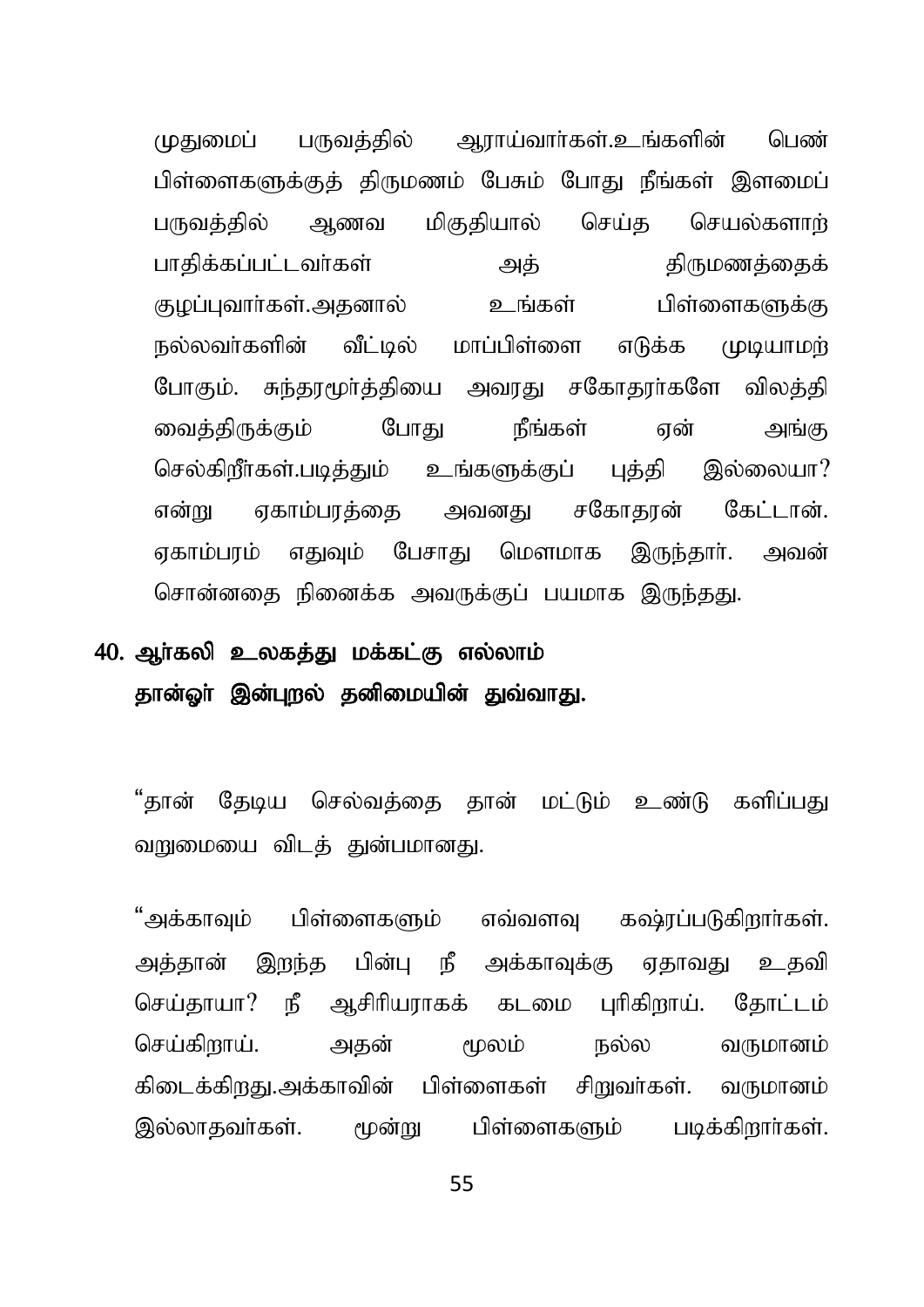அதற்கான செலவு எவ்வளவு என்பது உனக்குத் தெரியும். இருந்தும் நீ ஒரு சதம் கூட உதவுவதில்லை.நீயே உழைத்து .நீயே சாப்பிடுகிறாய்.ஏமை எளியவர்கள் உண்கிறார்களா என்று நினைத்துப் பார்க்கிறாயா? தானே உழைத்துத் தானே உண்பது வறுமையை விடக் கேவலமானது என்று கற்ற உனக்குப் புரியாதா?அக்காவின் பிள்ளைகள் உன்னுடைய பிள்ளைகளைப் போன்றவர்கள் தானே. நானும் தம்பியும் உதவி செய்கிறோம். கம்பி அக்காவின் நல்வாம்வக்காகக் கான் கிருமணம் செய்யாது இருக்கிறான். நீ என்ன செய்கிறாய்? உனக்கு இரக்கமில்லையா? என்று ஏகாம்பரத்தைப் பார்த்துக் கேட்டான் அவரது சகோதரன். ஏகாம்பரம் எதுவும் பேசாது இருந்தார்.

#### அல்ல பக்கு

# $41.$  அர்கலி உலகக்கு மக்கட்கு எல்லாம் நீர்அறிந்து ஒழுகாதாள் தாரம் அல்லள்.

"நல்ல குணங்களில்லாத பெண் மனைவி என்னும் தகுதியைப் பெர்றவன் அல்லள்

கந்தவனக்கின் கிருமண நாள் அன்று. அவரும் அவாகு மனைவியான பார்வதியும் அன்ற காலை கோவிலுக்குச் சென்று வந்தனர். அவர் திருமணப் பகிவ கூடச் செய்யவில்லை. கந்தவனக்கின் ககப்பனின் சகோகரியின் மகள் அவள். கந்தவனத்தின் குடும்பத்தைப் போன்ற ஏழைக் குடும்பம். தகப்பன் நல்ல நாள் ஒன்றில் கந்தவனக்கைக்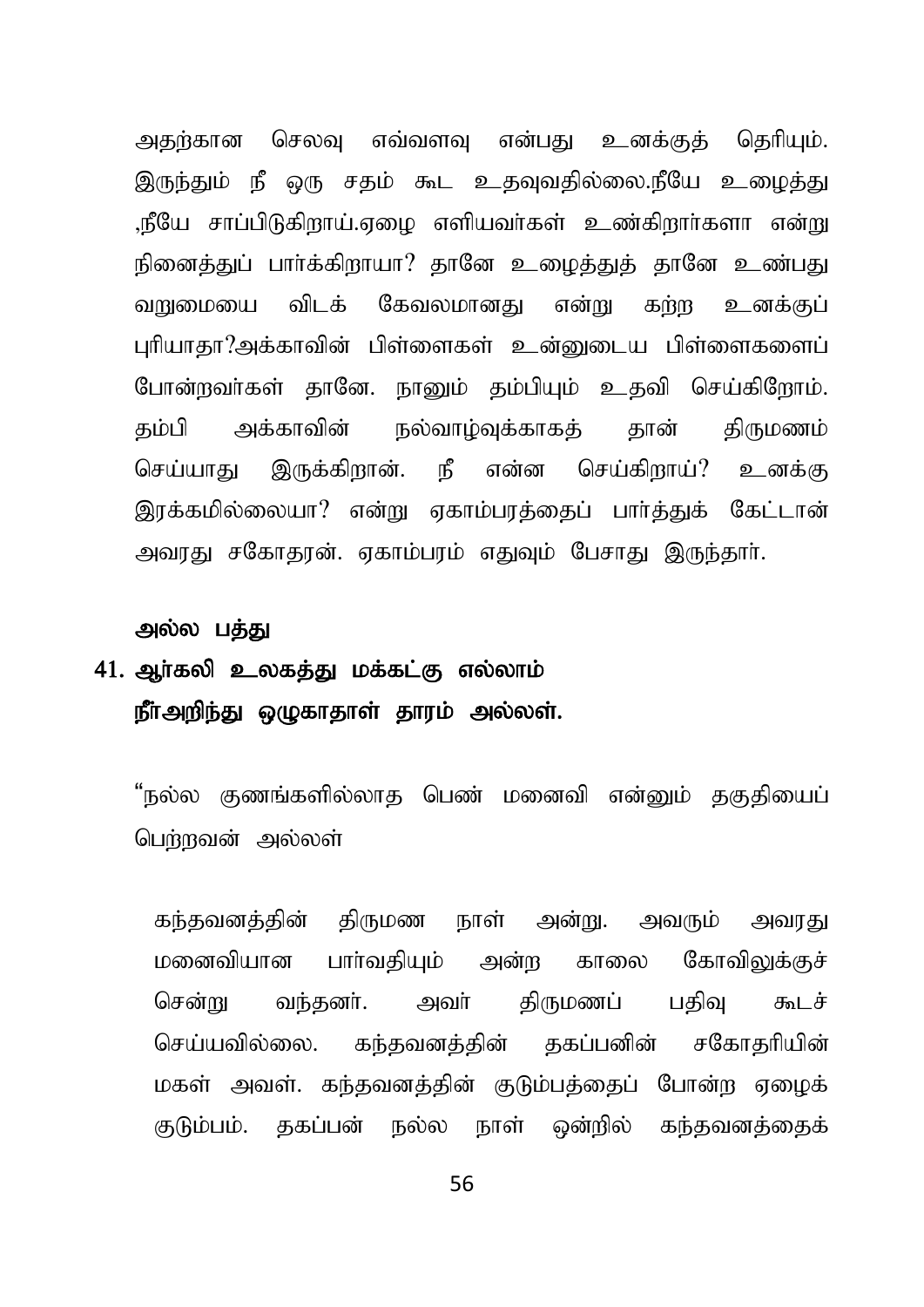கோவிலுக்கு அமைக்கு வந்தார். அதுபோல பார்வதியின் தகப்பனும் பார்வதியைக் கோவிலுக்கு அழைத்து வந்தார். குருக்கள் கொடுத்த மஞ்சள் கயிற்றைக் கந்தவனம் அவளது கமுத்தில் கட்டினார். பின்பு அவளை வீட்டுக்கு அமைத்து வந்தார். தாய் சமைத்திருந்தாள். அதைப் பார்வதி எடுத்து வந்து கந்தவனத்திற்குப் பரிமாறினாள். உணவு உண்ட பின் கந்தவனம் வேலைக்குச் சென்று விட்டார். இரவு அவரது தகப்பன் இருவருக்கும் சொன்னார், "பார்வதி ,உனக்கு ஏழ்மையைப் பற்றி நான் கூறத் தேவையில்லை. கணவனின் வருவாயை அறிந்து செலவு செய். துறவிகள் ,ஏமைகள், அனாதைகள் உதவி கோரி வந்தால் இல்லை என்று சொல்லாது உள்ளதைக் கொடு. பிதிர்கள், தெய்வம், விருந்தினர், சுற்றத்தவர், தான் என்ற ஐவரையும் போற்று. அறவழியில் தான் கந்தவனம் பொருள் தேடுவான். தீய வழியில் அவனைப் பொருள் தேட அறுமதிக்காதே. எப்பொழுதும் எல்லோரையும் நேசி. கடின வார்த்தைகளைப் பேசாகே. இவ்வாறு வாழ்ந்தால் தேவர்கள் உன்னைப் போற்றுவார்கள். அறம் என்று சிறப்பித்துச் சொல்லப்படுவது இல்லறும் ஒன்று தான் என்றார். அதன்படி இன்றும் அவள் வாழ்ந்து வருகிறாள். அவளின் அருகில் வந்த கந்தவனம் சொன்னாா், " ஒருவனது வாழ்வு சிறப்பது மனைவியின் நற்குணங்களால் தான். உனது நற்குணத்தால் தான் இன்று நாம் பெருவாழ்வு வாழ்கிரோம்" கண் கலங்கினாா் கந்தவனம்.

#### 42. ஆர்கலி உலகத்து மக்கட்கு எல்லாம்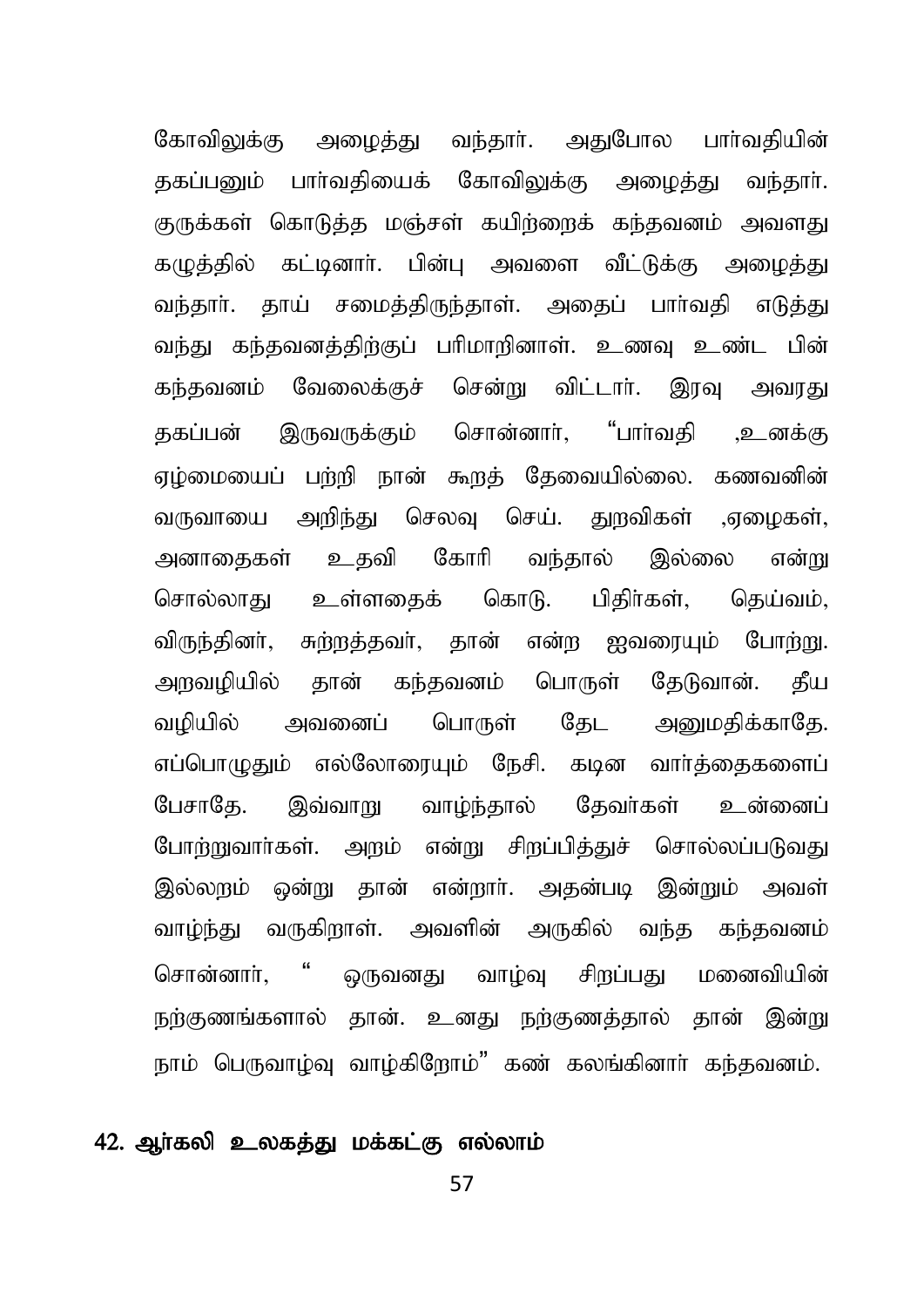#### தாரம் மாணதது வாழ்க்கை அன்று.

சகல செல்வங்கள் இருந்தாலும் மனைவி மாண்பில்லாதவளாக இருந்தால் அவளோடு வாமும் வாழ்க்கை சிறக்காது

"மனைவி மாண்புடையவளாக இருந்தால் குடும்பத்தில் இல்லாதது என எதுவும் இல்லை. அவள் மாண்பு இல்லாதவளானால் குடும்பத்தில் உள்ளது என்று எதுவும் இல்லை" என்று அப்பா சொல்வார். அது உண்மை, நான் கூலி வேலை செய்யுங் காலத்தில் பெறும் கூலிப் பணத்தை உன்னிடம் கருவேன். அப் பணத்தில் மிச்சம் பிடித்து ஆரூரனை கற்பித்தாய். உற்றார் உறவினர்களுக்கும், பெற்றோருக்கும் செய்ய வேண்டிய எல்லாவர்ளையும் செய்தாய். அத்துடன் என்னைத் தீய வழியிற் செல்லாமற் பாதுகாத்தாய். கூலி வேலை செய்யும் காலத்தில் நான் எதற்கும் கஷ்டப்படவில்லை. ஊரவர்கள் உன்னைப் போற்றிப் புகழ்ந்தனர். ஒருவன் வாழ்வதும் பெண்ணாலே, அமிவதும் பெண்ணாலே என்பார்கள். அது உண்மை, சுந்தூமூர்த்தியிடம் எல்லா வகையான செல்வங்களும் உண்டு. ஆனால் அவனது மனைவி மாண்பில்லாதவளாக இருப்பதால் தான் அவன் தீய செயல்களைச் செய்கிறான். அவனது செயல்களை அவள் ஊக்குவிக்கிறாள். அருமைநாதன் தீயவன். குடிகாரன் .அவனது மனைவி மகாலட்சுமி போன்றவள். ஊரவர்கள் அவள் பெரும் துன்பப்படப் போகிறாள் என்றனர். அவள்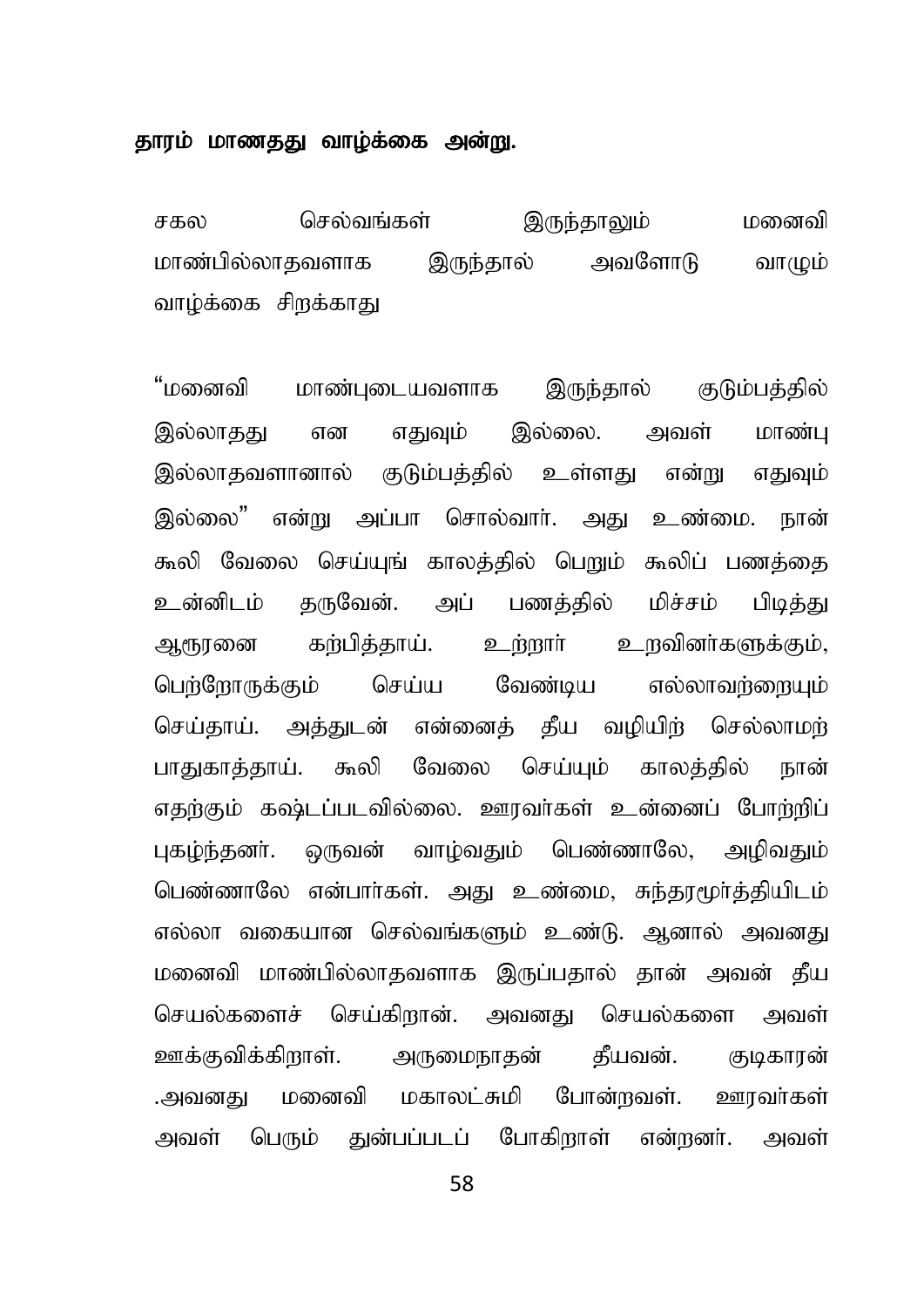தனது மாண்பால் அவனைத் திருத்தி விட்டாள். இப்போ அருமைநாதன் பெயருக்கேற்ப வாழ்கிறான். வாழ்க்கை இனிக்கிறது என்கிறான். எல்லாம் மனைவியின் மாண்பின் மகக்குவம்" என்றார் கந்தவனம்.

## 43. ஆர்கலி உலகத்து மக்கட்கு எல்லாம் ஈரம் இல்லாதது கிளைநட்பு அன்று.

அன்பில்லாத உறவு உறவாகாது .அது போல அன்பில்லாத நட்பும் நட்பாகாகு.

கந்தவனத்தோடு சேர்ந்து கூலி வேலை செய்பவர் இராமநாதன் . அவரும் மிகுந்த ஏழை . இருப்பினும் ஒழுக்கமானவர். கந்தவனம் இராமநாதன் மீது மிகுந்த அன்பு வைத்திருந்தான். அதுபோல இராமநாதனும் கந்தவனத்தின் மீது அளவில்லாத அன்பு வைக்கிருந்தான். இருவரும் சேர்ந்தே உழைப்பார்கள். சேர்ந்தே திரிவார்கள். ஒருவரை விட்டு இன்னொருவா் பிரிய மாட்டாா்.கந்தவனம் சுகவீனம் காரணமாக வேலைக்குச் செல்லாவிட்டால் இராமநாதனும் செல்ல மாட்டார். இராமநாதனுக்குச் சுகவீனம் என்றால் கந்தவனமும் செல்ல மாட்டார். இராமநாதன் துடுக்கானவர். பிரச்சனைகளுக்குப் போயும் விடுவார்.ஆரம்பத்தில் மதுவும் குடித்தார். அதைக் கண்ட கந்தவனம் அவரைக் கண்டித்துத் திருத்தினார். கந்தவனம் சில நேரங்களில் இராமநாதனுக்கு அடித்தும் விடுவாா்.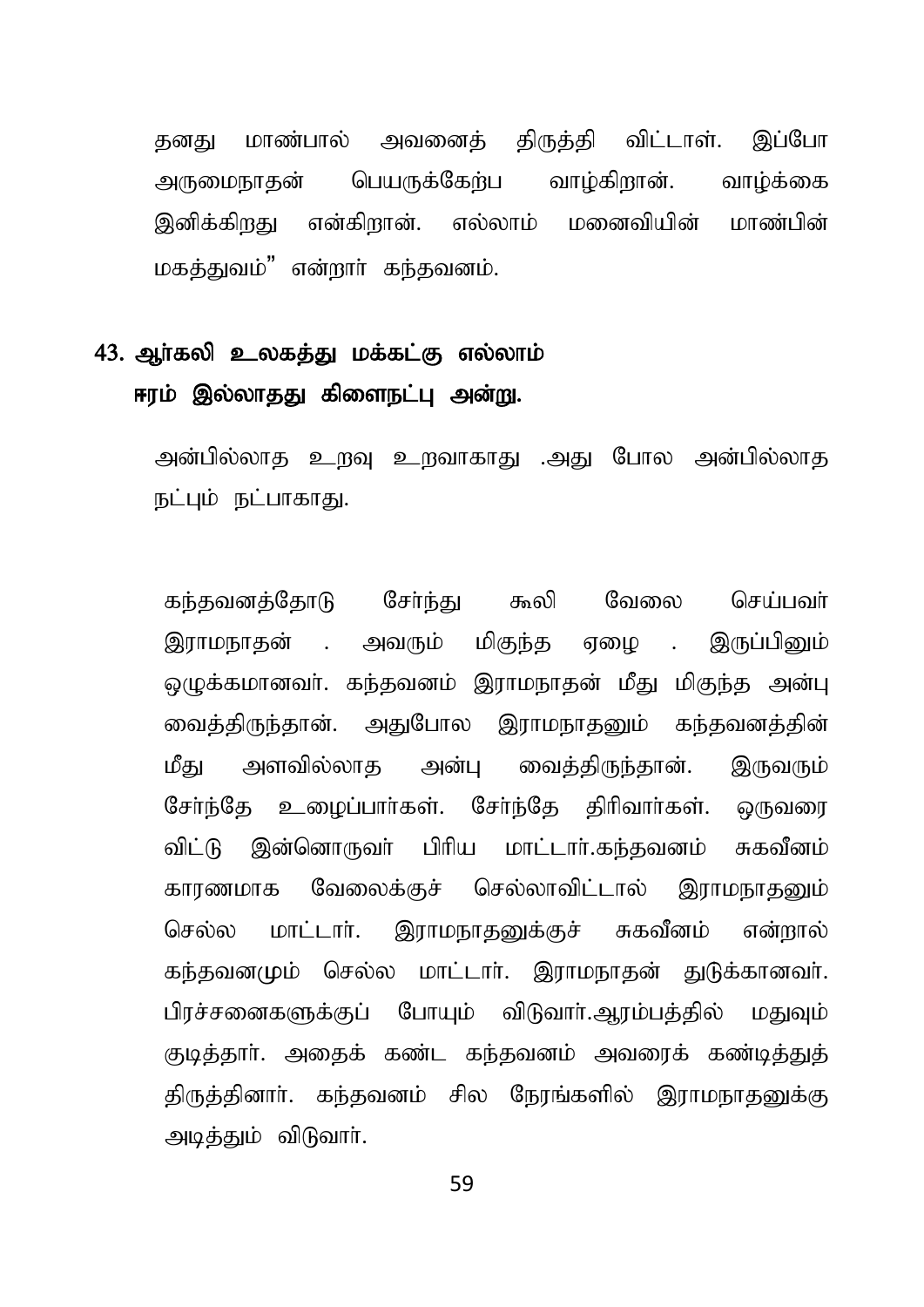அன்று கந்தவனத்தின் திருமண நாள் என்று இராமநாதனுக்குத் தெரியும். அவர் தனது மனைவி பிள்ளைகளை அமைத்துக் கொண்டு முதல் நாளே கந்தவனத்தின் வீட்டுக்கு வந்து விட்டார். இராமநாகன் அன்பின் மிகுதியால் கடன்பட்டு பட்டு வேட்டியும், சால்வையும், சேலையும் வாங்கி வந்திருந்தார். சொன்னாலும் கேட்க மாட்டார் என்று தெரிந்த கந்தவனம் தனது திருமணப் பரிசென்று கூறிப் பட்டு வேட்டி ,சேலை முதலியவற்றோடு தங்கச் சங்கிலி ஒன்றையும் இராமநாதனுக்குப் பரிசாகக் கொடுக்கார், "இராமா, இறைவன் உன்னை எனக்குப் பரிசாகக் தந்துள்ளான், உனது உதவிகள் தான் என்னை வாழ வைத்தது. அன்பில்லாத உருவும் ,நட்பும் உயர்வைத் தூரது. உனது அன்பால் தான் நான் உயர்ந்தேன் என்று கண் கலங்கினார் கந்தவனம். அகைக் கேட்ட இராமநாதனுக்கு உணர்ச்சி பொங்கியது. கண்கள் கலங்கின.தொண்டை அடைத்தது.

### 44. ஆர்கலி உலகத்து மக்கட்கு எல்லாம் சோராக் கையன் சொன்மலை அல்லன்

"சோர்வில்லாது உழைக்கும் கைகளைக் கொண்டவன் வெறும் பேச்சுப் பேசுபவனாகவும் , நகராக மலை போன்றவனாகவும் இருக்க மாட்டான்.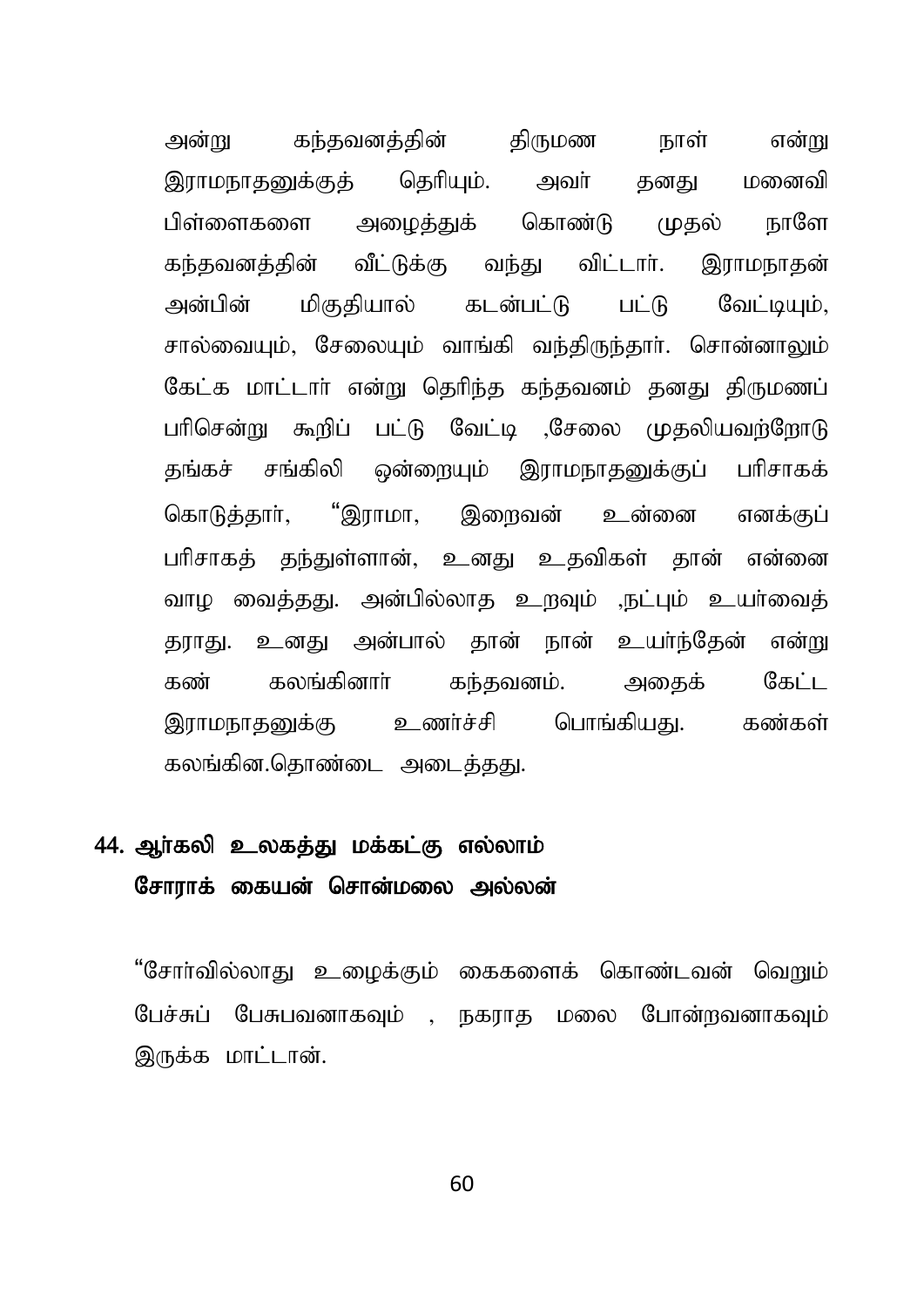ரகுநாதனும் மனைவியும் மகளும் கந்தவனக்கின் கிருமண நாளன்று வாழ்த்துக் கூற வந்தனர். கந்தவனத்திற்கு ஆடம்பரம் மனைவியைப் பிடிக்காகு. அவர் கனகு பெருமைப்படுத்துவதற்காகவே திருமண நாளைக் கொண்டாட கொண்டார். வழமையாக ஒப்புக் இராமநாகனின் குடும்பத்துடனும் தனது சகோதரர்களுடனும் தான் திருமண கொண்டாடுவார். இம்முறை மேலகிகமாக விமாவைக் ரகுநாதனின் குடும்பக்கையும் அமைக்கிருந்தார்.

"ஐயா, உழைப்பால் உயா்ந்தவா் நீங்கள். உங்கள் கரங்கள் போதும் ஒய்ந்ததில்லை. சலிக்காது முயற்சிப்பவன் ஒரு மலையையம் அசைக்கு விடுவான் என்று பெரியவர்கள் சொல்வார்கள். முயற்சியில்லாதவர்கள் தான் வெற்றுப் பேச்சில் காலம் கழிப்பார்கள். இவர்கள் நகராத மலையைப் போல அசைவின்றி இருப்பா். எனகு கந்தையாரும் சலியாகட உழைத்தமையால் தான் இந்த நிலையை அடைந்தார். இன்றும் மகிழ்வாகவும் இளமையாகவும் இருக்கும் நீங்கள் பல்லாண்டு காலம் இன்பமாக வாம வேண்டும்" என்று வாம்த்தினார் ரகுநாகன்.

### 45. ஆர்கலி உலகத்து மக்கட்கு எல்லாம் நேரா நெஞ்சத்தோன் நட்டோன் அல்லன்.

மனம் ஒன்றாமல் பமகுவோர் நல்ல நண்பர்களாக மாட்டார்கள்.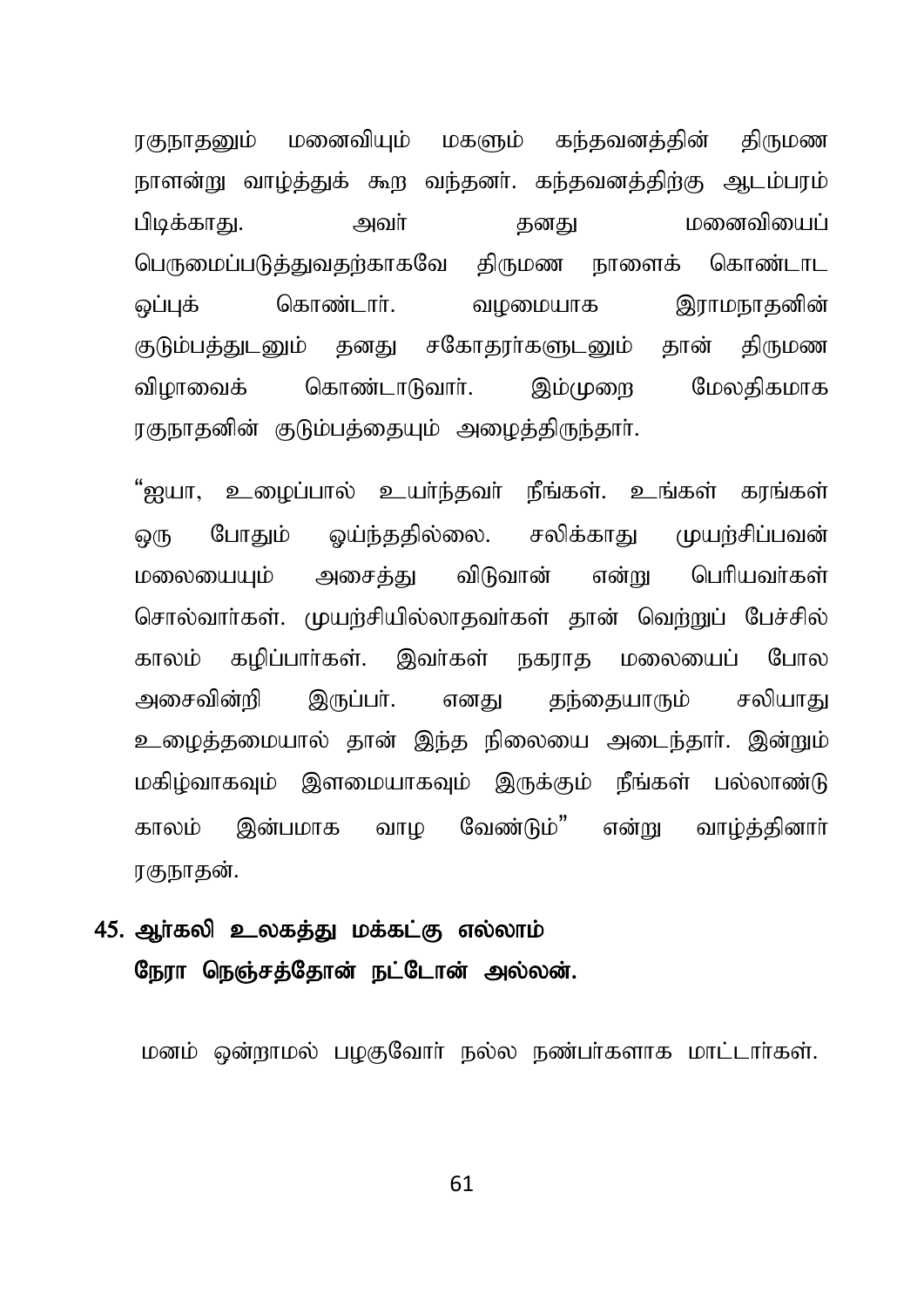கந்தவனம் எனது உயிா் நண்பன் என்று சொல்லிக் கொள்பவன் ஆறுமுகநாகன். அவன் கந்கவனத்தின் குணக்கிற்கு நேர் மாறானவன். மது அருந்துபவன், மது அருந்தினால் கந்தவனத்தைச் சந்திக்க மாட்டான். அதற்குப் போலிக் காரணங்களைச் சொல்வான்.கனகு மனைவி ,பிள்ளைகளை அடித்துத் தொந்தரவு செய்வான்.அதனால் கந்தவனம் அவனை உருவினன் என்று நினைப்பாரே தவிர நண்பன் என நினைக்க மாட்டார். காணும் போகு முகம் மலா சிரித்துப் பேசுவான். பின் மாறுபாடாக நடந்து கொள்வான். அகனால் அவன் பேசுபவற்றைக் கந்தவனம் காது கொடுத்துக் கேட்பதில்லை. இருப்பினும் வலிய வந்து பமகுபவர்களின் முகம் வாடப் பேசக் கூடாகு என்ற நல்லெண்ணத்தால் கந்தவனம் பேசாமல் இருப்பார். அன்று அவன் அவரது திருமண நாள் என்று கேள்விப்பட்டு வந்தான். அவனுக்கு நிறைய உணவு வகைகளும், உடு பிடைவை வகைகளும் பணமும் கொடுத்து அனுப்பினார் கந்தவனம். அவர் அவனுடன் மகிம்வாகப் பேசவில்லை. அதை அவதானித்த ரகுநாதன் கேட்டார். "யார் இவர்? கந்தவனம் சிரித்து விட்டுச் சொன்னார், "எனது உறவினன். நண்பன் என்று சொல்வான். ஆனால் அன்பில்லை. சூதும் குழ்ச்சியும் தான் அவனின் மனதை நிரப்பியுள்ளது.அதனால் பொருள் கொடுத்து அனுப்பினேன்"

### 46. ஆர்கலி உலகத்து மக்கட்கு எல்லாம் நேராமல் கற்றது கல்வி அன்று.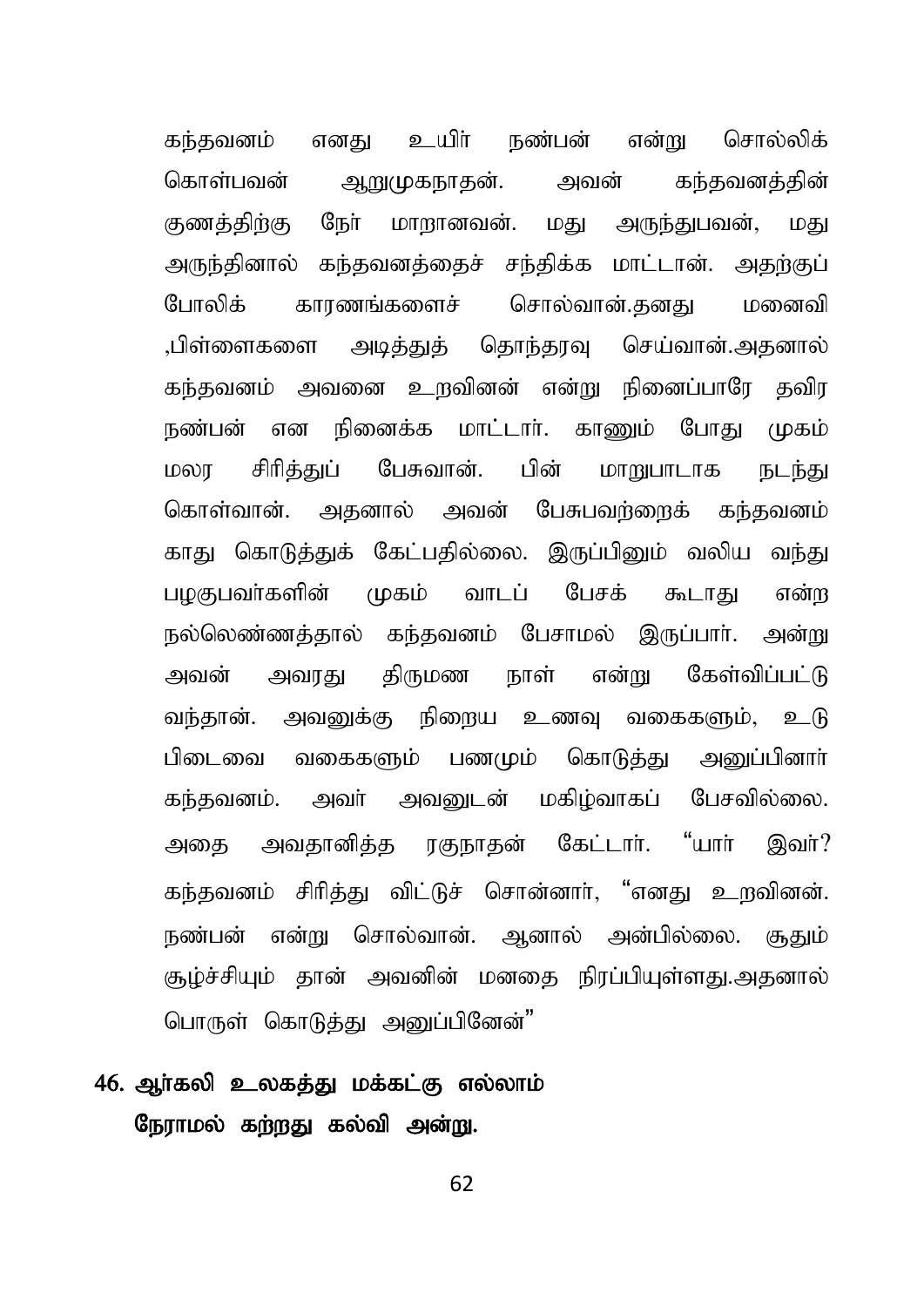மனகில் பகியாமல் எவ்வளவு தான் கற்றாலும் அது கல்வியாகாகு.

ஏகாம்பரம் பாடசாலைக்கு வந்த போது அதிபா் சொன்னாா், "நாம் எவ்வளவு படிக்கின்றோம் என்பது முக்கியமல்ல. அது போல எதைக் கற்கிறோம் என்பதும் முக்கியமல்ல. கற்றதை நெஞ்சில் நிறுத்தி அதன்படி வாழ்வது தான் கல்வி. நீங்கள் பண்டிதர், கலைப் பட்டதாரி , முது தத்துவமானி, தற்பொழுது கலாநிதித் தேர்வு எழுதியுள்ளீர்கள். இதனால் என்ன பயன். கற்றபடி வாழ்ந்திருந்தால் காவல் துறையினர் உங்களைக் கைது செய்திருப்பார்களா? தீயவன் என்று தெரிந்தும் சுந்தரமூர்த்தியோடு நட்பு வைத்திருக்கிறீர்கள். மது அருந்துகிறீர்கள். இந் நிலையில் நீங்கள் கற்றவர் என்று எப்படிச் சொல்வது.கந்தவனத்தைப் பாருங்கள் அவர் ஐந்தாம் தரம் வரை தான் கற்றவர். கற்றபடி வாழ்கிறார். அதனால் ஊரவர்கள் அவரை மதிக்கிறார்கள். உங்களை ஊரில் உள்ள யார் மதிக்கிறார்கள்? ஒட்டைப் பானைக்குள் விட்ட நீரைப் போன்ற கல்வியால் பயனில்லை.ஆகையால் இனியாவது திருந்தி வாழுங்கள்.உங்களது மாணவா்களும் உங்களைப் பின்பற்றி நடந்தால் என்னவாகும்'' என்று கேட்டார். ஏகாம்பரம் எதுவும் பேசவில்லை

## 47. ஆர்கலி உலகத்து மக்கட்கு எல்லாம் வாழாமல் வருத்தியது வருத்தம் அன்று.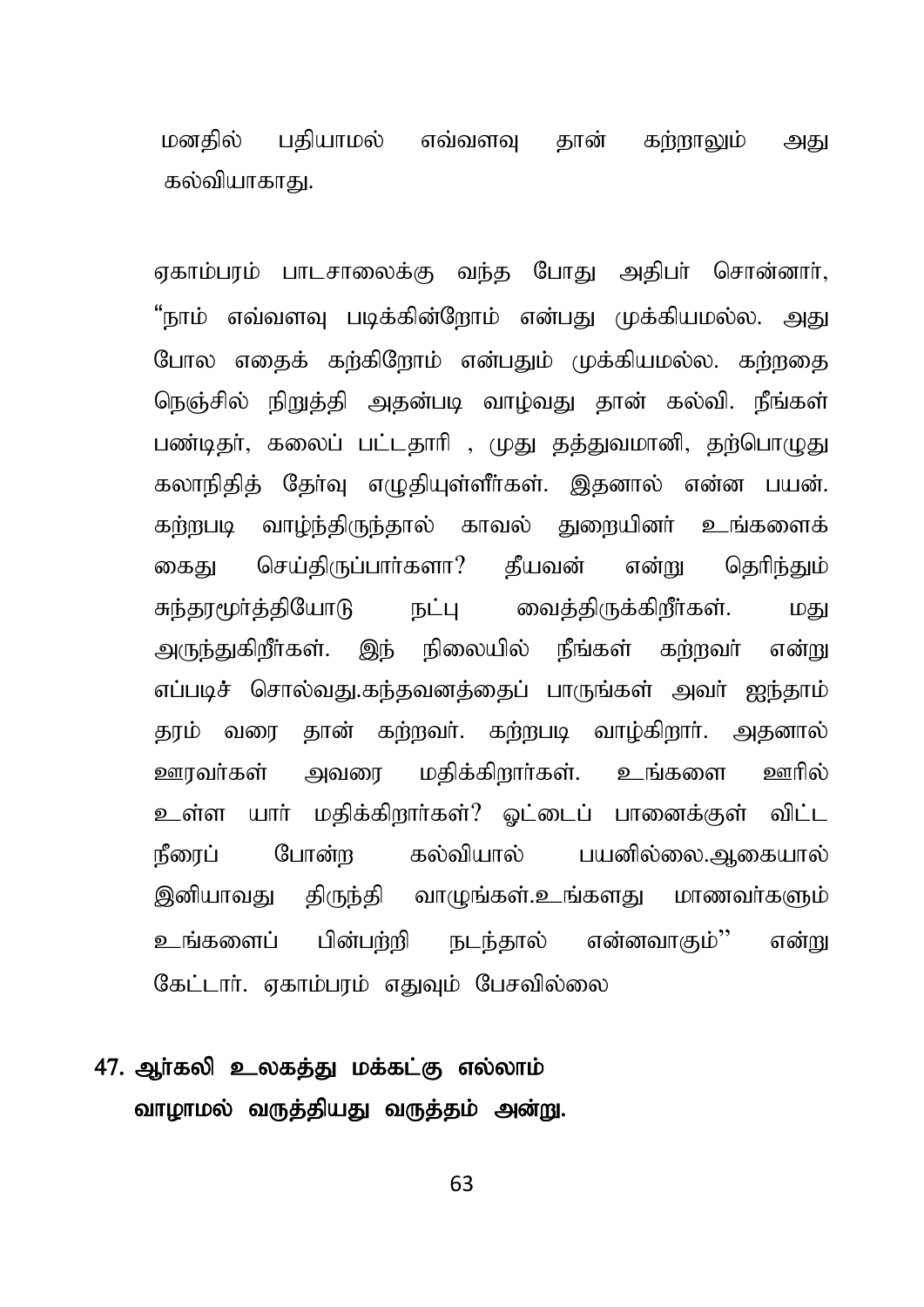வாம வேண்டிய காலத்தில் நல்ல முறையில் வாமாதவன் வயோதிபத்தில் வருந்துவதால் பயன் இல்லை"

மனிதன் இளமைக்காலத்தில் வாமும் போது நல்ல முறையில் வாழ வேண்டும். பிறருக்கு உதாரண புரிஷனாக வாழ்ந்து காட்ட லுக்கமாக வாம வேண்டும். மர்றவர்களைப் வேண்டும். புண்படுத்தாது வாழ வேண்டும்.தான தா்மம் செய்ய வேண்டும். இதை விட்டு விட்டு திமிருடன் வாழக் கூடாது. தீயன செய்து வாழக் கூடாது. நீங்கள் ஓர் ஆசிரியர் .முன் மாதிரியாக நடந்து சமூகத்தைத் திருத்துதல் வேண்டும். கண் கெட்ட பின்பு சூரிய நமஸ்காரம் செய்வது போல உள்ளது உங்கள் நடத்தை. இப்போ மிடுக்கில் எல்லாம் செய்யலாம். வலுவிமந்கட வயோதிபனான பின் உங்களால் என்ன செய்ய முடியும் என்று யோசித்துப் பாருங்கள். இந்த ஊரில் பல ஏமை மக்கள் வாழ்கின்றனர். அவர்கள் கல்வியறிவில்லாகவர்கள். இருப்பினும் மனச் சாட்சிக்கும் தெய்வத்திற்கும் பெரியவர்களுக்கும் பயந்தே வாழ்கிறார்கள். ஆனால் பெருங் கல்விமானான நீங்கள் எதற்கும் அஞ்சாது திமிருடன் வாழ்கிறீர்கள். ஆகவே இனியாவது திருந்துங்கள்" என்றார் அதிபர்.

## 48. ஆர்கலி உலகத்து மக்கட்கு எல்லாம் அறத்தாற்றின் ஈயாதது ஈகை அன்று.

அர வமியில் கேடிய பொருட்களைக் கொடுப்பதே கொடை.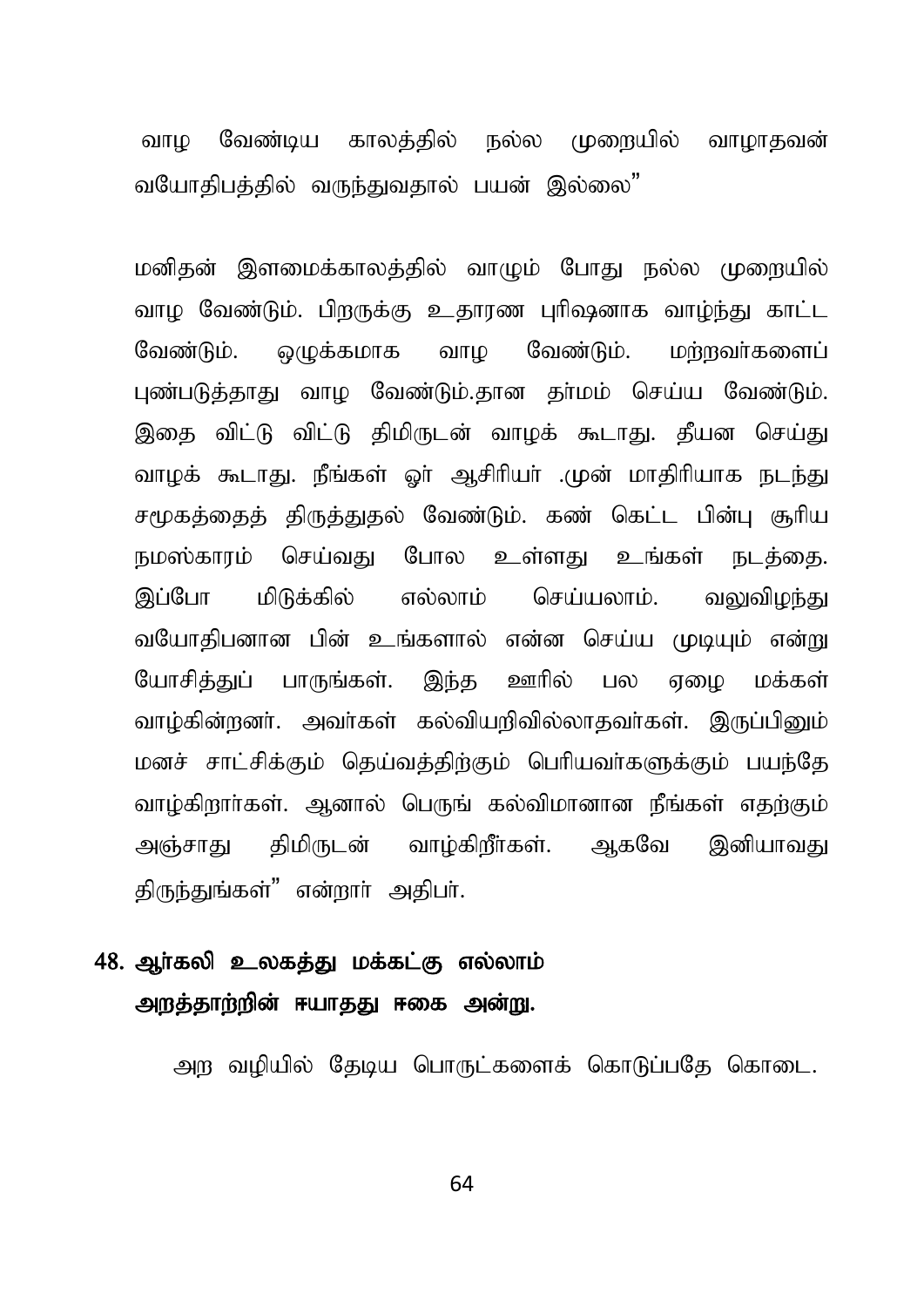கந்தவனத்தின் திருமண நாளன்று காலையில் சிவன் கோவிலில் புசை நடைபெற்றது. மத்தியானம் மடத்தில் அன்னதானம் வழங்கப்பட்டது.அதன் பின் ஏமை vspath;fSf;F cL gpilitfs; வழங்கப்பட்டது.மாணவர்களுக்கு கற்றல் உபகரணங்கள் வழங்கப்பட்டது. மதிய உணவின் போது ஊரில் உள்ள அனைத்து மக்களும் சாதிபேதம் ,தகுதி ,அந்தஸ்துப் பாராது சம பந்தியில் இருந்து உணவுண்டனர்.

மறுநாள் சுந்தூமூர்த்தி தனது கஷ்டங்கள் நீங்க வேண்டும் என்பதற்காகப் பூசை செய்தான். மதிய வேளையில் எல்லோருக்கும் அன்னதானம் வழங்கப்படும் என்று ஊர் முழுவதும் பிரசாரஞ் செய்வித்தான். மடத்தில் ஆயிரம் பேருக்கு உணவு தயாரிக்கப்பட்டது.

ஆனால் ஒரு சிலரே உணவு உண்பதற்காக வந்திருந்தனர். மடத்தில் நிரந்தரமாகத் தங்கியிருக்கும் பத்துப் பேரில் ஒருவர் கூட உண்பதற்காக வரவில்லை. அவர்கள் அன்று காலையில் புறப்பட்டு ஊரில் உள்ள நல்லவர்களின் வீட்டுக்குச் சென்று விட்டனர். அவர்கள் புறப்படும் போது மடத்துச் சமையற்காரன் கேட்டான், "இன்று பகல் பாயாசம் வடையுடன் சாப்பாடு தயாராகிறது.இருந்து உண்ணாமல் எங்கே செல்கிறீர்கள்?"

"அறவழியில் பொருளைத் தேடி அறவழியில் செலவு செய்பவர்களிடம் தான் இரந்துண்ண வேண்டும். நேற்றுக் கந்தவனம் ஐயாவிடம் வேண்டியுண்டோம் . அதனால்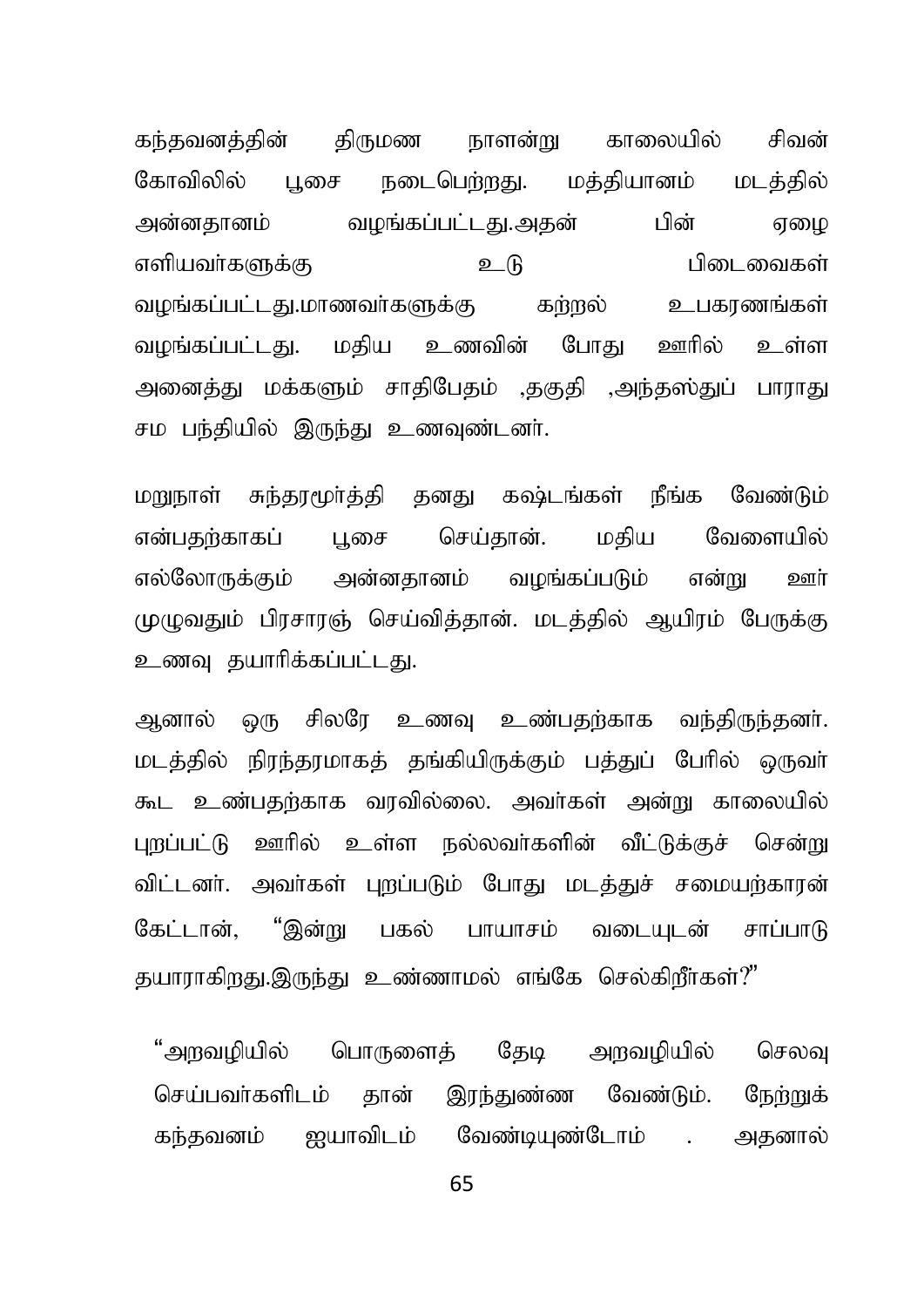அவருக்குப் புண்ணியம் கிடைக்கும். எமக்குப் பமி பாவம் அப்படியல்ல செய்த சோாகு. இன்று கான் பமியைக் தீர்க்கவே உணவு கொடுக்கப்படுகிறது.அந்தப் பழி எமக்கு வேண்டாம்" என்றார் ஒரு முகியவர்

# 49. அர்கலி உலகக்து மக்கட்கு எல்லாம் திறத்தாற்றின் நோலாதது நோன்பு அன்று.

ஒவ்வொருவரினதும் இயல்புக்கேற்றதே கொடை.

"உண்மை தான் ஐயா, மனம் விரும்பிக் கொடுப்பது தான் கொடை. இங்குள்ள பலர் புகமுக்காகவும்,தாம் செய்க பாவங்கள் தீர வேண்டும் என்பதற்காகவும் கொடுக்கிறார்கள். நோன்பு நோற்பவன் தூய்மையான எண்ணங்களை உடையவனாகவும் .கடவுளை முமுமையாக அறிந்தவனாகவும், கடவுளின் நினைவாக எந்நேரமும் பிரியமானவர்ளைப் இருப்பவனாகவும், பெர்ற போகாம் ஆணவமில்லாதவனாகவும் .துன்பம் வந்த போகட மனங் குழம்பி அதற்குக் காரணம் தெய்வம் என்று கலங்கி பிராயச் சித்தமாக அன்னதானம், அபிஷேகம், அகற்குப் அர்ச்சனை என்பன செய்யாகவனாகவும் இருக்கல் வேண்டும். நாளைக்கு ஏகாம்பரம் ஆசிரியர் காவடி எடுக்கப் போகிறாராம். நூறு பேருக்கு சமைக்கச் சொல்லி பொருட்களைக் கொண்டு வந்து தந்து விட்டுப் போகிறார். மனம் சுத்தமாக இருந்தால் சொல்லக் கேவையில்லை மந்திரம் என்று சொல்வார்கள்.எகற்கும் ககுகியானவன் கான் அகைச் செய்கல் வேண்டும். தகுதியில்லாதவா்கள் செய்யக்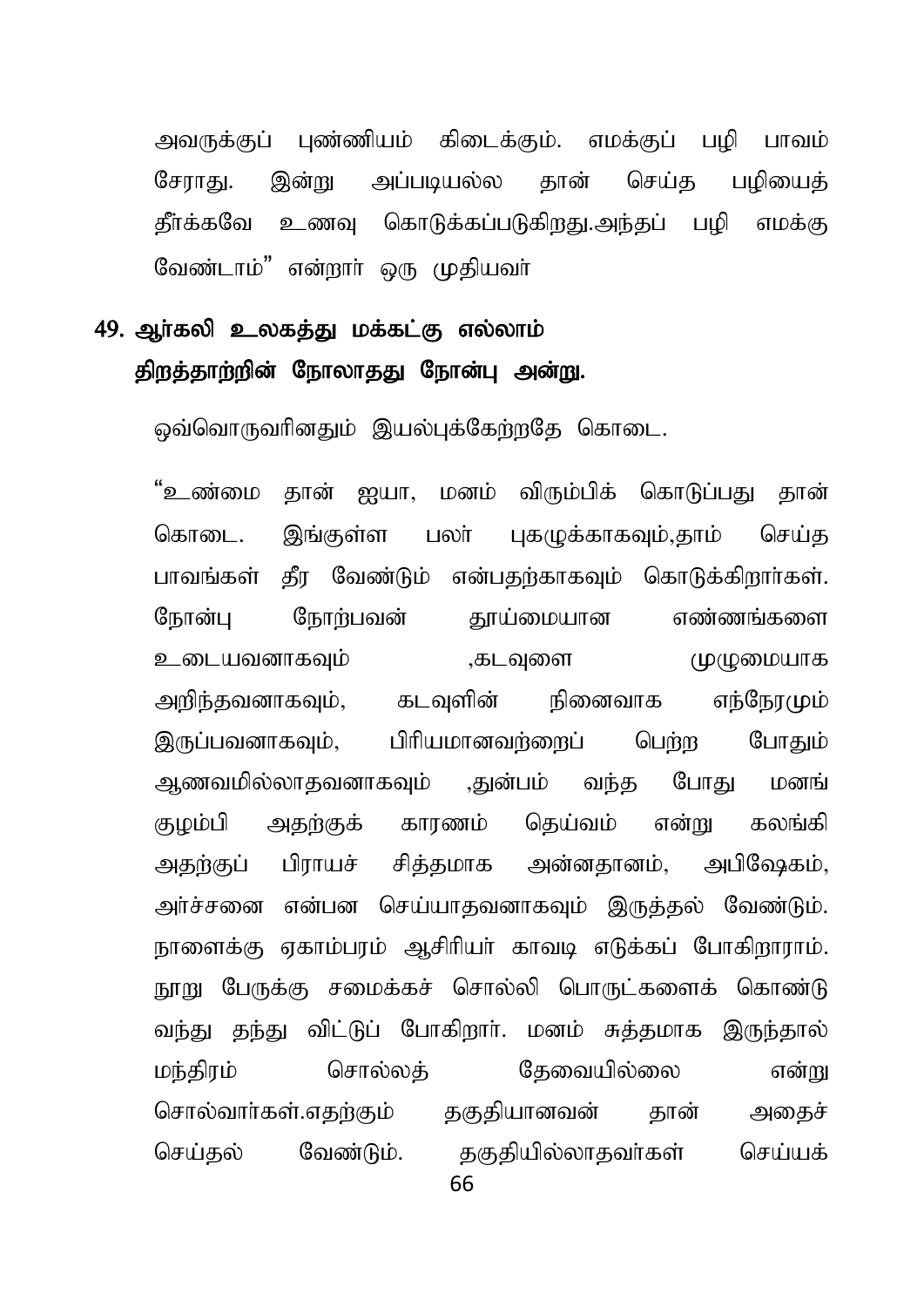கூடாது.பெரியவர் கந்தவனம் முன்பு கூலி வேலை செய்யும் போது தினமும் ஒரு பிடி அரிசி மடத்திற்கு தருவார். இப்போ ருட்டை மூட்டையாகக் கருகிறார்<sup>"</sup> என்றான் சமையல்காரன்.

"கம்பி இன்று விநாயகர் சகர்க்கி. வமக்கமாக நான் விநாயகா் சதுா்த்தியன்று உணவு உண்பதில்லை. இப்போ இயலாது. தலை சுற்றுகிறது. அதனால் மத்தியானமும் இரவும் எனக்கு உணவு தா. தன்னால் முடியாத நோன்பை நோக்கக் கூடாதென்று பெரியவர்கள் சொல்வார்கள். மனிதனின் இயல்புக்கும் தகுதிக்கும் உட்பட்டவை தான் கவமும் நோன்பம்" என்றார் அந்த முகியவர்.

### 50. ஆா்கலி உலகத்து மக்கட்கு எல்லாம் மறுபிறப்பு அறியாதது மூப்பு அன்று

"மறுபிறப்பு உண்டென்பதை ஒருவர் கனது முதுமைக்காலத்தில் உணர்ந்து வாழாவிட்டால் முதுமை சிறப்படையாது."

தொடா்ந்து அந்தப் பெரியவா் சொன்னாா், "துன்பங்கள் எவ்வளவு தான் வந்தாலும் சிலா் திருந்துவதாக இல்லை.அவற்றிற்குப் பரிகாரமாக ஏதாவது செய்து விட்டு மீண்டும் தீய செயல்களையே செய்கிறார்கள். பூமிக்குப் பருவ காலங்கள் வருவது போல மனிதனுக்கும் பருவ காலங்கள் வரும். இளமைப் பருவத்தில் செய்ய வேண்டியவை எவை,முதுமைப்பருவத்தில் செய்ய வேண்டியவை எவையென்று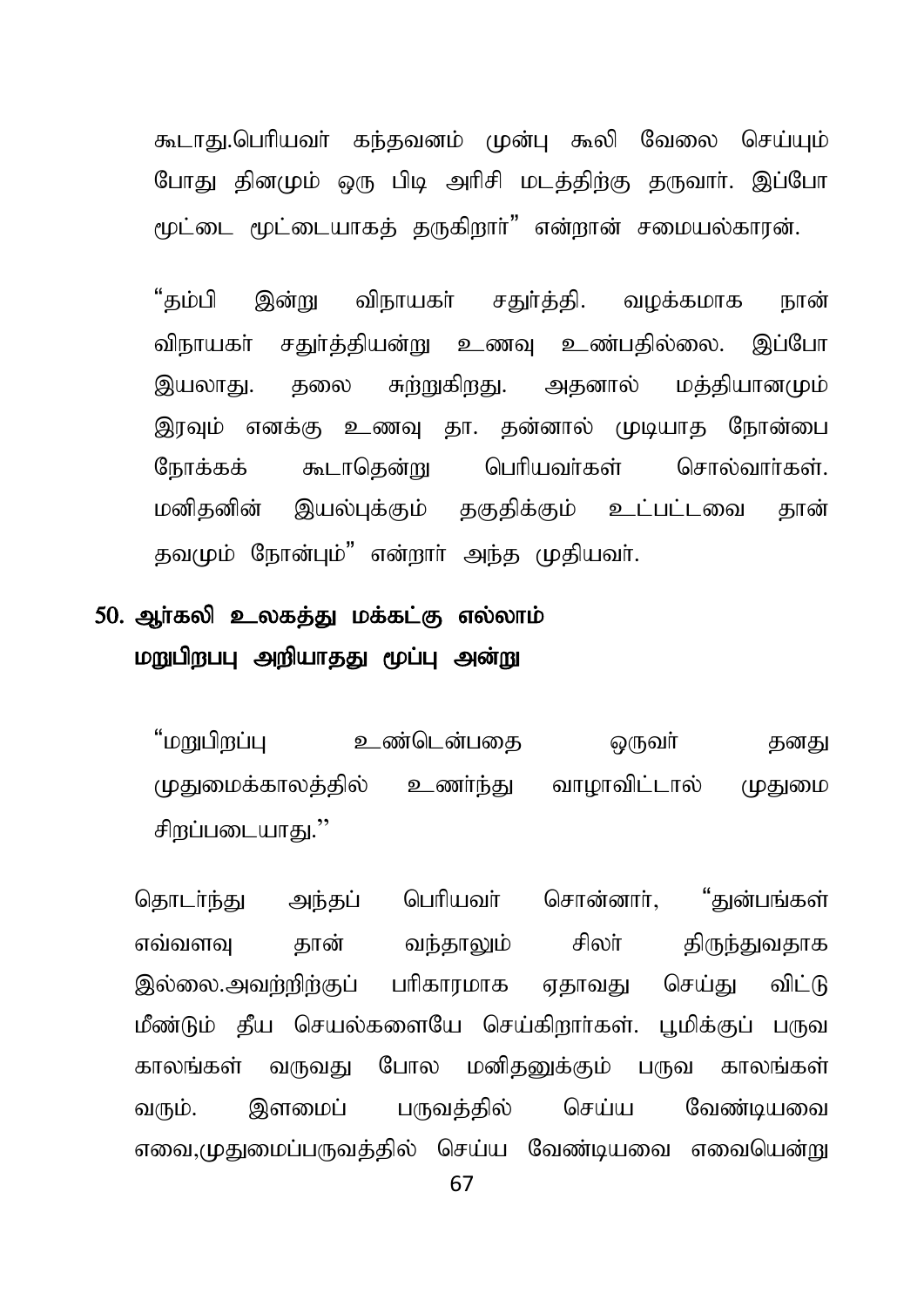பெரியவர்கள் வகுத்து வைத்துள்ளனர். இளமைப் பருவத்தில் அறிந்தோ அறியாமலோ செய்த தீமைகளுக்கு முதுமையில் பரிகாரம் தேடுதல் வேண்டும்.இளமைக் காலம் இரக்கத் துடிப்பான காலம். அதில் நன்மை தீமைகளை உணராது நடந்தவர்கள் முதுமையில் அவற்றை உணர்ந்து அதற்குத் தீர்வு காண வேண்டும். இல்லாவிட்டால் மறு பிறவியில் பெரும் துன்பங்களை அனுபவிக்க வேண்டி வரும்.முதுமைப் பருவத்தில் தீவினைகளை நீக்கி சந்தேகக்கை அகற்றி எல்லா உயிர்களையும் சமமாக மதித்து அவற்றிற்குத் துன்பம் செய்யாது வாம்ந்தால் தான் மறுமை சிறக்கும். முதுமையில் விருப்பு வெறுப்புக்களிலிருந்து விடுபட்டு, மனகை அடக்கி கடவுளைப் பிரார்த்தித்தல் வேண்டும்.இதைப் பலர் உணர்வதில்லை" என்று பெருமூச்சு விட்டார் அந்தப் பெரியவர்.

#### இல்லை பத்து.

## 51. அர்கலி உலகத்து மக்கட்கு எல்லாம் மக்கள் பேற்றின் பெறும்பேறு இல்லை.

"புமியில் வாமும் மக்கள் எல்லோரும் அறிவறிந்த மக்களைப் பொலுகைவிடப் பொ வேண்டிய பெரும் போட வோட எகுவமில்லை"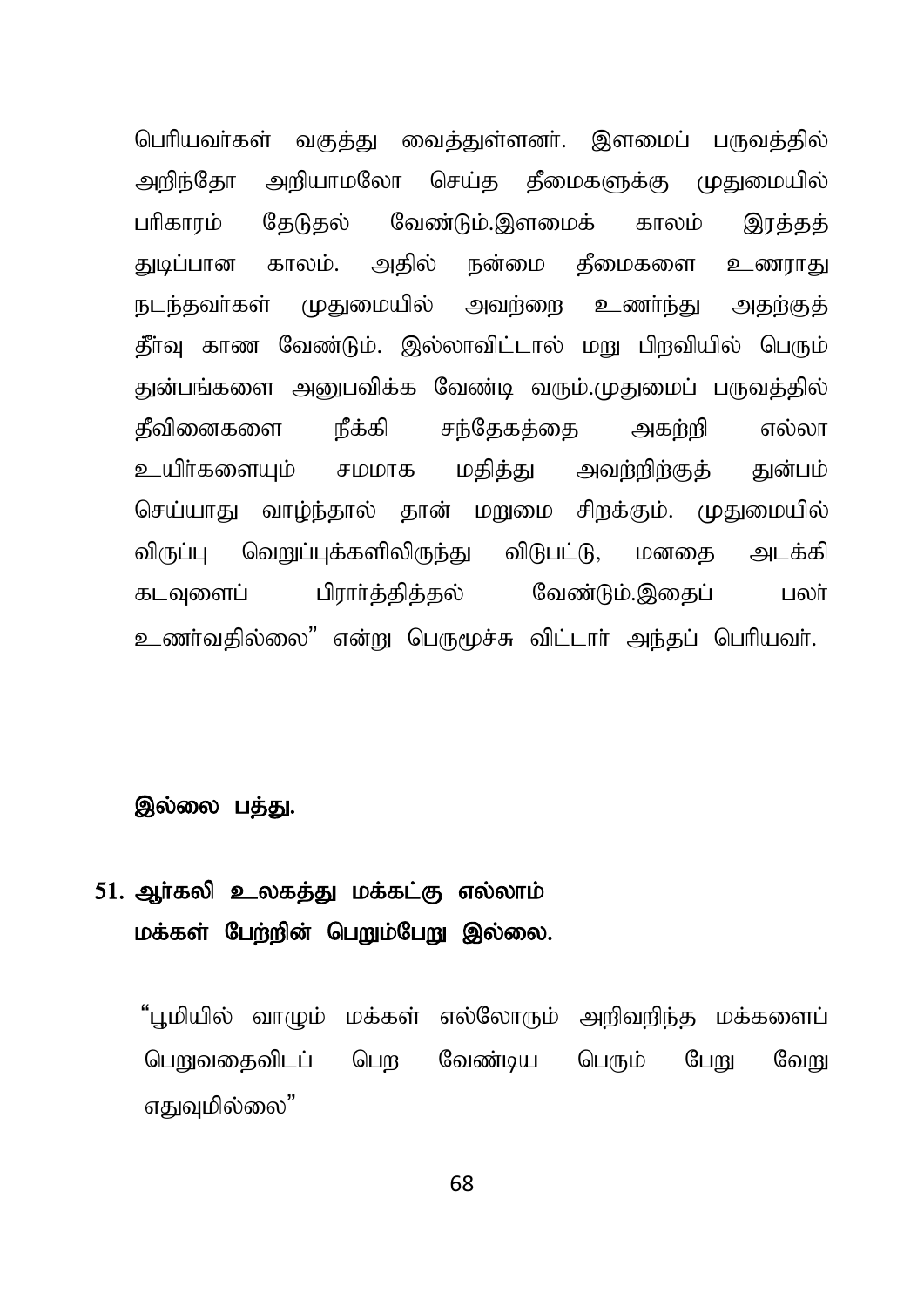பெரும்பாவி.இளமையில் வசதியாக இருக்கும் "நான் போகட நினைக்கவில்லை.தான கா்மக்கில் நம்பிக்கை கடவளை கொள்ளவில்லை. குடும்பக்கினருடனும் உறவினருடனும் நல்ல முளையில் பமகவில்லை. அகனால் மனைவியம் பிள்ளைகளும் வெறுத்தனர். இனத்தவர்களுக்கு என்னைப் பிடிப்பதில்லை. குடும்பத்தைக் கவனிக்காதால் பிள்ளைகள் ஒழுக்கம் தவறினர். மேன்மையான குடும்பத்தனாக வேண்டுமென்றால் பிள்ளைகளை ஒழுக்கமாக வளர்த்தல் வேண்டும். நான் அப்படி வளர்க்காககால் இன்று மடக்கை நம்பி வாழ்கிறேன். நன் கந்தவனம் குபேரனாக மக்களைப் பெற்ற வாம்வகோடு பிறரையம் வாம்விக்கிறார். அவரின் கொடையால் கான் நான் உயிர் வாழ்கிறேன்.நல்ல மக்களைப் பெறுதல் நல் வாழ்விற்கு அடையாளம்" என்று கலங்கினாா் அந்த முதியவா். அவரின் கதையைக் கேட்க சமையல்காரனுக்குக் துக்கமாக இருந்தது.

# 52. ஆர்கலி உலகத்து மக்கட்கு எல்லாம் ஒப்பூரவு அறிதலின் தகுவரவு இல்லை.

"உலக நடைமுறைகளின் கடமைகளைச் படிக் தமது செய்வதால் வரும் புகழ் வேறு எகிலும் வாாகு"

"உலக நடைமுறைப்படி எனது இளமைக்காலத்தில் நான் வாமவில்லை.பொய்யம் பாட்டும் செய்கே களவம் வாம்ந்கேன்.அவை செய்யம் போகு பேரின்பக்கைக் கந்கன.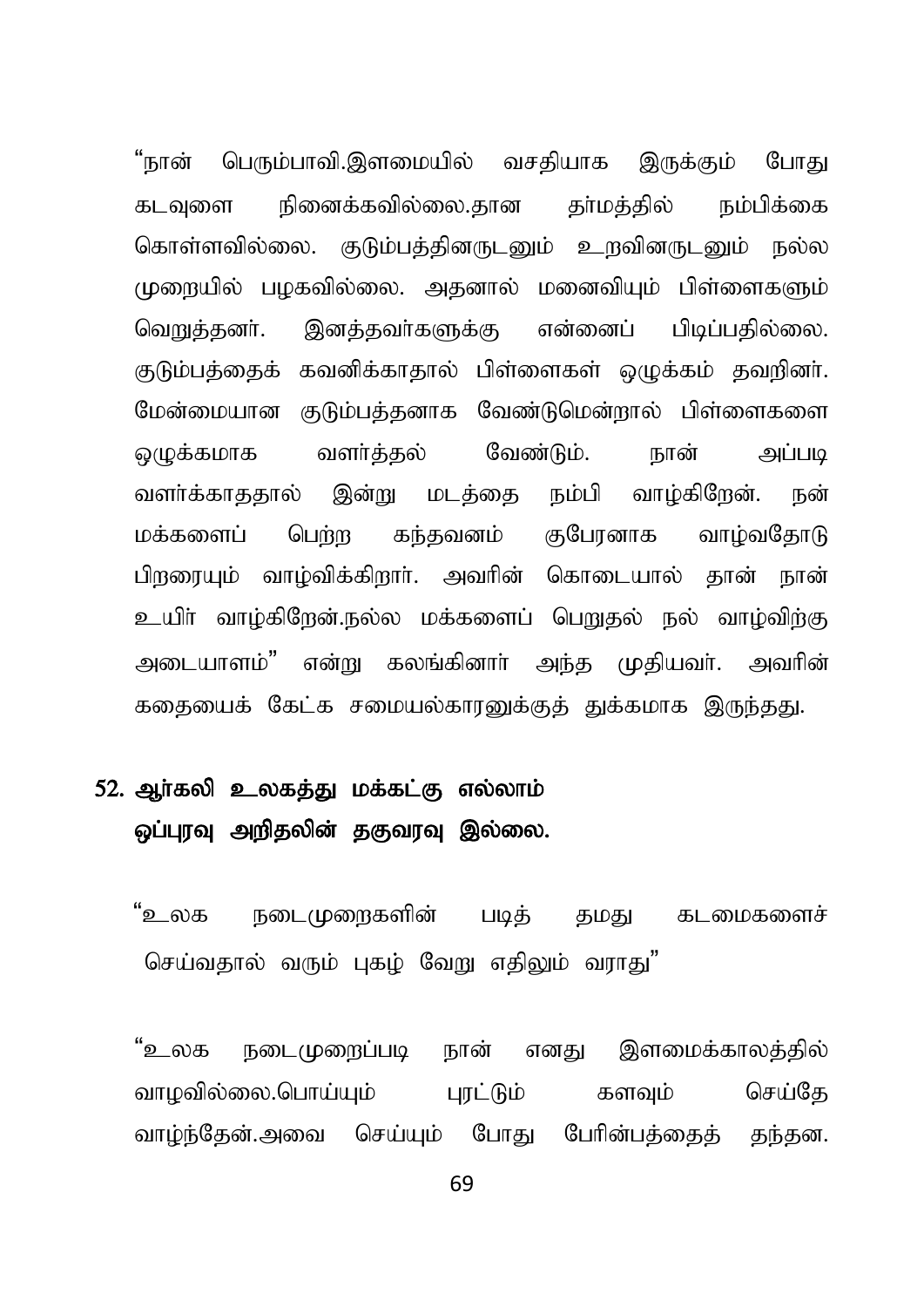லருமுறை சிவன் கோவில் தேர் அன்று குடித்து விட்டு மடத்திற்குச் சாப்பிட வந்து சபையில் சாப்பிட்டுக் கொண்டிருந்த ஒருவனுக்கு அடித்தமையால் சபையே குழம்பியது. அந்த நேரம் அது பெருமையாக இருந்தது. இப்போ நினைத்தால் நெஞ்சு வலிக்கிறது.கந்தவனம் அண்ணை என்னைத் திருத்த முயன்றவர்.அவர் சொன்னதை நான் கேட்டிருந்தால் அவரைப் போலப் புகமுடன் வாழ்ந்திருப்பேன். சாதாரண ஒரு கூலித் தொழிலாளி உலக நடைமுறையின் படி வாழ்ந்தால் குபோனைப் போலப் பேரும் புகமுடனும் வாழலாம் என்பதற்குக் கந்தவனம் அண்ணை உதாரணம்.அவரைப் பின்பற்றி வாமும்படி தற்போதைய இளைஞர்களுக்குக் கூறவேண்டும்" என்<u>று</u> கலங்கினார் அப் பெரியவர்.

# 53. அர்கலி உலகக்கு மக்கட்கு எல்லாம் வாய்ப்புடை விழைச்சின் நல்விழைச்சு இல்லை.

"கமக்கென்று உரிமையடையவரோடு கூடி மகிமும் இன்பக்கிற்கு இணையான இன்பம் இவ்வுலகில் எதுவும் இல்லை"

"தனக்கென்று உரிமையுள்ளவர்களோடு கூடி அறுபவிப்பது கான் உயர்ந்த இன்பம். பல்வேறுபட்ட விலை மகள்மாருடன் கூடி இன்பம் அறையவிப்பதை விடக் கன் மனைவியோடு கூடி அனுபவிப்பது தான் பெரும் இன்பம். அது போலத் தமக்கு உரிமையுள்ள பிள்ளைகளுடன் கூடி மகிழ்வதும் பேரின்பம். இவை எதுவும் எனக்கு இல்லை.எனது உயிர் நண்பனான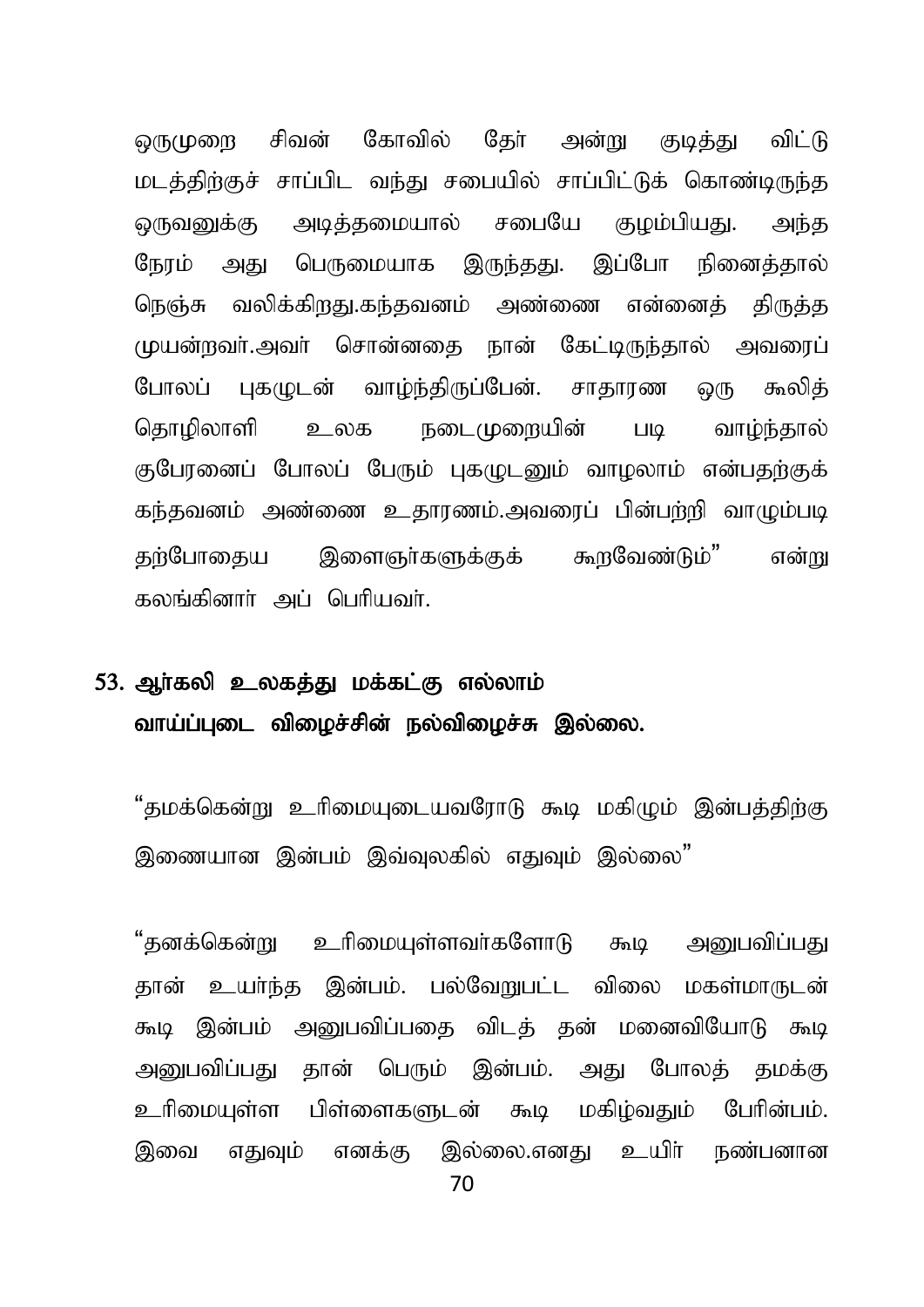கந்தவனத்துடன் சிறிது நேரம் மனம் விட்டுப் பேசுவது தான் இப்போது எனக்குள்ள இன்பம்.அவருக்கு நேரங் கிடையாது. அவரது திருமண நினைவு நாளன்று சென்று சில நிமிடங்கள் பேசி மகிம்ந்தேன். கவலை உண்டாகும் போது அகை நினைக்க இன்பமாக உள்ளது"என்று கண்களை மூடினாா் அப் ொரியவர். கன்னங்களால் கண்ணீர் வழிந்து ஒடியது.அதைப் பார்க்கச் சமையற்காரருக்கு வேதனையாக இருந்தது. "இளமைக்காலக்கைக் கீய வழியில் கழித்து விட்டீர்கள். அதை முதுமையில் உணர்ந்து திருந்தி நடக்கிறீர்கள். உங்களின் .<br>மறுமை சிறப்பானகாக இருக்கும்" என்றான் சமையற்காரன். பெரியவர் விரக்தியாகச் சிரித்தார்.

# 54. ஆர்கலி உலகத்து மக்கட்கு எல்லாம் வாயா விமைச்சின் தீ விமைச்சு இல்லை.

"கனக்கு உரிமை இல்லாகவருடன் உரிமையடன் மகிம்ந்து பேசினாலும் அகு குன்பக்கைக் கான் கரும்"

"உரிமை என்று சொல்லப்படும் அன்பு ,இரக்கம்,கருணை என்பன உள்ளவனுடன் கான் பேசுகல் வேண்டும். நீ இம்மடத்தில் பத்து வருடங்களாக வேலை செய்கிறாய். நீ நல்லவன், ஒழுக்கமானவன், இங்கு தங்கி வாழும் முதியவர்களை உனது தந்தையைப் போலப் பேணுகிறாய். அதனால் தான் உனது குடும்பம் சிறப்பாக வாழ்கிறது. நீ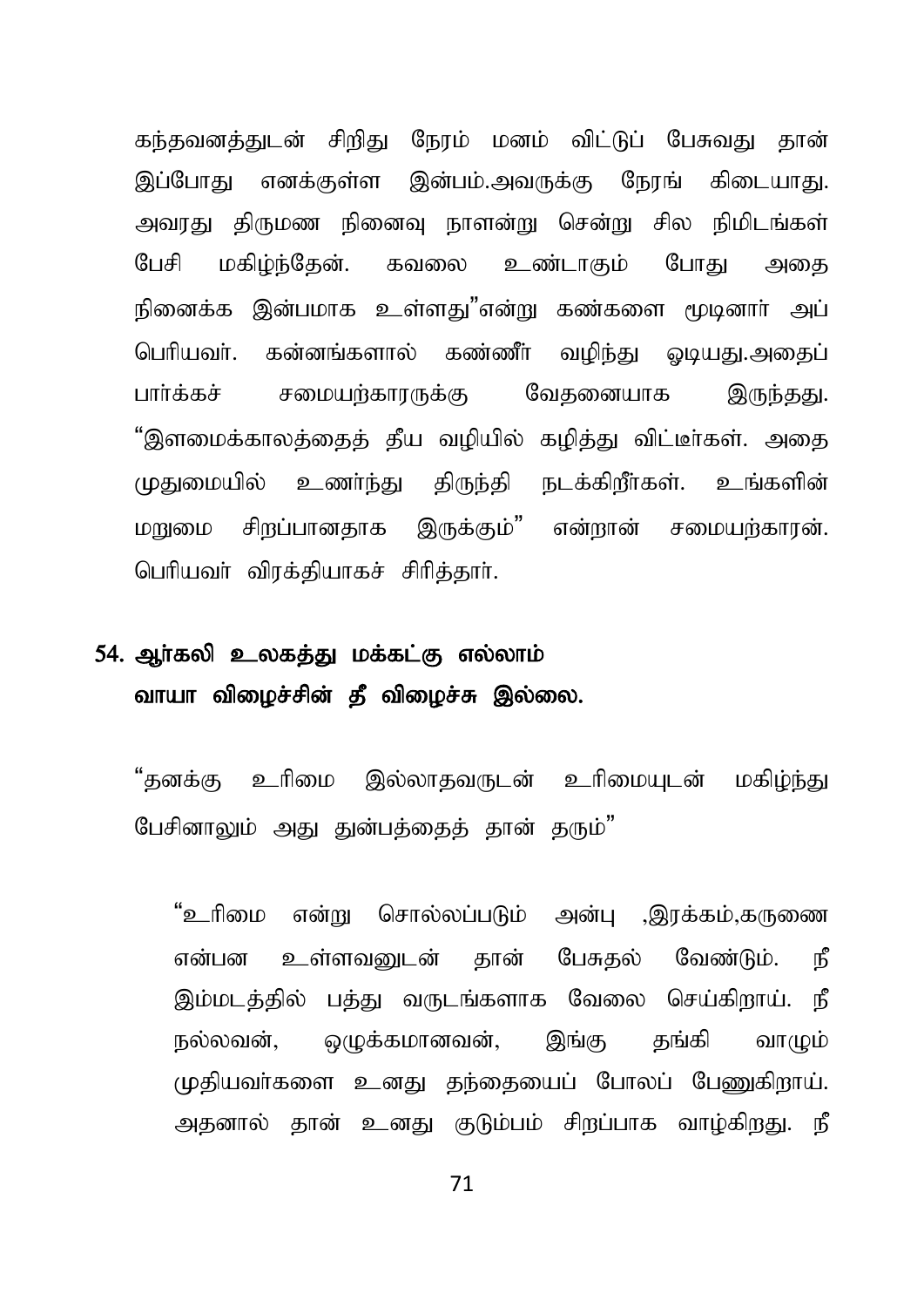என்னுடன் பமகும் அன்பினால் தான் நான் உன் மீது உரிமை கொண்டு எனது துயரங்களைக் கூறுகிறேன். அதனால் எனது சுமை குறைகிறது. இளமைக்காலத்தில் சுந்தூமூர்த்தி எனது நண்பன். அவன் எனது உரிமையாளன் என்று நினைத்துப் பழகியமையால் தான் எனது குடும்பம் சீர் கெட்டு அமிந்தது.இப்போது எனது மகன் தான் சுந்தரமூர்த்தியின் கையாள். எனது மகனை நான் பிழை சொல்ல மாட்டேன்.எனென்றால் எனக்கென்று உரிமை இல்லாதவனை உரிமையாளன் என்று நான் எனது மகனுக்குக் கூறியதால் தான் சுந்தரமூர்த்தியை நம்பிக் கெட்டான். இப்போ அவனை விட்டு நீங்க முடியாது கஷ்டப்படுகிறான்'' அமுதார் அந்த முதியவர்

# 55. ஆர்கலி உலகத்து மக்கட்கு எல்லாம் இயல்வது காத்தலின் கொடுமை இல்லை.

"கொடுக்கக் கூடிய ஒரு பொருளைக் கூடக் கொடுத்துதவாத தன்மை, எல்லாத் தீமைகளையும் விடக் கொடிய தீமையாகும்.

"சுந்தாமூர்த்தியிடம் ஒரு பொருளைக் கொடுத்தால் அகைத் திரும்பப் பெறவே முடியாது. அப்படியிருக்க அவன் தனது பொருளைக் கொடுப்பானா என்ன?அந்த வருடம் ஆடி மாதம் மழை,பெய்ததும் விவசாயிகள் எல்லோரும் வயலை விதைப்பதற்காக உமுதனர். சுந்தரமூர்த்தியிடம் மூன்று சோடி உழவு மாடுகள் நின்றன. அவன் வயலை உழுது விதைத்து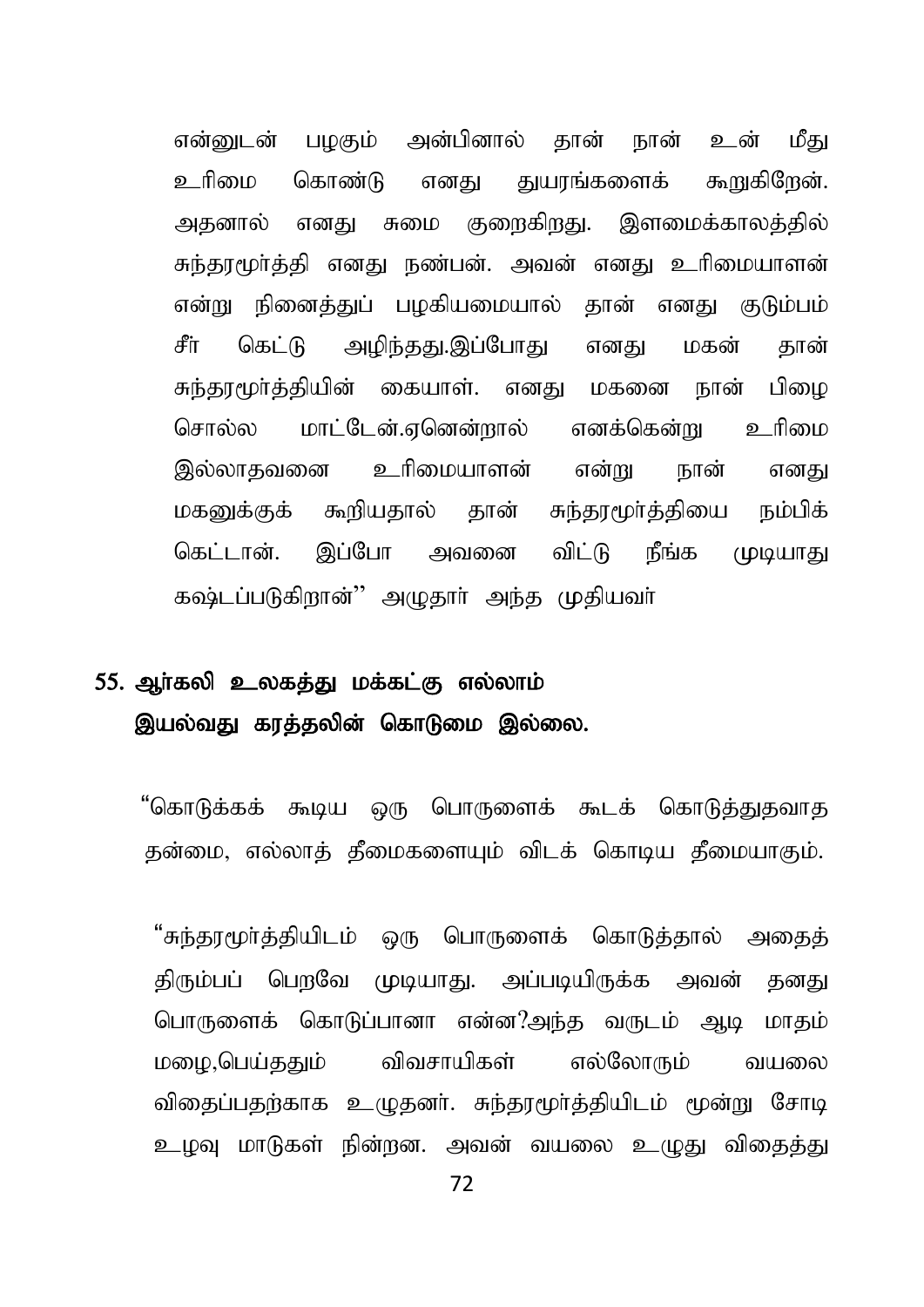விட்டான். நான் எனது வயலை உமுது விட்டேன். வயலை உமுது தந்தவனின் உழவு மாடொன்ளை பாம்பு தீண்டி விட்டது.அதனால் சுந்தரமூர்த்தியிடம் வயலை உழுது விகைக்க உழவு மாட்டைக் கேட்டேன். அவன் தூ மறுத்து விட்டான். பல முறை கெஞ்சிக் கேட்டும் அவன் உதவவில்லை. எனது நிலையைக் கண்டு பரிதாபப்பட்ட கந்தவனம் அண்ணை தான் நான் கேட்காமலே உழுது விகைக்குக் கந்கார்.அகன் பிறகு கான் நான் சுந்தூமூர்த்தியின் உறவைக் கைவிட்டேன் .செய்யக் கூடியவற்றையே செய்து கா மறுப்பவனின் உறவு உயிருக்கும் ஆபத்தைத் தரும் என்று நினைத்து அவனது உருவைத் துண்டித்தேன். அதனால் தான் நான் அவன் மடத்தில் உணவு கொடுத்த போது உண்ணவில்லை" என்றார் அப் பெரியவர்.

# 56. அர்கலி உலகக்து மக்கட்கு எல்லாம் உணர்விலன் ஆதலின் சாக்காடு இல்லை.

"மனிதா்களுக்கு இயல்பாகவே இருக்கும் நல்ல பண்புகள் இல்லாதவன் நடமாடும் பிணக்கை ஒக்கவனாவான்.

"சுந்தரமூர்த்திக்கு மனிதக் குணங்கள் எதுவும் இல்லை. அவன் கோவிலில் நடந்து கொள்ளும் முறை மிருகக் தனமானது. கோவிலுக்குப் பிரசாதம் செய்யக் குருக்கள் கூறும் அளவிற்குக் குறைவாகவே பொருட்களைக் கொண்டு வந்து தருவான். பூசை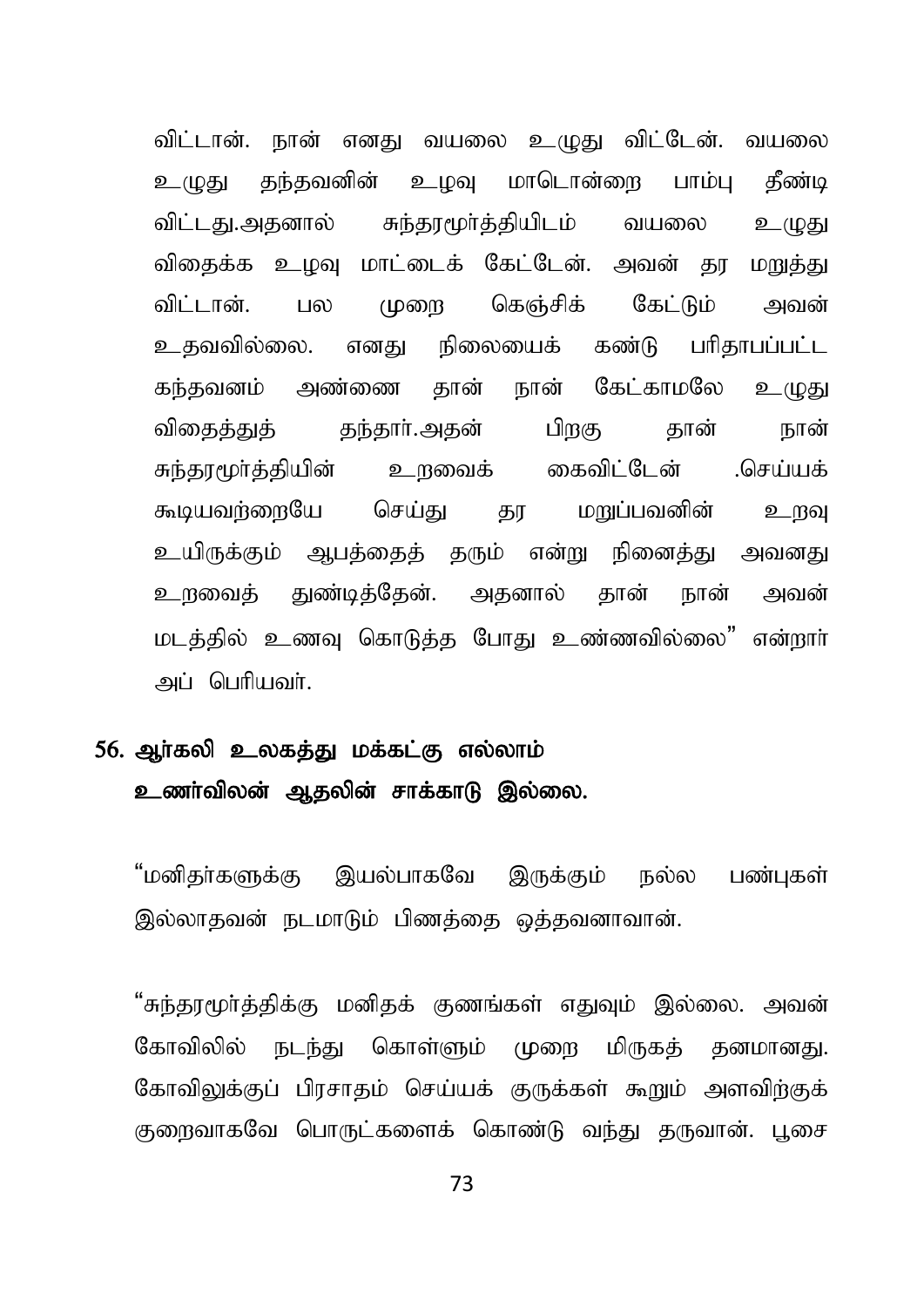முடிந்த பின் பக்தர்களுக்குக் கொடுக்கப் பிரசாதமிராது. அவன் நாம் எடுத்து ஒளித்து விட்டோம் என்று சண்டைக்கு வருவான். இவன் பலரின் முன்னிலையில் எம்மை அவமானப்படுத்தச் சிலா் அதை உண்மையென்று நம்பி விடுவர். அதனால் இவனது பூசையன்று சமையல் வேலை செய்யும் நாம் பொருட்களை வாங்கிப் பிரசாதம் செய்து குருக்களிடம் கொடுப்போம். அப்போ அவன் சொல்வான், "நான் ஏசுவேன் என்று பயந்து தான் இம்முறை பொருட்களை மறையாது நான் கொடுத்த முமுப் பொருட்களுக்கும் பிரசாதம் செய்திருக்கிறார்கள்" என்பான், அதனாலும் எமக்கு அவமானம் ஏற்படும். இவன் மனித உருவில் நடமாடும் உணர்ச்சிகள் இல்லாக பிணம்" என்றான் சமையர்காரன்.

### 57. ஆா்கலி உலகத்து மக்கட்கு எல்லாம் நசையின் பெரியதோர் நல்குரவு இல்லை.

"கீமையைத் தருகின்ற பேராசை தான் தனவந்தர்களின் தீராத வ $m$ "

சுந்தரமூர்த்தியிடம் ஏராளமான சொத்திருக்கு, பணம் இருக்கு, பொருள் இருக்கு, தங்க ஆபரணங்கள் இருக்கு, பிறகேன் போாசைப்பட்டு மானக்கை இமக்கிறான். பபாலனின் வீட்டில் ளாளமான கங்க அபாணங்கள் கிருடப்பட்டன. பபாலனுக்குச் சுந்தாமூர்த்தி மீது சந்தேகமிருந்தது. அதை அவன் இரகசியமாகக் காவல் குறைக்கு அறிவிக்கான்.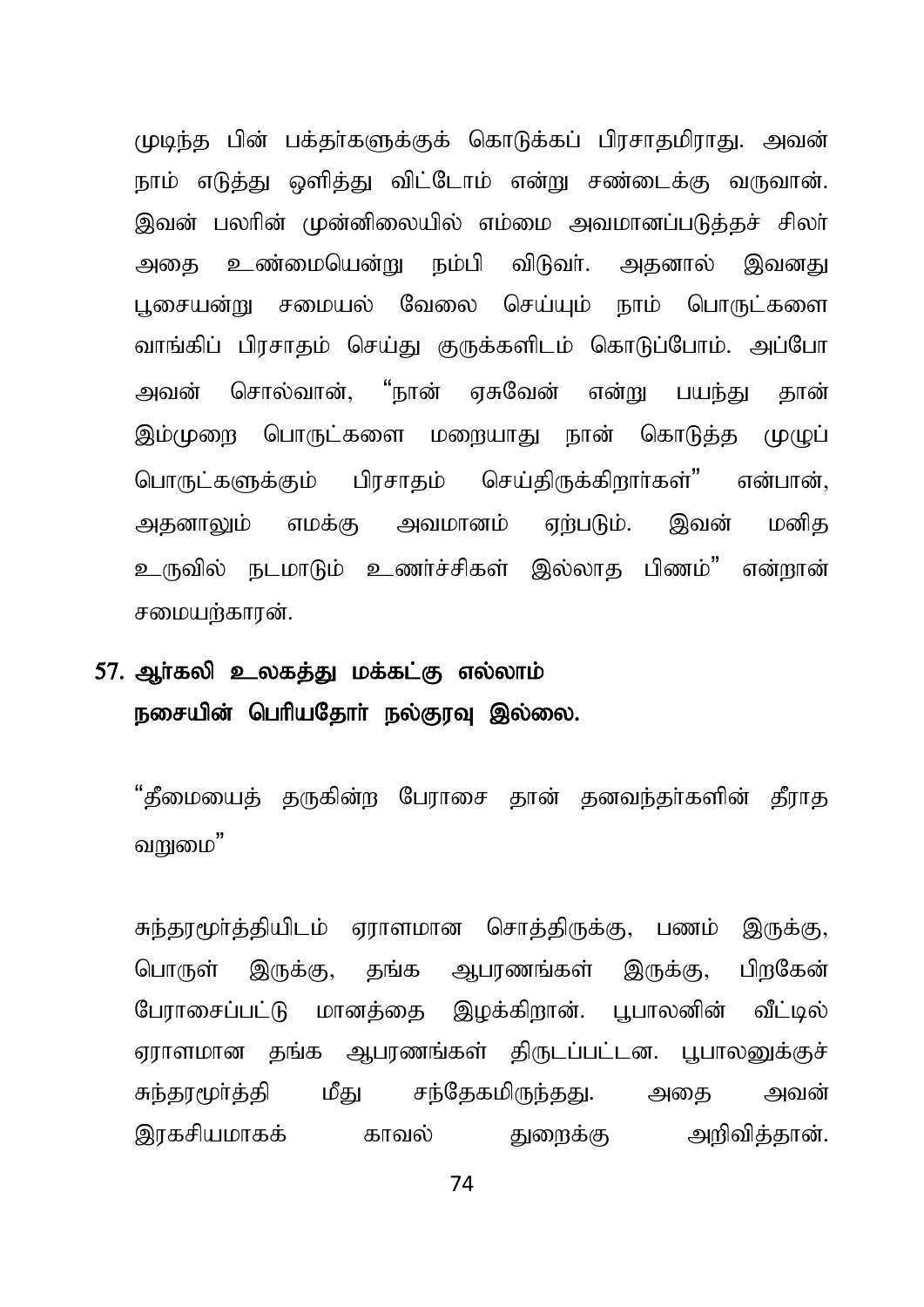யாரிடமிருந்தாவது புகார் வராதா எனக் காத்திருந்த காவல் துறையினர் சுந்தரமூர்த்தியின் வீட்டைச் சோதனை செய்து அங்கிருந்து பொருட்களை மீட்டதோடு சுந்தரமூர்த்தியையும் கைது செய்து சிறையில் அடைத்தனர். அதன் பின்பும் மானங் கெட்டவன் உயிர் வாழ்கிறான்.நானென்டால் நஞ்சு குடிச்சுச் செக்கிருப்பன்" என்றான் சமையற்காரன்.

"மகனே. போாசை கொடியது.போாசைப்பட்டவன் கான் நினைத்ததை அடையத் தீய வழியை நாடி அவமானப்படுவானே தவிர மானம் போவகைப் பற்றிச் சிந்திக்க மாட்டான். இப்படியானவர்கள் வரியவர்களை விட வரியவர்கள்" என்றார் அந்த முதியவர்.

## 58. ஆர்கலி உலகத்து மக்கட்கு எல்லாம் இசையின் பெரியதோர் எச்சம் இல்லை.

"வாழ்க்கையின் இறுதியில் எஞ்சியிருப்பது புகழ் மட்டும் தான்"

"ஒடுறும், உலாவுறும், உழைக்கிறும் .அதனால் நல்ல படி வாழ்வது எத்தனை போ். மனிகனின் மனம் எப்போகாம் நல்லவர்ளையே சிந்திக்க வேண்டும். இந்தக் கிராமத்தில் பிறந்திறந்தவர்கள் எத்தனை இலட்சம் பேர். இதில் வாம்பவர் யார். நாற்றியம்பது வருடங்களுக்கு முன் வாம்ந்த கந்தர் வைக்கிலிங்கம் என்பவர் கனகு நிலக்கில் இந்கச் சிவன் கோவிலையம் கட்டி ,அருகில் இந்தப் பெரிய பாடசாலையையம் கட்டி விட்டார். இங்கு வாமும் சிறு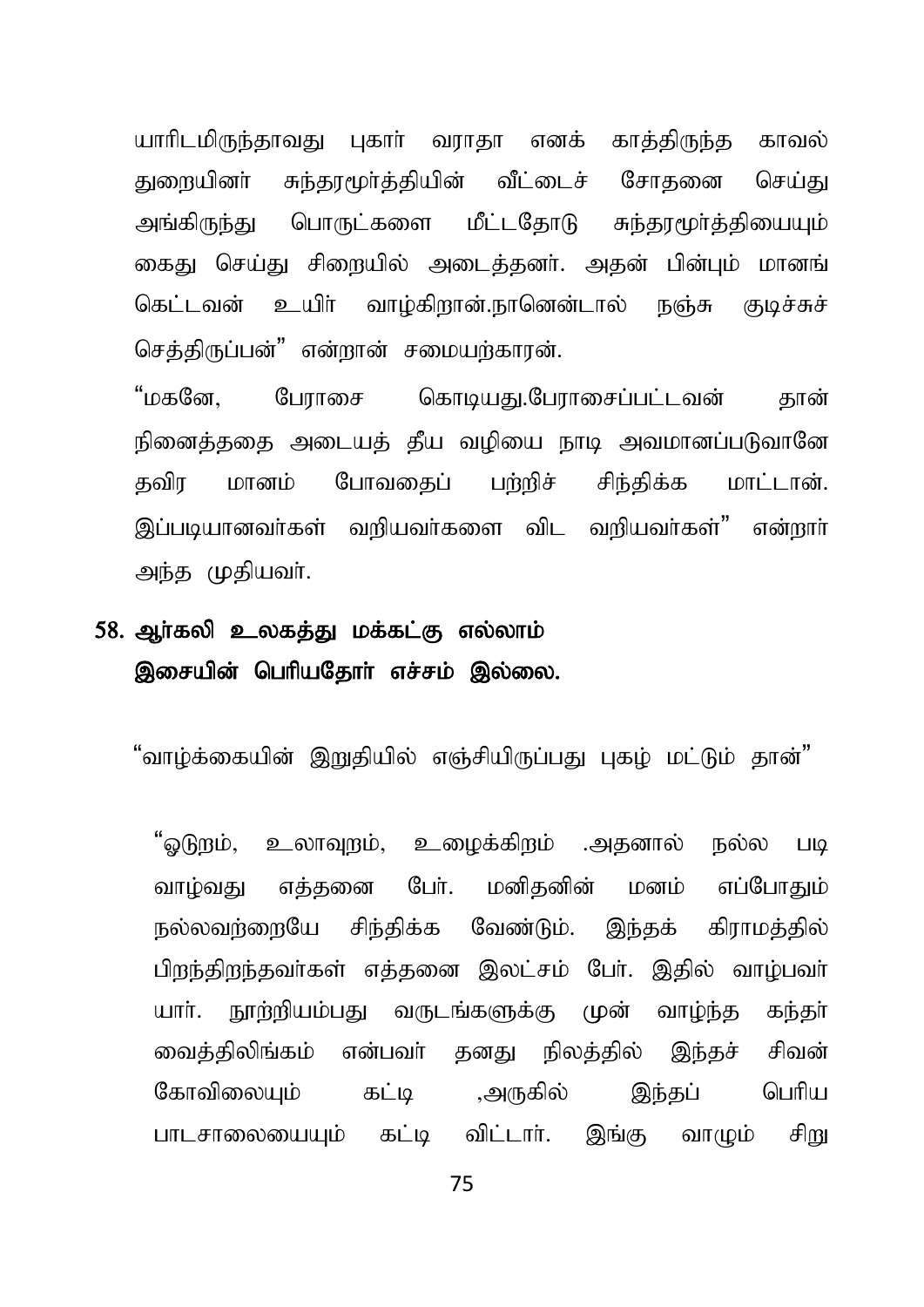குழந்தை கூட அவரின் பெயரைச் சொல்லும் .சுந்தூமூர்த்தி போன்றவர்களின் தாயின் பெயரே மக்களில் அனேகருக்குத் தெரியாது.ஒரு செயலைச் செய்வதாக இருந்தால் புகழ் வரும்படியாகச் செய்தல் வேண்டும் இல்லாவிட்டால் செய்யக் கூடாது. ஏனென்றால் புகம் தான் ஏழேமு பிறவிக்குப் பின்பும் நிலைக்கட நிற்கும்" என்றார். அந்கப் பெரியவர்

## 59. ஆர்கலி உலகத்து மக்கட்கு எல்லாம் இரத்தலின் ஊஉங்கு இளி வரவு இல்லை.

"தனது தகுதியை மறந்து இழிந்தவர்களிடம் இரந்து உண்பதைப் போன்ற இழிந்த நிலை வேறு எகிலும் இல்லை"

"ஒரு காலத்தில் நான் மனிதனல்ல,நல்ல சிந்தனைகளுடன் இடையறாது முயற்சித்தால் தனவந்தனாகிப் பிறர்க்கு உதவி செய்யலாம் என்று எமக்கு முன் வாம்ந்து காட்டிக் கொண்டிருந்த கந்தவனத்தைப் பற்றிச் சிந்திக்காது எனது தகுதியை மறந்து இழிந்தவனான சுந்தூமூர்த்தியிடம் இரந்துண்டேன். அவன் குடித்து விட்டு வைத்த எச்சில் மதுவைக் குடித்தேன். அதை இப்போ நினைத்தாலும் என் இடையில் கட்டிய வேட்டி அவிழ்ந்து நிலத்தில் வீழ்ந்து விட்டதைப் போல இருக்கிறது. அதனால் தான் அன்று சுந்தரமூர்த்தி மடத்தில் உணவு கொடுத்த போது உண்ணாது விட்டேன்.நேற்று அவன் கண்டு, "என்ன எச்சில் சோற்றை உண்டு வாழ்ந்த உனக்கு இப்போ ரோசம் வந்து விட்டதோ?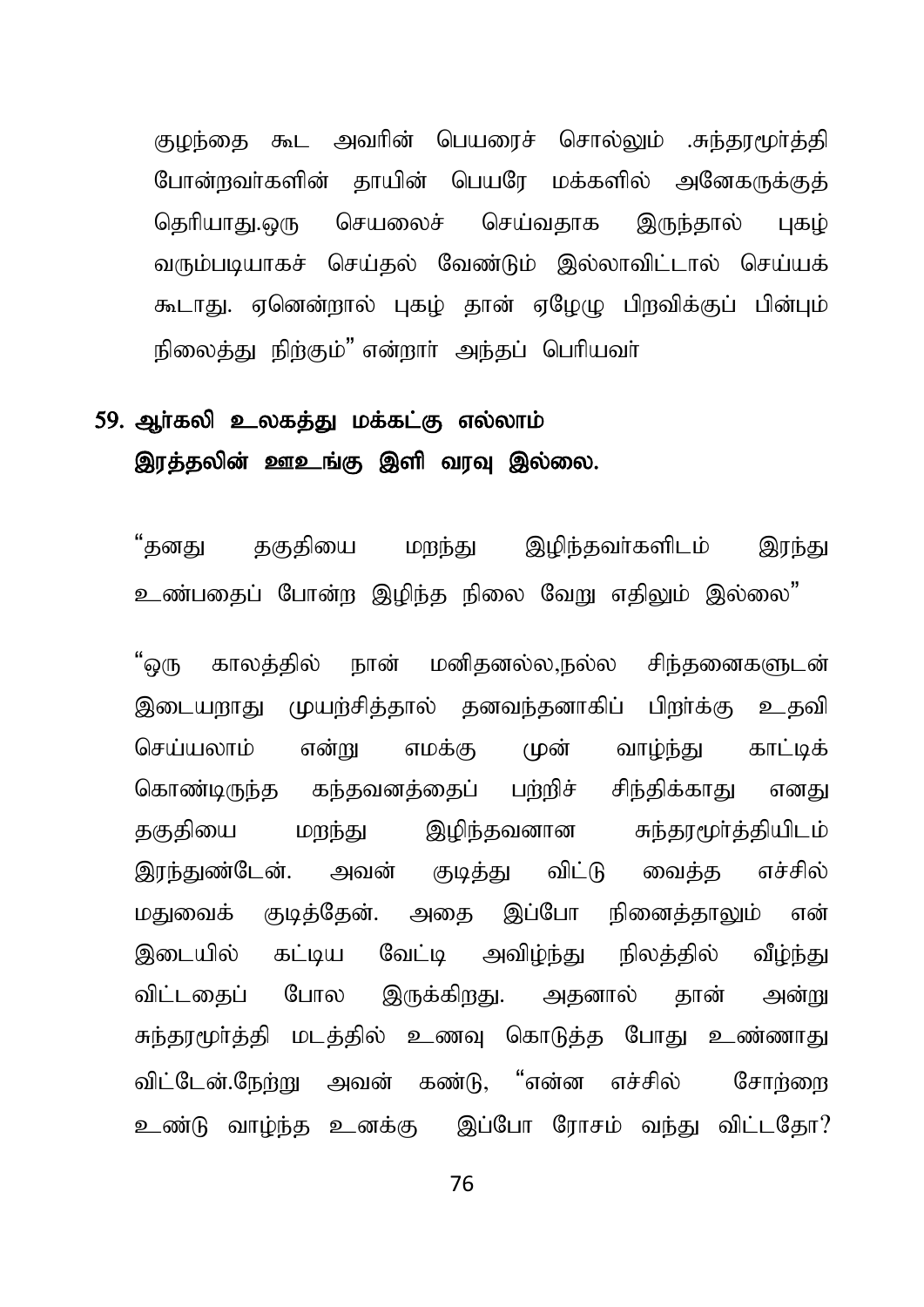அப்ப என் மடக்கில் இருக்கிறாய்.பிள்ளைகளோடு போய் இரு<sup>"</sup> என்றான். அதன் பின் எனது மனம் வேதனையால் துடிதுடிக்கிறது" என்று அமுதார் அந்தப் பெரியவர்.

## 60. ஆர்கலி உலகத்து மக்கட்கு எல்லாம் இரப்போர்க்கு ஈதலின் எய்தும் சிறப்பு இல்லை.

"இாப்பவர்களுக்கு உகவவகை விடச் சிறந்த குணம் வேறு எகுவம் இல்லை"

"கடல் சூழ்ந்த இந்த உலகத்தில் எல்லோராலும் இரக்காமல் வாம (மடியாது. தன்னைத் தான் கட்டுப்படுத்தாதவன் முயர்சியில்லாதவன் , சோம்பேரி ,வயோகிபன் என்போரில் சிலா் இரந்துண்ணத் தான் வேண்டும்.தம் கண்களைப் போல இாப்பவர்களை மகிக்குப் பொருள் கொடுப்போரிடமும் இரக்கல் கூடாகு என்று பெரியவர்கள் கூறியள்ளனர். எனிமை் என் போன்றவர் இரக்கத் தான் செய்கிறார்கள். கந்தவனம் இரப்போர் வீடு தேடி வந்து இரப்பது கூடாது என்று நினைத்து இந்த மடத்தைக் கட்டித் தினமும் மூன்று வேளையும் ஏழைகளுக்கு உணவளிக்கிறார். அவர் போன்ற நல்லவர்கள் இல்லாது போனால் எம் போன்றவரின் பசிக் கீயை அணைப்பது யார்? கடவுள் தான் கந்தவனம் போன்ற நல்லவர்களைப் படைக்குள்ளார். இாப்பவர்களுக்கு இாங்கிக் கொடுப்பகை விடச் சிறந்த குணம் எதுவம் உலகில் இல்லை என்று பெரியவர்கள்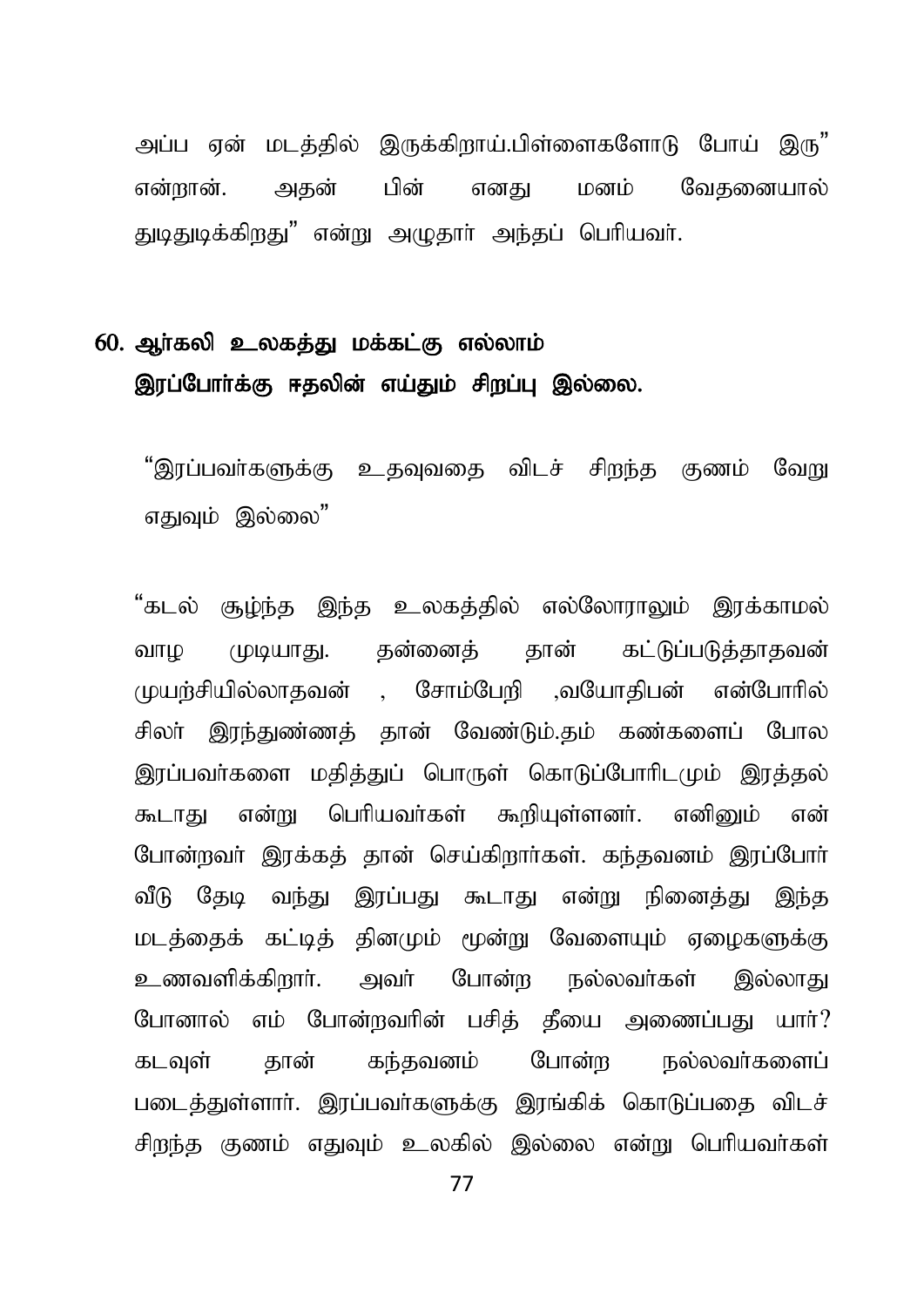கூறியிருக்கிறார்கள். அதை நினைத்து ஆறுதல் அடைதல் வேண்டும்'' என்றார் அப் பெரியவர்.

பொய்ப் பத்து

## 61. அர்கலி உலகக்கு மக்கட்கு எல்லாம் பேர் அறிவி னோன் இனிது வாழாமை பொய்

பெருமைக்குரிய கல்வியைப் பெற்றவர்கள் உலகில் 'இந்த இன்பமாக வாழ முடியாது என்பது தவறான கருத்தாகும்.

"இந்த ஊரில் படித்தவர்களை விடப் படியாதவர்கள் தான் இன்பமாகவம் வாம்கின்றனர். வசகியாகவம் நன்றாகப் படித்தேன். உத்தியோகம் கிடைக்கவில்லை.என்னிலும் பார்க்கப் பலா் ஆசிரியராக இருக்கின்றனா். முயாக படிக்க நான் இக் கல்வியைக் கர்ரேன்." சமைப்பகர்காகவா என்று துயாப்பட்டான் சமையற்காரன்.

"கல்விக்கும். பொருளுக்கும், அறிவிற்கும் ,இன்பத்திற்கும் தொடர்பில்லை. படித்த பலர் பணத்தைத் தேடி அறுபவிக்காது வைக்குள்ளனர். அறிவுள்ளவன் சோம்பேறியாக இருக்கிறான். கொடுத்துதவாதவனாக இருக்கிறான். தனவந்தன் அளவுக்கதிகமான பொருளால் என்ன நன்மை உண்டு. எமது தேவைகளைப் பூர்த்தி செய்யும். அறிவாலும் பணத்தாலுமே இன்பக்கை அனுபவிக்க முடியும். ஏகாம்பரம் கனவந்கன். போலச் சுந்தூமூர்த்தியும் தனவந்தன். அறிவாளி. அகுட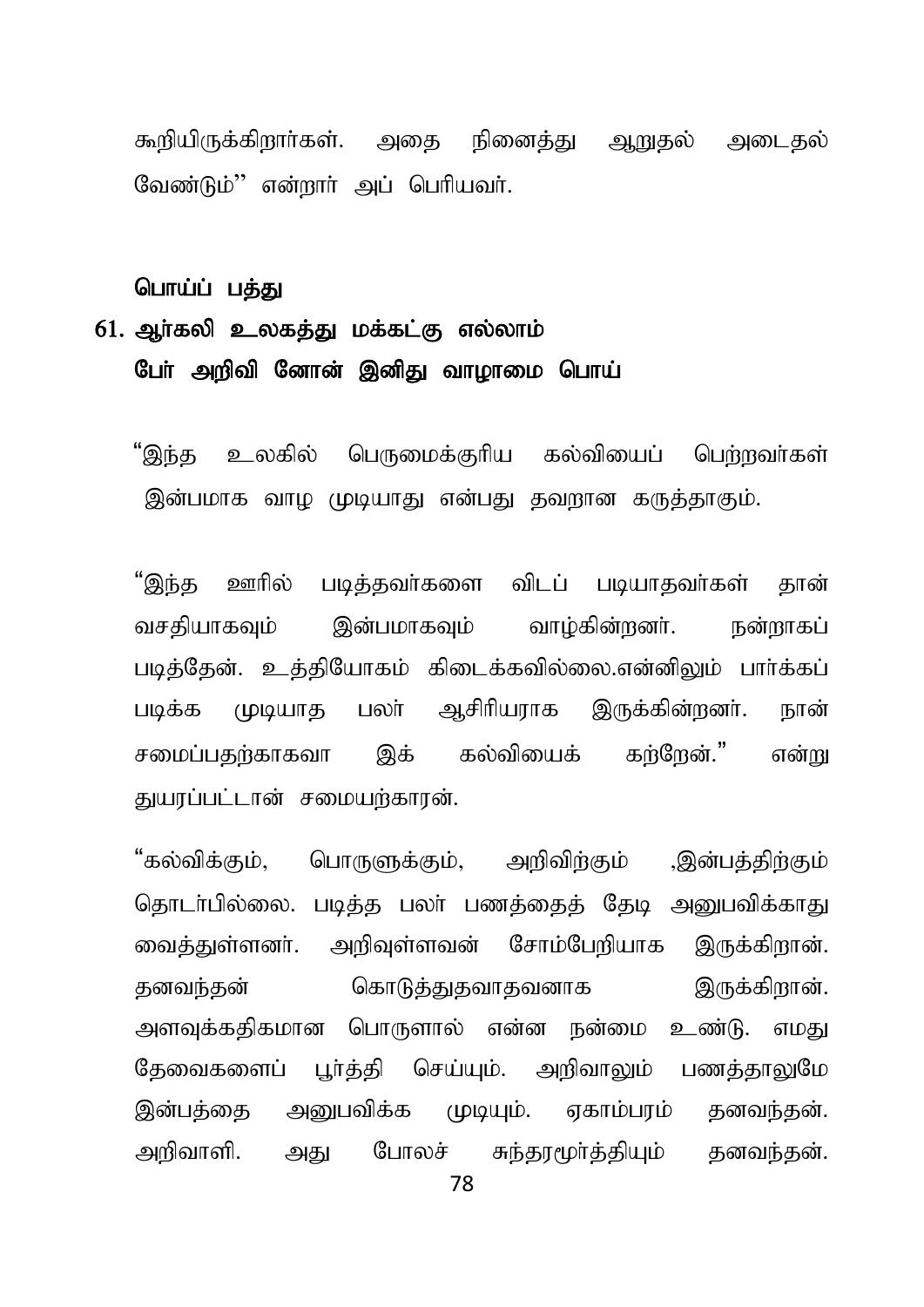அறிவாளி, அவர்களுக்கு அறிவும் பணமும் பயன்பட்டு இன்பக்கைக் கொடுக்கிறதா? நீ துயரப்பட்டாய். உனது பிள்ளைகள் மூவரும் மிக உயர்ந்த படிப்பாளிகள். மூத்த மகள் அடுத்த வருடம் வைத்தியராகி விடுவாள்.மகன் பொரியியலாளராகி விடுவான். பிறகென்ன குளை. உனது வேதனம் உனக்குப் போதும் தானே. உனக்கு வயல், தோப்புக்கள் உண்டு. பிறகேன் கவலைப்படுகிறாய். பொன்னம்பலம், தேவராசா, ஆரூரன் ,நீ எல்லோரும் அறிவுள்ளவர்கள் .இன்பமாக வாழவில்லையா? மனம் கிறந்து உண்மையைச் சொல்" என்றார் அப் பெரியவர். சமையற்காரன் சிரிக்கான்.

# $62.$  ஆர்கலி உலகத்து மக்கட்கு எல்லாம் பெருஞ்சீரோன் தன் வெகுளி இன்மை பொய்.

"தகுதிக்கு மீறிய அளவில்லாத பொருட் செல்வம் உடையவர்களிடம் சினம் இருக்காகு என்பகு பொய்யான நம்பிக்கையாகும்.

"மடத்திற்கு வரும் பெரியவா்கள் பெருந் தனவந்தா்கள்.கோபப் பட மாட்டார்கள். அவர்களிடம் அன்பு கருணை இரக்கம் எல்லாம் ஒன்று சேர்ந்திருக்கும் என்பார்கள். அதற்கு உதாரணமாக கந்தவனம் ஐயா, பொன்னம்பலம் ஐயா, கேவாரசா ஐயா ஆகியோரின் பெயர்களைக் கூறுவார்கள். நானும் அதை நம்பியிருந்தேன். ஆனால் சுந்தரமூர்த்தியும்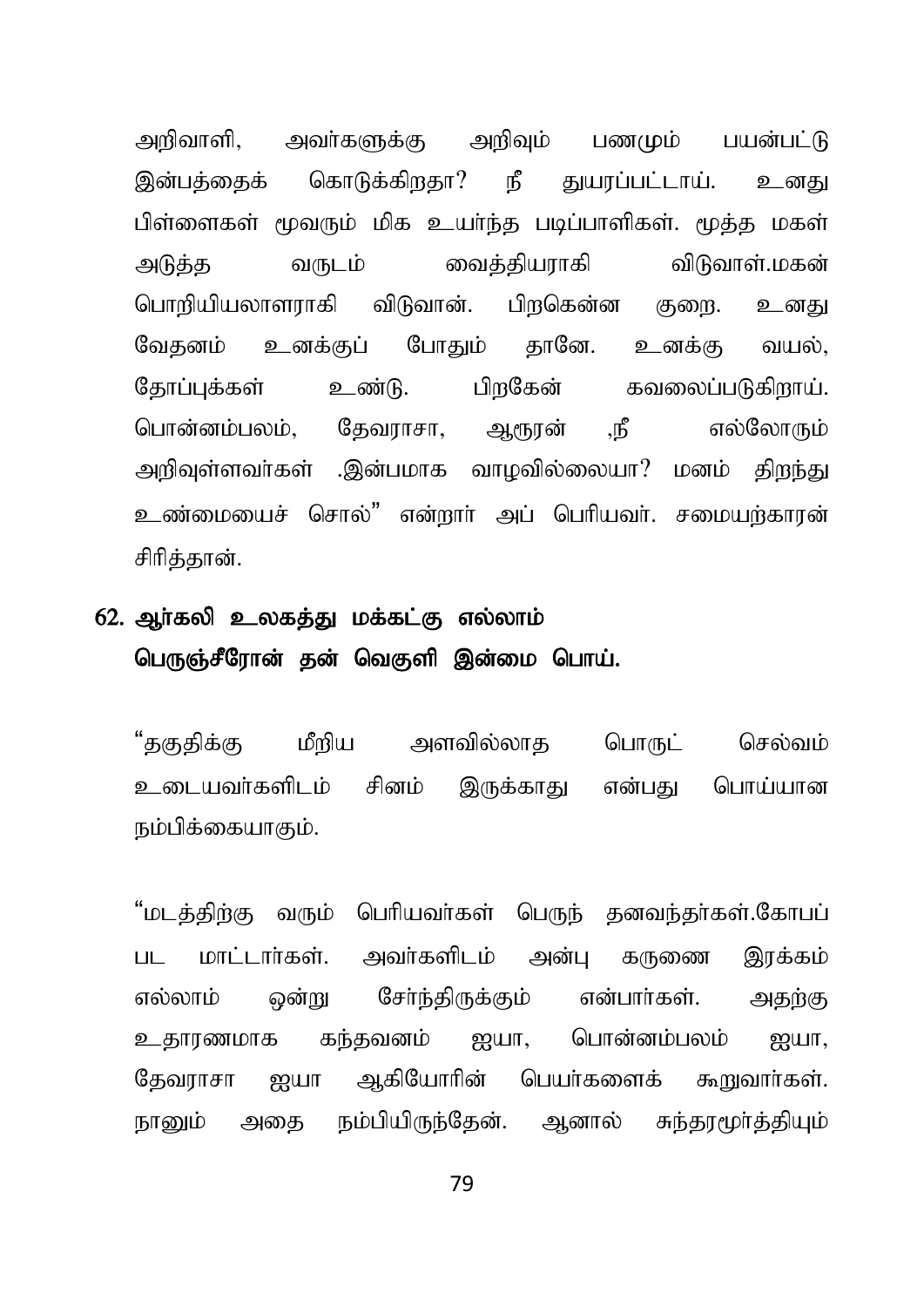பெரும் கனவந்கன். அவனிடம் அவர்கள் கூறிய நல்ல குணங்கள் எதுவுமில்லை. அவன் கோவிலுக்கு வந்தால் குருக்கள் பயந்து நடு நடுங்குவார். மடத்திற்கு வந்தால் நாம் பயப்படுவோம்.ககைப்பகுட சினக்துடன் நாம் ஏதாவது பதில் சொன்னாலும் அடிக்க வருவான். பெரும் தனவந்தா் சிலா் அவா் கூறியபடி வாழ்கின்றனர். ஆனால் பலர் கோபங் கொண்டு வார்த்தைகளாலே எம்மைக் கொல்கின்றனர்" என்றான் சமையர்காான்.

"தனவந்தர்களின் பண்பு பணத்தைப் பொறுத்ததல்ல. அவர்கள் பிறந்த குடியைப் பொறுத்தது"என்றார் பெரியவர்

# 63. ஆர்கலி உலகத்து மக்கட்கு எல்லாம் கள்உண்போன் சோர்வின்மை பொய்.

"கள் அருந்துபவன் சோர்வில்லாமல் கடுமையாக உமைப்பான் என்பது பொய்யானதாகும்."

"பெரியவர்கள் சொல்வது தான் உண்மை. கற்றவனே உலகில் உயர்ந்தவன். கள்ளருந்துபவன் இழிந்தவன் என்றார்கள். ஆனால் ஊரில் உள்ளவர்கள் கற்றவனுக்கப் பிமைக்கக் கெரியாகு என்றும். கள்ளுக் குடிப்பவன் கான் உர்சாகமாக வேலை செய்வான் என்று சொன்னதை நம்பி நான் கள்ளைக் குடித்து விட்டு வேலை செய்தேன்.உண்மையில் உற்சாகமாகத் தான் இருந்தது.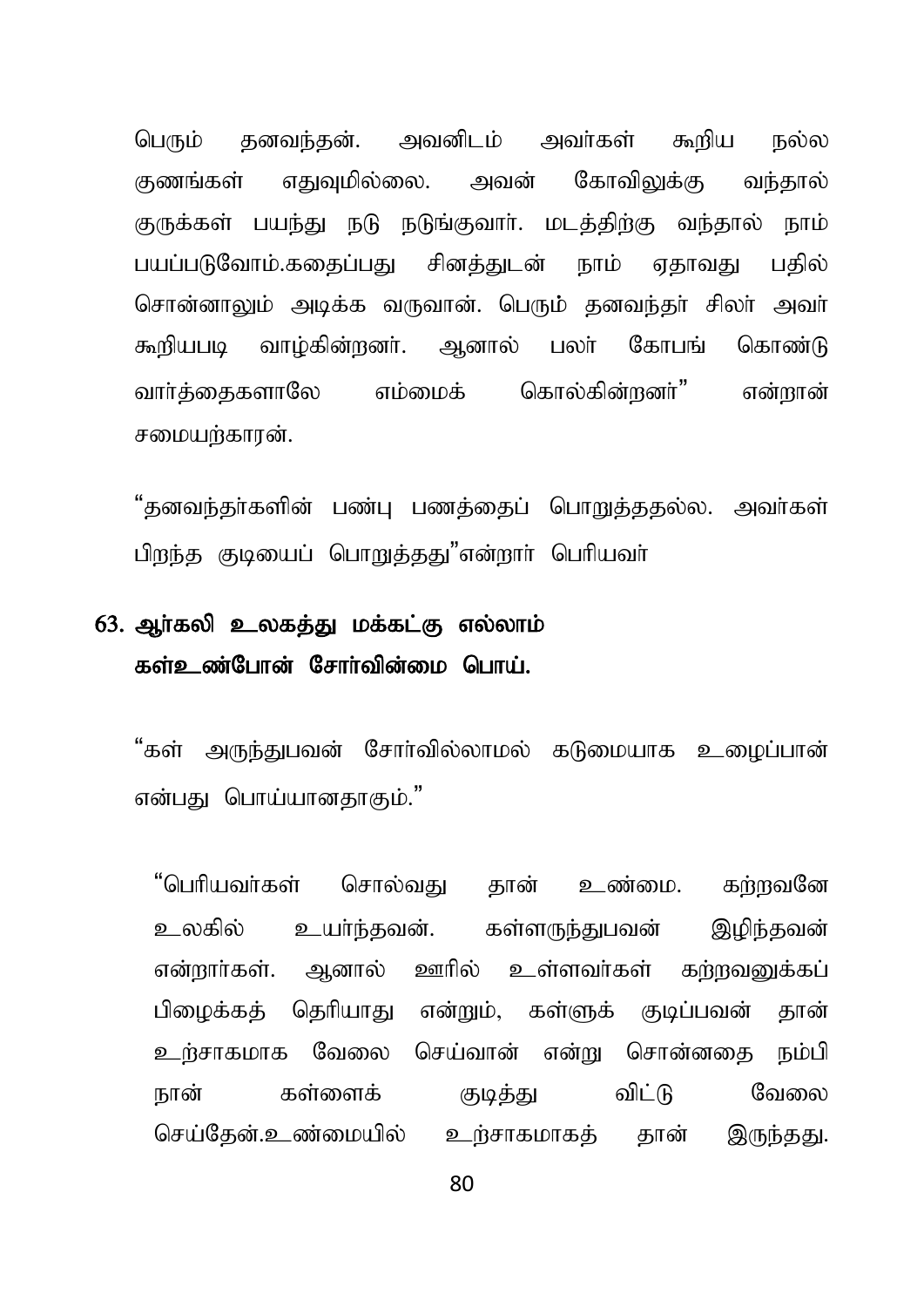அதனால் தினமும் நிறையக் கள்ளைக் குடித்தேன். அதன் பின் வேலை செய்ய முடியவில்லை.மயக்கம் தான் வந்தது. அதனால் வேலை செய்ய முடியவில்லை. பழக்கம் பொல்லாதது என்பார்கள். கள்ளுக்கு அடிமைப்பட்ட நான் உமைப்பது முமுவதையும் கள்ளைக் குடித்து அமித்தேன். அத்துடன் வீட்டில் வாங்கி வைத்திருந்துக் குடித்தேன். அதனால் பிள்ளைகளும் குடிக்கப் பழகி விட்டார்கள். கள் உற்சாகமளிக்கும் என்பது பொய்" என்றார் அப் பெரியவர்.

#### 64. ஆா்கலி உலகத்து மக்கட்கு எல்லாம் காலம் அறியாதோன் கையுறல் பொய்.

"காலம் அறிந்து செயலைச் செய்யாதவனின் கருமம் வெற்றி பெறும் என்பகு பொய்"

"காலம் அறிந்து தான் நாம் எதையும் செய்தல் வேண்டும். தாராண்மை உள்ள கோடீஸ்வரரானாலும் அவரது மன நிலை குமம்பியிருக்கும் போது உண்ண உணவ கேட்டால் கூடக் கிடைக்காகு . இருபது வருடங்களாக இம் மடக்கில் வேலை செய்கிறேன். யார் யாரை எப்படி அணுக வேண்டும் என்று எனக்குத் தெரியும். யாரை எப்படி அணுகினாலும் ஒரு சதம் கூட ஈய மாட்டார்கள் என்றும் தெரியும். யாரைச் சந்தித்தால் எதுவும் கேளாது முகக் குறிப்பை அறிந்து உதவுவார் என்பதும் தெரியும். அதனால் தான் எனது வாழ்வும் சிறப்புப் பெற்றது. எனது உதவியாளன் காலம் அறிந்து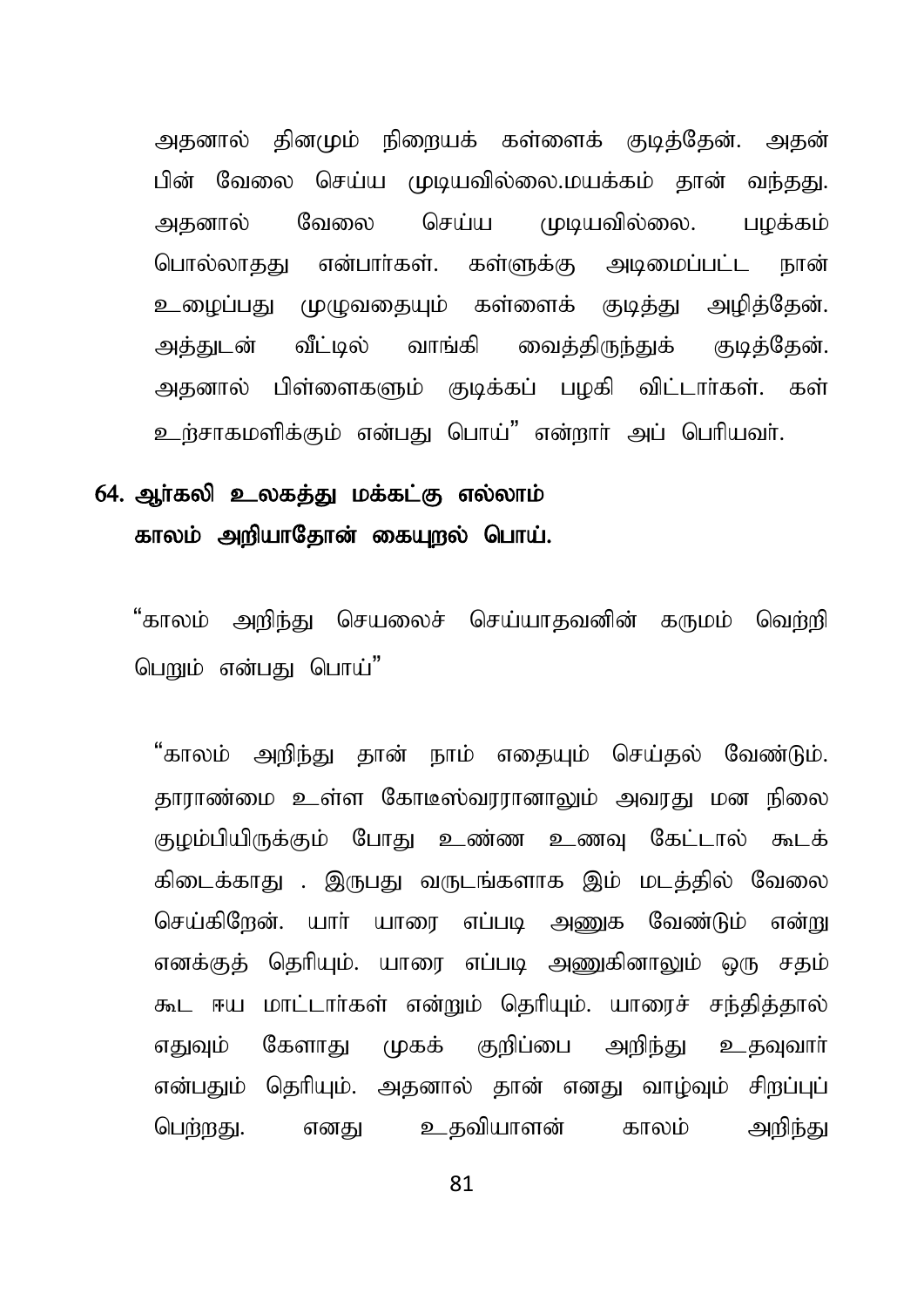நடவாமையால் தான் துன்பப்படுகிறனான்.சென்ற வாரம் கந்தவனம் ஐயா மடத்திச்ற்கு வந்தவர். நான் இம்முறை வயலை உம முடியவில்லை. உமவ இயந்திரம் வைத்திருக்கும் கதிரமலைக்குச் சுந்தரமூர்த்தி எனது வயலை உமுது கொடுக்கக் கூடாதென்று சொல்லி விட்டான்.வந்த கந்தவனம் ஐயா, "கதிரமலையிடம் தானா உழவு இயந்திரம் உள்ளது.எனது உழவு இயந்திரத்தை கொண்டு சென்ற உழு. நான் சாரதிக்குச் சொல்கிறேன்.பருவத்தில் பயிர் செய்ய வேண்டும்.பிந்தினாலோ, மந்தினாலோ விளைச்சல் பாகிக்கப்படும்" என்றார். அவர் எகையம் உரிய காலக்கில் தவறாது செய்பவர். அதனால் தான் இந்த நிலையை அடைந்தார். உழவு இயந்திரம் வைத்திருக்கும் கதிரமலை இன்னும் உழவில்லை. அவன் கூலிக்கு உமுது திரிகிறான். இப்போ அடை மழை தொடங்கி விட்டது. இனி இயந்திரத்தை வயலில் இருக்க முடியாது. அதுபோல நீ அந்தந்தக் காலத்தில் அந்தந்த வேலைகளைச் செய்யாமையால் தான் கஷ்டப்படுகிறாய். உரிய பருவத்தில் செய்யாத கருமம் வெர்றியைக் காரகு" என்றான் சமையற்காரன்.

#### 65. ஆர்கலி உலகத்து மக்கட்கு எல்லாம் மேல்வரவு அறியாதோன் தற்காத்தல் பொய்.

"வாமுங் காலக்கில் வரும் பொருளைப், போல எதிர்காலத்திலும் பொருள் வரும் என நினைத்து வந்த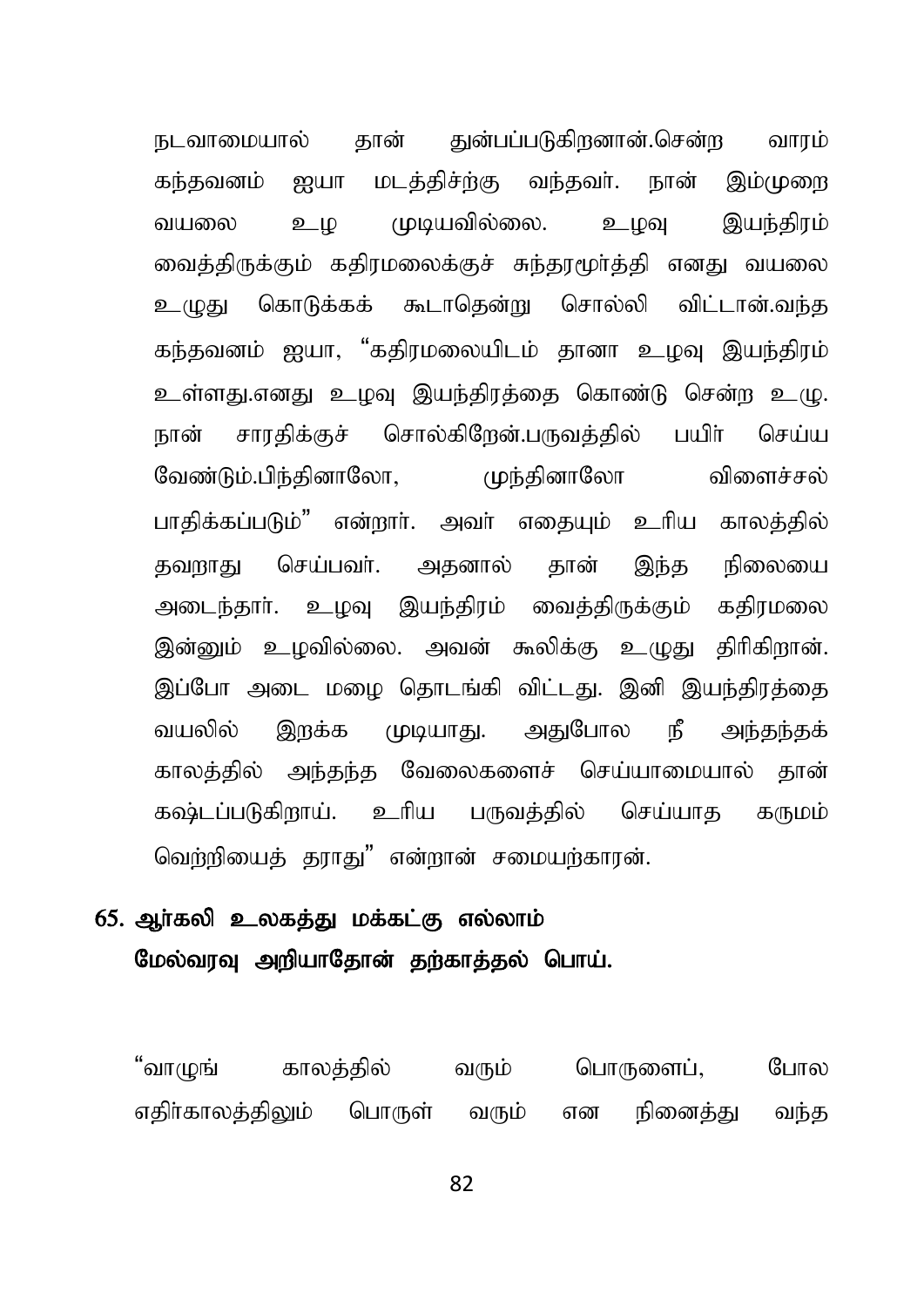பொருளைச் சேமிக்காது விடுபவன் பிர்காலத்தில் தன்னைத் தான் காத்துக் கொள்ளலாம் என நினைப்பது பொய்"

"நான் உழைக்கும் காலத்தில் சேமித்து வைத்தேன். அத்துடன் லு வருடம் வரும் வருமானம் சிலசமயம் அடுத்த வருடம் வராது. நாம் கமக்காரா் . மழை அதிகமாகப் பெய்தாலும் நட்டம் வரும். பெய்யாமல் விட்டாலும் நட்டம் வரும். அதனால் இப்போது வரும் வருமானம் எப்போதும் வரும் என்று நினைத்துச் சேமிக்காது இருக்கக் கூடாது.நட்டம் ஏற்படும் காலங்களிலும், முதுமைக் காலங்களிலும் சேமிப்புக் தான் உதவி செய்யும். நான் அதை உணர்ந்து சேமித்ததால் கஷ்டமில்லாமல் வாழ்கிறேன். நீ நிகழ்கால வருமானம் எதிர்காலத்திலும் வரும் என்று சேமிக்காது வாம்ந்ததால்  $\;$ கஷ்டப்படுகிறாய்" என்றான் சமையல்காரன்.

"உண்மை கான், நோய், முதுமை என்பவற்றிற்காகச் சேமிக்க வேண்டுமென்றில்லை. இன்று போல என்றும் வருமானம் வரும் என்று நினைக்கு சேமிக்காகு விட்டகு கான் கவறு என்று இப்போது தான் தெரிகிறது" என்றார் அந்தப் பெரியவர்.

# 66. ஆர்கலி உலகத்து மக்கட்கு எல்லாம் உறுவினை காய்வோன் உயர்வு வேண்டல் பொய்.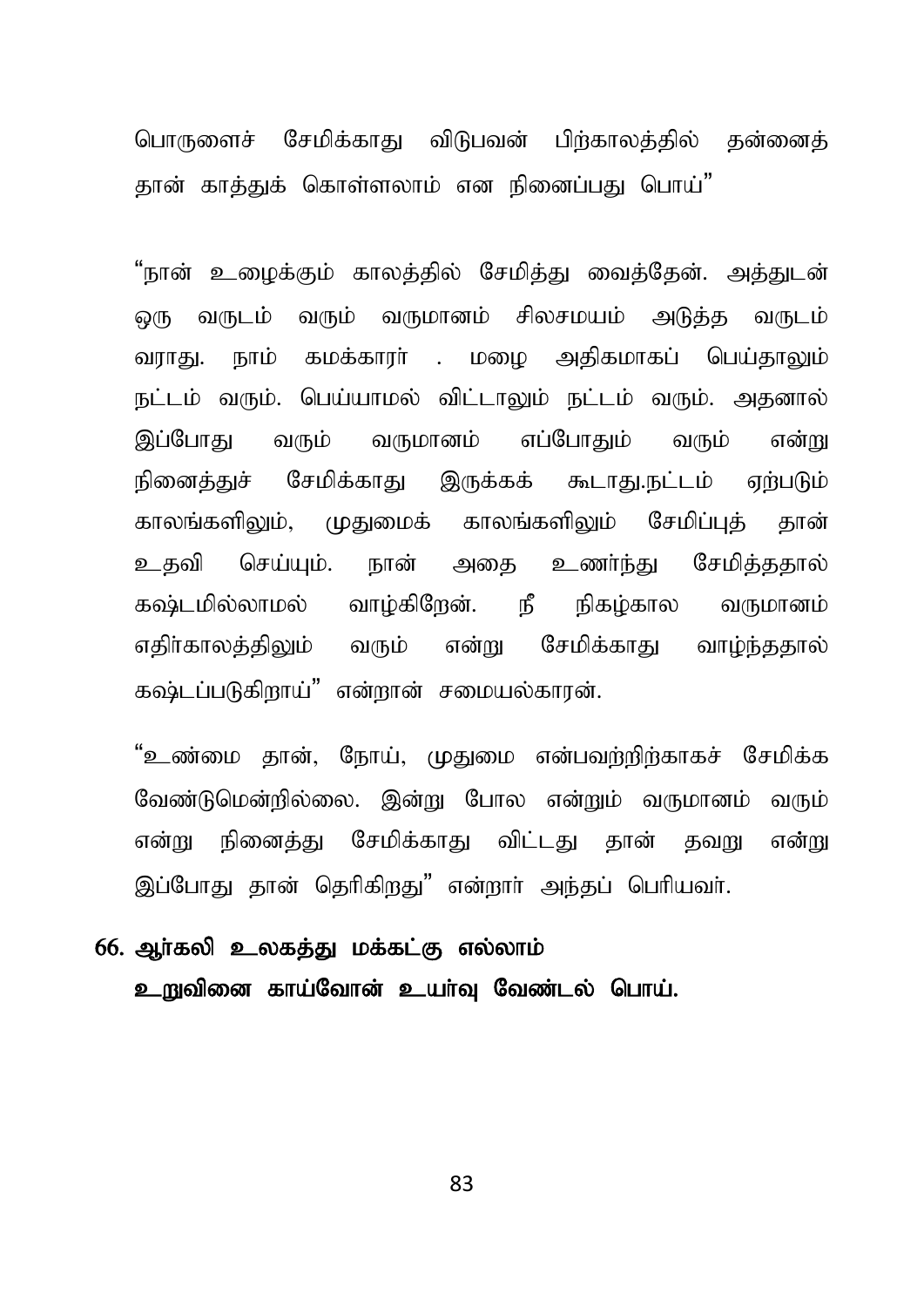"கையில் கிடைக்கும் வேலையை வெ<u>றுத்து</u> ஒதுக்கி விட்டு மனதிர்குப் பிடித்தமான வேலை கிடைக்குமென்று நினைக்கிருப்பகட கவுய"

"என்னை எல்லோரும் சமையல் வேலையை என் செய்கிறாய்? உனகு படிப்பிர்கு நல்ல வேலை கிடைக்கும் பொறுக்கிரு என்றார்கள். பொறுத்திருக்கக் கூடிய நிலையில் குடும்பம் இல்லை. அதனால் சந்தோஷத்துடன் சேர்ந்தேன். அதன் பின்பு எனக்கு வேலைகள் எதுவும் கிடைக்கவில்லை. கோவில் வேலை, பலருக்கு உணவளிக்கும் புனிதமான தொழில் என்று நினைத்து அர்ப்பணிப்புடன் வேலை செய்தேன். பல பெரிய மனிதா்களின் நட்பு ஏற்பட்டது. கடவுளின் அருளும் கிடைத்தது. அதனால் திருமண வீடு போன்ற வைபவங்களுக்குச் சென்று சமைத்தேன்.ஒரு வைபவத்திற்குப் பதினையாயிரம் இருபதினாயிரம் ரூபா கிடைத்தது.பெரியதொரு அரசாங்க உத்தியோகத்தர் மாதா மாதம் பெறும் சம்பளத்திலும் பார்க்க நான் அதிகமாகச் சம்பாதிக்கிறேன். எனது சகோதரன் பட்டணத்தில் ஒரு சாப்பாட்டுக் கடை வைத்திருக்கிறான். அதற்கும் உணவு வகைகள் தயாரித்துக் கொடுக்கிறேன். இதை விட்டு விட்டுப் பெரிய உத்தியோகம் வருமென்று காத்திருந்தால் இவ்வளவு தூரம் முன்னேறியிருக்க முடியாது. அத்துடன் வேலையும் கிடைத்திராது. சிறிய சமையல் வேலை இன்று பெரும் பணக்கைக் கொடுக்கிறது."என்று சிரிக்கான் சமையற்காரன்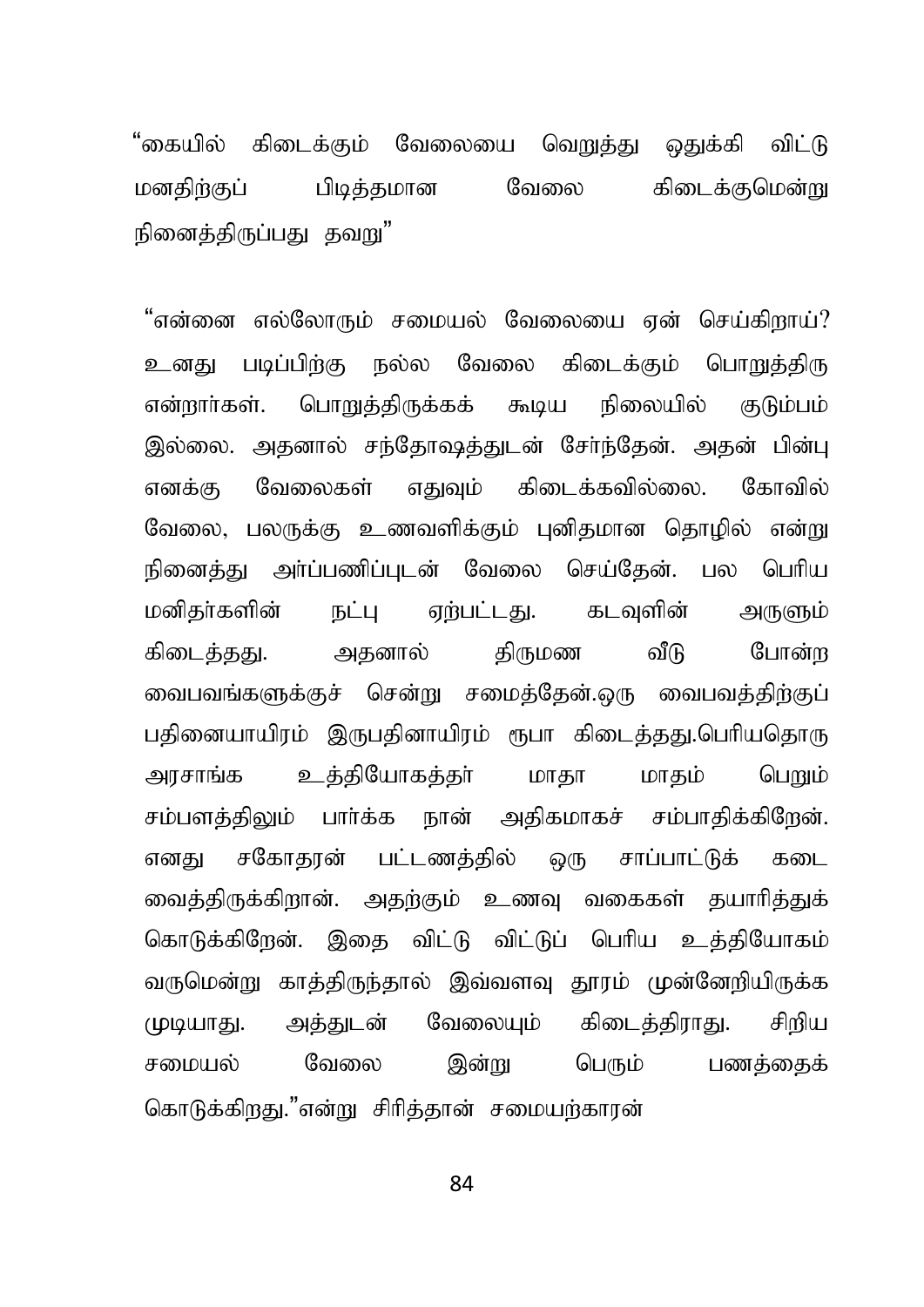## $67.$  ஆர்கலி உலகத்து மக்கட்கு எல்லாம் சிறுமை நோனாதோன் பெருமை வேண்டல் பொய்.

"பமிகள் வந்கால் அகைக் காங்கும் மன வலிமை இல்லாகவன் பெருமை பெற விரும்புவது பொய்யான செயலாகும்.

"ஒரு வேலை செய்யும் போது குறை நிறைகள் வரும். பழி வரும். அகைக் காங்கிக் கொள்ளல் வேண்டும். நான் சமையல் வேலை செய்வது எனது குடும்பத்தில் பலருக்குப் பிடிக்கவில்லை. முக்கியமாக எனது மாமாவிற்குப் பிடிக்கவில்லை. சமைப்பகை அவர் மிக மிகக் கேவலமாகக் கருதினர். அவரது மகள் காவேரியை எனக்குத் திருமணம் செய்து வைப்பதாக இரு குடும்பத்தினரும் விரும்பி இருந்தனர். மாமாவும் காவேரியும் என்னைச் சமையல் வேலை செய்ய வேண்டாம் என்றும், அதை விடாவிட்டால் காவேரியைத் திருமணம் செய்து தர மாட்டேன் என்றும் மாமா கூறினார். அதைக் காவேரியும் ஆமோதித்தாள். மாமா மிகவும் வரியவர். வரியவர்கள் மானத்தை விடப் பயப்பட வேண்டுமே தவிரத் தொழிலை விடக் கூடாது என்று கந்தவனம் அண்ணை சொல்வார் அவர்,"வீட்டுக்கு வீடு கூலி வேலை செய்தே நான் பிழைக்கிறேன். எல்லாத் தொழிலும் நல்ல தொழில். ஒழுக்கக் கேடான தொழில் செய்வது தான் கூடாது" என்றார். நான் எனது மனைவியை விரும்பித் தான் திருமணம் செய்தேன். அவள் என்னை உயிாாக நேசித்ததோடு எனது வேலைகளுக்கும் உதவியாக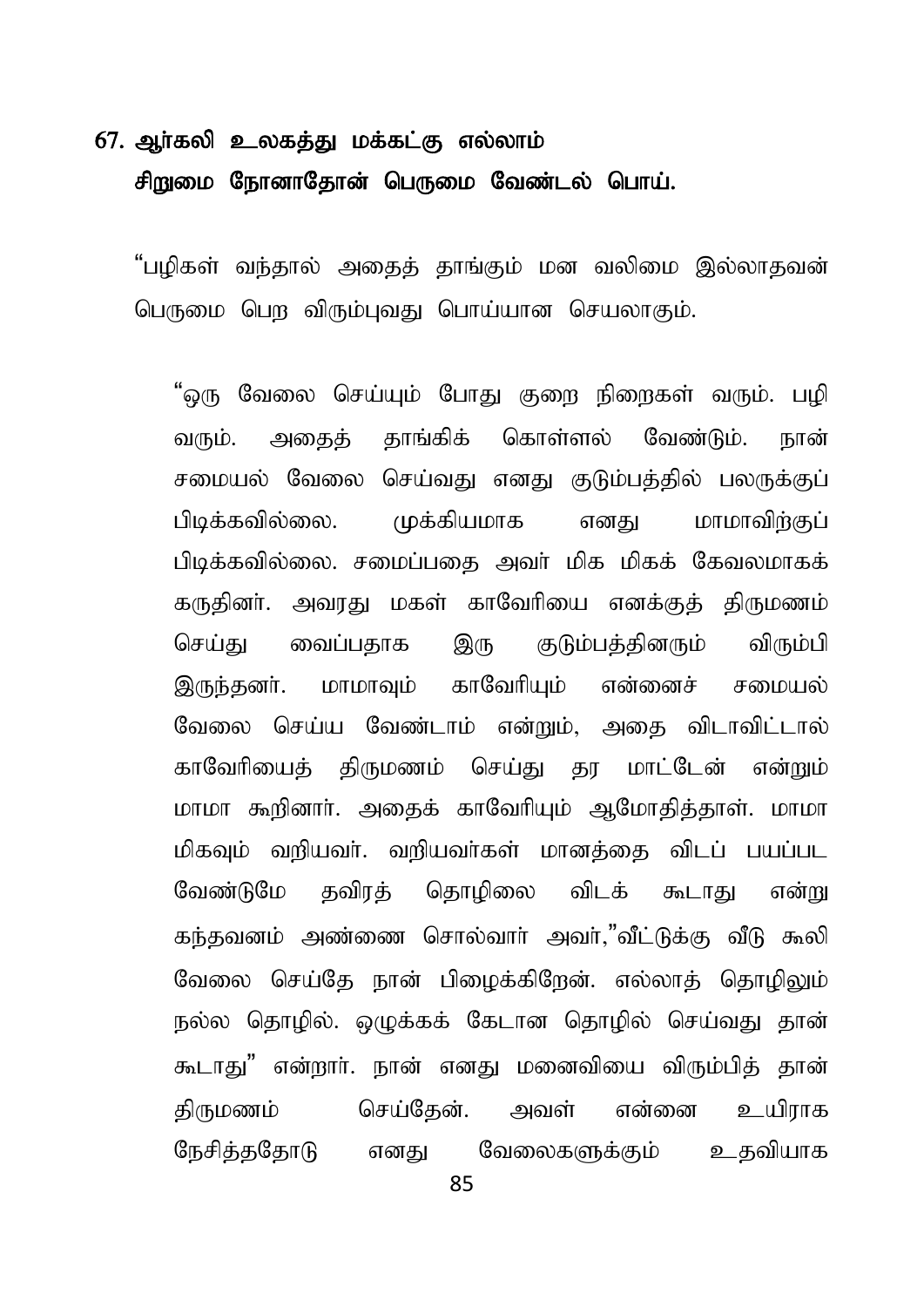இருந்தாள். இப்போ பட்டணத்துச் சாப்பாட்டுக் கடை அவளது பொறுப்பில் தான் உள்ளது. மாதா மாதம் <u> ஐம்பகினாயிாம் ரூபா இலாபமாகக் கிடைக்கிறது.</u> காவேரியின் கணவன் குடிகாரன். அதனால் அவள் தோட்டங்களில் கூலி வேலை செய்கிறாள். இப்போ அவளுக்கும் நான் தான் உகவி செய்கிறேன்" என்றான் சமையல்காான்.

## 68. ஆர்கலி உலகத்து மக்கட்கு எல்லாம் பெருமை நோனாதான் சிறுமை வேண்டல் பொய்.

மர்ாவர்களின் உயர்வைக் காங்கிக் கொள்ள முடியாதவன், தனக்கு வரும் கேட்டைக் தாங்கிக் கொள்வான் என்பது பொப்

"மற்றவர்களுக்கு வரும் உயர்வைத் தாங்கிக் கொள்ளாதவன், தனக்குக் கேடு வந்தால் அகைத் தாங்கிக் கொள்ள முடியாது பொறாமையால் துடிதுடிப்பான் என்பதற்கு எனது மாமாவும் சுந்தரமூர்த்தியும் நல்ல உதாரண பருஷர்களாவர். நான் காணி வாங்கி வீடு கட்டினேன். மாமா குடி பகுதலுக்கு வரவில்லை. சுந்தரமூர்த்தியும் வரவில்லை.பொன்னம்பலம் ஐயா, தேவராசா ஐயா, கந்தவனம் அண்ணை ஆகியோர் வந்து பரிசு தந்து வாழ்த்தினர். ஒரு காலத்தில் நான் கந்தவனம் அண்ணையை விடப் பணவசகி உள்ளவனாக இருந்கேன். அவர் அகற்காக மிகவும் மகிம்ந்தார். "நீ வசகியாக இருப்பதால் தான்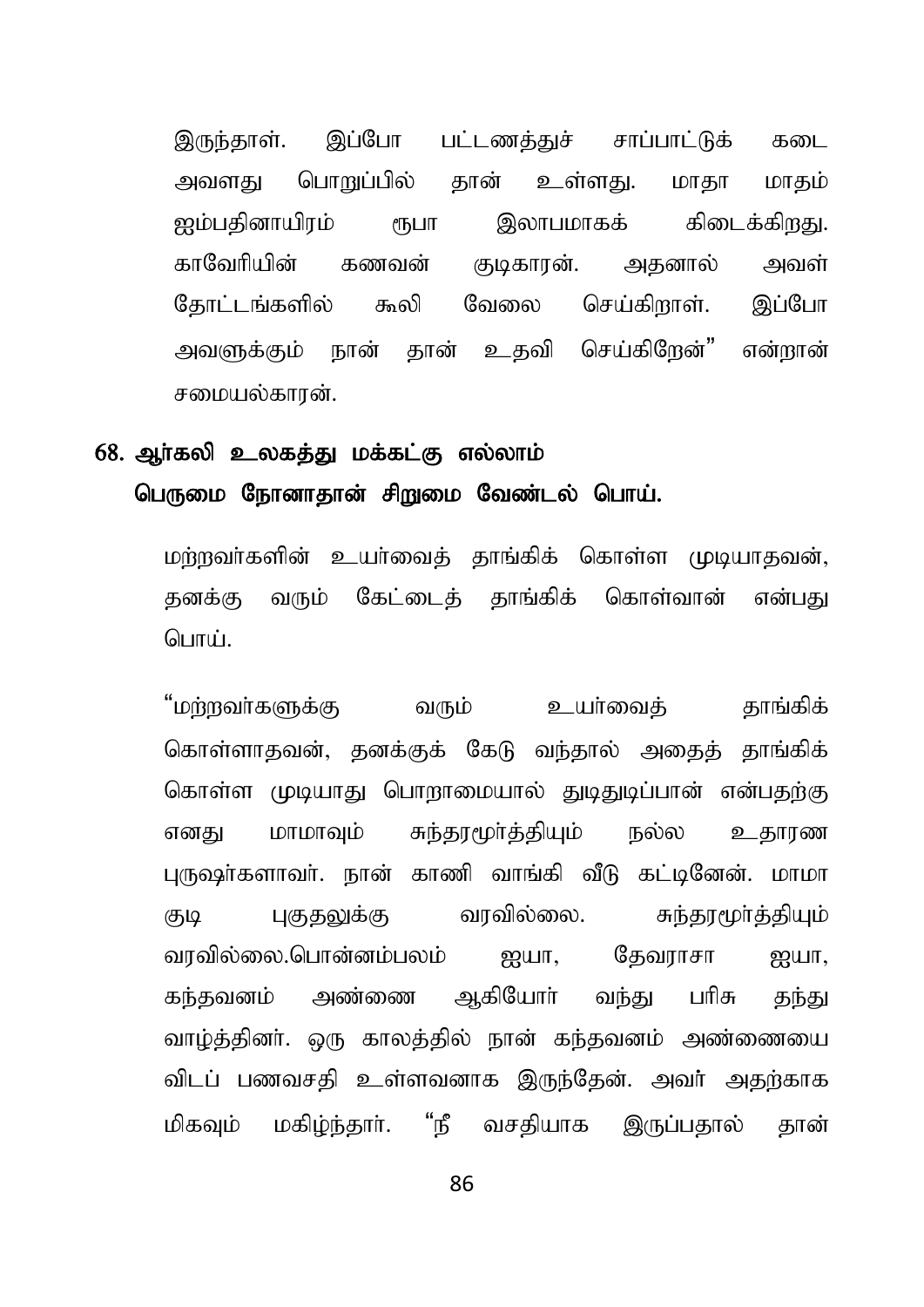எனக்கு உதவி செய்கிறாய். இன்னும் வசகியுள்ளவனாக நீ மாற வேண்டும்" என்று மகிம்வடன் வாம்க்குவார்.சமையல் வேலை செய்யும் நான் வசகியாக இருப்பதையிட்டு அவர் பொறாமைப்படவில்லை. தனக்குத் தளர்ச்சியேற்படும் போதெல்லாம் மன உறுதியுடன் தான் அவர் இருந்தார். அருரனுக்குப் பரீட்சைக் கட்டணம் கட்ட முடியாத போது கூட அவர் நம்பிக்கையை இழக்கவில்லை. அதனால் தான் இன்று தனவந்தனாகியுள்ளார். எனது மாமா எனது உயர்வைக் கண்டு பொறாமைப்படுவார்.கஸ்டம் வரும்போது குடித்து விட்டு குடும்பத்தில் கலகம் விளைவிப்பார்.அதனால் தான் அவர் முன்னோவில்லை'' என்றான் சமையல்காரன்.

# 69. ஆர்கலி உலகத்து மக்கட்கு எல்லாம் பொருள் நனச வேட்கையோன் முறைசெயல் பொய்.

"பொருளைச் சேர்க்க வேண்டும் என்று பேராசை கொள்பவன், பொருளை நேர்மையாகவும் முறையாகவும் சேர்க்க மாட்டான்.

"பொருளைச் சேர்க்க வேண்டும் என்று நான் விரும்புவேனே தவிர அதை நேர்மையற்ற முறையிலோ முறை கேடாகவோ சேர்க்க விரும்பவில்லை. பட்டணத்தில் பல உணவகங்கள் உள்ளன. ஆனால் எமது உணவகக்கிற்குக் தான் மக்கள் கூட்டம் கூட்டமாக வருவார்கள். அதற்குக் காரணம் நாம் பொருளில் ஆசை கொண்டு கலப்படம் செய்வதில்லை. நிறை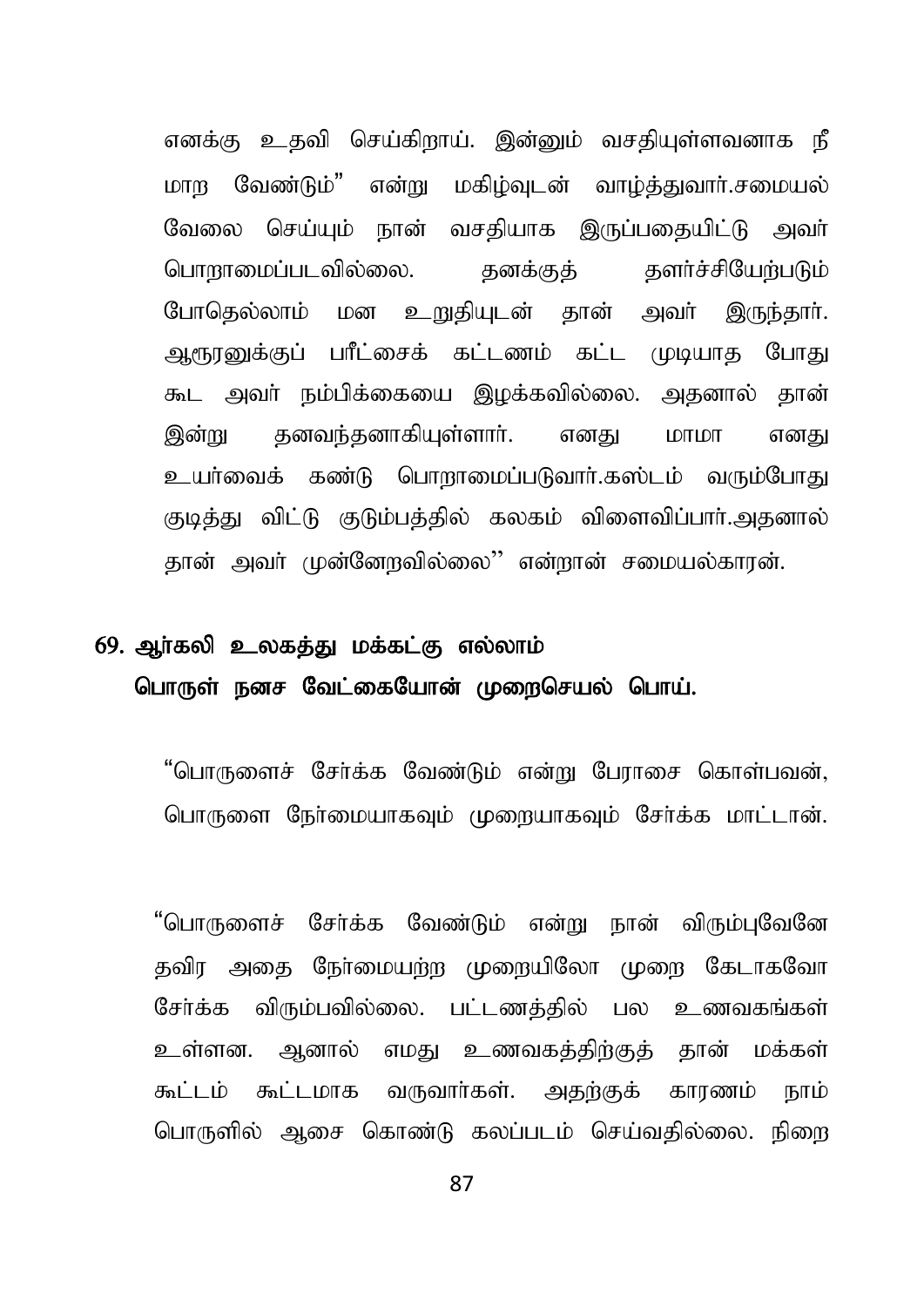குரைத்துச் செய்வதில்லை. ஆசையுள்ளவன் நேர்மையாக நடக்க மாட்டான். அதனால் வருமானம் குறைவாகவே இருக்கும். நேர்மையோடும் முறையாகவும் செய்யப்படாத செயல் ஒரு போதும் வெற்றியளிக்காது. அதை நான் அனுபவ மூலமாக அறிந்துள்ளேன். சுந்தூமூர்த்தி பொருள் சேர்க்கும் பேராசை கொண்டவன். அவன் ஒரு செயலை ரேர்மையாகவோ, முறையாகவோ செய்வான் என்பது பொய்யாகும்" என்றான் சமையற் காரன்.

## 70. அர்கலி உலகக்கு மக்கட்கு எல்லாம் வாலியன் அல்லாதோன் தவம் செய்தல் பொய்.

"காய அறிவையம் காய இயல்பையம் பௌாமல் இருப்பவன் தவம் செய்வான் என்பது நம்பமுடியாத பொய்யே.

"தூய அறிவும், தூய இயல்பும் இல்லாதவா்கள் எச் செயலையும் செய்ய முடியாது. நமசிவாயம் சுவாமியாா் மேலான காய அரிவை உடையவர். காய்மையான மனத்தையும் உடையவர். அதனால் அவர் செய்யும் செயல்களெல்லாம் உயர்ந்தனவாகவே உள்ளன. அவ்வாறு நடப்பகால் அவாகு முகமும் கண்களும் எந்நோமும் எவரையும் கவரும் வசீகரக் கன்மை மிக்கனவாக இருக்கின்றன. அவரது கண்களை ஆசையுடன் பார்த்தால் நினைக்கின்ற நன்மைகள் யாவும் எளிகில் கிடைக்ககும். நமசிவாயம் சுவாமியாருக்கு இருக்கின்ற செல்வாக்கைப்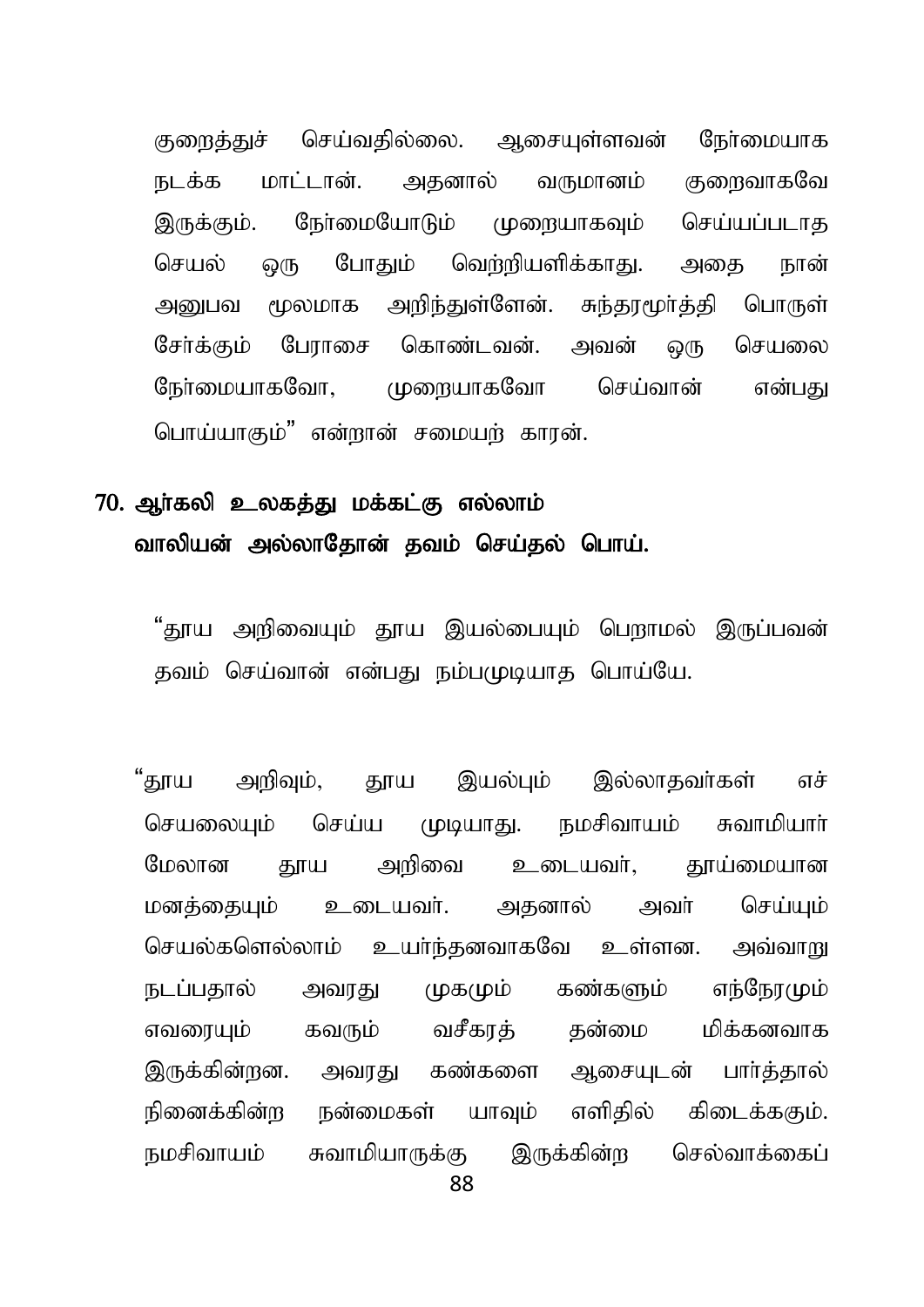பார்த்துப் பிரமித்த வேற்றூரவன் ஒருவன் தானும் தவம் செய்ய வேண்டுமென்று நினைத்து சுவாமியாரிடம் வந்து ஆசி பெற்றுச் சென்றான். ஆரம்பக்கில் அவரை அவ்வூரவர்கள் போற்றித் துதித்தனர். நாளடைவில் அவனது போக்குச் சரியில்லாததால் அவனை அடித்து விரட்டி விட்டனர். ஒரு தவசியின் அறிவும் இயல்பும் தூய்மையில்லாதவிடத்து அவன் தவம் செய்வதென்பது பொய்யானது. தனது தேவையை நிறைவேற்றுவது" என்றான் சமையற்காரன்.

#### எளிய பத்து

## 71. ஆர்கலி உலகத்து மக்கட்கு எல்லாம் புகழ்வெய்யோர்க்குப் புத்தேள் நாடு எளிது.

"புகழ் தரக் கூடிய நல்ல பணிகளைப் பற்றின்றிக் திருத்தொண்டாகச் செய்வோருக்கும் புகம் எளிதாக வந்தடையும்.

காலையில் மிகவும் அவசாமாகப் புறப்பட்டார் கந்தவனம். அவரின் அவசரத்தைக் கண்ட ஆரூரன் சொன்னான், "அப்பா இள வயதில் நீங்கள் பட்ட கஷ்டத்தை இந்த ஊரில் உள்ள யாரும் பட்டிருக்க மாட்டார்கள். அதனால் இனியாவது சற்று லப்வாக இருங்கள். முன்பு போலவே இப்போதும் விடியற் காலையில் எழுந்து சரியாகச் சாப்பிடாமல் புறப்பட்டு விட்டீா்கள். சற்று ஓய்வெடுங்கள்."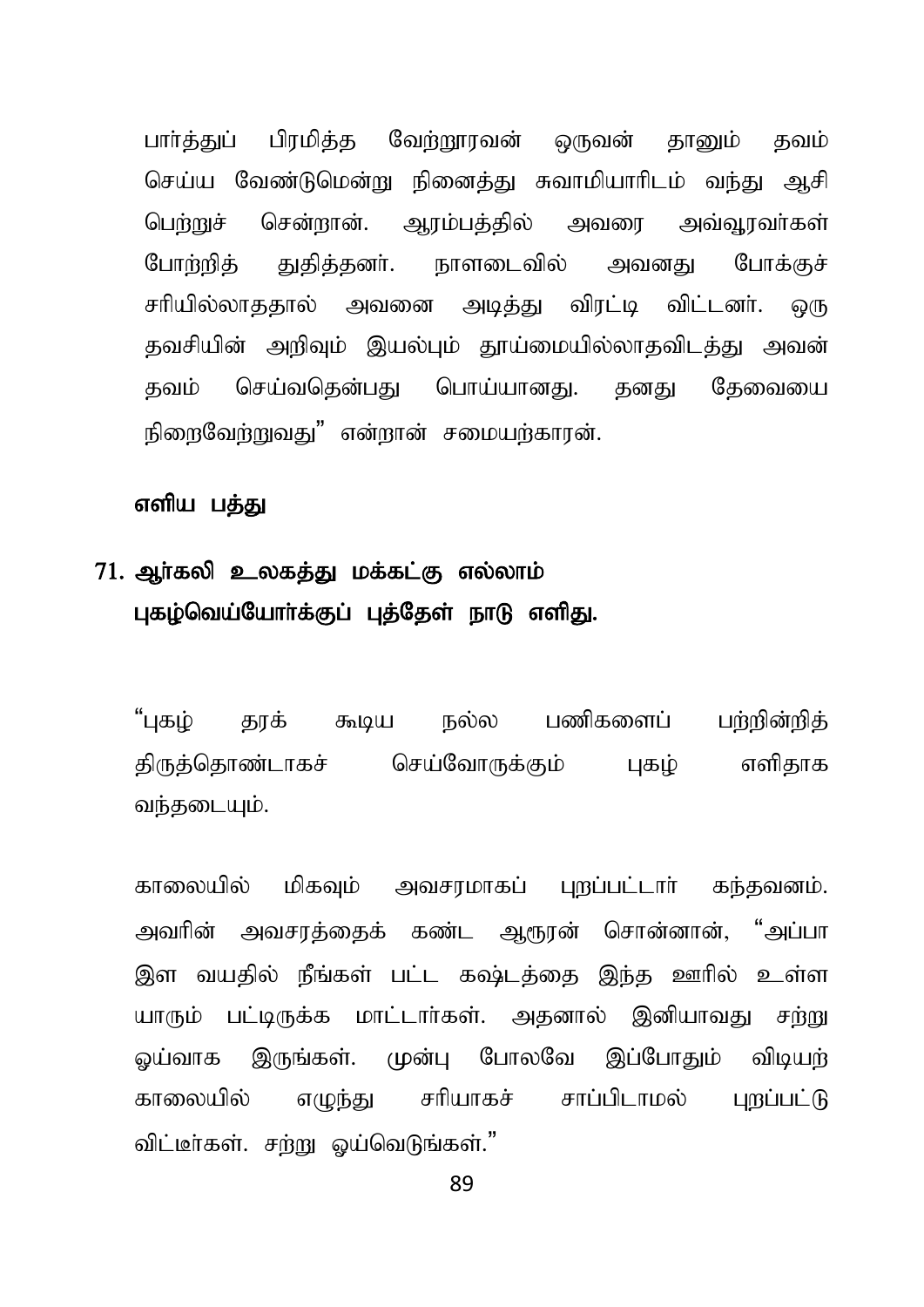"மகனே, வயோபத்திலும் சுறுசுறுப்பாக வாழ்ந்தால் தான் நோய் வந்து தாக்காது. ஆரோக்கியமாக வாழலாம்.கூடி நொடிகள் வாமவிரும்பபவர்கள் முயற்சி செய்கால் கான் பிறருக்கு உகவ முடியும். நீ மகனாக இருந்தாலும் எதற்கும் உனது கையை எதிர்பார்க்க முடியுமா? அருணாசலத்தின் மகனுக்குக் கண்ணில் சத்திரசிகிச்சை செய்தல் வேண்டும். அதற்கு ஒரு இலட்ச ரூபா தேவையென்றவன். இன்று கோப்பில் தேங்காய் பரிக்கிறார்கள்.வியாபாரிகள் வருவார்கள். செல்ல வேண்டும்" என்றார் கந்தவனம்.

அப்போது அங்கே வந்த அருணாசலம் சொன்னான், "நான் முன்ப கந்தவனம் அண்ணையோடு வேலை செய்கனான். அவர் அப்போகும் எனக்கு உகவியவர். இப்போகும் உகவகிறார். மண் பிரதியுபகாரம் கருதாது உதவுபவர்களைத் உலகில் கேவர்கள் போற்றுவார்களாம். இங்கும் போற்றுகிறார்கள். அங்கும் போற்றுகிறார்கள் என்றால் அவாகு கன்நலமில்லாக சேவை தான் காரணம்" கலங்கினான் அருணாசலம்.

## 72. அர்கலி உலகக்கு மக்கட்கு எல்லாம் உறழ்வெய்யோருக்கு உறுசெரு எளிது.

"சிறு சிறு மோதல்களை விரும்பி மேற்கொள்பவா்களுக்குப் பெரும் சண்டைகள் தானாக வந்தடையும்"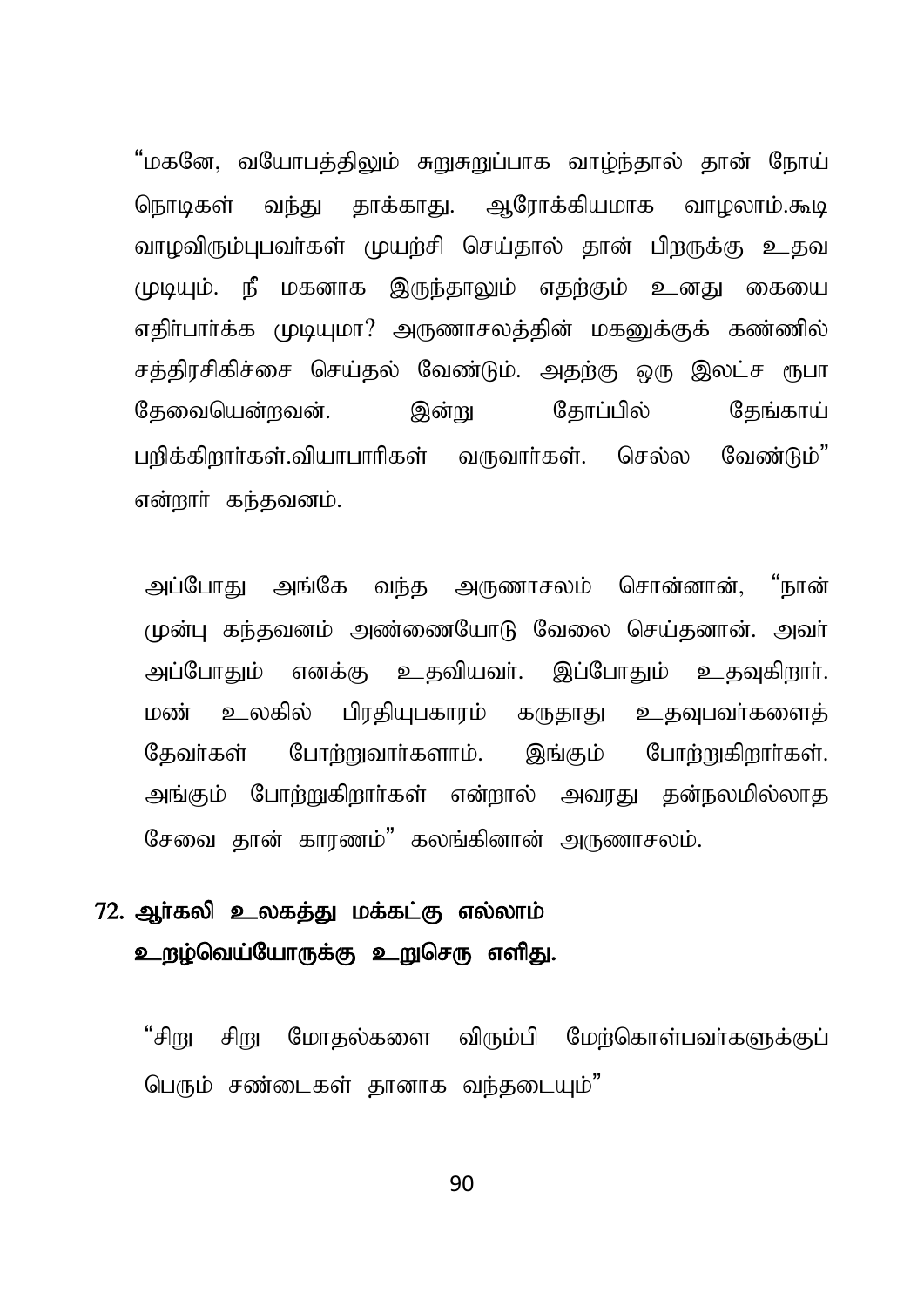"அண்ணை. இராக்கிரி சுந்காமூர்க்கி கோப்பிலிருந்து வரும் யாரோ இனந்தெரியாதவா்கள் வமி மரித்துத் போகட காக்கி விட்டனர். அவன் உயிருக்காகப் போராடியபடி நினைவிழந்து பல மணி நேரம் அடித்த இடத்திலே கிடந்திருக்கிறான். யாரோ வழிப் போக்கா்கள் காவல் துறைக்கு அறிவிக்க, அவா்கள் சென்று வைத்தியசாலையில் அவனைக் கொண்டு அமைகிக்குள்ளனர்" என்றான் அருணாசலம்.

"அவன் சொல்வமி கேளான் .எந்த யாரோ நாளும் பிாச்சனைப்படுவான். ஊரில் வருவனடன் அவன் பிரச்சனைப்படாக ஆளில்லை. நான் அவனுக்கு நெடுகச் சொல்லானான். "சுந்தாமர்க்கி சிறு சிறு மோகல்களை விளையாட்டாக மேற்கொண்டாலும் அது பெரும் கேட்டினைத் தானாகவே கொண்டு வரும்.அதனால் மற்றவர்களை மதித்து இல்லாவிட்டால் குன்பப்படுவாய்" என்നேன். **IБL.** அவன் யாராவது சொன்னால் கேட்பவனா? எல்லாம் கானே கேடிக் கொண்ட வினை.. அபைவிக்கக் கானே வேணும்?" என்றார் கந்தவனம்.

# 73. அர்கலி உலகக்கு மக்கட்கு எல்லாம் உரம் வெய்யோர்க்கு நசை கொடை எளிது.

"பயிர்களுக்கு எருவைப் போலத் தாமும் வாழ வேண்டும் விரும்புவோர்க்கு எல்லாருக்கும் உதவுவது மிகவும் என்று எளிதானதாகும்."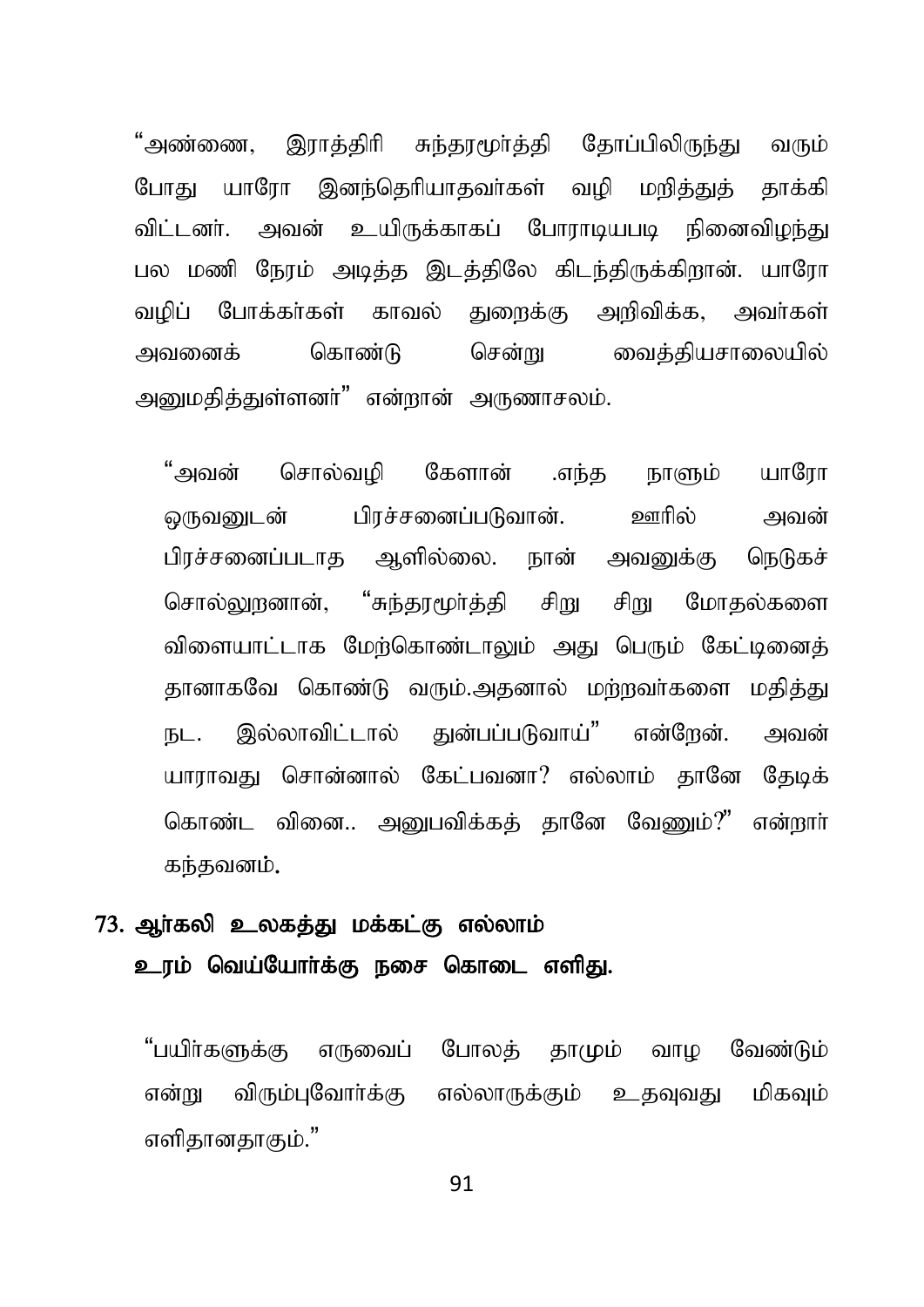"கந்தவனத்திற்கு லேசாகக் காய்ச்சல் காய்ந்தது. தலையும் வலித்தது. அதனால் மனைவியின் வர்புறுக்கலின் பேரில் நடைபெர்மு சிவன் அன்று மாலை கோவில் பசைக்குச் படுத்திருந்தாா்.பூசை முடிந்ததும் குருக்கள் வந்து செல்லாகு "இன்று மாலைப் சொன்னார். பசைக்கு கந்கவனம் வாவில்லை.அகனால் அவருக்கு எகோ பெரியுகொரு நோய் வந்திருத்தல் வேண்டும். பயிருக்கு எரு உதவுவது போல இந்த ஊரவர்கள் அனைவருக்கும் அவர் உதவுபவர்.கொஞ்ச நேரம் சுகமடைய வேண்டுமென்று சிவலுக்கு நில்லுங்கோ அவர் அர்ச்சனை செய்கு பிரசாகம் கொண்டு வருகிறேன். வீட்டுக்குச் செல்வோம்" என்று கூறி விட்டுக் குருக்கள் கோவிலினுள்ளே சென்றார்.

குருக்களோடு பலர் கூட்டமாகச் செல்வதைக் கண்ட ஊரவர்கள் அனைவரும் விடயக்கை அறிந்து அவர்களின் பின்னால் சென்றனர். கனகு வீட்டுக்கு வந்த மக்கள் கூட்டக்கைக் கண்டு திகைத்துப் போனாா் கந்தவனம்., "தலை வலிக்கிறது சுக்குத் தேனீா தா" என்று மனைவிக்குச் சொல்ல அவள் என்னை கோவிலுக்குச் செல்ல விடாகு மரிக்கு விட்டாள்.எனக்கு ஒன்றுமில்லை" என்றார் கந்தவனம்.

"ஊருக்கு உதவும் உங்களுக்கு வருக்குமென்றால் எமக்கும் வருத்தம் தானாக வரும்" என்றான் ஒருவன்.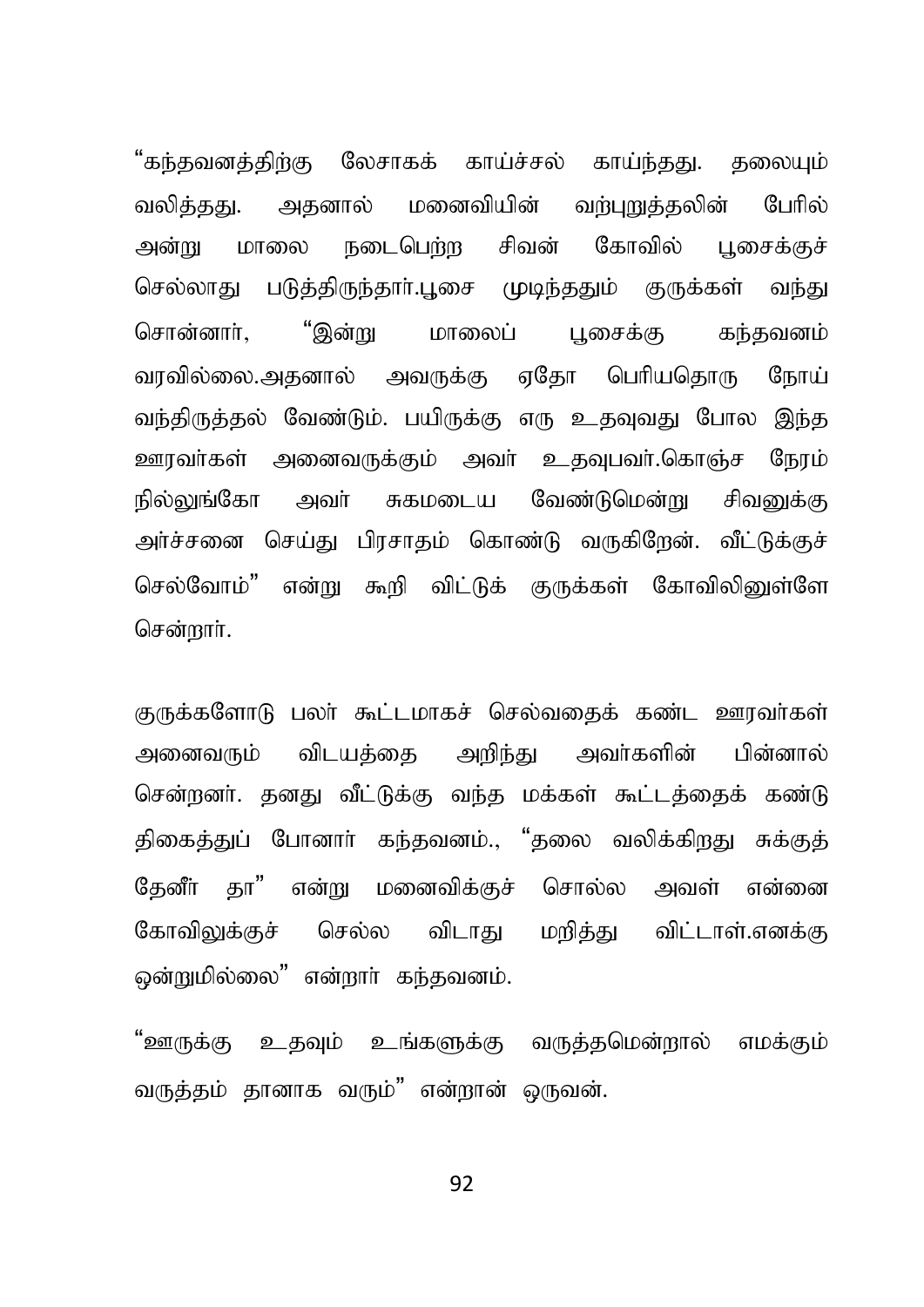"நான் தோட்டத்திற்குப் போக வேண்டும்" என்று புறப்பட்டார் கந்தவனம்.

"இன்றைக்காவகு ஒய்வெடுங்கள்" என்றான் ஆரூரன்

"மகனே. முயர்சிகான் நோயைக் குணமாக்குவது. மற்றவர்களுக்கு உதவி செய்ய வைப்பது, மற்றவர்களுடன் அன்பாகப் பழக வைப்பது,புகழைத் தருவது. அதனால் தான் செய்கிறேன்" என்று கூறிப் லயாகுட முயர்சி புறப்பட்டார் கந்தவனம்.

# 74. ஆர்கலி உலகத்து மக்கட்கு எல்லாம் குறளை வெய்யோர்க்கு மறைவிரி எளிது.

"கிருக்குறளை விரிவாகக் கர்றவர்களுக்கு எனைய அறநூல்களை விளக்கிக் கூறுவகு எளிகு"

"மர்றவர்களைப் பர்றிக் கோள் சொல்பவர்களிடத்திலிருந்து இரகசியங்களை அறிந்து கொள்வது இலகு. என்றும் பொருள் கொள்ளலாம்."

பல்கலைக்கமக இறுதியாண்டு மாணவன் ொவன் அருணாசலத்தின் இனத்தவன். அவன் அருணாசலத்தைக் கேட்டான்."அண்ணை .எனக்கு என்ற நூலில் நாலடியார் சந்தேகங்கள் உண்டு. அதை யாரிடம் கேட்டு அறியலாம்"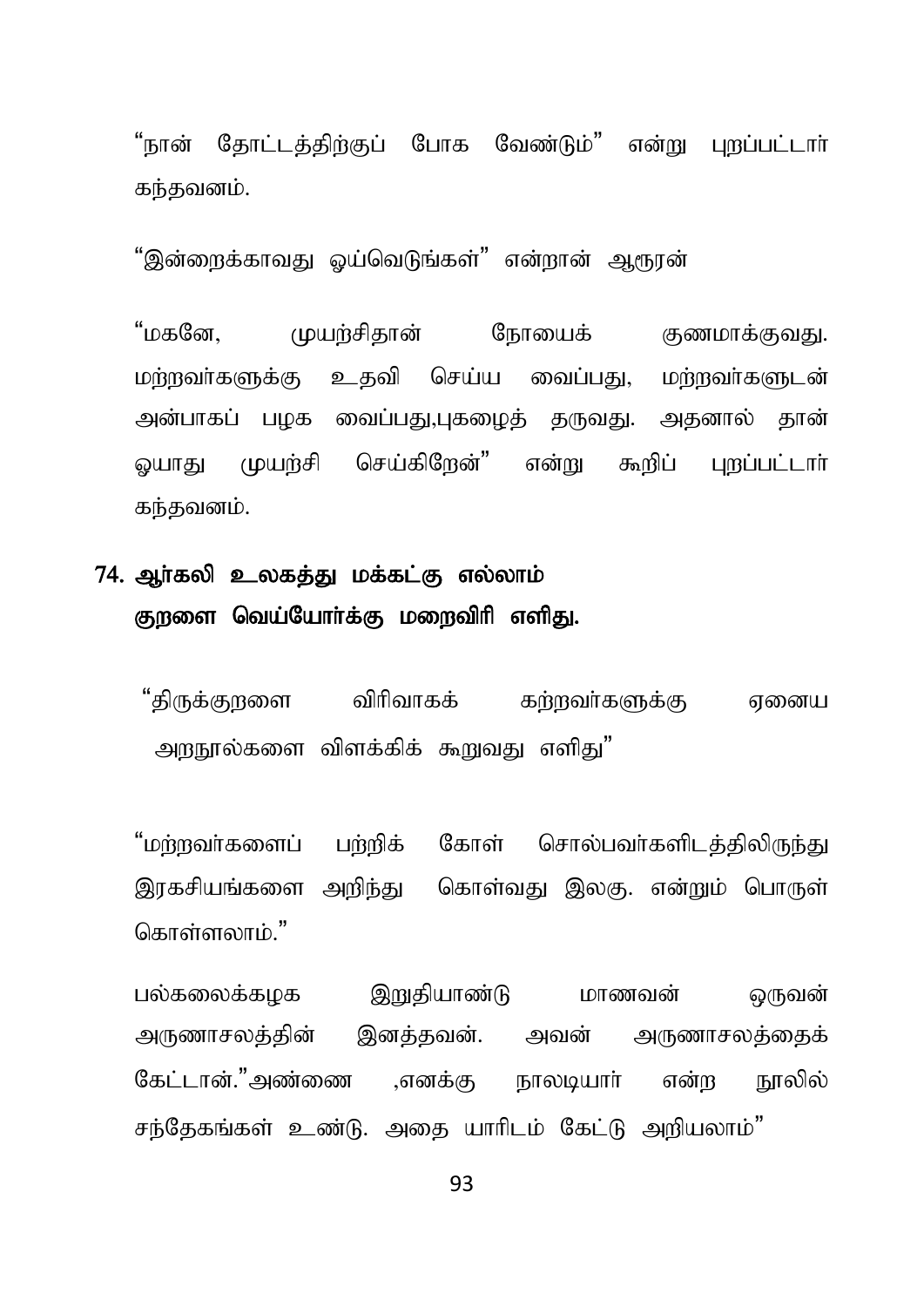அருணாசலம் சிறிது நேரம் யோசித்தான். பின் "திருக்குறளை நன்கு விளங்கிக் கற்றவர்களிடம் எந்த அறநூலைப் பற்றியும் கேட்கலாம் கிருக்குறனைக் கனகு உயிரிலும் மேலாக மதிப்பவர் கந்தவனம் அண்ணை. அத்துடன் திருவள்ளுவர் கூறியபடி வாம்பவர்.அதனால் அவரைக் கேள்" என்றான்.

இருவரும் வரும் போகு மடக்கு சமையற்காரன் அருணாசலத்தைக் கேட்டான், "அருணாசலம் யார் சுந்தூமூர்த்திக்கு அடித்தது"

"அவன் எல்லோருடனும் பகை. அவன்ரை இளைய மகளை சிவகுருவின்ர மகன் செந்தில் விரும்புகிறான். அது சுந்தரமூர்த்திக்கு விருப்பமில்லை.செந்தில் காடையன். அவன்ரை கூட்டம் கான் அடிக்கது" என்று சொல்லி விட்டு நடந்தான் அருணாசலம்.

"சமையற்காரன் தினைத்துப் போனான். அருணாசலம் ஊர்க் ககைகள் ககைப்பதில் வல்லவன். அகனால் கான் கேட்டான் .அதை வெளியே சொல்ல அவனுக்குப் பயமாக இருந்தது.

### 75. ஆா்கலி உலகத்து மக்கட்கு எல்லாம் துன்பம் வெய்யோர்க்கு இன்பம் எளிது.

துன்பத்தை இன்பமாகக் கருதுவோர்க்கு உண்மையான இன்பம் எளிகாகக் கிடைக்கும்.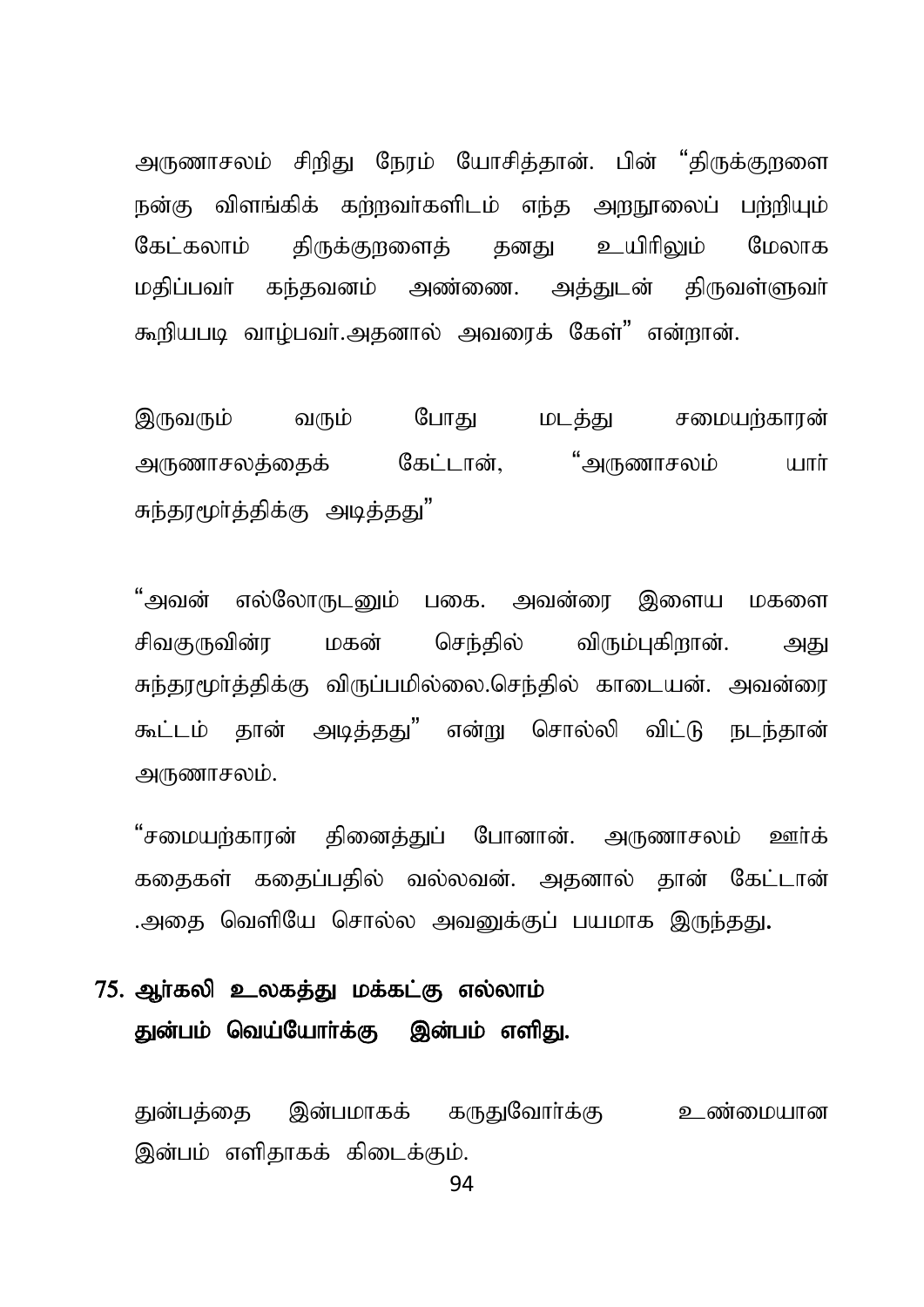ஆரூரனுக்கு வெளிநாட்டுப் புலமைப் பரிசில் ஒன்று கிடைத்தது.பல ஆயிரம் போ் விண்ணப்பித்திருந்தும் அது ஆரூரனுக்கு கிடைத்ததால் மிகவும் மகிழ்ந்த ரகுநாதனும் மனைவியம் மகளும் ஆரூரனைப் பாராட்டிப் பரிசளிப்பகர்காக ஆரூரனின் வீட்டுக்கு வந்தனர்.

"மிகப் பெரிய புலமைப் பரிசில் இது. எத்தனையாயிரம் போ் விண்ணப்பிக்கிருந்கனர். இருந்தும் எனது மருமகனுக்கு கிடைத்ததையிட்டு பெரு மகிழ்வடைகிறேன். இன்னும் பல புலமைப் பரிசுகளை நீங்கள் பெற வாழ்த்துகிறேன்" என்று கூறி டைந தங்கச் சங்கிலியை அணிவித்தார்.

"மாமா, இதெல்லாம் எனக்கு இன்பமானவை அல்ல. துன்பங்களை இன்பமாக எண்ணுபவனுக்கு இன்பங்கள் எளிகாகக் கிடைக்கும் என்று பெரியவர்கள் சொல்லியிருக்கிறார்கள்.படிக்கும் போது பல நாள் உண்ணாமல் கஷ்டப்பட்டிருக்கிறேன். உரிய நூல்களை வாங்கக் கஷ்டப்பட்டிருக்கிறேன்.இவையெல்லாம் <u>து</u>ன்பங்கள் அல்ல. இன்பங்கள் என்று நினைத்ததால் தான் இந்த நிலையை அடைந்தேன்.தொழிற்சாலையில் கடுமையாக உழைப்பதை இன்பமென்று நினைத்ததால் தான் உங்கள் மாப்பிள்ளையானேன். மீண்டும் கஷ்டப்பட்டுப் படிக்ககால் கான் இப் பலமைப்பரிசில் கிடைக்ககு.செயல்களைக் குன்பமென்று நினைத்தாலும் ,துன்பங்களைத் துன்பங்கள் என்று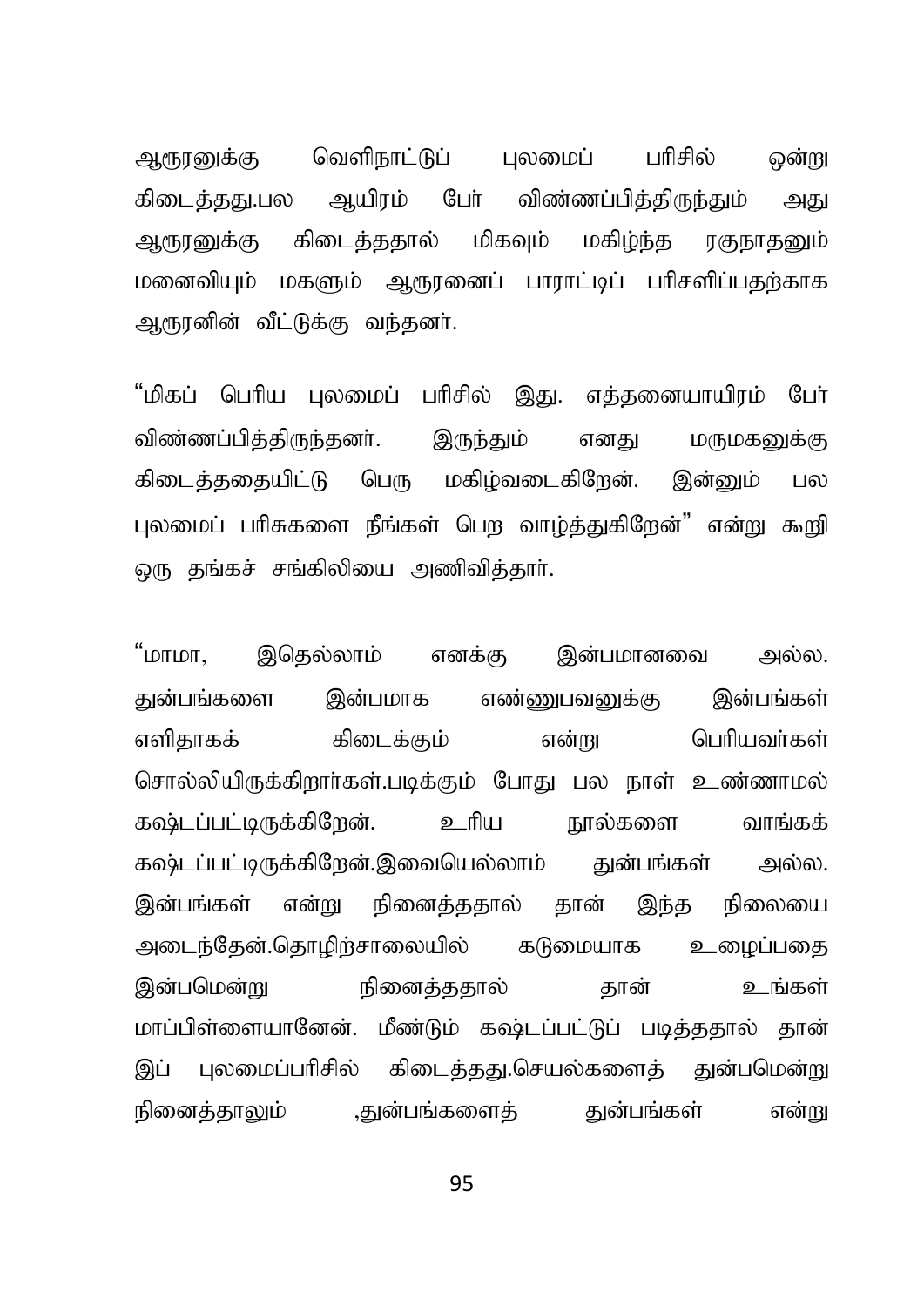நினைக்காலும் வாம முடியாகுட்" என்றான் .அகைக் கேட்டு ரகுநாதன் திகைத்துப் போனார்.

# 76. அர்கலி உலகத்து மக்கட்கு எல்லாம் இன்பம் வெய்யோர்க்கு துன்பம் எளிது.

இன்பக்கைக் கண்டு மகிம்ந்து மேலும் மேலும் இன்பங்கள் வர வேண்டும் என்று எண்ணுபவர்களை எளிதாகக் துன்பங்கள் பற்றிப் பிடிக்கும்"

"மாமா, வாழ்வில் துன்பங்கள் தான் அடிக்கடி வரும், இன்பங்கள் என்றோ ஒரு நாள் தான் வரும். அந்த இன்பத்தைத் தினமும் வர வேண்டும் என்று விரும்பினால் துன்பங்கள் தான் வரும். இது இயற்கையின் நியதி. நான் லயாது துன்பங்கள் வருகிறதென்று ஒதுங்கியிருந்தால் இந்தப் பெரும் இன்பம் என்னை வந்தடைந்திராது.அது போல இன்று கிடைத்த இந்தப் புலமைப்பரிசில் ஒரு பெருங் கொடை. அயிரத்தில் ஒருவருக்குத் தான் கிடைக்கும்.அந்த ஆயிரத்தில் ஒருவனாக நான் தெரிவாகி விட்டேன்.இப்படியான புலமைப் பரிசுகள் எனக்கு இன்னும் பல கிடைக்க வேண்டுமென்று ஆசைப்பட்டால் ஏராளமான துன்பங்கள் தான் வந்து சேரும்.அதற்காக நான் அதை விரும்பவில்லை என்பது அர்த்தமல்ல. வரும் போது மகிழ வேண்டும் என்றே விரும்பகிறேன்" என்றான் ஆரூரன்.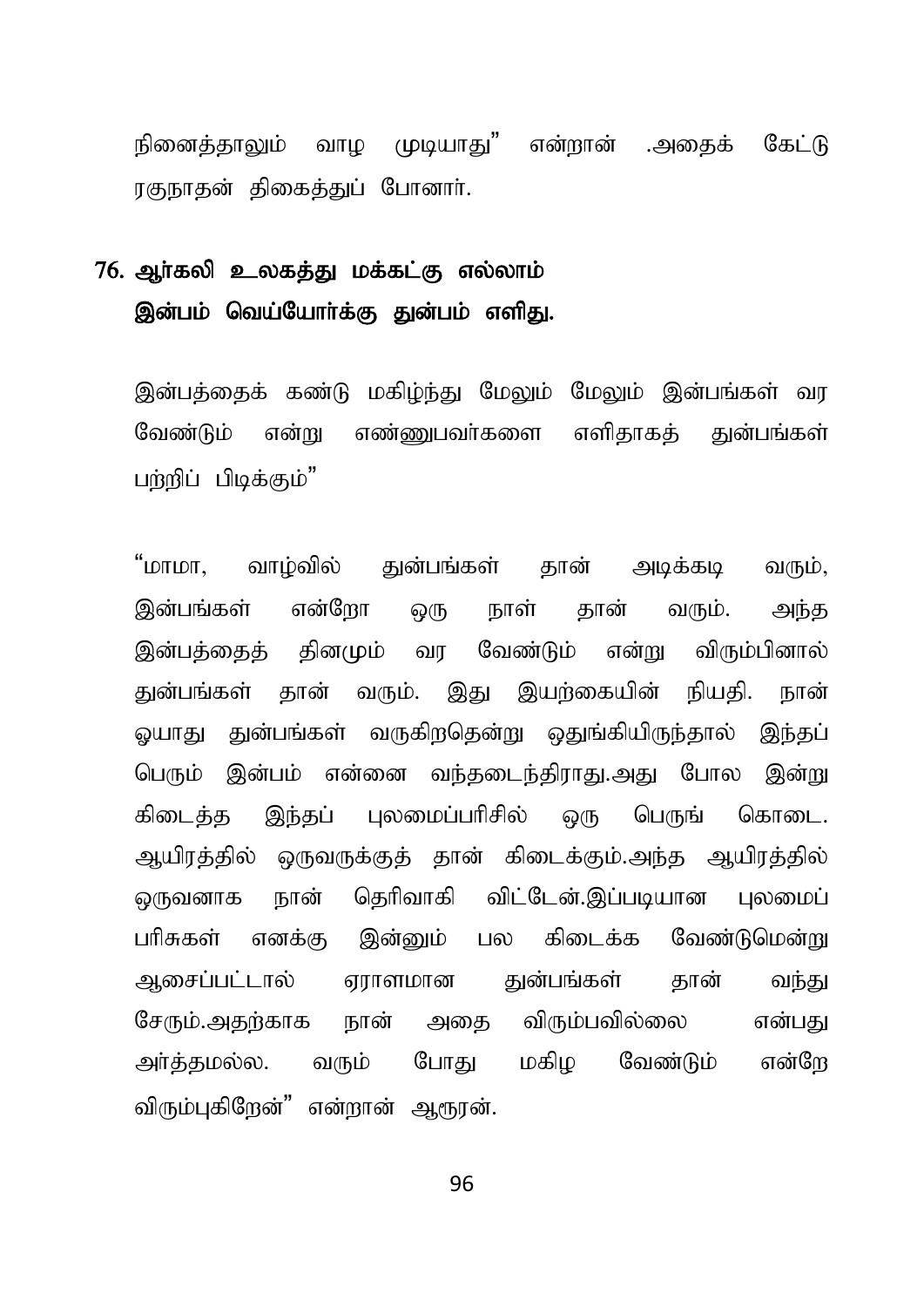குகப்பனைப் போல பண்பாகவும் அறிவுபூர்வமாகவும் ககைக்கு ஆரூரனின் அறிணை மனதுள் பாராட்டி மகிம்ந்தார் ரகுநாதன்.

## 77. அர்கலி உலகக்கு மக்கட்கு எல்லாம் உண்டி வெய்யோர்க்கு உறுபிணி எளிது.

"உணவு வகைகளை விரும்பி அளவுக்கதிகமா உண்பவர்களை நோய்கள் தாக்குவது எளிது.

அருணாசலத்திற்கு ,நெஞ்சு வலி ஏற்பட்டு வைத்தியசாலையில் அனுமதிக்கப்பட்டான். அவனுக்கு வைத்தியா் சொன்னார். "முன்பு உண்ட உணவு சமிபாடு அடைந்த பின்பு ,அளவோடு சக்குள்ள உணவகளை உண்ணுகல் வேண்டும்.அக்குடன் உண்ண உடம்ப எர்கும் உணவ வகைகளை அரிந்து வேண்டும். ஒவ்வாக உணவ வகைகளை ஒதுக்கி, அளவுக்கதிகமாக உண்ணாமல் வாழ்கின்றவனின் உடம்பைக் கொடிய நோய்கள் அணுக மாட்டாது. இப்படி உண்பவனின் இன்பம் நிளைந்திருக்கும். கொமுப்ப வாம்வில் சார்ந்க அதிகம் உண்டதால் தான் உங்களுக்கு உணவுகளை நெஞ்சுவலி வந்துள்ளது.இனிமேல் இலை, குழை,காய்கரிகள் பமங்கள் என்பவர்ளைப் பச்சையாக உண்ணுங்கள் மாமிசம்,முட்டை, பால்,நெய்வகை அதிகம் உண்ணாதீாகள். அப்படியல்லாது உண்டால் மரணம் எளிதாக நிகமும்"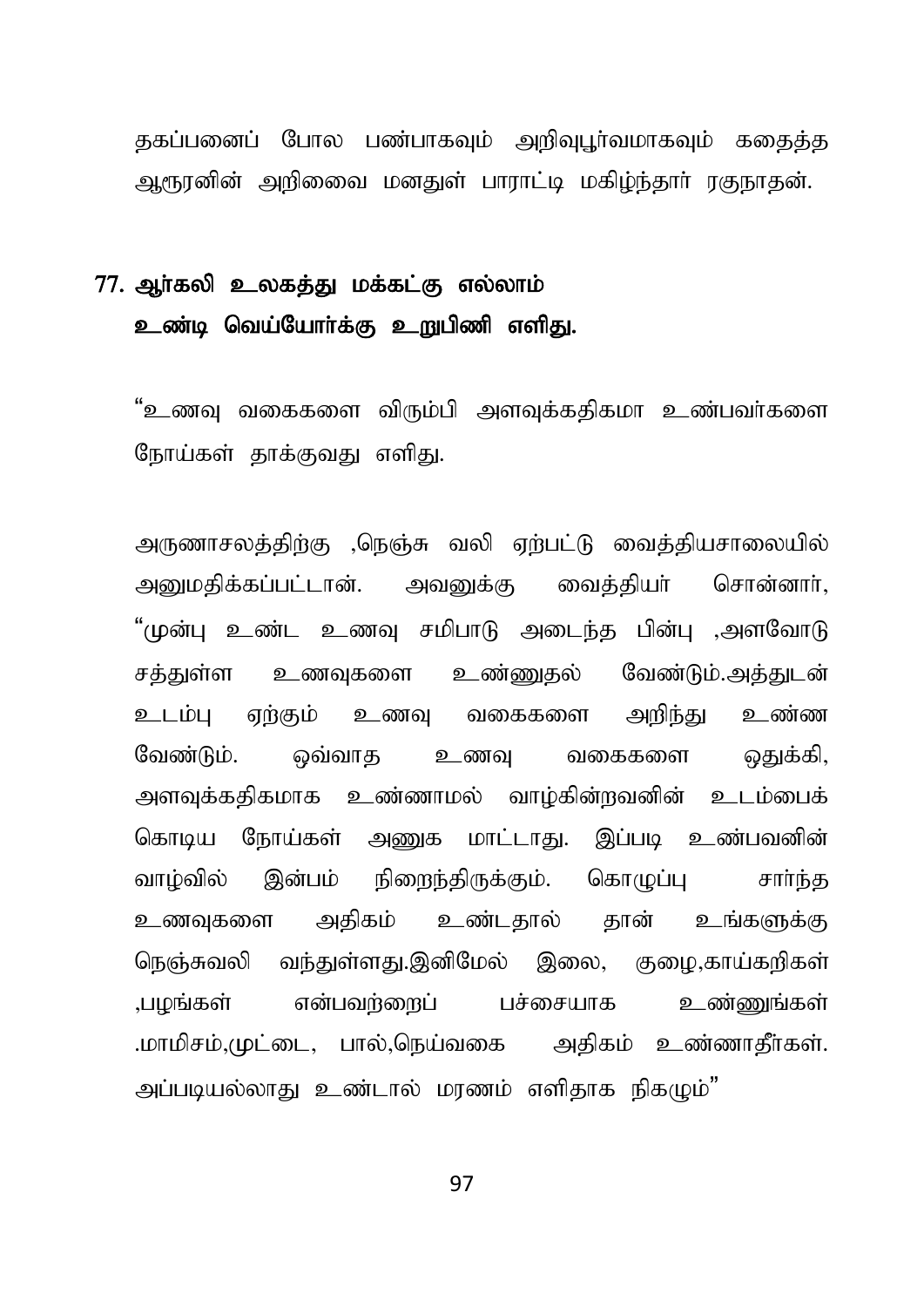கேட்டுக் கொண்ட அகைக் நின்ற அவனது மனைவி சொன்னாள். "எந்த நாளும் மீன், முட்டை,இறைச்சி வேண்டும். சமைக்குக் கொடுக்காவிட்டால் கண்பு வை எசுவார். அமப்பார்" என்று அழுதாள்

### 78. ஆர்கலி உலகத்து மக்கட்கு எல்லாம் பெண்டிா்வெய் யோா்க்குப் படுபழி எளிது.

பெண்களை அடைய முற்படுவோரை வமியில் கவமான அழிக்கும் பகையும் பழியும் எளிதாக வந்தடையும்.

வைத்தியசாலையில் அனுமதிக்கப்பட்டிருந்த சுந்தரமூர்த்தி கந்தவனத்தைப் பார்க்க விரும்பி ஆள் அனுப்பினான். அதனால் கந்தவனம் வைத்தியசாவைக்கு வந்தார். அவரைக் கண்டதும் சுந்தரமூர்த்தி வெகுநேரம் கதைக்க முடியாது விக்கி விக்கி அழுதான். பின் சொன்னான், "இந்த ஊரில் நீங்கள் ஒருவர் கான் நல்லவர். உங்களோடு கான் மனம் விட்டுப் பேசலாம். நீங்கள் முன்பு பல தடைவகள் எனது தீய நடவடிக்கைகளை நிறுத்தும்படி கூறியுள்ளீர்கள். ஆனால் நான் நிறுத்தாததால் இந்தத் துன்பம் வந்தது. நான் உயிர் பிமைத்தது கடவுள் செயல். தவறான தீய உணர்வோடு பெண்களை அடைய விரும்புபவா்களைப் பகை அழிக்கும். பாவம் சூமும் என்று பெரியவர்கள் கூறியகை அறிந்தும் உணர்வுகளின் கொடுமையால் எனது பணியாள் ஒருவனின் மனைவி மீகட ஆசைப்பட்டேன். அவள் அகை கனகு கணவனுக்குச்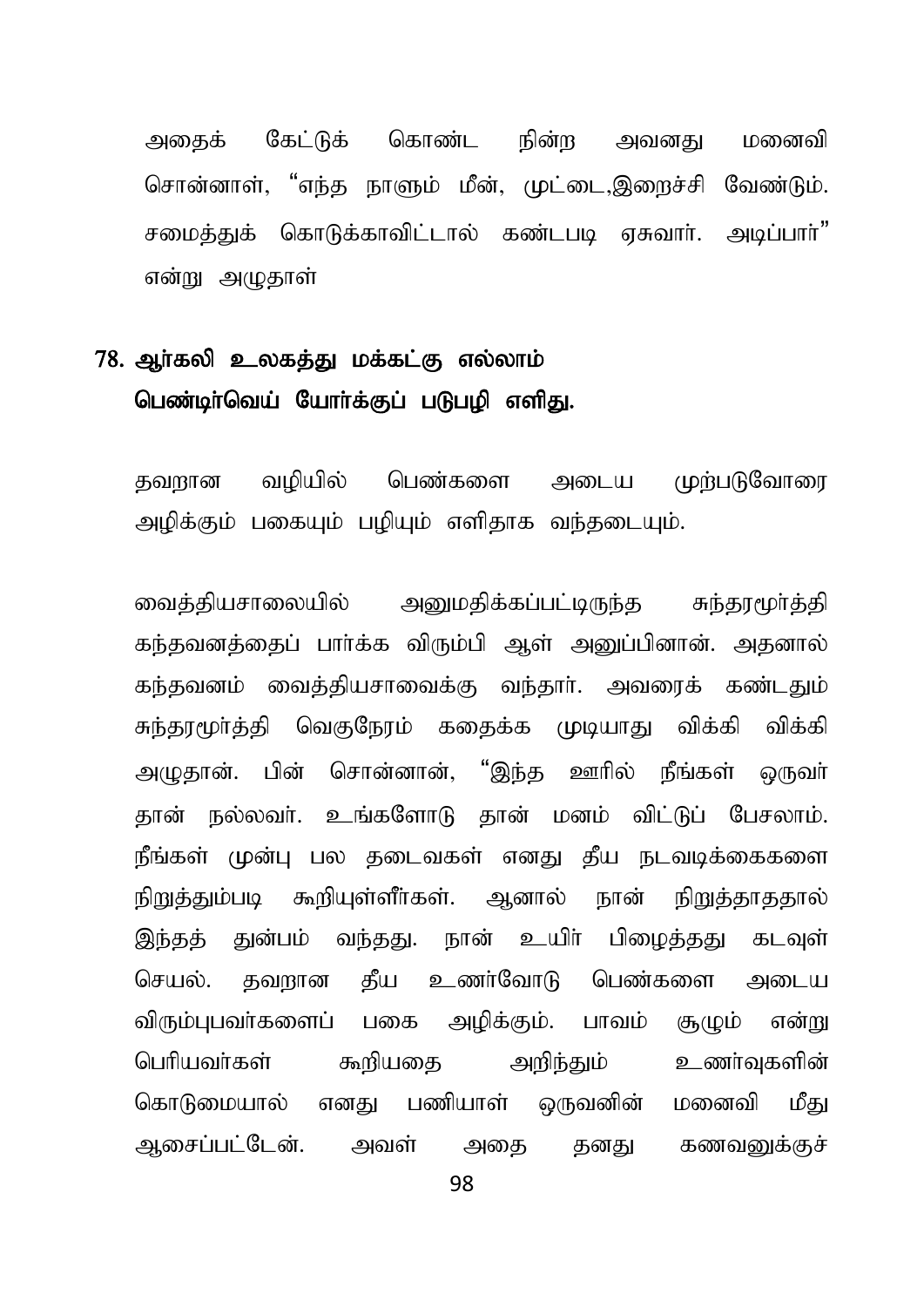சொன்னதால் தான் இந் நிலை ஏற்பட்டது.அவன் கொடியவன். என்னைக் கொன்று விடுவான். தயவு செய்து என்னைக் காப்பாற்றுங்கள்.உங்கள் ஒருவரால் தான் என்னைக் காப்பாற்ற முடியும்" மேலே பேசமுடியாகு அவகிப்பட்டான் சுந்தாமூர்த்தி.

## 79. ஆர்கலி உலகக்து மக்கட்கு எல்லாம் பாரம்வெய் யோர்க்குப் பாக்தூண் எளிது.

பிறரின் துன்பங்களைத் தன் துன்பமாக ஏற்று உதவி செய்பவர்களுக்கு, உள்ளகைப் பகிர்ந்துண்பது எளிது.

கந்தவனத்தை அந்த நேரம் எதிர்பாராத சஞ்சீவன் அதிர்ந்து போனான்."ஏனையா இந்த நேரம் வந்தீர்கள். சொல்லியபைப்பியிருந்தால் நான் வந்திருப்பேன்" என்றான்.

"மிக இாகசியமான விடயம். சுந்காமர்க்கி கேவலமானவன். அதற்குத் தண்டனை அளித்து விட்டாய். மேலும் தண்டனை கொடுத்துப் பாவியாகி விடாதே. அவனை அன்று கொன்றிருந்தால் உனது குடும்பம் நடுத்தெருவுக்கு வந்து விடும். இனி நீ அவனிடம் வேலை செய்யாதே. எனது தென்னந் தோப்பில் வேலை செய். அவனோடு பிரச்சனைக்குப் போகாதே. இந்த விடயம் வெளியே தெரிந்தால் உனக்குத் தான் அவமானம்" என்றார் கந்தவனம்.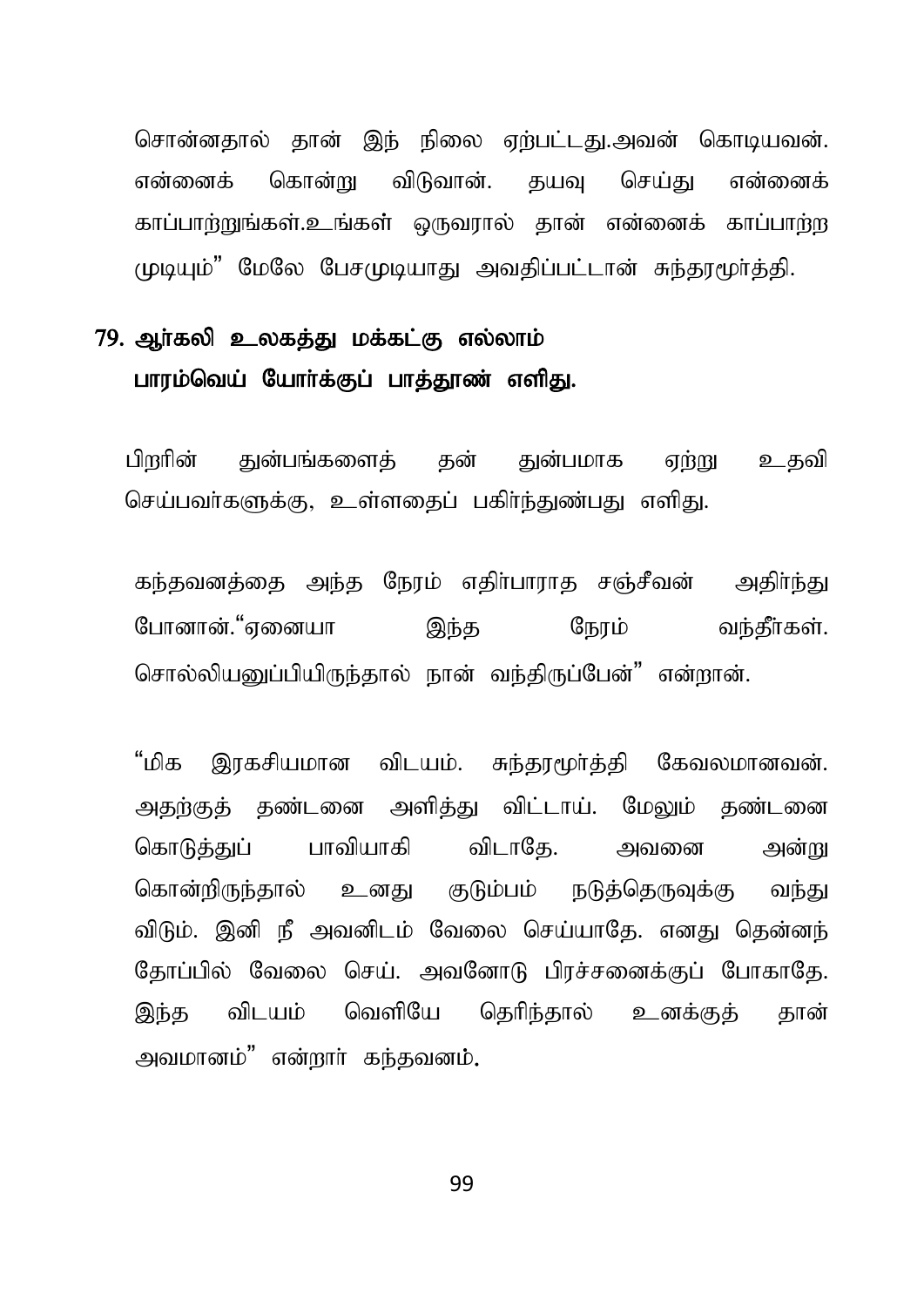"ஐயா, கா்ணனைப் போலக் கன்னையம் கொடையாகக் கூடியவர் நீங்கள். நீங்கள் கொடுக்கக் எமக்கு எவ்வளவு உதவிகள் செய்திருப்பீர்கள். அதனால் நான் தங்கள் சொல்லை மாட்டேன்" என்று அவாகு கால்களைப் ഥീന பர்ரினான் சஞ்சீவன்.

## 80. ஆர்கலி உலகத்து மக்கட்கு எல்லாம் சாா்பில் லோருக்கு உறுகொலை எளிது.

"யாரையம் சார்ந்கோ அல்லகு யாரோடும் சோரமலோ 'கான்' என்ற அணவக்குடன் வாம்பவன் கொலையம் செய்வான். கொலையும் செய்யப்படுவான்.

"சுந்தூமூர்த்தி உனது இந்த நிலை உன்னால் தேடப்பட்டது.ஒரு பெண் உணர்ச்சி காரணமாகவோ, வேறு காரணங்களுக்காகவோ தன்னோடு கூடியிருக்கும்படி அழைத்தாலும் அதை விரும்பாத மனிதன் தான் உயர்ந்த மனிதன். ,அடக்கமுள்ள மனிதன், ஒமுங்கான மனிதன்,பலா் தமது உணா்வுகளைப் பொருள் கொடுக்குக் கீர்க்குக் கொள்கின்றனர். இது தவறு மட்டுமல்ல, கீராக அவமானமும் ஆகும். ஆனால் நீ ஒரு பெண்ணைக் துன்புறுத்தியிருக்கிறாய். பாலியல் ரீதியாகத் துன்புறுத்துவது கொலை செய்வதற்குச் சமமானது. நீ நீதியாக அவளைக் நடப்பதும் இல்லை. நீதியானவர்ளைக் கேட்பதும் இல்லை. எவருடனும் ஒக்குப் போகாகு கனிக்கு ஆணவ மிடுக்குடன்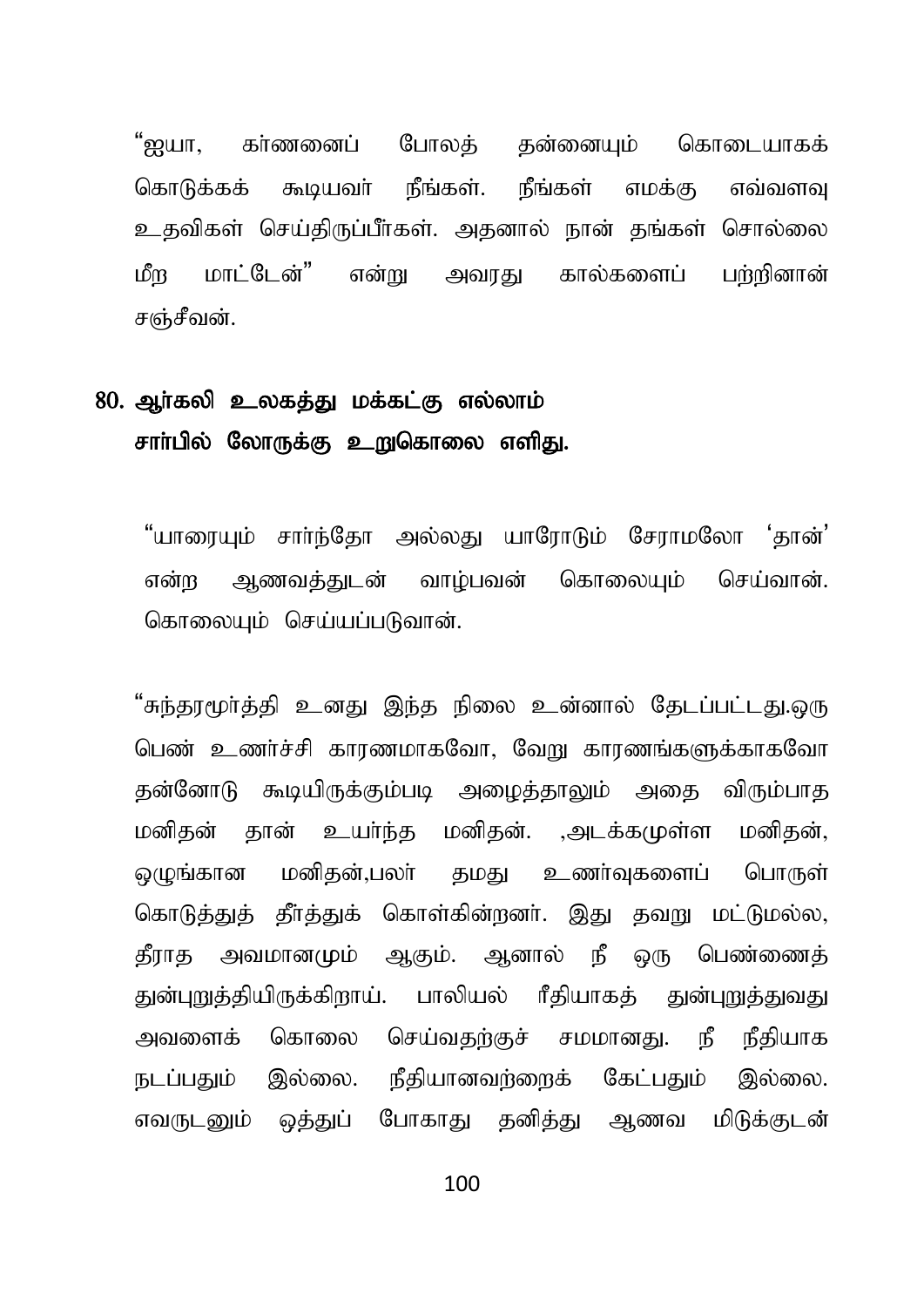வாம்பவன் கொலை செய்ய அஞ்ச மாட்டான். அவனும் கொலை செய்யப்படுவானெனப் பெரியவர்கள் கூறியுள்ளனர். சஞ்சீவனுக்கு எல்லாம் சொல்லியுள்ளேன். அவனோடு இனிப் பிரச்சனைக்குப் போகாகே. அவனுக்குக் கொடுக்க வேண்டியவர்ளைக் கொடு" என்று கந்தவனம் கூறிவிட்டுச் சுந்தூமூர்த்தியின் பதிலைப் பாராது எமுந்து நடந்தார்.

#### நல்கூர்ந்த பத்து

## 81. ஆர்கலி உலகத்து மக்கட்கு எல்லாம் முறையில் அரசன் நாடு நல்கூர்ந்தன்று

"நீதி நெறி அறம் அன்பு இல்லாமல் ஆட்சி செய்யும் அரசனின் நாட்டில் வாழும் மக்கள் எல்லாம் இருந்தாலும் எதுவும் இல்லாக வறுமையுடையவர்களாகவே வாழ்வர். இது குடும்பங்களுக்கும் பொருந்தும"

சுந்தூமூர்த்தியின் மனைவியும் பிள்ளைகளும் என்றுமில்லாதவாறு கந்தவனத்தின் வீட்டுக்கு வந்தனர். அவளின் முகத்தில் கவலை,துயாம், வெறுப்ப ஆகியன குடியிருந்தன

"அண்ணை, நீங்கள் தெய்வத்தைப் போல இந்த ஊரில் வாழ்கிறீர்கள். உங்களைப் பின்பற்றிப் பலர் நன்றாக வாழ்கின்றனர். ஆனால் எனது கணவன் உங்களைக் காரணமின்றி அவமதித்த போதும் நீங்கள் பொறுக்துக்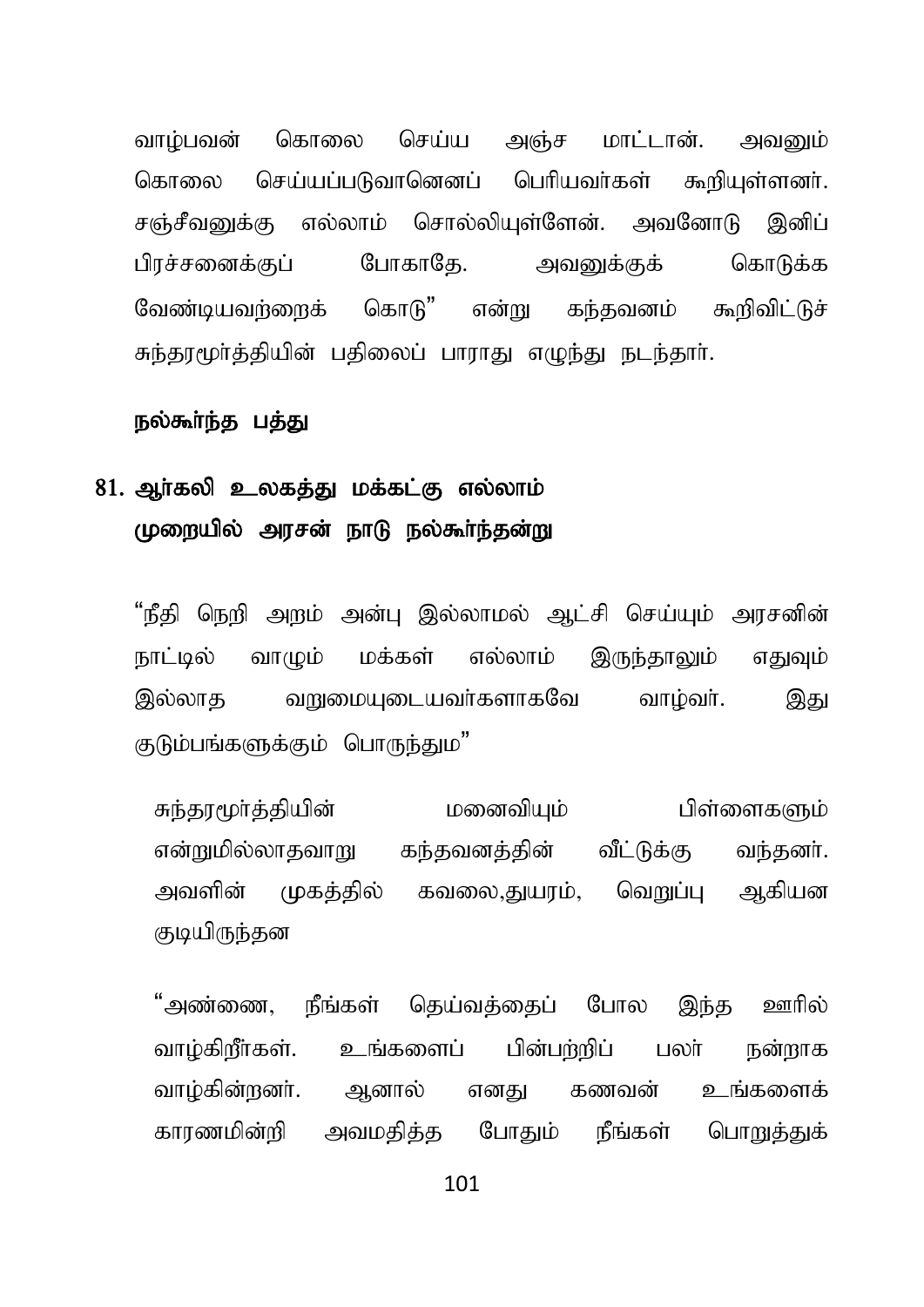கொண்டீர்கள். எனது கணவர் கீமையின் வடிவம். எல்லாத் தீமைகளையும் அஞ்சாது செய்பவர். இருந்தும் ஒரு பெண் தன் கணவனுக்கு அடங்கி நடக்க வேண்டும் என்பதற்காக இதுவரை பொறுத்திருந்தேன். இவர் சாகும் வரை திருந்த மாட்டார். அரசன் கொடுங் கோலனாக இருந்தால் வளமுள்ள சுடுகாடாகவே இருக்கும்என்று படித்துள்ளேன் ஙாடும் இாக்கம் .அகுபோல அன்ப. கருணை. ,ஒழுக்கம் இல்லாதவா்களுடன் வாமும் வாம்வு பாம்புடன் வாம்வதைப் போன்றது. எம்மிடம் பொருள் இருக்கு. நிம்மதி இல்லை. அதனால் எனது பெற்றோரிடத்தில் செல்கிறேன். அப்பா நேரக் வசகியானவர். ஒரு கஞ்சி குடிப்பவனுக்கும் நிம்மகியான வாம்வ தான் கேவை. அகனால் தான் செல்கிறேன்" என்று கூறிவிட்டுப் புறப்பட்டாள். கந்தவனம் எதுவும் பேசவில்லை.

## 82. ஆர்கலி உலகத்து மக்கட்கு எல்லாம் மிகமூத் தோன், காமம் நல்கூர்ந் தன்று.

"முதுமை அடைந்தவன் பெண்ணாசை கொண்டு அலைந்தால் வறுமையைப் போன்ற துன்பக்கையே அடைவான்"

புறப்பட்டுச் சிறிது தூரம் சென்றவள் திரும்பி வந்து சொன்னாள், "ஐயா, காமத்திற்கு ஒரு வயது இருக்கிறது.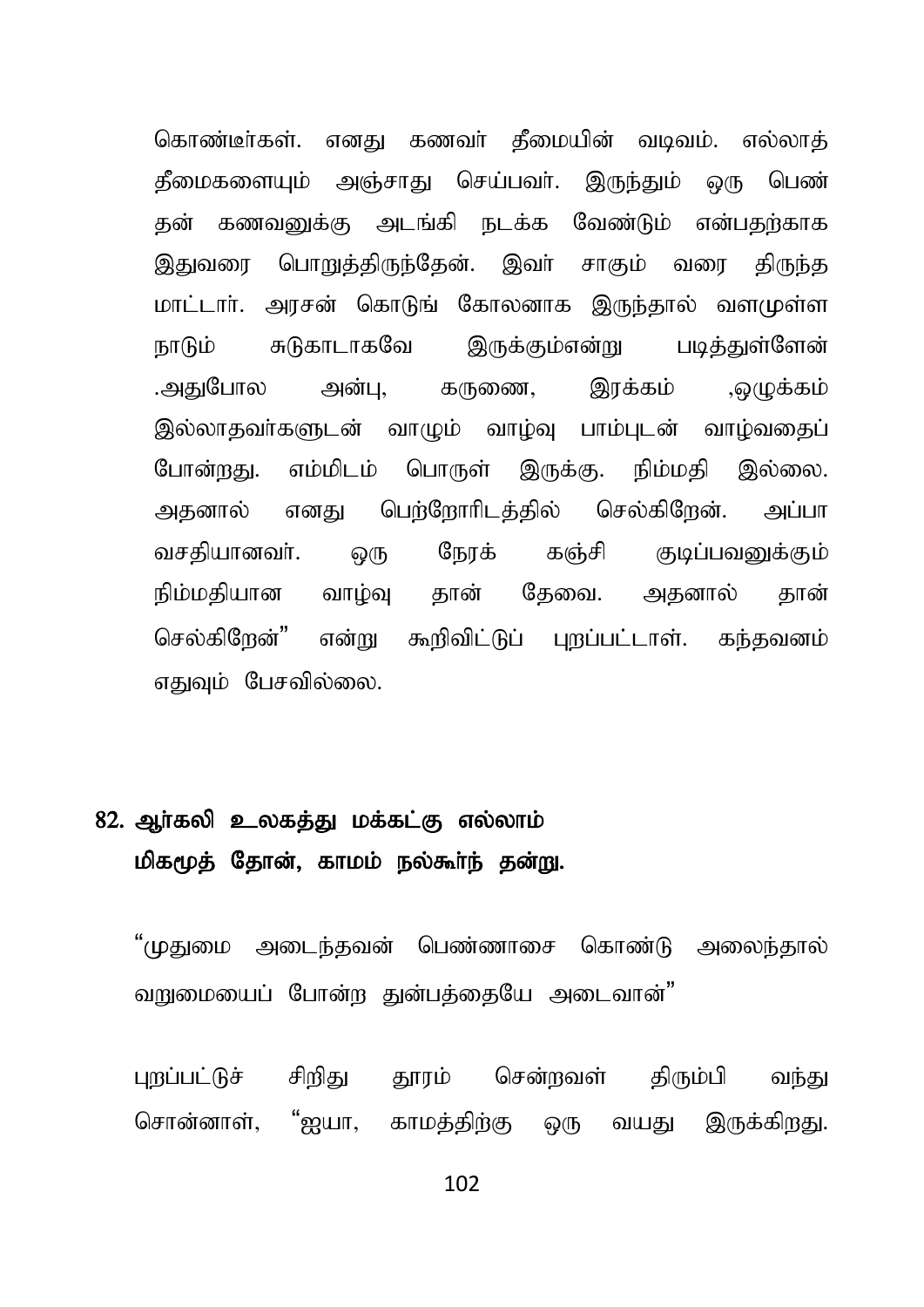அத்துடன் அது வரையறுக்கப்படல் வேண்டும். இவர் காமப் பேய். முதுமையின் நிலையிலும் தனது பிள்ளைகளை ஒத்த வயதுடைய பெண்கள் மீது மோகங் கொள்கிறார். எமது வீட்டு வேலைக்காரியின் மகளுக்கு வயது பதினெட்டு.வேலைக்காரி அவளை மயக்கிக் கன் மகளோடு கொடர்பு வைக்கப் பண்ணியுள்ளாள். அதனால் அவர் பட்டணத்தில் உள்ள பொயுமதி மிக்க வீட்டை அவளுக்கு எழுதிக் கொடுக்கு விட்டார். ஏராளமான பணக்கைக் கொடுக்கிறார். ஆபரணங்களை வாங்கிக் கொடுக்கிறார். இப்போ வைக்கியசாலையில் அவர்கள் தான் அவரைப் பராமரிக்கிறார்கள். இந்த நிலை நீடித்தால் நாம் சொத்துக்களை இழக்க வேண்டிய நிலை உருவாகும். அதற்கு முன் உள்ளகைக் காப்பாற்றுவதற்காகக் கான் எனது சகோதூர்களின் உதவியை நாடிச் செல்கிறேன்" என்று அழுதாள் சுந்தரமூர்த்தியின் மனைவி

# 83. அர்கலி உலகக்து மக்கட்கு எல்லாம் செற்றுடன் உரைவோனைச் சேர்கல்நல் கூர்ந்கன்று.

"பகைவனோடு உறவு கொண்டிருந்தால், அது வறுமையை விடக் கொடுமைகள் பலவர்ளைக் கொடுக்கும்.

அருணாசலம் சஞ்சீவனின் இரத்த உறவினன். அதனால் சஞ்சீவனிடம் வந்து சொன்னான், "நீ செய்தது சரியில்லை, உனக்கு வேலை இல்லை என்று கருதித் தான் கந்தவனம் அண்ணை வேலை தந்திருப்பார்.அவனை யாரோ அடித்து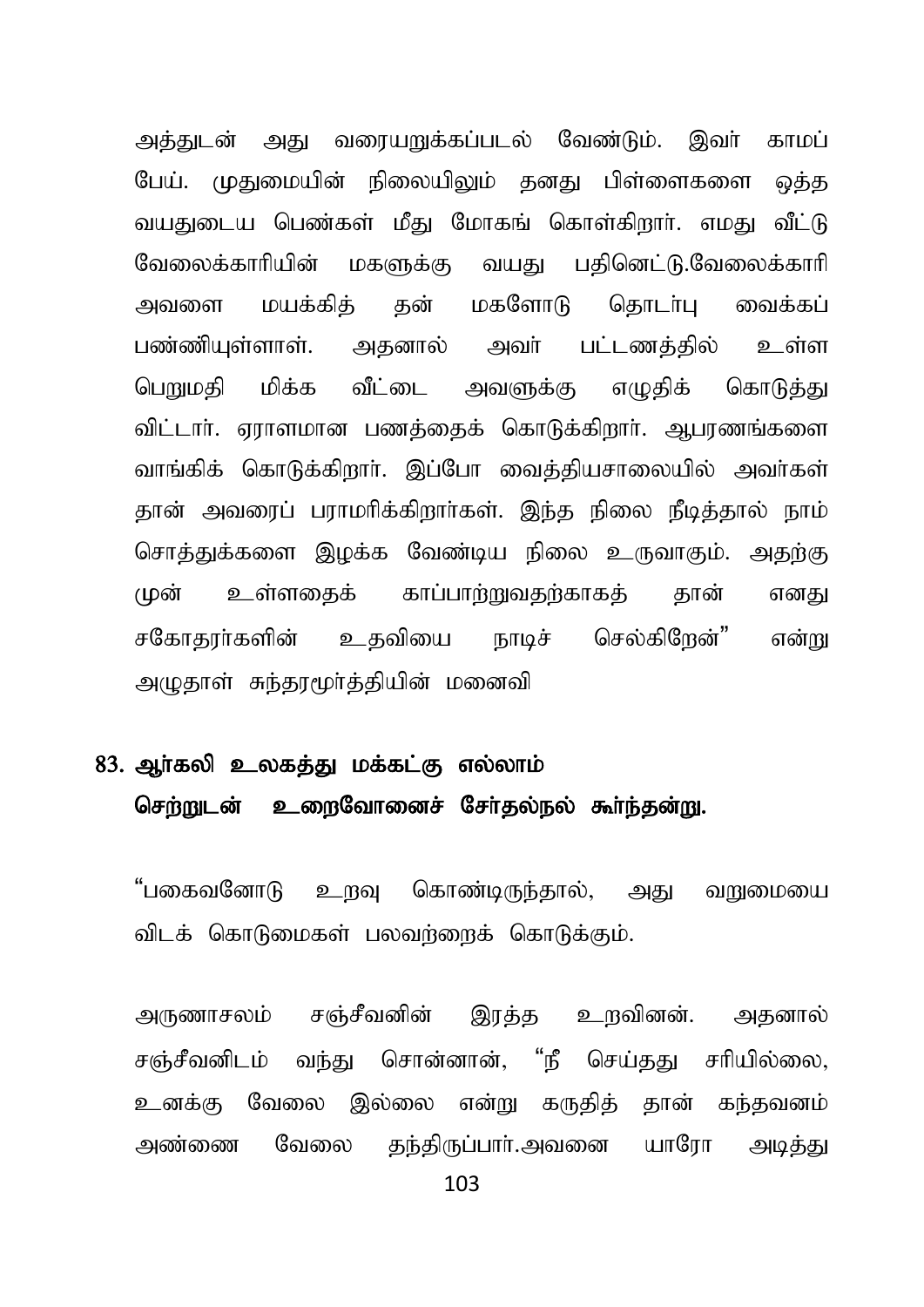முறித்துள்ளனர். அவனால் எமுந்து நடமாடப் பல காலஞ் செல்லும்.சிறு வயது முதல் அவனிடம் பணியாற்றி விட்டு அவன் இயலாவாளியாகிய வேளை அவனை விட்டு நீங்குவது நன்றியில்லாக செயல். அகனால் வேலைக்குப் போ"

எனக்கும் சுந்தரமூர்த்திக்கும் சமீப காலமாக உண்மைபான பகை ஏற்பட்டு விட்டது. நான் ஒரு மாதத்திற்கு முன்பே வேலையை விட்டு விடுவதாகக் கூறியபடியால் தான் கந்தவனம் ஐயா வேலை தந்தவர். நெஞ்சில் தீராத பகையுள்ளவனோடு உறவு வைத்தால் அது பெரும் துன்பங்கள் பலவர்ளைத் தரும். அதனால் என்னை வற்புறுத்தாதே" என்றான் சஞ்சீவன்.

# 84. ஆர்கலி உலகத்து மக்கட்கு எல்லாம் பிணிகிடந் தோன்பெற்ற இன்பம் நல்கூர்ந்தன்று.

"கீராக நோயால் கினமும் பெருந் துன்பம் அறையவிப்பவன் இன்பம் அறையவிக்க எண்ணினால் அதுவும் துன்பமாகவே இருக்கும்.

"பிரச்சனையை விட்டு விட்டு மனிதத் தன்மையுடன் சிந்தித்துப் பார். அவன் தீயவன் தான். இருப்பினும் அது தெரிந்து தானே இவ்வளவ நாளும் வேலை செய்கனி" என்றான் நீ அருணாசலம்.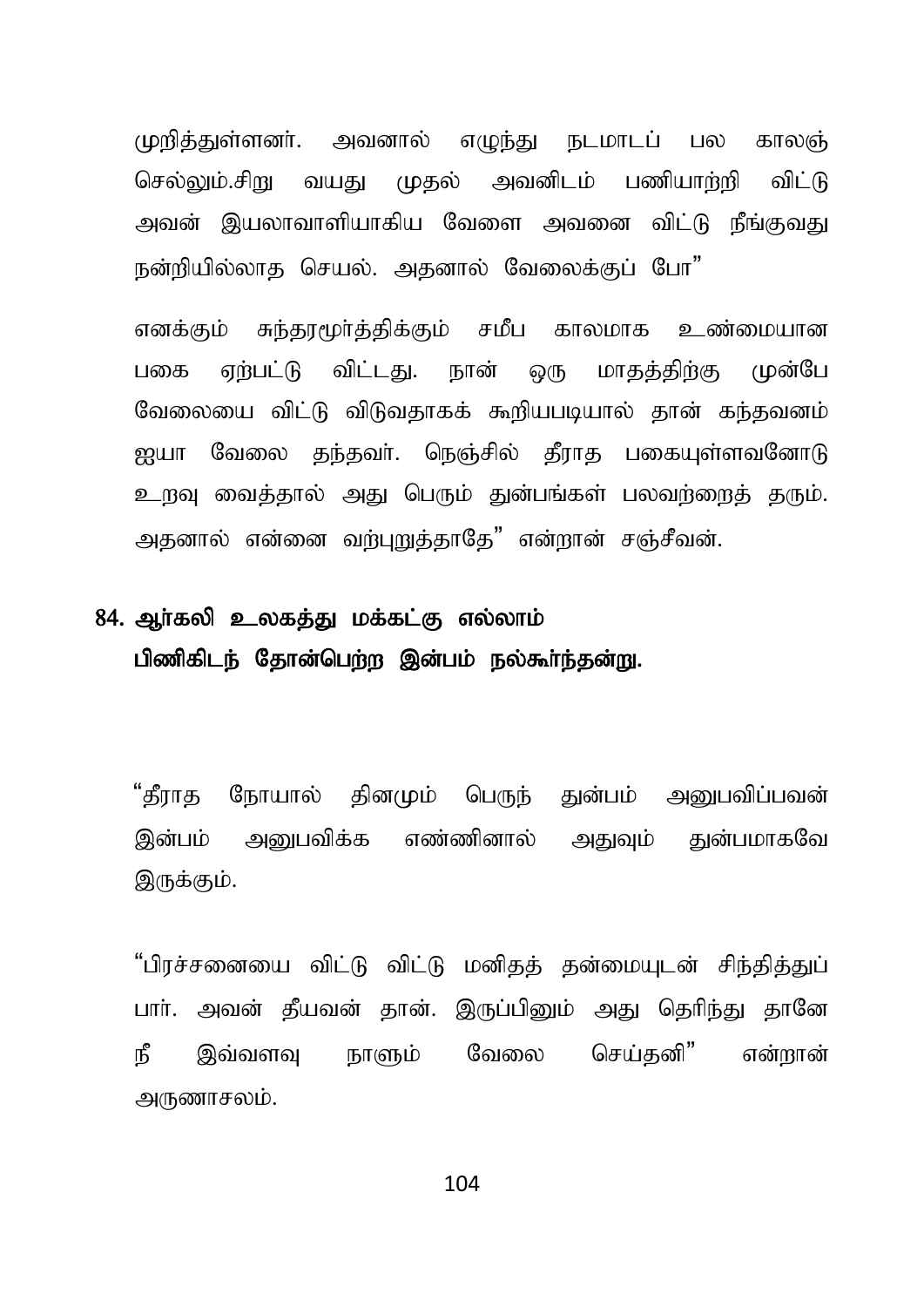"நீ சொல்வதில் நியாயம் இருக்கிறது.அனால் அவனோடு இனி காலமும் சோ மாட்டேன். கீராக நோயால் ழை பெருந் துன்பப்படுபவன் இன்பம் பெற நினைத்தால் அதுவும் பெரும் துன்பமாகக் தான் மாறும்.அவனோடு நான் வாழ்ந்த காலம் தீராத நோயாளி படும் துன்பத்தை விடத் துன்பமான காலம். விட்டு நீங்கினால் தான் இன்பம் கிடைக்கும் என்று அவனை நான் நினைத்தால் நீ மீண்டும் அவனிடம் செல் என்கிறாய். அப்படிச் சேர்ந்தால் அது பமைய படி தீராத நோய்க் இதற்கு மேல் பேச காலமாகவே மாறும். எனக்கு விருப்பமில்லை" என்று கூறிவிட்டு எழுந்து சென்றான் சஞ்சீவன்.

# 85. ஆர்கலி உலகத்து மக்கட்கு எல்லாம் தன்போற் றாவழிப் புலவி நல் கூர்ந்தன்று.

"அன்பில்லாக கணவனிடமோ. மனைவியிடமோ ஊடல் கொள்வது வுளமையைப் போன்ற துன்பக்கைக் கரும்.

கந்தவனக்கிற்கு அன்று காய்ச்சல். அகனால் அவாகுட மனைவி பார்வதி மத்தியானம் சோறு கொடுக்கவில்லை. இரண்டு நாட்களுக்குச் சோறு கொடுக்க வைக்கியா் வேண்டாம் என்று கூறியிருந்தார். மனைவி கொடுத்த கஞ்சியை கோபத்துடன் வைத்து விட்டுக் கந்தவனம் தனது வேலைக்காரனை அமைத்துச் சொன்னார், "கடையில் போய்ச் சோறு வாங்கி வா." வேலைக்காரன் கயங்கினான். "இந்கா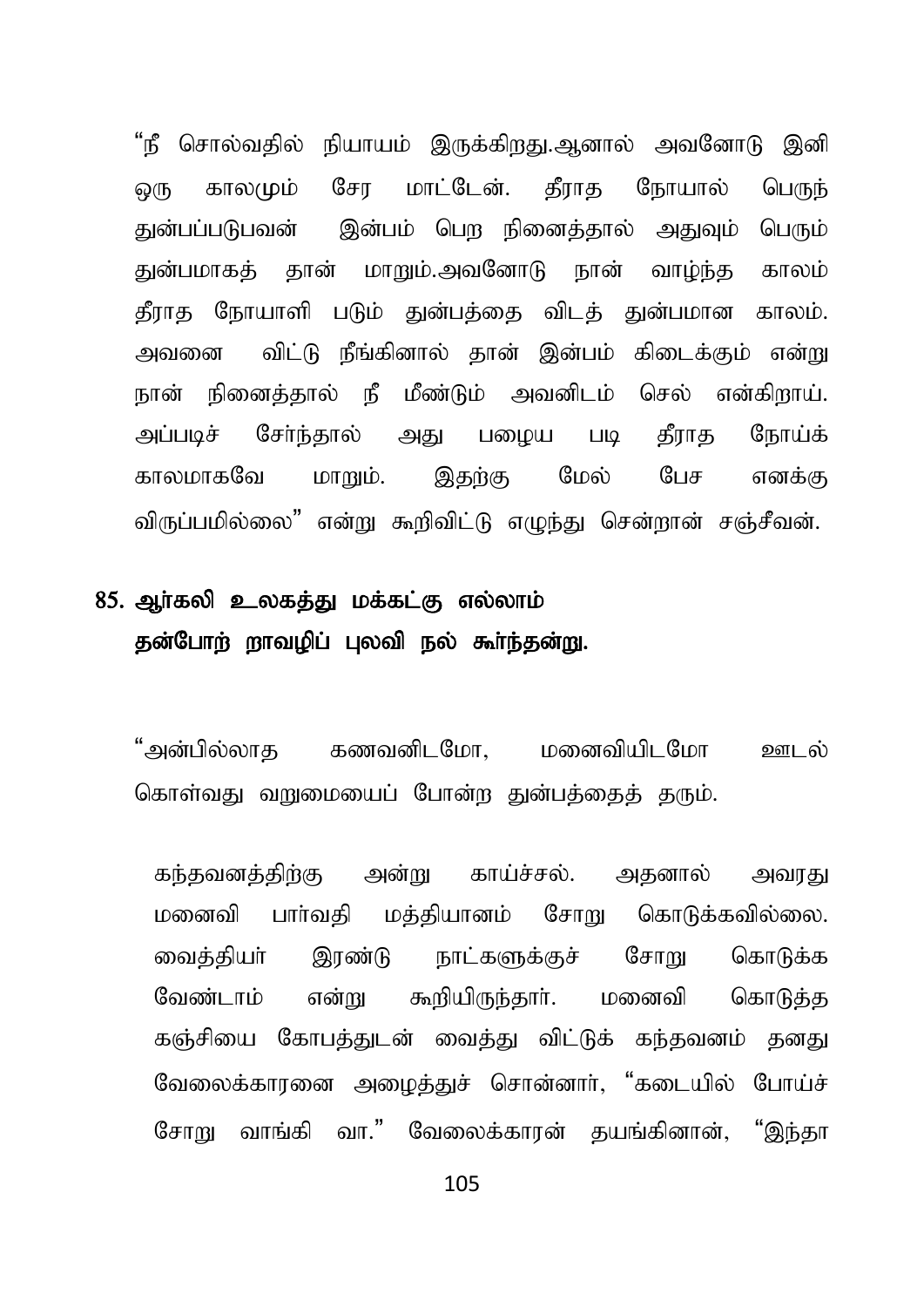பணம், விரைவாகச் சென்று வாங்கி வந்து கொடு. இனிமேல் கினமும் மூன்று வேளையும் கடையில் வாங்கி வா" என்று கோபமாகக் கூறி விட்டுச் சென்று விட்டார். அவன் சென்ற பின் , "இவ்வளவ காலமும் சொல்லாக சொல்லைச் சொல்லி விட்டேன்" என்று வருந்தினார் கந்தவனம். "சாதாரணமாகக் கோபிக்காதவர் இன்று நோயின் தாக்கத்தால் ஏதாவது கோபிப்பகா? என்று துயரப்பட்டவாறு சொன்னால் சிறிகட சோர்ளை எடுத்துக் கரியுடன் பிசைந்து கொண்டு வந்து ஊட்டினாள். கந்தவனம் உருகிப் போனார். அவரது கண்கள் கலங்கின.அப்படியான நிலையிலும் அவருக்குச் சிரிப்ப வந்தது. "அன்பு கொண்ட மனைவியோடு ஊடல் கொள்வது பேரின்பம்" என்று நினைத்தார். அவர் கோபித்ததனால் தான்பல நாட்களுக்குப் பின் சோற்றை ஊட்டி விட முடிந்தது" என்று நினைத்து இன்பப்பட்டாள். வேலைக்காரர்களுக்குச் விட்டது. "நானென்றால் சிரிப்ப வந்து மனைவிக்கு அடித்திருப்பேன். அவளென்றால் நீ சாப்பிடாவிட்டால் படு. பின் வலிய வருவாய்" என்பாள். அன்புள்ளவர்களின் குணம் இது. அன்பில்லாக கன்மை எமகு கன்மை" என்று நினைக்கான் வேலைக்காான்

# 86. அர்கலி உலகக்கு மக்கட்கு எல்லாம் முதிர்வு உடையோன்மேனி அணிநல் கூர்ந்தன்று.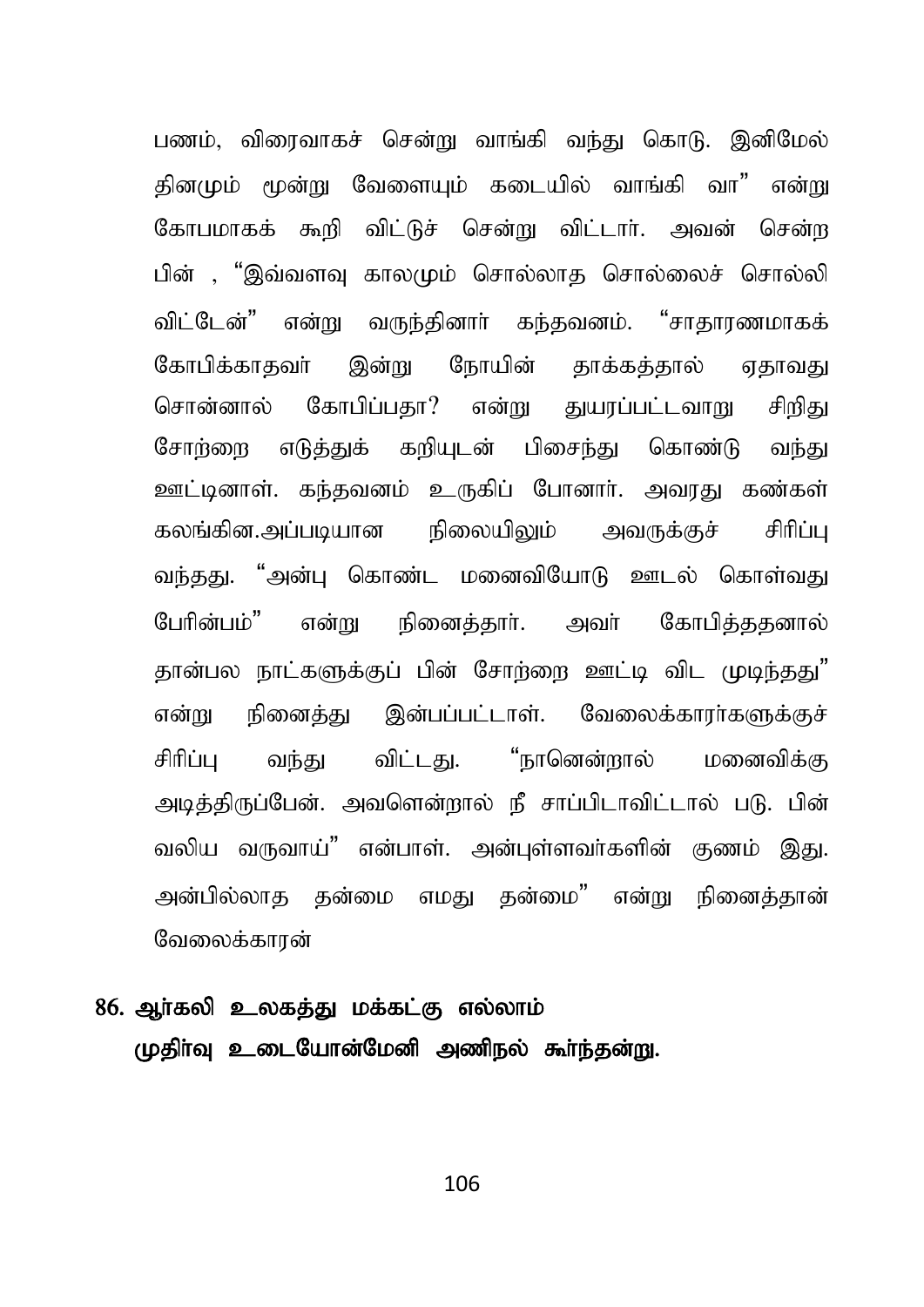அணியும் அணிகலன்கள் முதுமையுடையோன் வறுமையற்றவர்களைப் போலத் தமது பொலிவை இழக்கும்"

எவையும் அணிவகில்லை. அணிகலன்கள் கந்கவனம் பாா்வதியும் தாலிக்கொடியையும் அகனால் **ெரு** சோடிக் காப்பையும் தவிர்ந்த நகைகளை அணிய மாட்டாள். ரகுநாதன் வடக்கயிறு மொக்கமான கேரின் போல சங்கிலி மோகிரம் விரல்களிலும் அணிந்திருப்பார். எல்லா அணிந்திருப்பார். அவரது மனைவியும் ஏராளமான நகைகளை அணிந்திருப்பாள். அது போலக் கனகு பெற்றோருக்கும் அணிகலன்கள் அணிவித்து அழகு பார்க்க வேண்டும் என்ற ஆரூரனுக்கு வந்தது.அதைத் எண்ணம் கந்தையிடம் சொன்னான். அதற்குக் கந்தவனம் சொன்னார், "மகனே, தான் அணிகலன்களை அணிதல் வேண்டும். இளமையில் முதுமைப் பருவத்தில் பற்றுக்களை ஒடுக்கிக் கடவுளை வேண்டும். அணிகலன்கள் வணங்குகல் ஆசையைக் வழிபாட்டிற்கு தூண்டுவிக்கும். இடைஞ்சலாக இருக்கும். மனதிற்குப் பாரமாக இருக்கும். முதுமையானவா்கள் அணியும் அணிகலன்களின் அமகு கெட்டுவிடும் என்று பெரியவர்கள் சொல்வார்கள். சென்ற மாதம் எழுபது வயது முதியவர் சிவன் கோவிலில் கும்பிடும் போது அவரது தங்கச் சங்கிலியைத் கிருடர்கள் அறுத்தனர். அறுக்கும் போகு அவரகு குரல்வளையும் தாக்குப்பட்டதனால் அவர் இன்னும் வைத்தியசாலையில் தங்கியிருக்கிறாா். அகனால் எனக்கு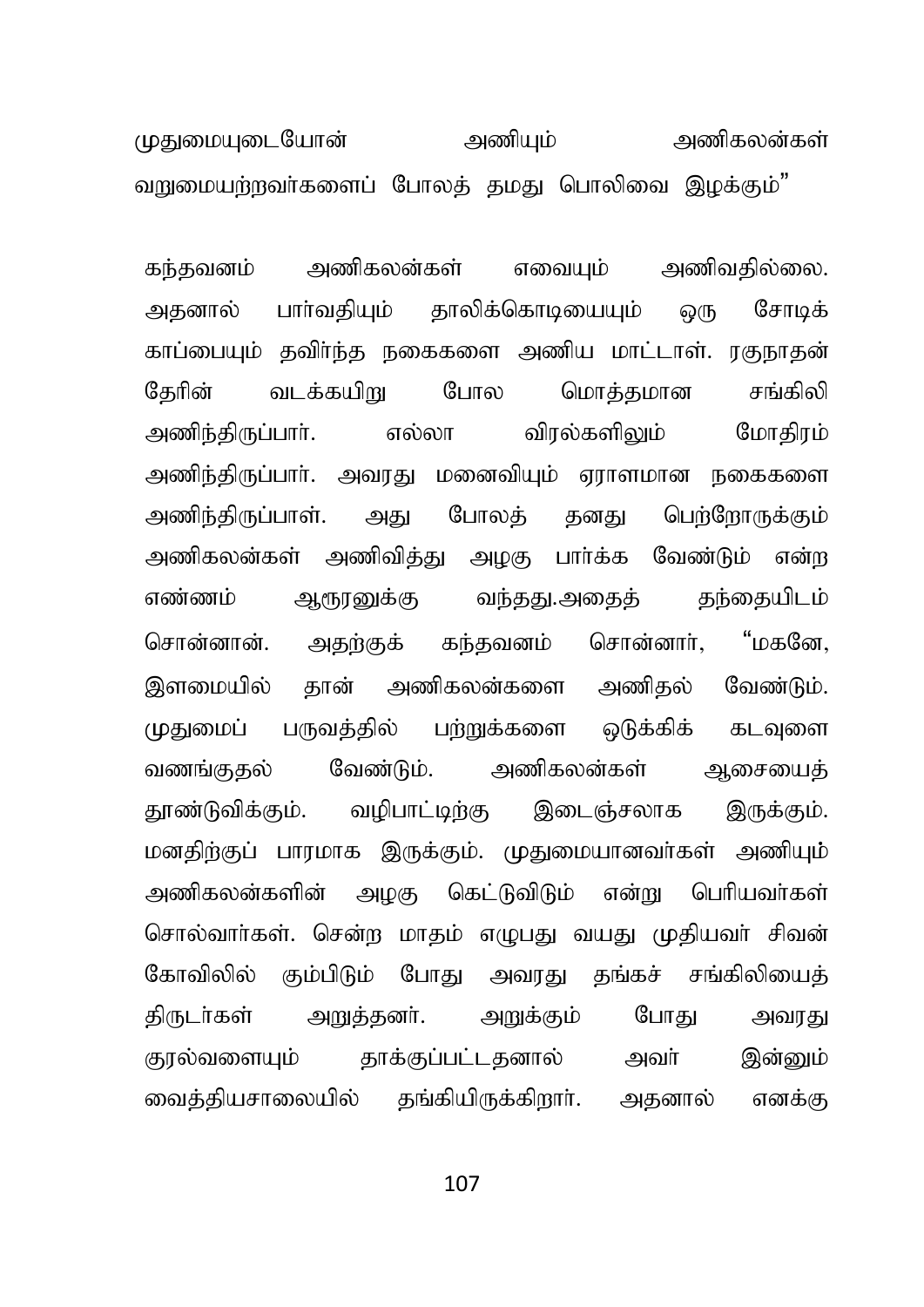அணிகலன்கள் சூட்ட வேண்டுமென்று ஆசைப்படாகே" என்றார் கந்தவனம்.

## 87. அர்கலி உலகக்கு மக்கட்கு எல்லாம் சொல், செல் லாவமிச் சொலவ நல் கூர்ந்தன்று,

"ஒருவா் மேடையில் பேசிய பேச்சை இன்னொருவா் பாராட்டிப் பேசாவிட்டால் , அவர் பேசிய பேச்சு வீணாகி விடும்"

கிருஞானசம்பந்தரின் குரு புசை அன்று சன சுமக நிலையத்தில் கொண்டாடப்பட்டது. பூசை முடிய அயலாரைச் சேர்ந்த பண்டிதர் நல்லசிவம் திருஞானசம்பந்தரைப் பற்றி உரையாற்றினாா். அவர் உரையார்்ி முமர்க்கும் பொன்னம்பலம் அவாகு பேச்சை விமாசிக்குப் பேசினாா். "நல்லஅருமையான பேச்சு, சிறுவர்களும் விளங்கிக் கொண்டனர். புலமையுள்ளவன் ,கர்காகவர்களும் விளங்கிக் பேசுகல் வேண்டும். எமுகுகல் கொள்ளும் வண்ணம் வேண்டும் பண்டைய அருமையான நால்களிலெல்லாம் இலகுபடுத்திப் பேசாமையாலும் இலகுபடுத்தி எழுதாமையாலும் அவை வழக்கிழந்து வருகின்றன. பண்டிதா் நல்ல சிவம் அவர்கள் இதை உணர்ந்து பேசி வருகிறார், சிறப்படைய எழுதி வருகிறார். அது வேண்டுமென வாழ்த்துகிறேன்" என்றார். நல்லசிவத்தின் முகம் அதைக் கேட்டுப் பரிக்குப் பொங்கியகைக் கந்தவனம் கண்டார்.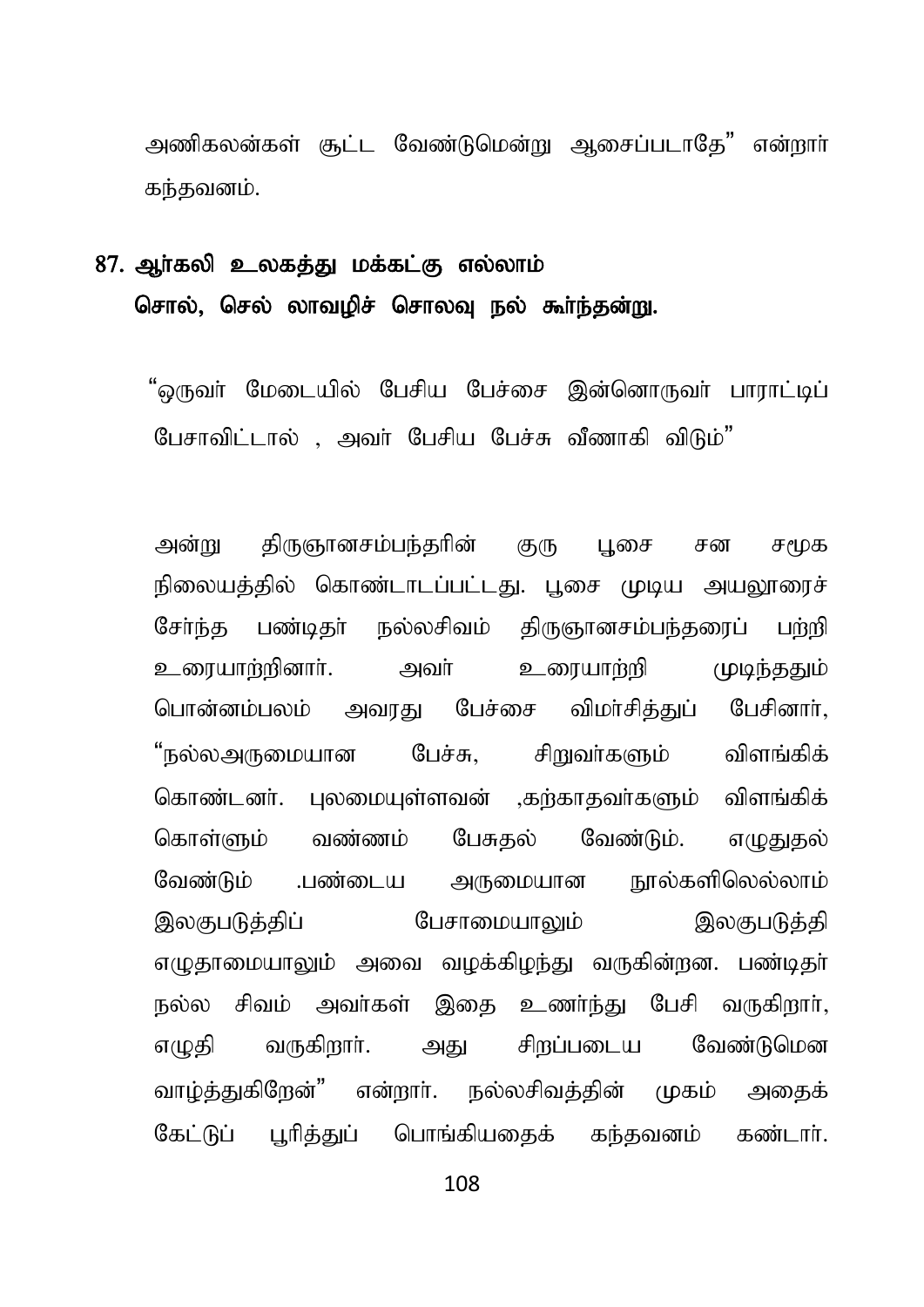பேசியவனின் கிறமையைப் பாராட்டாவிட்டால் பேசுபவன் ஆர்வத்துடன் பேசமாட்டான் என்பது பொன்னம்பலக்கிற்குக் கெரியம்" என்று நினைக்கார்.

### 88. ஆர்கலி உலகத்து மக்கட்கு எல்லாம் அகம்வறியோன் நண்ணல் நல் கூர்ந்தன்று.

அன்பு, கருணை, காருண்யம் ஆகியன இல்லாது மனம் வறுமைப்பட்டவனோடு கொள்ளும் உறவும் வறுமைப்பட்டதாகவே இருக்கும்.

"சுந்தரமூர்த்தியைப் பார்க்க வைத்தியசாலைக்கு வந்த அருணாசலம் சொன்னான், "நீ தான் அனாதையான சஞ்சீவனுக்குக் கொமில் கொடுக்கு ஆளாக்கினனீ. அகை மாந்து அவன் நீ இக்கட்டான நிலையில் இருக்கும் போது நன்றி மறந்து வேலையை விட்டுச் சென்று விட்டான். நான் அவனைச் சந்தித்து, "பாவம் சுந்தரமூர்த்தி, அவன் சுகமடையும் வரை வேலைக்குப் போ என்று கெஞ்சிப் பார்த்தன். கோபமாக என்னை எசிப் போட்டான்.." என்று ஆத்திரத்துடன் அருணாசலம் கூறும் போது சுந்தரமூர்த்தி கோபத்துடன் சொன்னான், "நீ ஏன் போனனீ ,ஊரில உள்ளவையை நம்பியே நான் தொமில் செய்கிறன். நீ வந்தால் வந்த வேலையைப் பார்த்திட்டுப் போ.இஞ்சை என்ன நடக்கென்று பார்த்துச்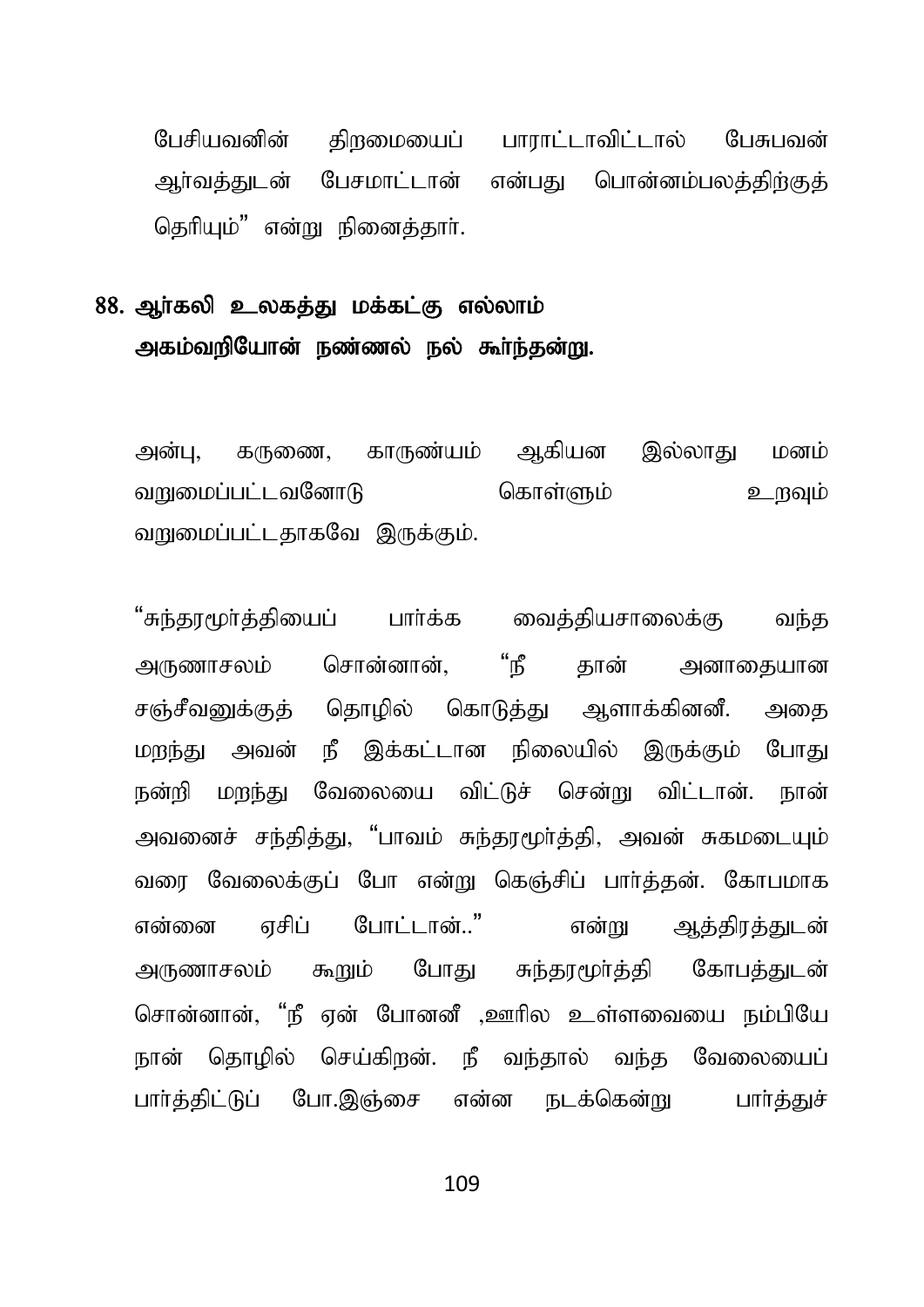சந்தியில் இருந்து கேலி செய்து சிரித்துக் கதைக்கவே வந்தனீ"

அருணாசலத்திற்குப் கோபம் வந்தது. அதை அடக்கினான், இவனுக்குச் சஞ்சீவன் செய்தது சரி. மனம் வறுமைப்பட்டவனின் பேச்சும் வறுமைப்பட்டதாகக் தான் இருக்கும்" என்று நினைத்தவாறு வெளியே சென்றான்.

### 89. அர்கலி உலகக்கு மக்கட்கு எல்லாம் உட்கில் வழிச்சின்னம் நல்கூர்ந்தன்று.

அச்சப்பட மாட்டான் என்று தெரிந்த பின்பும் ஒருவன் மீது கோபம் கொள்வதால் பயனில்லை.

சுந்தரமூர்த்தி கோபா வேஷத்துடன் பேசிய வார்க்கைகள் அருணாசலத்தின் நெஞ்சில் தீயை வார்த்தன. அவனுக்கு அடிக்க வேண்டும் போல இருந்தது. அப்போது அந்த வழியால் சஞ்சீவன் வந்தான். நடந்ததை அருணாசலம் விபரமாகக் கூரினான்.

"அண்ணை, அச்சப்பட மாட்டான் என்று தெரிந்த பின்பு டைநவனை எச்சரிப்பதால் பயன் இல்லை. சுந்தரமூர்த்தி மானம் இல்லாதவன். மானம் இல்லாதவன் இராசாவிலும் பார்க்க பெரியவன் என்பார்கள். அது போல மானமில்லாகவன் எகர்கும் அஞ்சமாட்டான் .செய்யக் கூடாகவற்றைச் செய்து விட்டுக்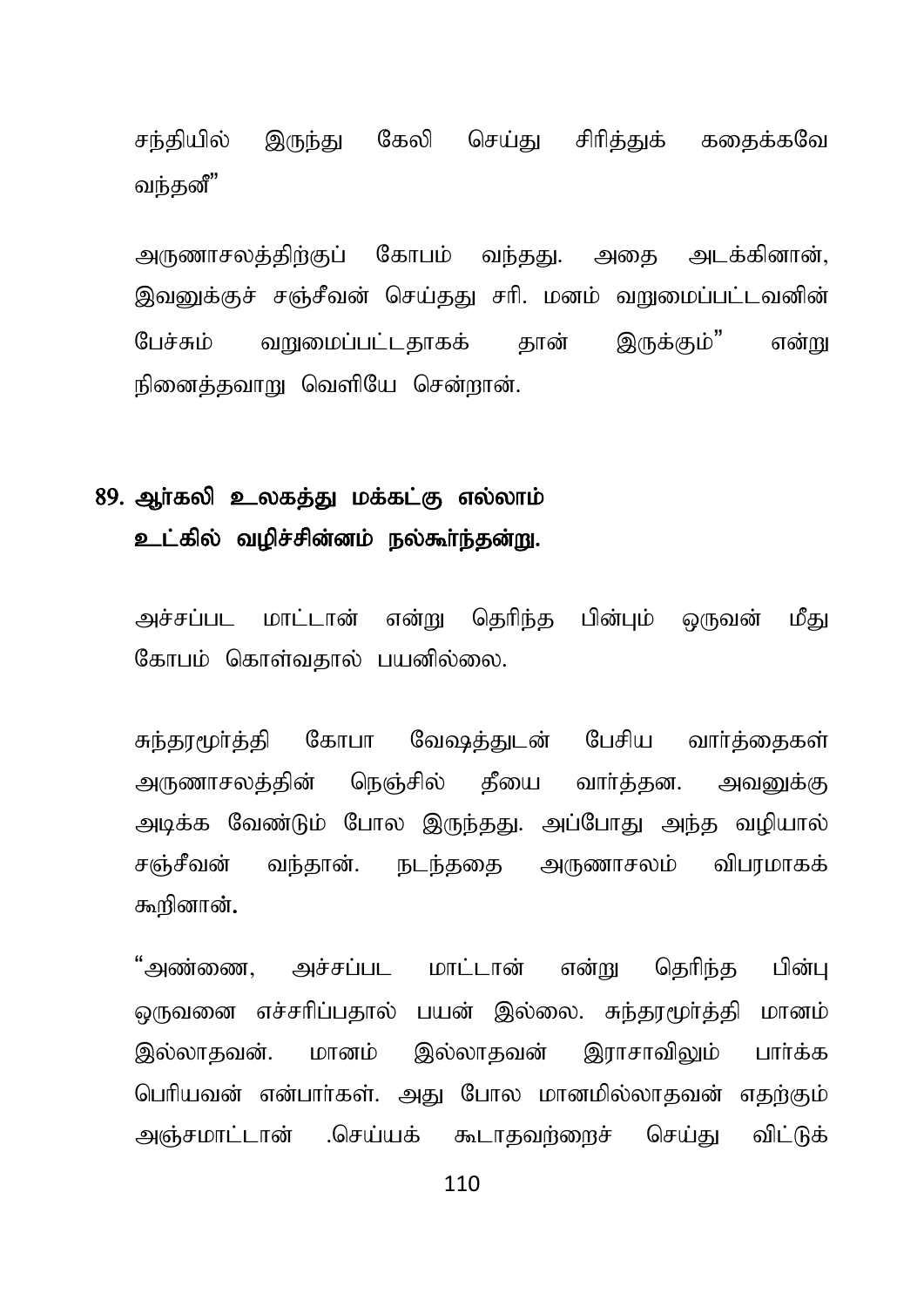காலைப் பிடிப்பான். அப்படிப்பட்டவனோடு நீ ஏன் கதைக்கப் போனனீ" என்று கேட்டான் சஞ்சீவன். அருணாசலத்திற்கு அவன் கூறியகடசரியெனப்பட்டகு.

## 90. அர்கலி உலகக்கு மக்கட்கு எல்லாம் நட்பில் வழிச்சேறல் நல்கூர்ந்தன்று.

நண்பரை மதித்து அன்புடன் பழகாதவனிடம் கொள்ளும் நட்பும் வறுமைப்பட்டது .அதனால் நற்பயன் வரமாட்டாது.

"அன்பு, நட்பு, உரிமை என்பன இல்லாதவனோடு நட்பு கொள்ளக் கூடாது. அத்துடன் அவனது நன்மை, தீமைகளைப் பர்மிப் பேசவம் கூடாகு, அகுபோல காமமில்லாகவனிடம் வேலை செய்யவும் கூடாது. நீ நட்புக் கொள்ளக் கூடாதவனிடம் நட்புக் கொண்டு வருந்துகிறாய். நான் நற்பண்புகள் எதுவும் இல்லாகவனிடம் வேலை செய்ககால் குன்பப்படுகிறேன். நட்பென்பது ஒருவருக்கொருவா் சிரித்து மகிழவும் தனது மனச் சுமைகளையும் தீய செயல்களையும் சொல்லி பெருமைப்படவும் ஏற்பட்டதல்ல. அது நண்பா் வழி தவறிச் செல்லும் போது கண்டித்துத் திருத்தவும் உதவுவது என்று தெரியாதவா்களோடு நட்புக் கொண்டால் வாழ்நாள் முழுவதும் துன்பம் அனுபவிக்க வேண்டும். இனியாவது உணர்ந்து திருந்து" என்றான் சஞ்சீவன்.

#### தண்டாப் பத்து.

### 91. ஆர்கலி உலகத்து மக்கட்கு எல்லாம்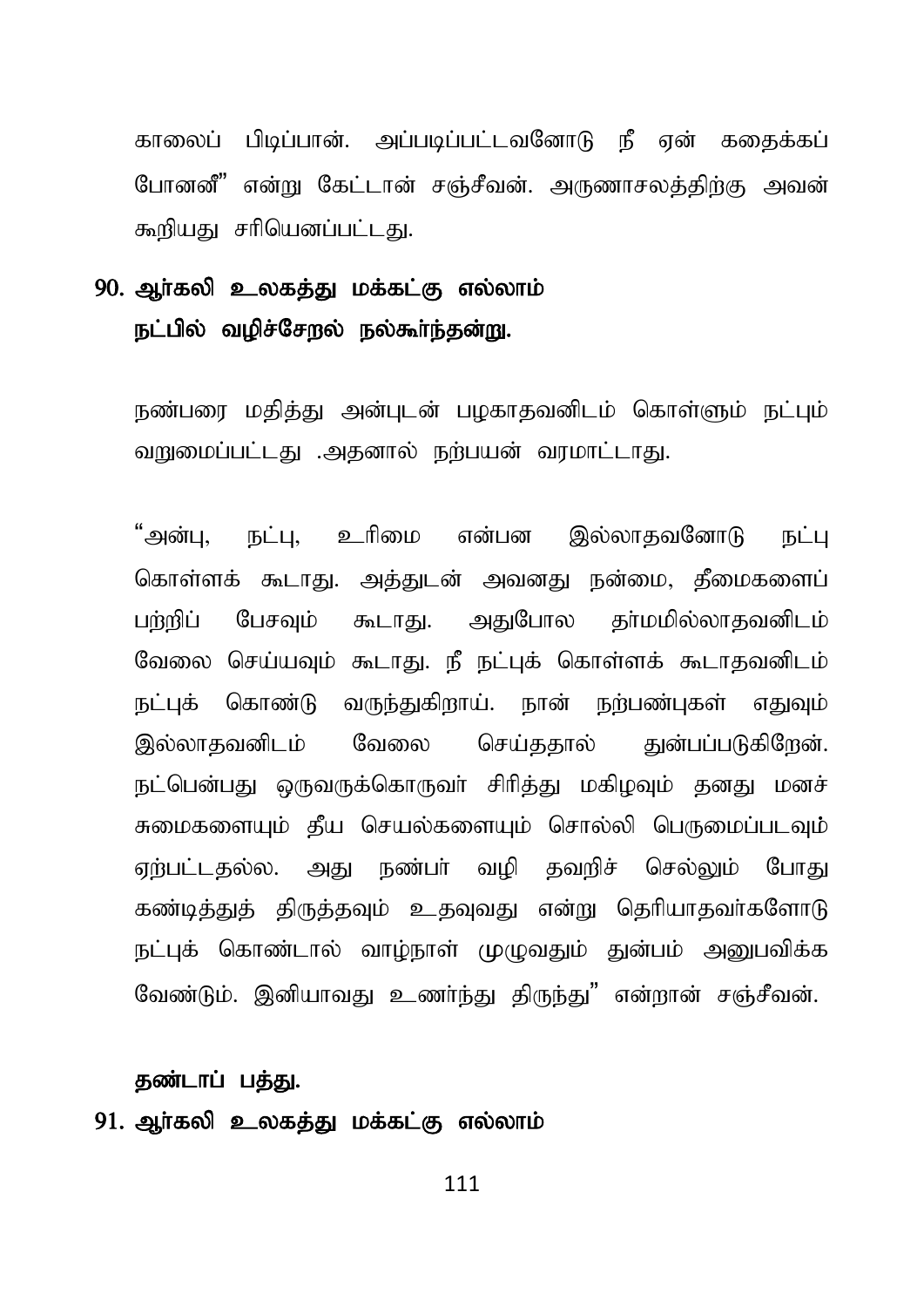#### ஓங்கல் வேண்டுவான் உயர்மொழி தண்டான்.

புகமைப் பெற வேண்டுமென்று நினைப்பவன். உயர்ந்த அறநூல்களும் ஆன்றோர்களும் கூறும் அறநெறிப்படி வாழ வேண்டும் என்ற நினைவைக் கைவிட மாட்டான்.

ஒரு மனிதன் கோபப்பட்டால் தான் கவலைப்பட "நல்ல வேண்டும்.தீய முரடனான சுந்தரமூர்த்தி எப்போதாவது நல்ல பேசியுள்ளானா? வார்க்கை கனகு மானக்கைக் குல காப்பாற்ற வேண்டும். தனது புகழில் மாசுபடக் கூடாது என்று என்னும் பொன்னம்பலம் ஐயாவும், கந்தவனம் ஐயாவும் ஆன்றோர் கூறியபடியும் ,அறநூல்கள் எமுதிய படியும் வாழ்கிறார்கள் .அகனால் அவர்கள் கான் மகிக்கப்படுகிறார்கள். கெரிந்கும் இகுப என் கவலைப்படுகிறாய்" என்று கேட்டான் சஞ்சீவன்.

## 92. அர்கலி உலகக்கு மக்கட்கு எல்லாம் வீங்கல் வேண்டுவோன் பல்புகழ் தண்டான்

பகமோடு வாம்பவர்கள் மேலும் பகமடைய விரும்பினால் நற்பணிகள் மேலும் பகம் வாக் கூடிய பலவர்ளைக் கைவிடாது செய்தல் வேண்டும்.

"உண்மை தான் மேலும் மேலும் புகழடைய வேண்டும் என்று நினைப்பவர்கள் மேலும் மேலும் நற்பணிகளைச் செய்கு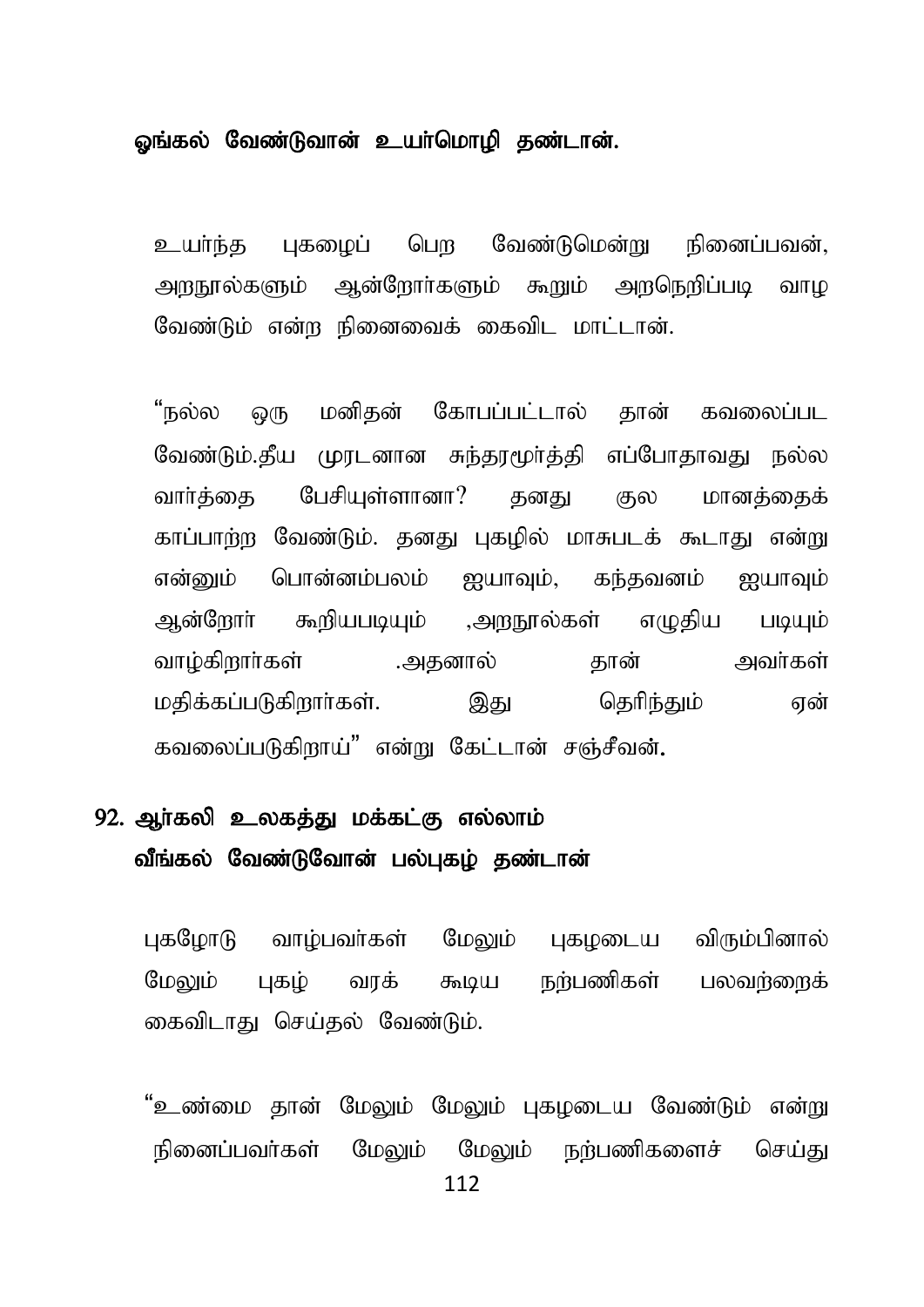கொண்பே இருப்பார்கள்.இப்படியானவர்கள் பமிக்கு அஞ்சுவார்கள். கந்தவனம் அண்ணையை எனக்கு வெக தெரியும். அவர் கூலி வேலை செய்வகே காலமாகக் புகழுக்காகத் தான். எந்த வீட்டவனும் அவரை நம்பி வீட்டுள் விடுவான். எவ்வளவு பணக்கையும் நம்பிக் கொடுக்குக் கொடுப்பிக்கலாம். கொமிலில் கள்ளம் என்பகே இராது.இப்பவும் அவர் அப்படித் தான் வாழ்கிறார். அதனால் அவருக்குக் கற்றவர்களுக்கு இல்லாக கான் பகம் இருக்கிறது.புகழின் அருமை தெரியாகவர்கள் கான் நர்பணிகளைச் செய்வதில்லை'' என்றான் அருணாசலம்

# 93. அர்கலி உலகக்கு மக்கட்கு எல்லாம் கற்றல் வேண்டுவான் வழிபாடு தண்டான்.

"கல்வியில் மேன்மையடைய விரும்புகின்றவன் கர்பிக்கும் மதித்து நடப்பான்.மேலும் கர்க விரும்பவோர் ஆசிரியமை கர்றுபடி வாழ்வதைக் கைவிட மாட்டார்.

''பொன்னம்பலம் ஐயா பெரிய கல்வி மான் .இப்போதும் கற்றுக் கொண்டிருக்கிறார். அவர் கற்றது எனது பெரிய தந்தையிடம். இனக்கவர்கள் அவனாப் பிள்ளைகள் மகிப்பகோ. கவனிப்பகோ கிடையாகு.அனால் பொன்னம்பலம் றுபா அவரைக் கெய்வமாக மகிக்கிறார். வாரக்கில் ஒரு நாளாவகுட சந்திப்பார். முக்கியமான விடயங்கள் வந்து பம்மிக் மேன்மையடைய விரும்புபவர்கள் ஆசிரியர்களை கடவுளாக மதிக்க வேண்டும்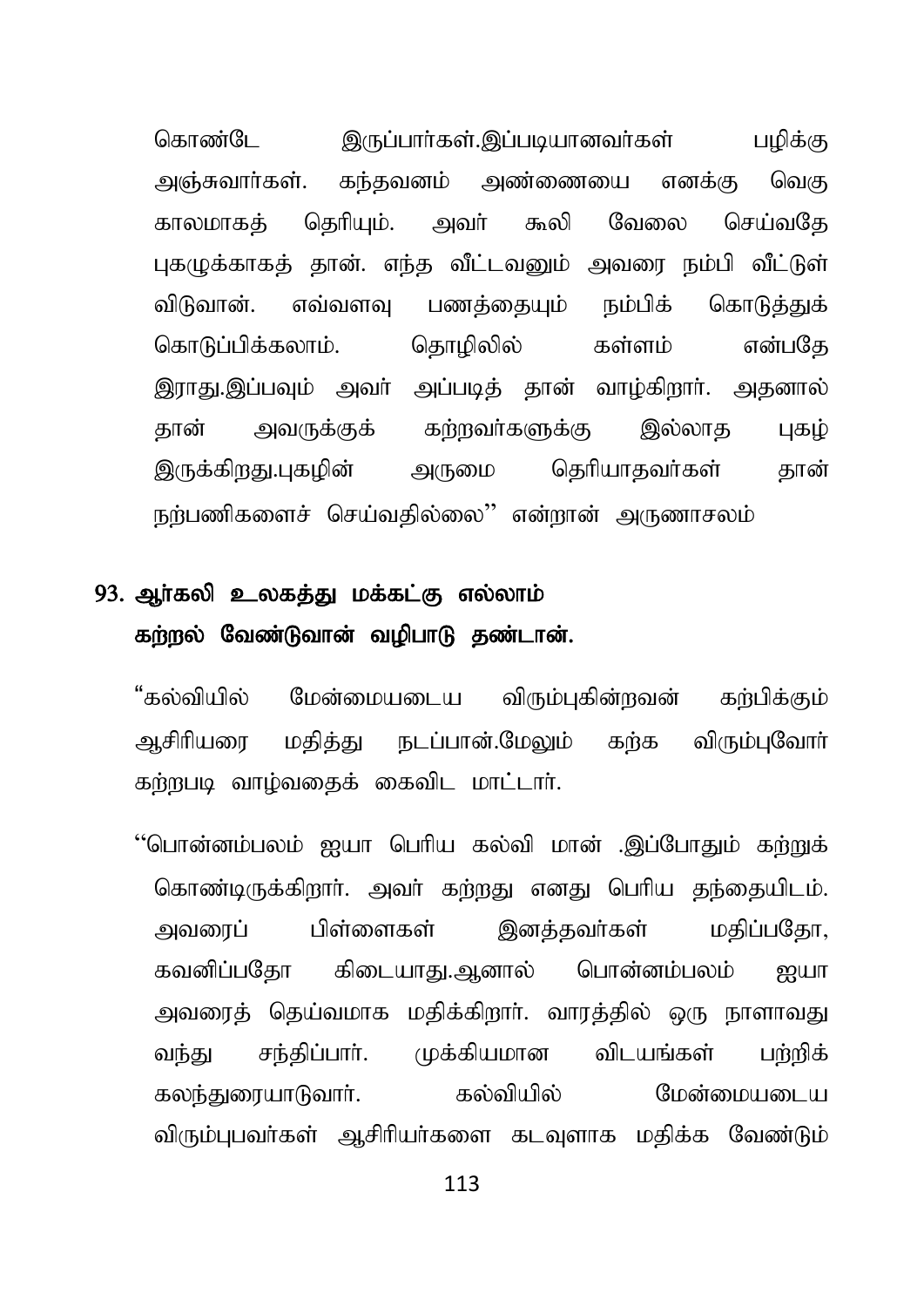என்று ஆரூரன் கல்வி கற்கும் காலங்களில் கந்தவனம் அண்ணை கூறுவார். பொன்னம்பலம் ஜயாவைப் போலக் தான் ஆரூரனும் தான் கற்பித்த பொன்னம்பலம் ஐயாவை விமுந்து கும்பிடுவதை நான் விமுந்து பலமுறை கண்டுள்ளேன். அதன்படி நடக்க வேண்டுமென்று நானும் எனது பிள்ளைகளுக்குக் கூறுவேன்'' என்றான் அருணாசலம்.

# 94. அர்கலி உலகத்து மக்கட்கு எல்லாம் நிற்றல் வேண்டுவோன் தவம் செயல் தண்டான்

"பிறவாத நிலையை விரும்புவோர் தவம் மேற்க் கொள்வதைக் கை விட மாட்டார்கள்.

நமசிவாயம் சுவாமிகள் ஐந்து தினங்களாகச் சமாதி நிலையில் இருந்தார். அவரைச் சுற்றியிருந்த அவரது பக்தர்கள் தேவார திருவாசகங்களைப் பாடிக் கொண்டிருந்தனர். ஊரே அங்கு திரண்டிருந்தது. ஐந்து நாட்களாகக் கண்களை மூடியபடி இருந்த சுவாமியாரை எல்லோரும் அதிசயமாகப் பார்த்தனர். "சுவாமியாா் பொன்னம்பலம் சொன்னார், பர்றா்றவா். எங்கிருந்தோ வந்து எமது கோவிலில் அமா்ந்தவா். அவா் பிறவாத நிலையான முத்தியை நினைத்துத் தவம் செய்கிறார். நீங்கள் யாரும் பயப்படக் கேவையில்லை. சுவாசம் சீராக இருக்கிறது. உணவு உண்ணாவிட்டாலும் முகத்தில் பொலிவு இருக்கிறது. எல்லோரும் பயப்படாது பிரார்த்தனை செய்யுங்கள்" என்றார்.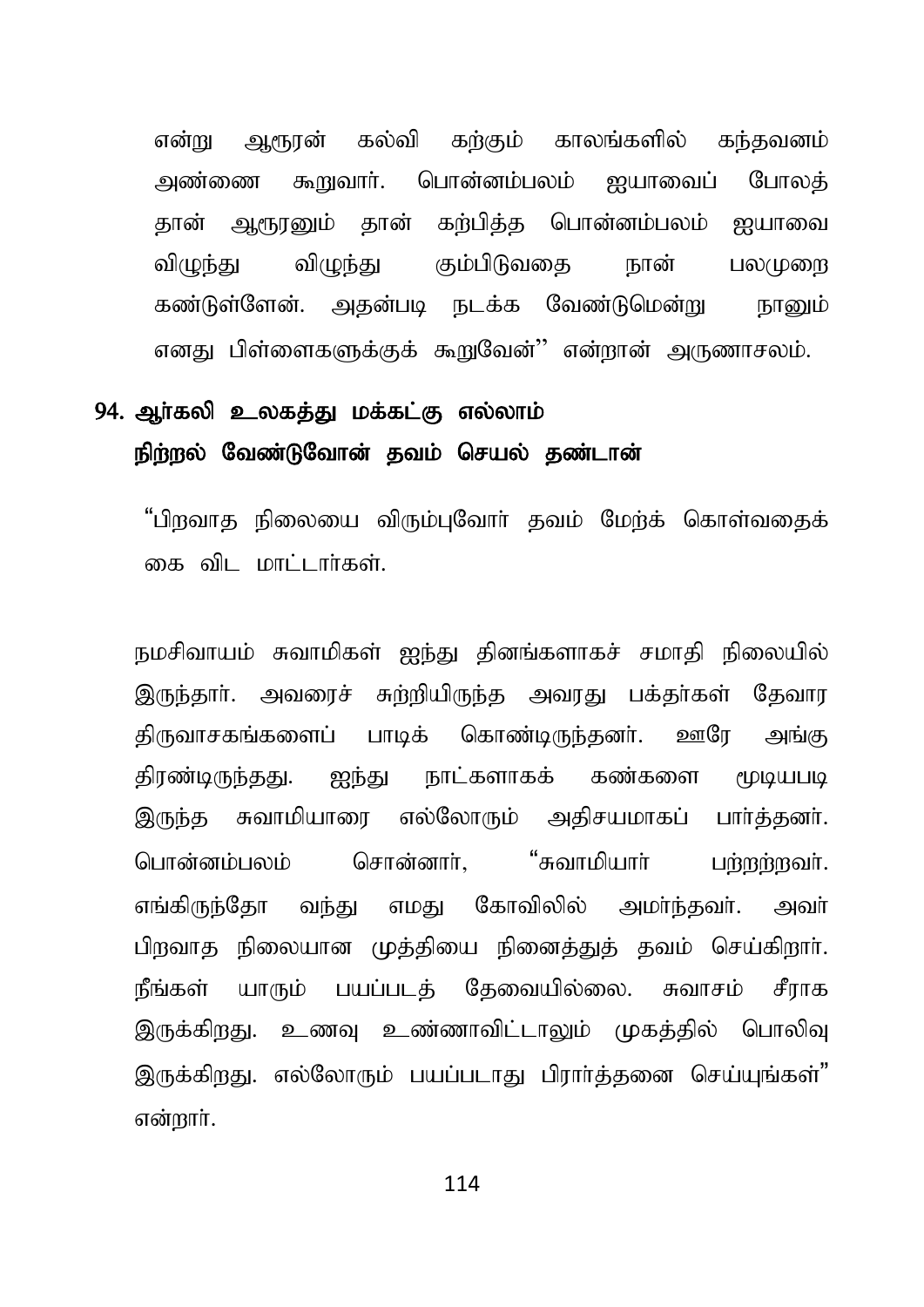# 95. அர்கலி உலகத்து மக்கட்கு எல்லாம் வாழ்க்கை வேண்டுவோன் சூழ்ச்சி தண்டான்.

"வரு செயலில் வெற்றி பெற விரும்பினால் அச் செயலைப் பற்றி முமுமையாக ஆராயக் கவறக் கூடாகு.

சஞ்சீவனுக்குக் கந்தவனத்திடம் வேலை செய்யப் பிடிக்கவில்லை. இன்னொருவருக்குக் கீழ வேலை செய்வதை விடத் தனியே ஒரு தொழிலைச் செய்ய விரும்பினான். அதனால் பொன்னம்பலத்திடம் சென்று தனது விருப்பத்தைச் சொன்னான்

"உனது முடிவு நல்லது. ஒருவரின் கீழ் வேலை செய்வதை விடத் தனித்து ஒரு தொழிலைத் தொடங்கி அதைச் சிறப்புறச் செய்வது சிறப்பானது. முதலில் தொழிலைத் தெரிவு செய்யும் போது அதனால் உண்டாகப் போகும் நன்மை தீமைகளைப் பம்மிச் சிந்தி. தொமிலுக்கான அறிவ. மூலகனம் ,பெரியவர்களின் ஆதரவு என்பன தான் தொழிலைச் சிறப்பிப்பது.என்ன வேலை செய்யப் போகிறாய்?" என்று கேட்டார் பொன்னம்பலம்.

"நான் கா.பொ.த உயர்தர வகுப்புச் சித்தியடைந்தேன். மனைவியும் அதே வகுப்பில் சிக்கியடைந்கவள். எமகு ஊர்ப் பிள்ளைகள் மேலகிகமாகக் கற்பதற்காக பட்டணத்திற்குச்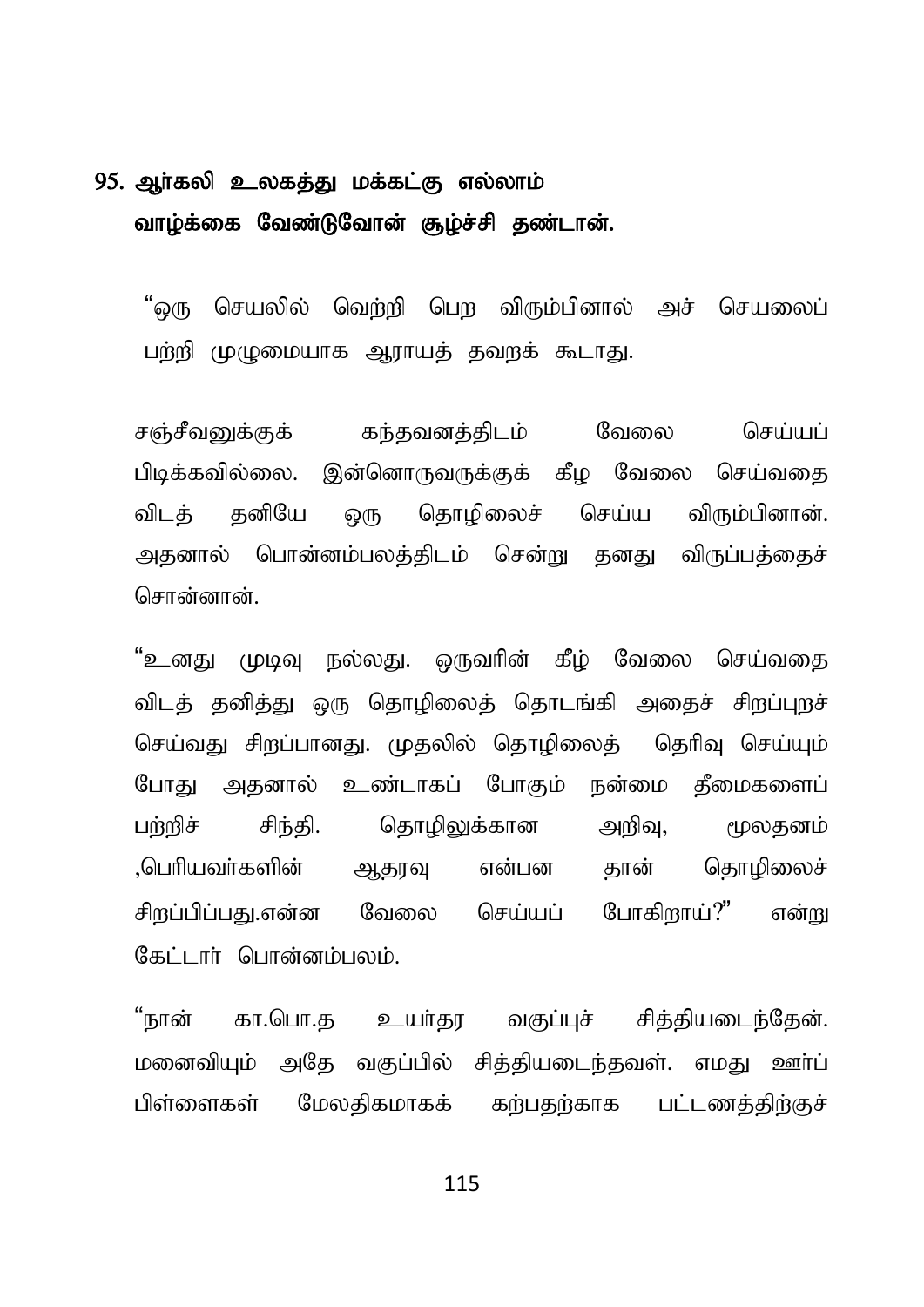செல்கிறார்கள். அதனால் இங்கு ஒரு தனியார் கல்வி நிலையம் நிறுவ யோசிக்கிறேன்" என்றான் சஞ்சீவன்.

"நல்லது, என்றும் எனது உதவி உனக்கு இருக்கும். காலையில் மாணவர்கள் பாடசாலைக்குச் சென்றால் பிற்பகல் இரண்டு மணிக்குத் தான் வருவார்கள். அது வரையும் நீ ஒரு தொழில் செய்யலாம். எனது விவசாய நிலம் செய்கையின்றி இருக்கிறது. அதைச் செய்" என்றார் பொன்னம்பலம்.

"நன்றி ஐயா" என்று கூறி விட்டுச் சென்ற சஞ்சீவன், தனியாா் கல்வி நிறுவனமொன்றை நிறுவினான். அகன் மூலம் அவனுக்குப் பெரும் வருமானம் கிடைத்தது. "நீ பொன்னம்பலம் ஐயாவின் ஆசியோடும் ஆலோசனையோடும் செயற்படுவதால் நல்ல நிலையை அடைந்து விட்டாய்" என்றான் அருணாசலம்.

# 96. ஆர்கலி உலகத்து மக்கட்கு எல்லாம் மிகுதி வேண்டுவோன் வருத்தம் தண்டான்.

"முன்னேற வேண்டும் என்று நினைப்பவன் செயலைச் செய்யும் போது வரும் துன்பங்களைக் கண்டு மனங் கலங்க மாட்டான்"

சஞ்சீவனின் தனியார் கல்வி நிறுவனத்தில் ஆரம்பத்தில் மாணவர்கள் சோ விரும்பவில்லை. அவன் அகை இடையில் விட்டு விட்டால் என்ன செய்வதென்று பல பெற்றோர்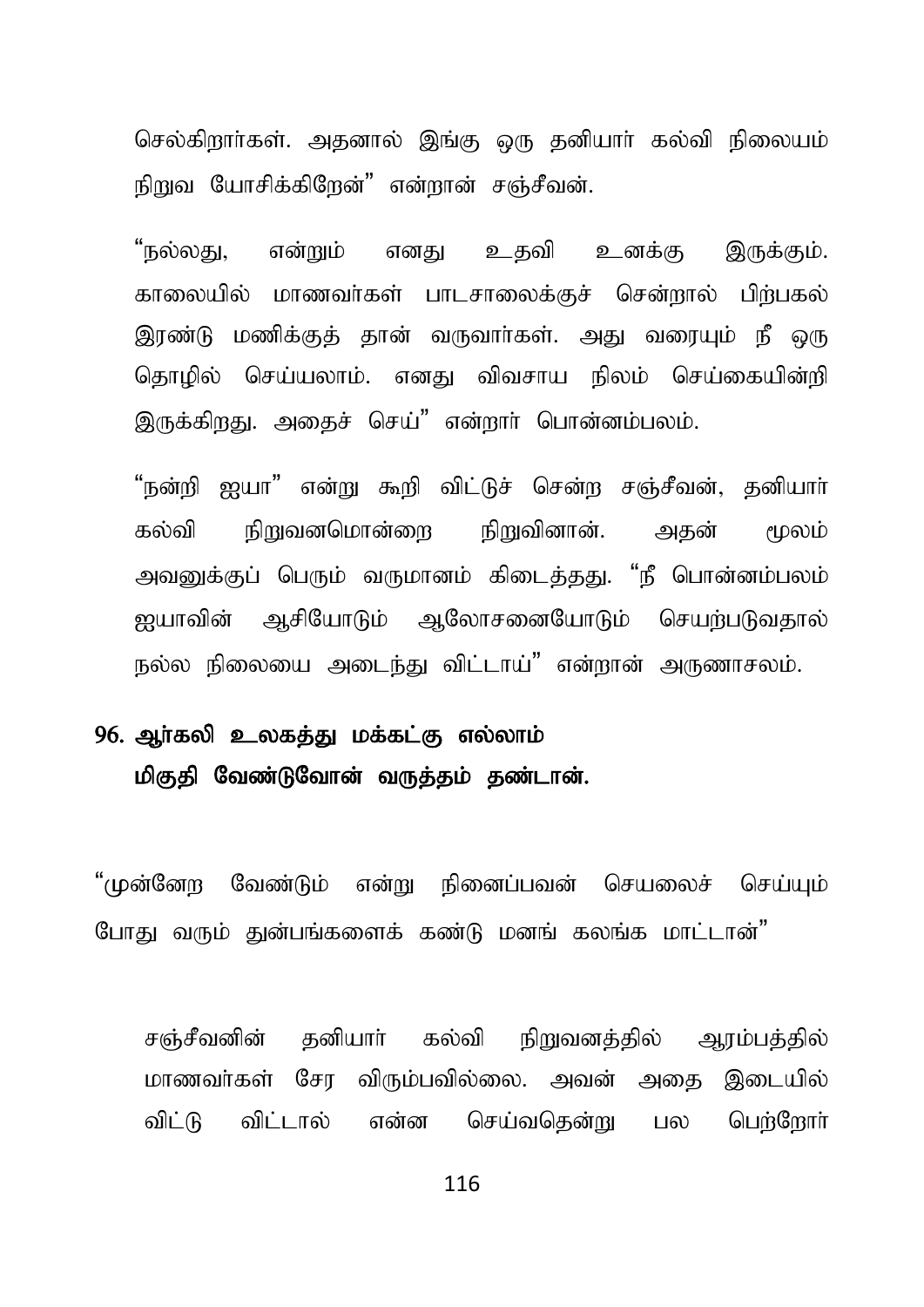பயப்பட்டனர். பெரும் முதலீடு செய்து தளபாடங்களையும் கர்றுல் உபகாணங்களையும் வாங்கிய சஞ்சீவனைப் பலா் பயமுறுக்கினா. அகற்கு அவன் சொன்னான். "எகுவும் அரம்பத்தில் இலாபம் தராது. பெரிய முதலீட்டை ஓரிரு வருடங்களில் பெற்று விட முடியாது. கடவுளின் கிருபை எனக்கு இருக்கு. அக்குடன் கிடமான மனமும் எனக்கு இருக்கு, நான் கனியே இகை நம்பி வாமவில்லை. பொன்னம்பலம் ஐயாவின் கமத்தில் தினமும் நல்ல வருமானம் கிடைத்து வருகிறது. அது எனக்கு வாழ்க்கைக்குப் போதும் நான் கடன்படவில்லை. பெரியவர்கள் உதவி செய்துள்ளார்கள். அத்துடன் எனது மனைவியின் நகைகளை அடைவு வைத்தேன். ஒரு செயலைத் தொடங்கினால் தான் வெற்றி பெறலாம். தொடங்காமல் இருந்து நட்டம் வருமென்று பயந்தால் முன்னேற முடியாது" என்றான். அவனது மனவுறுதியைப் பொன்னம்பலமும் கந்தவனமும் பாராட்டினர். பொன்னம்பலமும் கந்தவனமும் அடிக்கடி சஞ்சீவனது கல்வி நிறுவனத்திற்குச் செல்வதால் மக்களுக்கு நம்பிக்கை உண்டானது. பிள்ளைகள் சேரத் தொடங்கினர்

## 97. ஆர்கலி உலகத்து மக்கட்கு எல்லாம் இன்பம் வேண்டுவோன் துன்பம் தண்டான்.

"உழைத்து இன்பம் பெற விரும்புவோர் செயலின் போது வரும் துன்பங்களை இன்பமாக எர்பர்"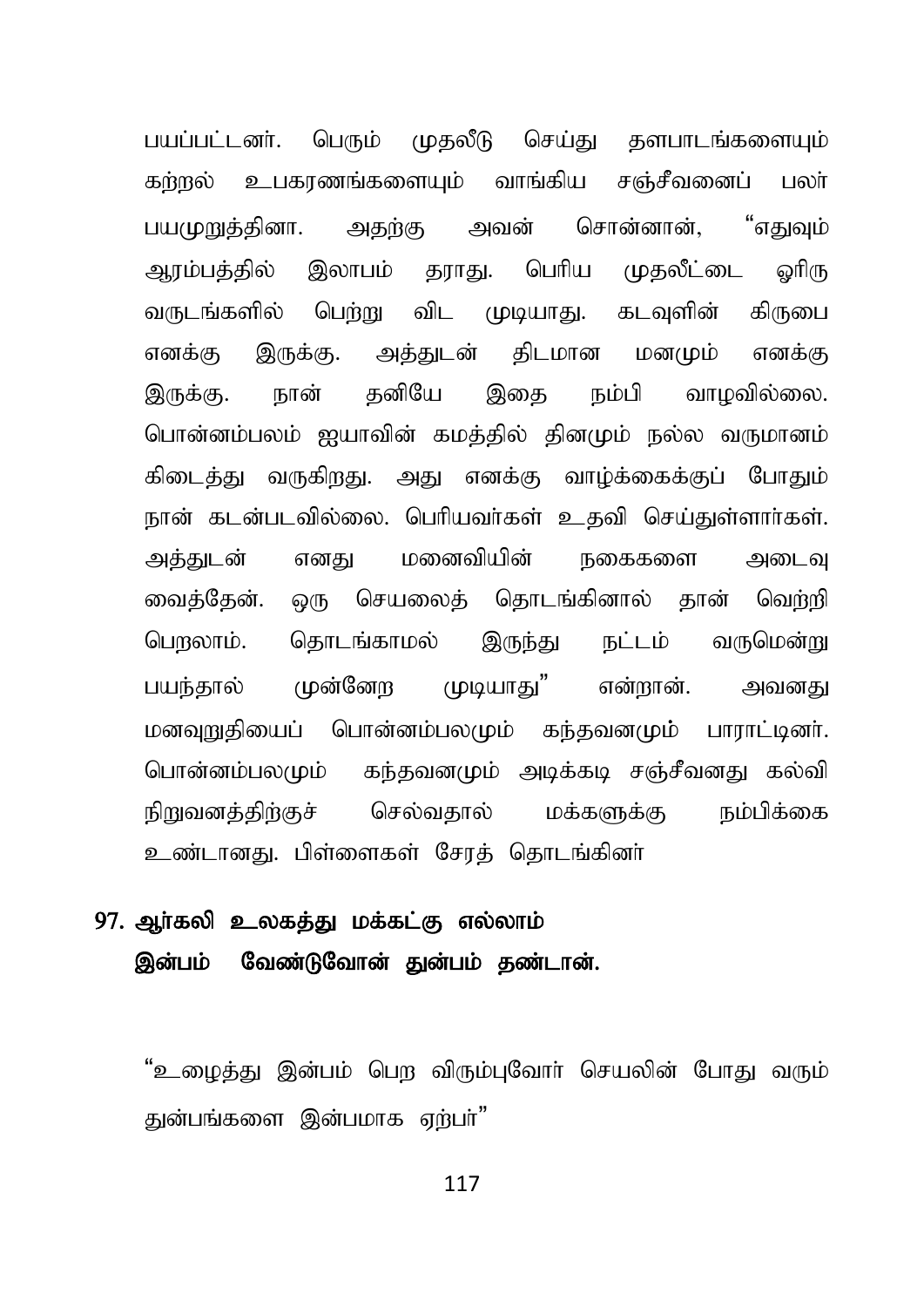"சஞ்சீவனுக்கு உதவியாக ஓா் இலட்சம் ரூபா கொடுத்த துரைசிங்கக்கின் மகளுக்குக் திருமணம் நிட்சயிக்கப்பட்டது.அகைக் குளசிங்கம் சஞ்சீவனுக்குச் சொல்லிக் கனகு பணக்கைக் கேட்டார்.

 $\mathbf{a}$ : பணம் கரும் போகே சொல்லிக் கானே எனக்குப் எப்பாடுபட்டாவது உனது கந்கனீ.அகனால் பணக்கைக் கருவேன்" என்ற சஞசீவன் கனக்குக் தெரிந்தவாகளிடமெல்லாம் சென்று பணத்தைக் கடனாகக் கேட்டான். யாரும் கொடுக்கவில்லை. திருமண நாளும் கொண்டிருந்தது. சஞ்சீவனில் உள்ள நெருங்கிக் நம்பிக்கையில் துரைசிங்கம் பின் அகன் பணம் கேட்கவில்லை. சுந்காமூர்க்கி சொன்னான். "குரை. சஞசீவன் விட .நான் வளர்த்து கெட்டவன் எனக்கே சவால் விட்டவன்.நான் இயலாமல் வைத்தியசாலையில் இருந்த போது விட்டவன். அவனுக்கு நல்ல எனகு வேலையை மனம் தரமாட்டான். அவனை நம்பியிருந்தால் இல்லை. அவன் மகளின் திருமணம் நடைபெறாது."என்றான். உனகு அவன் பிறகு துரைசிங்கத்திற்குப் சொன்ன பயமாக இருந்தது. அதனால் துரைசிங்கம் சஞ்சீவனிடம் சென்றான். "துரை. நான் சொன்ன சொல் மாற மாட்டேன். இன்று மாலைக்குள் உனது பணத்தைத் தருவேன். உழைத்து முன்னேற விரும்புபவனுக்கு அடிக்கடி துன்பங்கள் பல வரும். அதை அவன் துன்பமென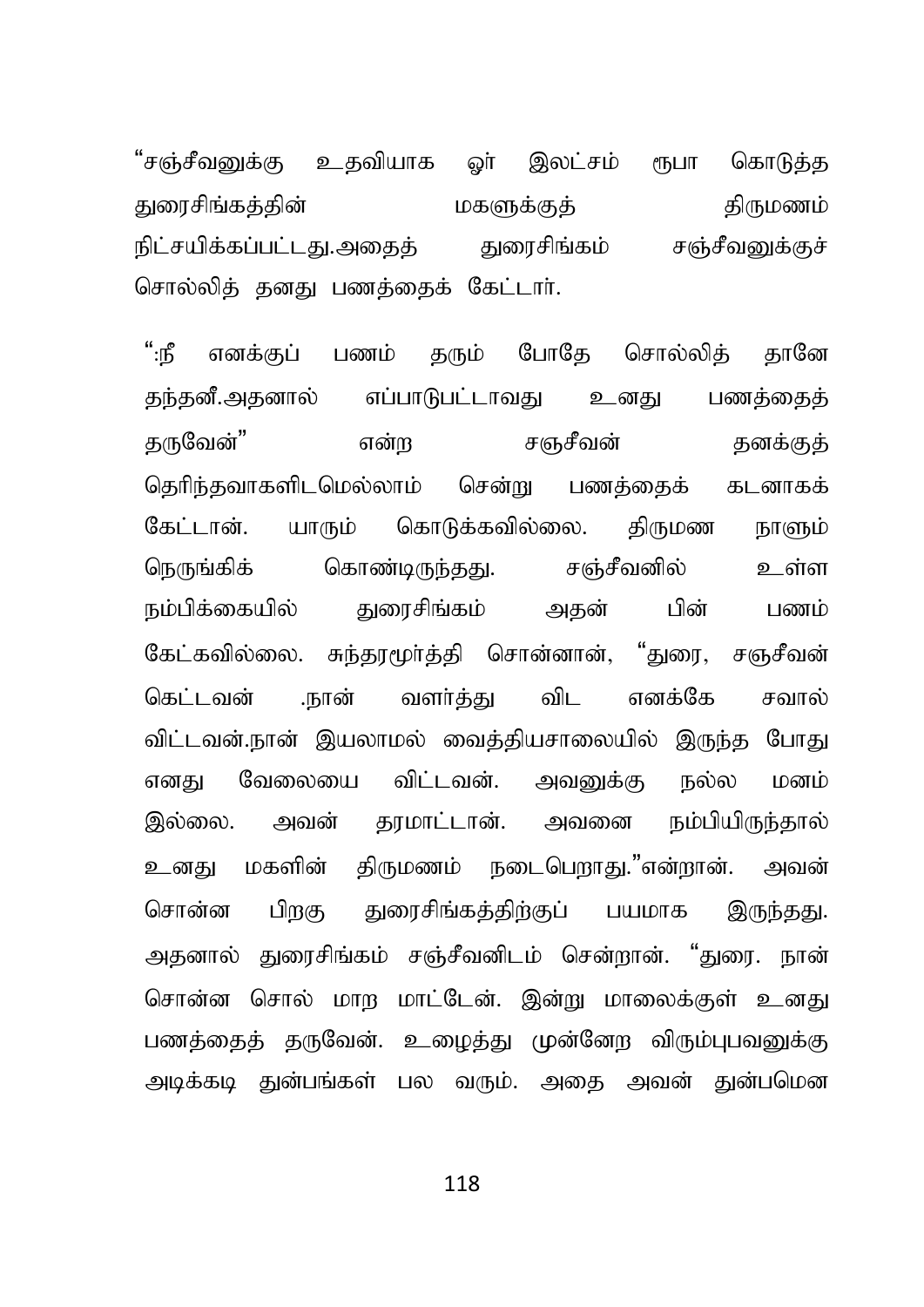நினைத்துக் கலங்கினால் முன்னேற முடியாது. முன்னேற விரும்பபவன் வேகனைப்பட மாட்டான்" என்றான் சஞ்சீவன். பணம் கிடைக்காககால் சஞ்சீவன் கனகு மனைவியின் தாலிக்கொடியை விற்றுக் துரைசிங்கக்கிற்குப் பணக்கைக் கொடுத்தான்.

## 98. அர்கலி உலகக்கு மக்கட்கு எல்லாம் துன்பம் வேண்டுவோன் இன்பம் தண்டான்.

"துன்பத்தை எதிர்கொண்டு மனங் கலங்காதவன் எதிர்காலத்தில் இன்பத்தை அனுபவிப்பான்"

"சஞ்சீவா, நீ இந்தக் கல்வி நிலையத்தை ஆரம்பித்த போது பெரும் துன்பப்பட்டாய். துரைசிங்கத்திடம் பெற்ற கடனைத் தீர்க்க நீ என்னிடம் வந்த போது பணம் இருக்கவில்லை. எனினும் உனது மனத்திடத்தைப் பாராட்டியே தீர வேண்டும். மனைவியின் நகைகள் அனைக்கையும் விற்றாய். தாலிக்கொடியை எல்லோரும் புனிதமான ஒரு பொருளாக நினைத்து பத்திரப்படுத்தி வைத்திருப்பார்கள். பெண்கள் தாலியைக் கமற்றுவது தனது கணவன் இறந்த பின்பு தான். அப்படியிருந்தும் உன்மீது அளவில்லாத பாசம் கொண்ட உனது மனைவி எதுவும் சொல்லாமல் தாலிக்கொடியைக் கழற்றித் தந்து விட்டாள். நான் கூட உனக்குப் பைத்தியம் பிடித்து விட்டது என்று தான் நினைத்தேன். கந்தவனம் அண்ணை, இவன் அகலக் கால் வைக்கிறான் .விரலுக்கு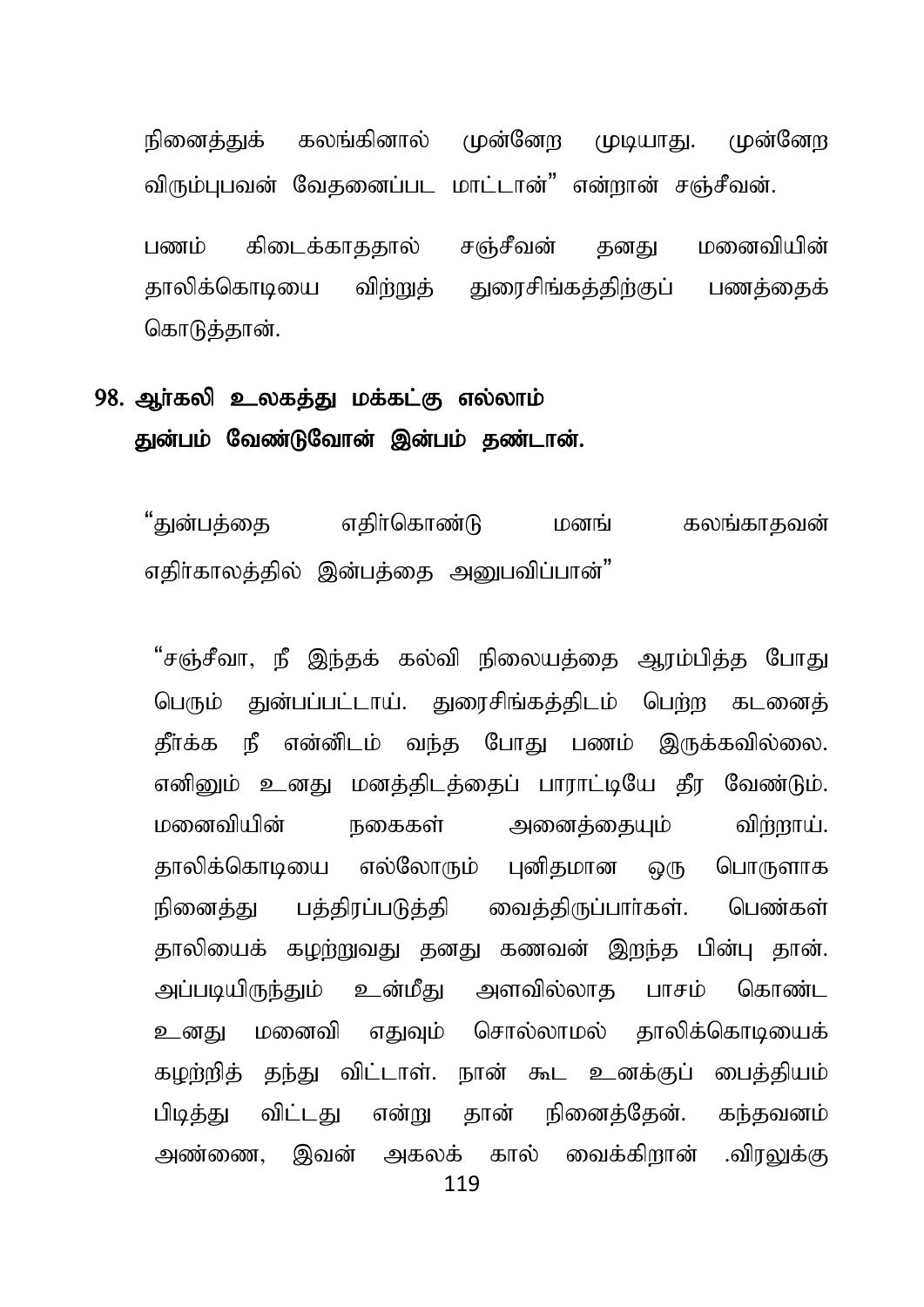ஏற்றது தான் வீக்கம். இவனின் செயல் வெற்றி பெறாவிட்டால் இவனால் மீள முடியாகு."என்றவர். நானும் பயந்தேன். எனது மனைவி, "அவன் சிறு பிள்ளை.நீங்கள் பக்கிமகி சொல்லக் கூடாகா?" என்று கேட்டாள். ஆனால் நீ வரும் குன்பங்களை எதிர்க்கொண்டு வெற்றி காணாவிட்டால் எகிர்காலக்கை இன்பமாக அனுபவிக்க முடியாதென்றாய். அதன்படி நீ கூறியவை தான் சரி. உன்னைத் தவிர வேறு யாராக இருந்தாலும் மனம் சலித்திருப்பார்கள். இனி உனக்குப் பெரு வாம்வு தான்" என்றார் பொன்னம்பலம்.

# 99. ஆர்கலி உலகத்து மக்கட்கு எல்லாம் ஏமம் வேண்டுவோன் முறை செயல் கண்டான்.

"பாகுகாப்பான வாம்க்கையை விரும்பவோர். சட்டக்கையம் அறத்தையும் மீறாகு வாம்வா்"

"ஐயா., முன்னேற நினைப்பவன் சட்டத்தையும் அறத்தையும் உயிராக மகிக்கு வாம வேண்டும்"என்று நீங்கள் கானே கற்பித்தீர்கள். நான் அறத்தை ஒரு போதும் மீறியதில்லை. துரைசிங்கம் பணக்கைக் கரும்போது , "சஞ்சீவா, நீ எனது நெருங்கிய உறவினன்.புதிதாக தொழிலை ஆரம்பிக்கப் போவதாகச் சொல்கிறாய். அதற்கு நான் உதவத் தான் வேண்டும்.எனக்கு இருப்பது ஒரே ெரு மகள்.அவளின் திருமணத்திற்காகக் கொஞ்சம் பணம் சேமிக்கு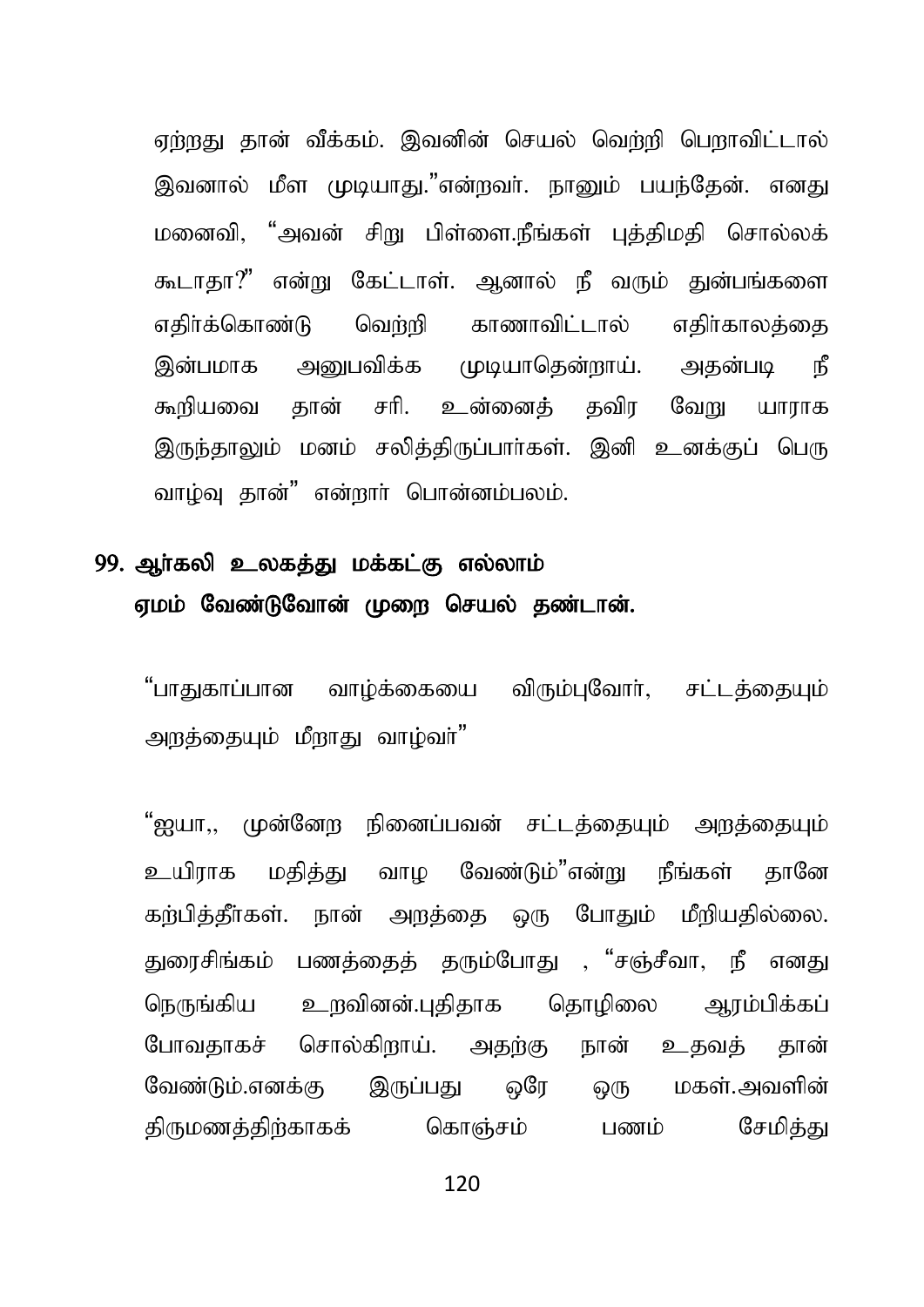வைத்திருக்கிறேன். அதைத் தருகிறேன். எனது மகளுக்குத் திருமணம் பேசப்படுகிறது. நிட்சயிக்கப்படும் வரை எனது பணக்கைக் கருகின்றேன். எனக்கு வட்டி வேண்டாம்" என்றவர். அதனால் தான் நான் விர்கக் கூடாததை விர்ரேன். சுந்தூமூர்த்தி மிகவும் கேவலமானவன். அவன் எனது வேதனத்தை ஒழுங்காகத் தருவதில்லை. எனது சம்பளப் பாக்கியாக இரண்டு இலட்சம் ரூபா தரவேண்டும். அதற்கு ஆதாரமில்லை. அதனால் நான் வழக்குப் போடவில்லை. அறத்தையும் சட்டத்தையும் மதித்து வாம்பவனுக்கு வாம்வில் எந்தக் குறைகளும் ஏற்படாது. ஊரில் உள்ள நல்லவர்களின் வாழ்க்கையை ஆராய்ந்து பார்த்தேன். அவர்கள் சட்டத்தையும் அறத்தையும் தமது உயிராகப் போற்றுவதைக் கண்டே அதன்படி நடக்கிறேன்" என்றான் சஞ்சீவன்.

# $100.$  அர்கலி உலகக்து மக்கட்கு எல்லாம் காமம் வேண்டுவோன் குறிப்புச் செயல் தண்டான்.

"தன் மனைவியிடம் இன்பத்தை அடைய விரும்புபவன் அவளின் மனக் குறிப்பை அறிந்து கொள்ளக் தவற மாட்டான்"

 $\sigma$ ஞ்சீவனின் மனைவி ஆரண்யா பேரழகி. அவளது கண்களைப் பார்த்துக் கொண்டேயிருக்கலாம். சிவந்த கன்னங்கள், அவனின் அருகே வரும் போது மேலும் சிவந்திருக்கும். அவள் காமம் கொண்டு அவனை அணுகும் போது தலையில் நறுமணமுள்ள